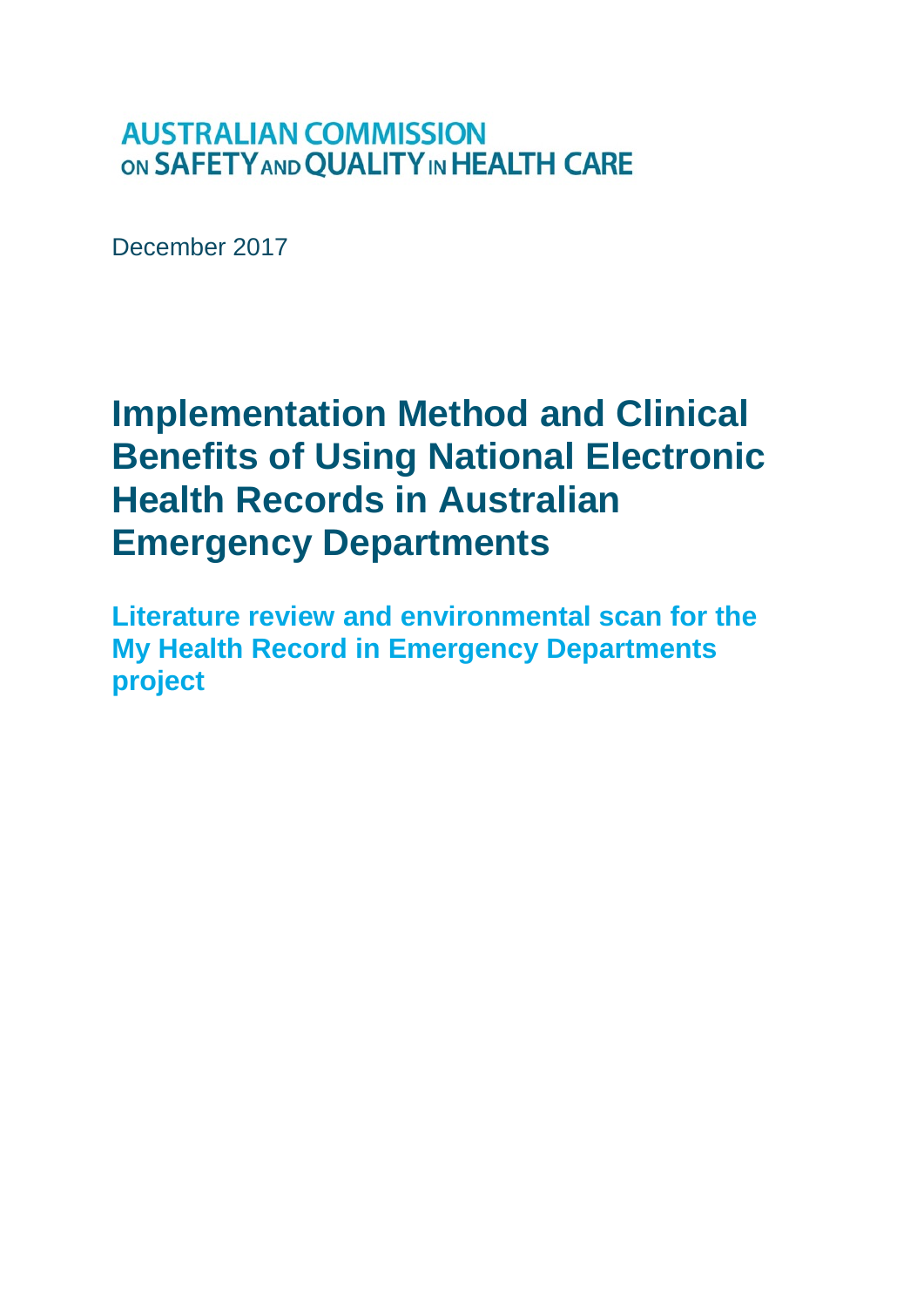Published by the Australian Commission on Safety and Quality in Health Care Level 5, 255 Elizabeth Street, Sydney NSW 2000

Phone: (02) 9126 3600 Fax: (02) 9126 3613

Email: mail@safetyandquality.gov.au Website: www.safetyandquality.gov.au

ISBN: 978-1-925665-31-4

© Australian Commission on Safety and Quality in Health Care 2017

All material and work produced by the Australian Commission on Safety and Quality in Health Care is protected by copyright. The Commission reserves the right to set out the terms and conditions for the use of such material.

As far as practicable, material for which the copyright is owned by a third party will be clearly labelled. The Australian Commission on Safety and Quality in Health Care has made all reasonable efforts to ensure that this material has been reproduced in this publication with the full consent of the copyright owners.

With the exception of any material protected by a trademark, any content provided by third parties, and where otherwise noted, all material presented in this publication is licensed under a [Creative Commons Attribution-NonCommercial-NoDerivatives 4.0 International](http://creativecommons.org/licenses/by-nc-nd/4.0/)  [Licence.](http://creativecommons.org/licenses/by-nc-nd/4.0/)



Enquiries regarding the licence and any use of this publication are welcome and can be sent to [communications@safetyandquality.gov.au.](mailto:communications@safetyandquality.gov.au)

The Commission's preference is that you attribute this publication (and any material sourced from it) using the following citation:

Australian Commission on Safety and Quality in Health Care. Implementation Method and Clinical Benefits of Using National Electronic Health Records in Australian Emergency Departments: Literature review and environmental scan for the My Health Record in Emergency Departments project. Sydney: ACSQHC; 2017

#### **Disclaimer**

The content of this document is published in good faith by the Australian Commission on Safety and Quality in Health Care for information purposes. The document is not intended to provide guidance on particular healthcare choices. You should contact your healthcare provider on particular healthcare choices.

The Commission does not accept any legal liability for any injury, loss or damage incurred by the use of, or reliance on, this document.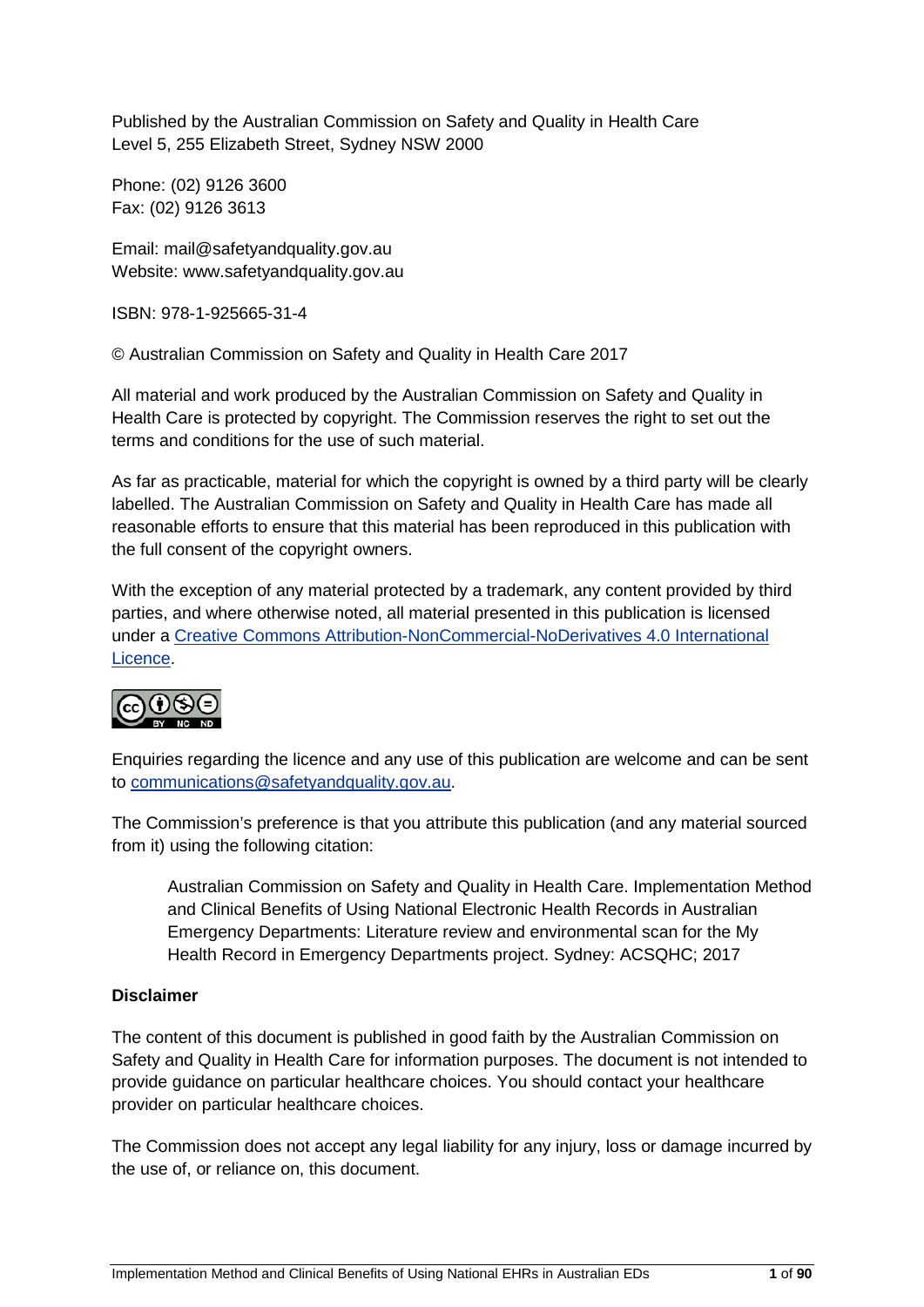# **Contents**

|    |                          | <b>Key Definitions</b>                                                                                                                                                                              | 4                                            |
|----|--------------------------|-----------------------------------------------------------------------------------------------------------------------------------------------------------------------------------------------------|----------------------------------------------|
|    |                          | <b>Executive Summary</b>                                                                                                                                                                            | 5                                            |
| 1. | <b>Introduction</b><br>8 |                                                                                                                                                                                                     |                                              |
|    | 1.1                      | The roles of the Australian Digital Health Agency and the Australian Commission<br>on Safety and Quality in Health Care                                                                             | 9                                            |
|    | 1.2                      | The My Health Record in Emergency Departments Project                                                                                                                                               | 9                                            |
| 2. |                          | <b>Background</b>                                                                                                                                                                                   | 11                                           |
|    | 2.1                      | Overview of Australia's My Health Record                                                                                                                                                            | 11                                           |
|    | 2.2                      | Implementation status of My Health Record in Australian jurisdictions                                                                                                                               | 13                                           |
|    |                          | 2.2.1 Northern Territory<br>2.2.2 Queensland<br>2.2.3 South Australia<br>2.2.4 New South Wales<br>2.2.5 Australian Capital Territory<br>2.2.6 Victoria<br>2.2.7 Tasmania<br>2.2.8 Western Australia | 13<br>14<br>14<br>14<br>15<br>15<br>15<br>15 |
|    | 2.3                      | Use of My Health Record in emergency departments                                                                                                                                                    | 15                                           |
| 3. | <b>Methods</b>           |                                                                                                                                                                                                     | 17                                           |
|    | 3.1                      | Research questions                                                                                                                                                                                  | 17                                           |
|    | 3.2                      | Terminology                                                                                                                                                                                         | 17                                           |
|    | 3.3                      | Peer reviewed literature                                                                                                                                                                            | 18                                           |
|    |                          | 3.3.1 Inclusion criteria<br>3.3.2 Exclusion criteria<br>3.3.3 Search strategy<br>3.3.4 Search results                                                                                               | 18<br>18<br>18<br>19                         |
|    | 3.4                      | Grey literature search and environmental scan                                                                                                                                                       | 21                                           |
|    |                          | 3.4.1 Search results                                                                                                                                                                                | 22                                           |
|    | 3.5                      | Collation and presentation of findings                                                                                                                                                              | 22                                           |
| 4. | <b>Findings</b>          |                                                                                                                                                                                                     | 23                                           |
|    | 4.1                      | Overview of international jurisdictions implementing Electronic Health Records in<br>emergency care                                                                                                 | 23                                           |
|    |                          | 4.1.1 United Kingdom<br>4.1.2 Austria<br>4.1.3 Denmark<br>4.1.4 Canada                                                                                                                              | 23<br>29<br>32<br>36                         |
|    | 4.2                      | Benefits of electronic health records in hospital emergency departments                                                                                                                             | 42                                           |
|    |                          | 4.2.1 Safety<br>4.2.2 Quality of care<br>4.2.3 Efficiency<br>4.2.4 Effectiveness                                                                                                                    | 42<br>43<br>44<br>45                         |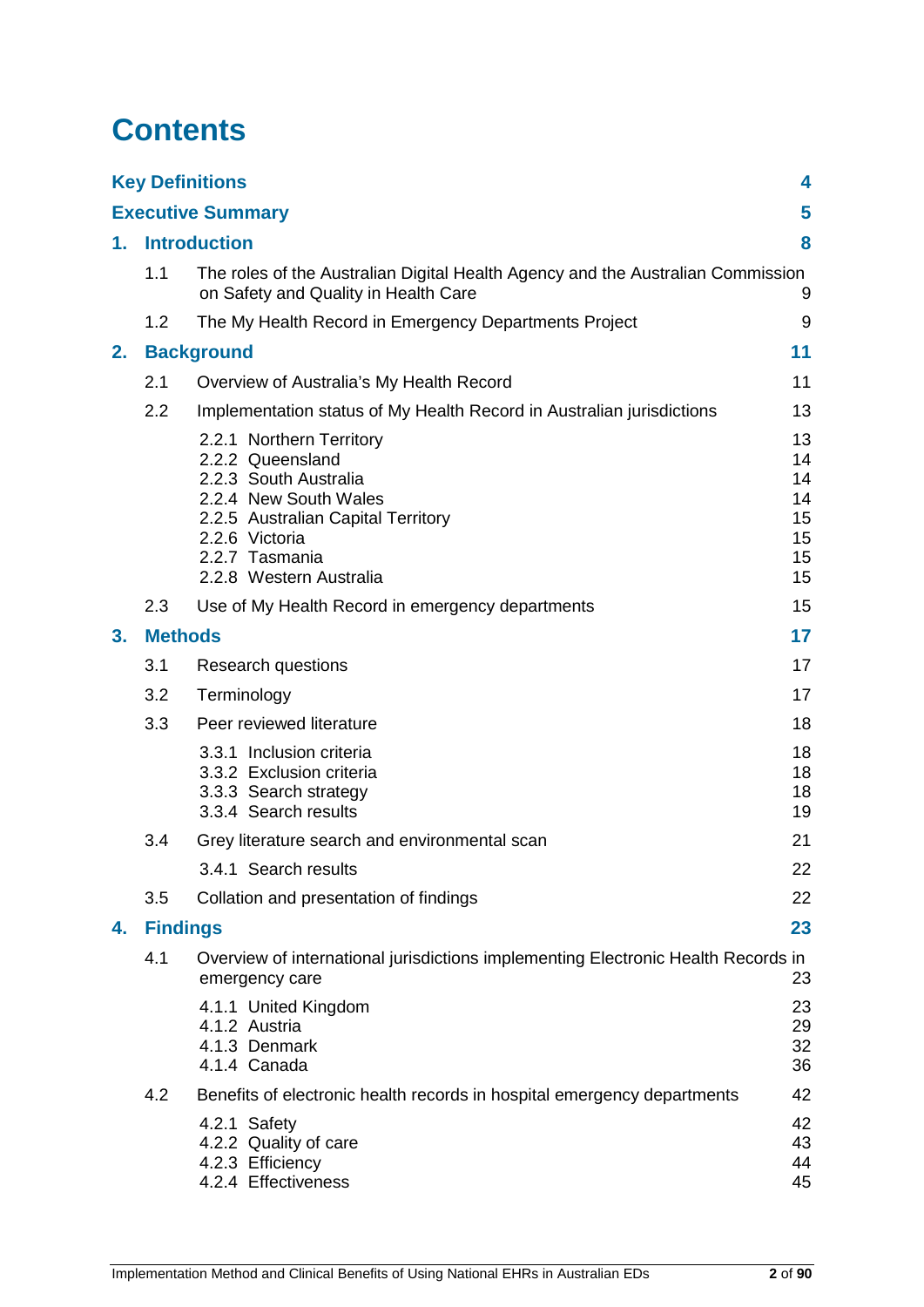|    | 4.3               | Barriers and enablers of routine use of electronic health records in hospital<br>emergency departments                                                                                         | 46                                                             |
|----|-------------------|------------------------------------------------------------------------------------------------------------------------------------------------------------------------------------------------|----------------------------------------------------------------|
|    |                   | 4.3.1 System-wide barriers and enablers<br>4.3.2 Record and interface-related factors<br>4.3.3 Clinician-related factors<br>4.3.4 Patient-related factors<br>4.3.5 Organisational factors      | 48<br>50<br>52<br>53<br>54                                     |
| 5. |                   | <b>Conclusion</b>                                                                                                                                                                              | 58                                                             |
| 6. | <b>References</b> |                                                                                                                                                                                                | 59                                                             |
| 7. | <b>Appendices</b> |                                                                                                                                                                                                | 66                                                             |
|    |                   | Appendix 1: Websites searched – grey literature review                                                                                                                                         | 66                                                             |
|    |                   | International (general)<br>Europe (general)<br>Austria<br>Canada<br><b>Denmark</b><br><b>United Kingdom</b><br>Ireland<br><b>United States of America</b><br>Japan<br>New Zealand<br>Australia | 66<br>66<br>66<br>66<br>67<br>67<br>67<br>67<br>68<br>68<br>68 |
|    |                   | Appendix 2: High-level and summary documents and data sets for EHR                                                                                                                             | 69                                                             |
|    |                   | Appendix 3: Electronic health records - Global overview                                                                                                                                        | 71                                                             |
|    |                   | Appendix 4: National EHR system features by jurisdiction                                                                                                                                       | 76                                                             |
|    |                   |                                                                                                                                                                                                |                                                                |

# **Figures**

# **Tables**

| Table 1: Summary of barriers, benefits and patient outcomes of EHR use in ED  6 |  |
|---------------------------------------------------------------------------------|--|
|                                                                                 |  |
|                                                                                 |  |
|                                                                                 |  |
|                                                                                 |  |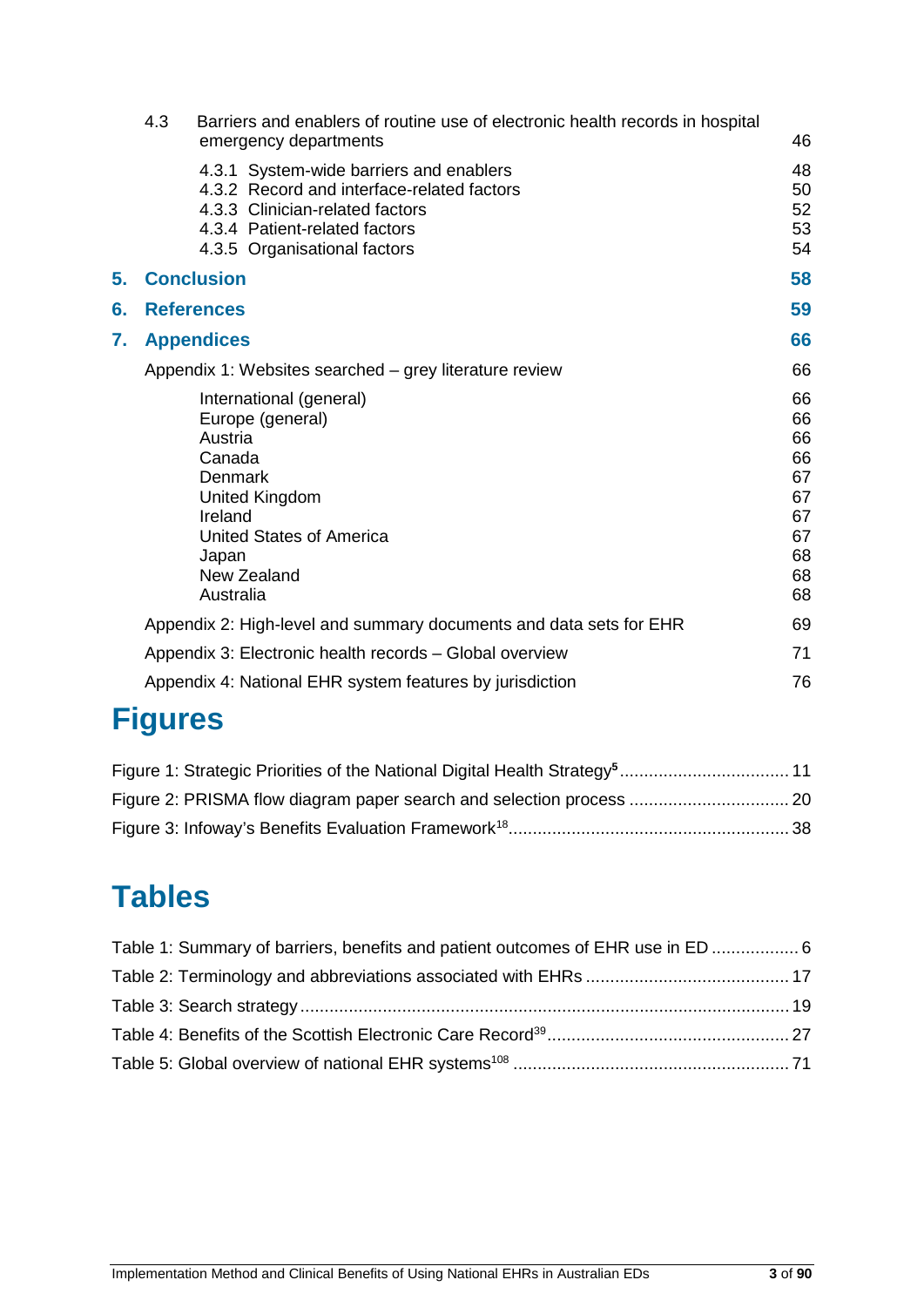# <span id="page-4-0"></span>**Key Definitions**

| Term                                     | <b>Definition</b>                                                                                                                                                                                                                                                                                                          |  |
|------------------------------------------|----------------------------------------------------------------------------------------------------------------------------------------------------------------------------------------------------------------------------------------------------------------------------------------------------------------------------|--|
| <b>Clinical Information System (CIS)</b> | The software used by the healthcare organisation that<br>allows for entry and access of a patient's clinical<br>information                                                                                                                                                                                                |  |
| <b>Electronic Health Record (EHR)</b>    | An online electronic application or repository through<br>which individuals can access, manage and share their<br>health information, and that of others for whom they are<br>authorised, in a private and secure environment. For the<br>purposes of this literature review, the My Health Record<br>is considered an EHR |  |
| <b>Electronic Medical Record (EMR)</b>   | A clinical information system, internal to a healthcare<br>organisation, which stores a patient's clinical information<br>and is accessed by healthcare providers                                                                                                                                                          |  |
| <b>My Health Record</b>                  | Australia's national EHR, which is a summary of a<br>consumer's health information that is sourced from a<br>variety of providers across the healthcare system, and<br>accessible by consumers and healthcare professionals                                                                                                |  |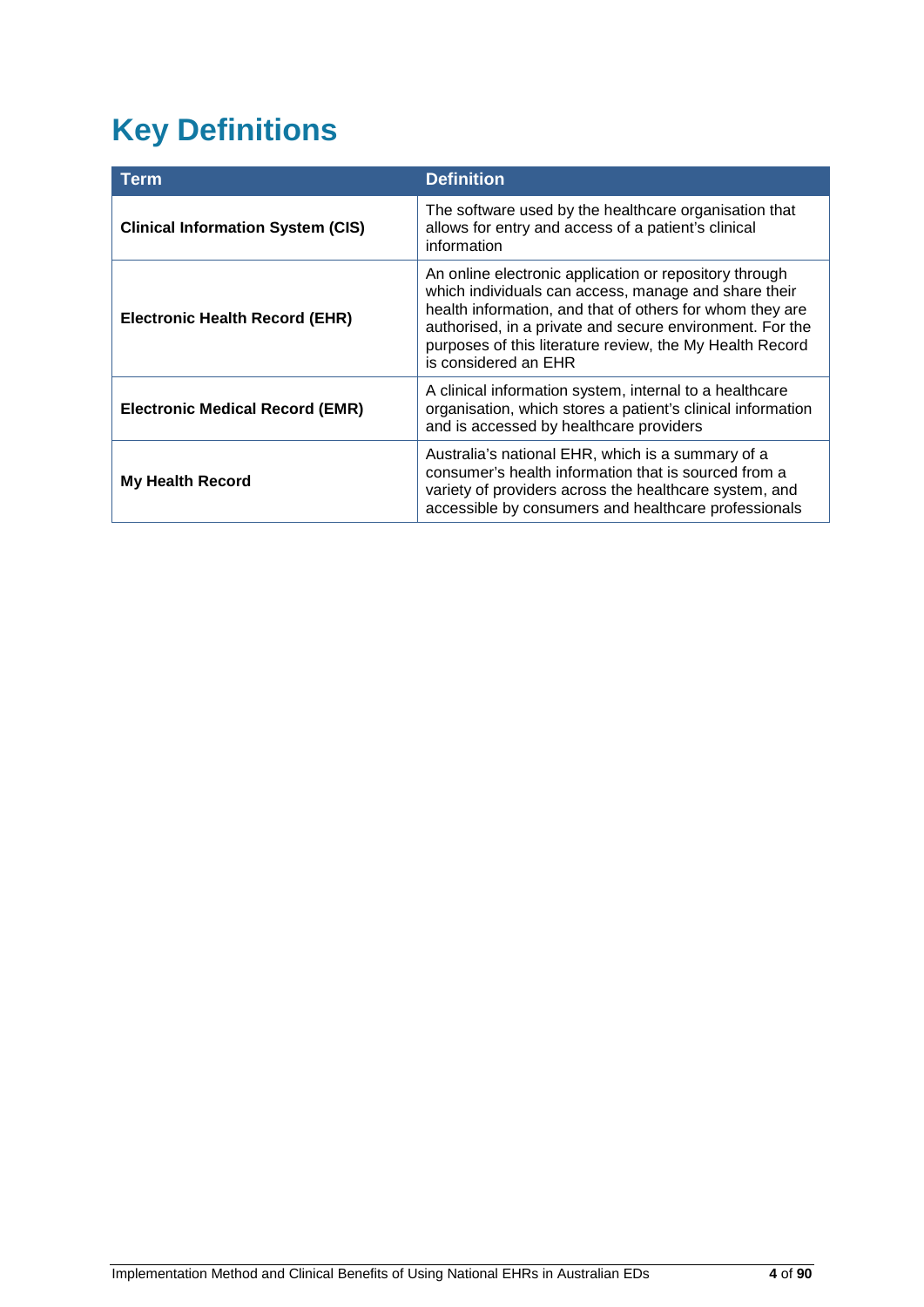# <span id="page-5-0"></span>**Executive Summary**

This literature review provides background information to inform the implementation and use of the My Health Record in Australian emergency departments (EDs). The My Health Record is considered a national Electronic Health Record (EHR) system. EHRs are a summary of a consumer's health information that is sourced from a variety of healthcare providers. These providers can include general practitioners (GP), hospitals, specialists, and community pharmacists. EHRs are different to an Electronic Medical Record (EMR), with the latter being a system internal to a healthcare organisation, such as a hospital, and is only accessible by healthcare providers. The findings from this literature review seek to address two principle research questions:

- What are the benefits of using EHRs in hospital EDs?
- What barriers and enablers affect the routine use of EHRs by clinicians in hospital EDs?

The report provides:

- An overview of the current status of My Health Record implementation, including within EDs
- An overview of national EHR implementations in the UK, Denmark, Austria and Canada, describing key EHR features, implementation approaches and application to emergency care settings
- Literature findings in relation to the implementation of EHR in ED, including the demonstrated benefits, and the barriers and enablers for implementation.

Benefits are examined in relation to the domains of safety, quality, effectiveness of care, and efficiency. They are also examined from the point of view of patients, clinicians and organisations.

Barriers and enablers are identified at various levels, including in relation to:

- The attributes of the overall My Health Record system
- The content and interoperability of the record
- Clinician-related factors
- Patient-related factors
- Organisational factors.

There is a gap within the peer-reviewed literature regarding EHR patient-outcome measures. Many experts in the field suggest this reflects the absence of scientific frameworks in which EHR systems are implemented, although there are examples of some states and territories embracing a systematic approach to demonstrate the clinical value of their EHRs.

Limited information was found in the grey literature to demonstrate the benefits of EHR use in emergency care, although the anticipated benefits are well documented in various highlevel strategies and plans for implementation.

The environmental scan demonstrated that international health jurisdictions varied in their EHR implementation. Consumer-centred access control featured prominently in EHRs of developed countries, highlighting that privacy remains a universal concern. EHR content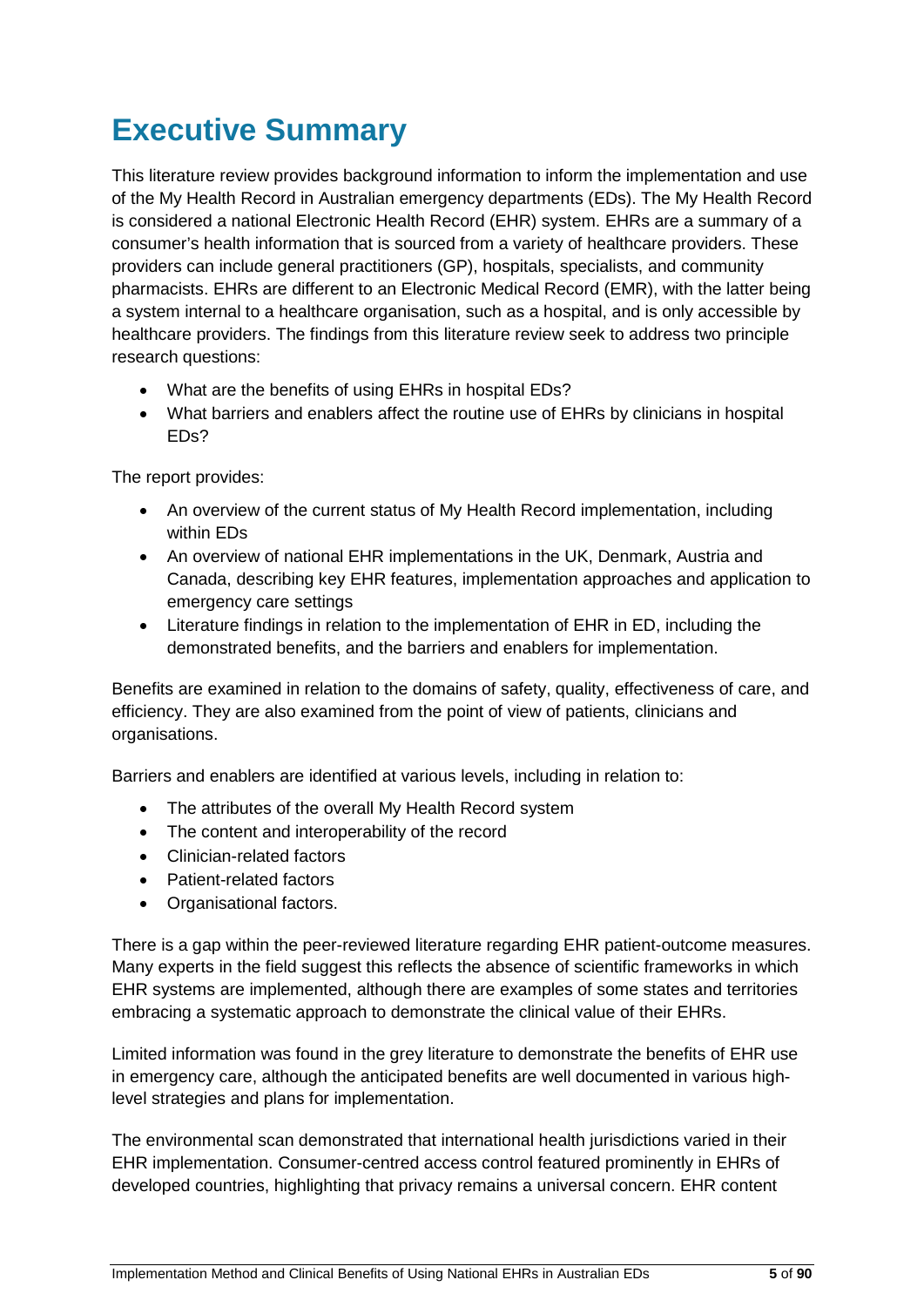focuses on patient demographics, treatment history, medications, allergies, and recent tests, mainly pathology and diagnostic imaging.

| <b>Domain</b>        | <b>Barriers</b>                                                                                                   | <b>Benefits</b>                                                                                                                                                                                           | <b>Patient Outcomes</b>                                                                                                                                      |
|----------------------|-------------------------------------------------------------------------------------------------------------------|-----------------------------------------------------------------------------------------------------------------------------------------------------------------------------------------------------------|--------------------------------------------------------------------------------------------------------------------------------------------------------------|
| Patient safety       | • Poor training and<br>awareness $17$<br>• Poor system interface<br>between EHR and<br>EMR <sup>13</sup>          | • Access to critical<br>information in an<br>emergency situation <sup>40, 100</sup><br>• Reduced duplication of<br>diagnostic imaging <sup>62</sup><br>• Reduced duplication of<br>pathology <sup>8</sup> | • Reduced inappropriate<br>admissions <sup>12,40</sup><br>• Reduced adverse drug<br>reactions <sup>44</sup><br>• Reduced radiation<br>exposure <sup>62</sup> |
| Quality of care      | • Lack of trust with<br>content <sup>87</sup><br>• Poor accessibility <sup>24</sup>                               | • Improved and timely<br>access to information for<br>complex patients with<br>multiple comorbidities <sup>8</sup><br>• Improved decision-<br>making <sup>12</sup>                                        | • More appropriate care <sup>12</sup>                                                                                                                        |
| Efficiency           | • Poor integration with<br>workflows <sup>95</sup><br>• Poor useability and<br>navigation of content <sup>9</sup> | $\bullet$ Improved workflow <sup>11, 42</sup><br>• Improved sourcing and<br>documenting of a<br>patient's history <sup>54</sup>                                                                           | • Improved<br>communication <sup>9</sup>                                                                                                                     |
| <b>Effectiveness</b> | • Lack of content <sup>88</sup>                                                                                   | • Improved treatment<br>plans <sup>13, 15</sup>                                                                                                                                                           | • Reduced readmissions <sup>9,</sup><br>12, 15                                                                                                               |

<span id="page-6-0"></span>**Table 1: Summary of barriers, benefits and patient outcomes of EHR use in ED**

In terms of barriers and enablers, studies<sup>100, 103</sup> have shown that ED clinicians' interactions with an EHR system are motivated by the availability of summary information, and by accessibility through integration with 'in-house' clinical information systems (CISs). Research has noted clinicians find this particularly useful for mostly complex patients with comorbidities.12 Previous encounters, dispensed medications, pathology, and imaging results are closely associated with an ED clinician's decision to admit or discharge a patient.15 Hospitalisations and readmissions are less likely if an ED clinician uses an EHR during their examination and treatment.<sup>12</sup>

The usability of EHRs within the ED setting is dependent on components of the EHR user interface, such as system functionality, document display, and access to content.<sup>13</sup> The adoption of EHR systems by ED clinicians is impeded by poor functionality and lack of integration with existing ED workflows.<sup>49</sup> This is exacerbated during busy periods, which are common in the time-poor environment of an ED.103 Clinicians have a low tolerance of access delays to EHR content, generally being prepared to wait no more than three seconds.<sup>87</sup>

EHR use by ED clinicians, on a regular basis as part of routine clinical tasks, is positively associated with high rates of patient registration and clinical content.<sup>17</sup> EHR implementation should be supported with training, no less than two weeks prior to 'go-live'.<sup>43</sup> Investment in suitable infrastructure can provide assurance to clinicians regarding dependability and speed of access.<sup>96</sup> Lessons learnt from the international literature indicate adaptive changes must receive the same due diligence as technical changes.  $50$  The former point highlights the fact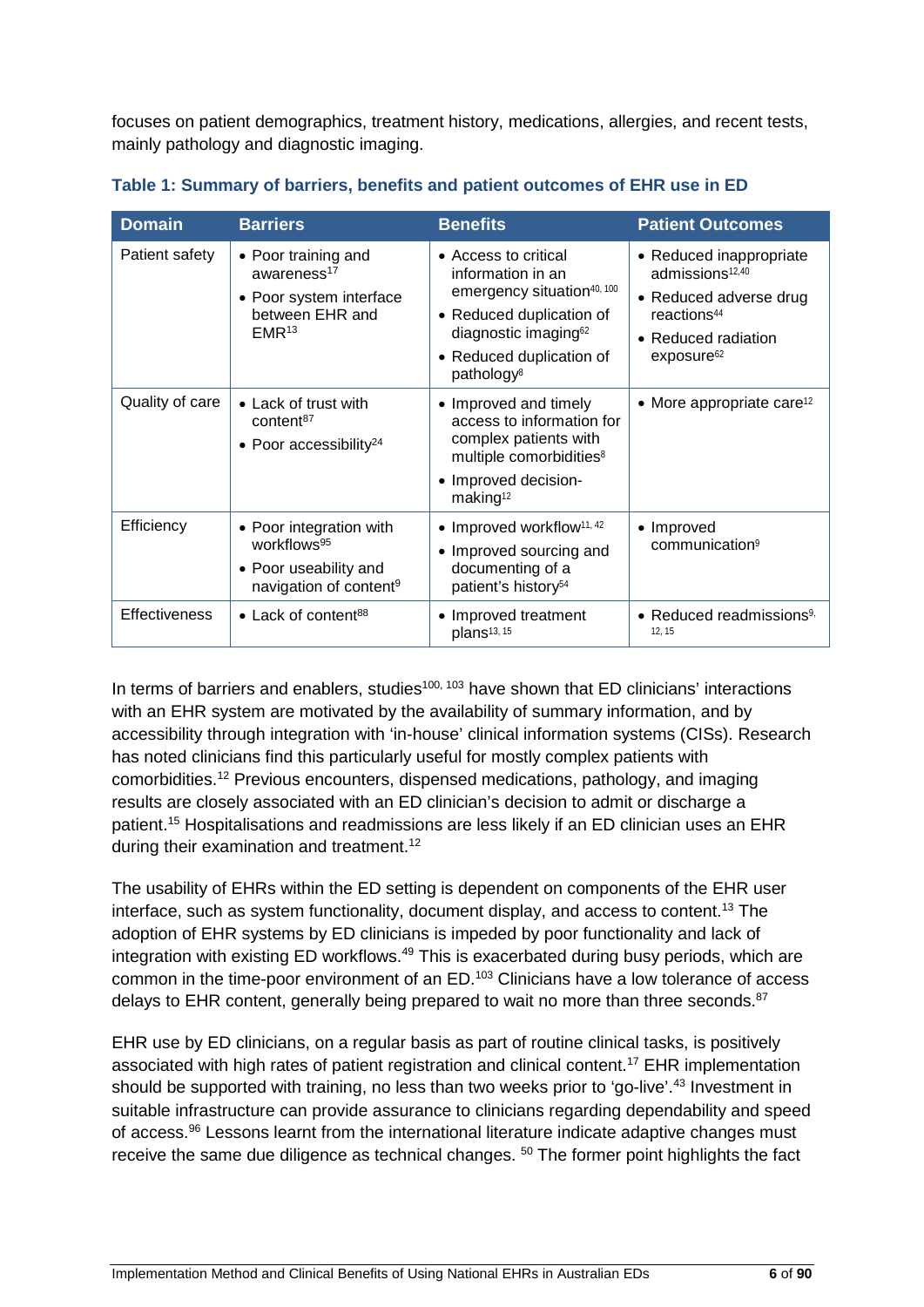that users should be supported in adjustments to their work processes, which will assist in embedding and optimising routine EHR use.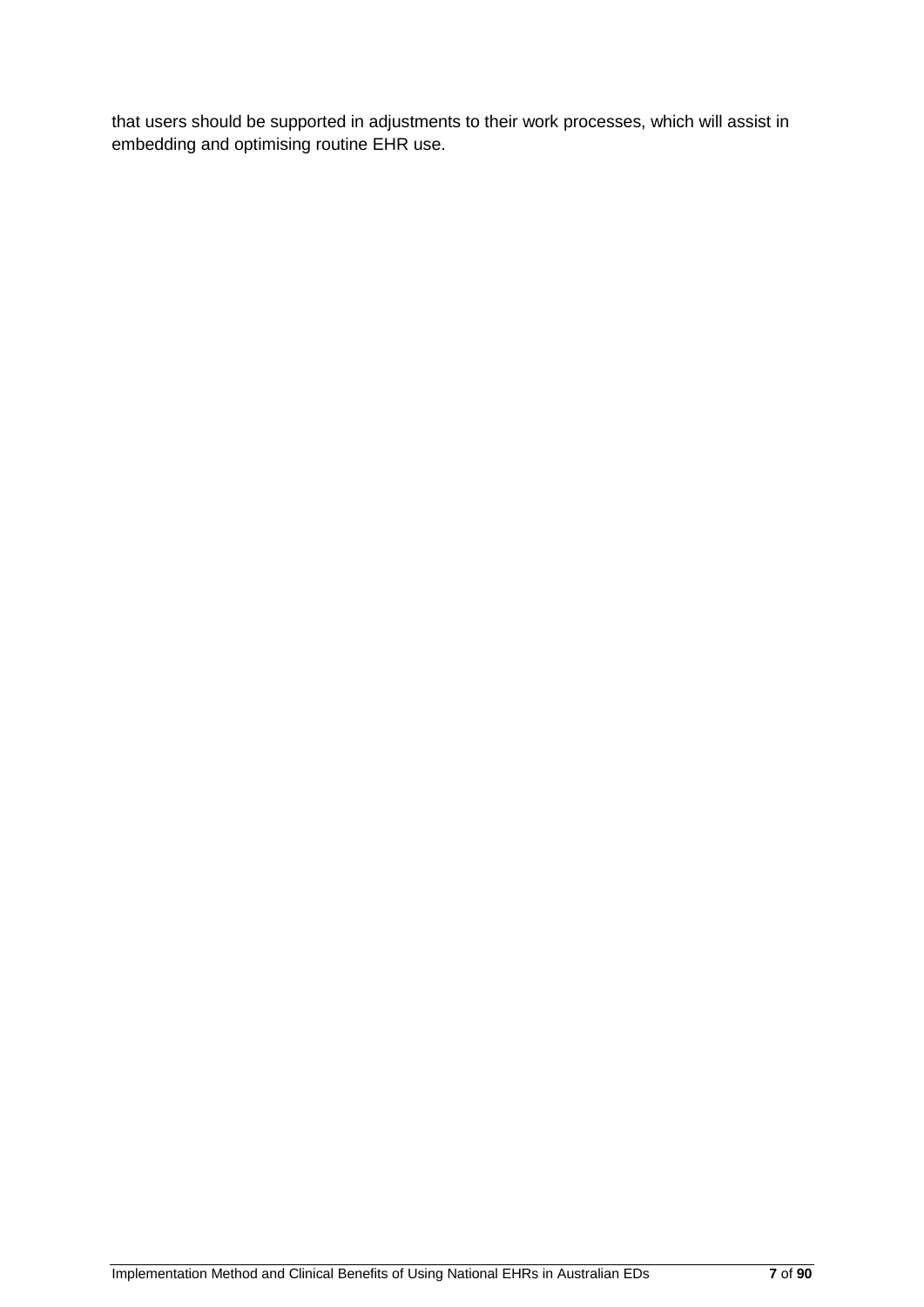# <span id="page-8-0"></span>**1. Introduction**

The My Health Record is a summary of a consumer's health information, sourced from a variety of providers across the healthcare system. The My Health Record is a national EHR that allows consumers and healthcare providers to securely access a consumer's health information to aid in clinical care. Introduced in 2012, the system aims to provide an additional source of information for clinical decision-making, to improve the care provided by healthcare providers to consumers.

By December 2017, more than 5.4 million people had a My Health Record and 10,600 healthcare organisations were registered with the system.<sup>7</sup> Ongoing expansion of the My Health Record system is a feature of the national health reform agenda to achieve greater agility and sustainability in the health system, and is central to Australia's National Digital Health Strategy (2018–2022).<sup>5</sup> The National Digital Health Strategy was prepared by the Australian Digital Health Agency (the Agency) and was approved by health ministers through the Council of Australian Governments (COAG) Health Council.

The National Digital Health Strategy identifies digitally-enabled models of care that can improve accessibility, quality, safety and efficiency. The National Digital Health Strategy outlines six 'test beds' that aim to improve patient outcomes using digital health technologies. Each test bed examines lessons learned from the implementation and roll-out of different digital health technologies across a variety of environments. The test beds will be evaluated to determine the integration of digital health technologies into existing clinical workflows and the benefits to patient care models. The My Health Record in Emergency Departments project is one of the test beds outlined in the National Digital Health Strategy.

The Agency appointed the Australian Commission on Safety and Quality in Health Care (the Commission) to undertake the My Health Record in Emergency Departments project. This project will examine how healthcare information can be shared across health and care practitioners in real-time, to better support management of healthcare emergencies.

The objective of the project is to develop a national model for routine use of the My Health Record system by clinicians in hospital EDs. To inform this project, and stakeholder engagement activities, a literature review and environmental scan has been conducted to assist in:

- Identifying factors that facilitate or limit the uptake and use of EHRs in the ED setting
- Determining safety and quality considerations for routine use of EHRs in the ED
- Strengthening the development of a pilot model for routine use of the My Health Record by clinicians in hospital EDs, by incorporating empirical data from scientific and grey literature.

This literature review describes the findings from the peer-reviewed and grey literature, and draws conclusions regarding the implications for the project. The findings will be used in stakeholder activities, such as workshops and interviews, throughout the project.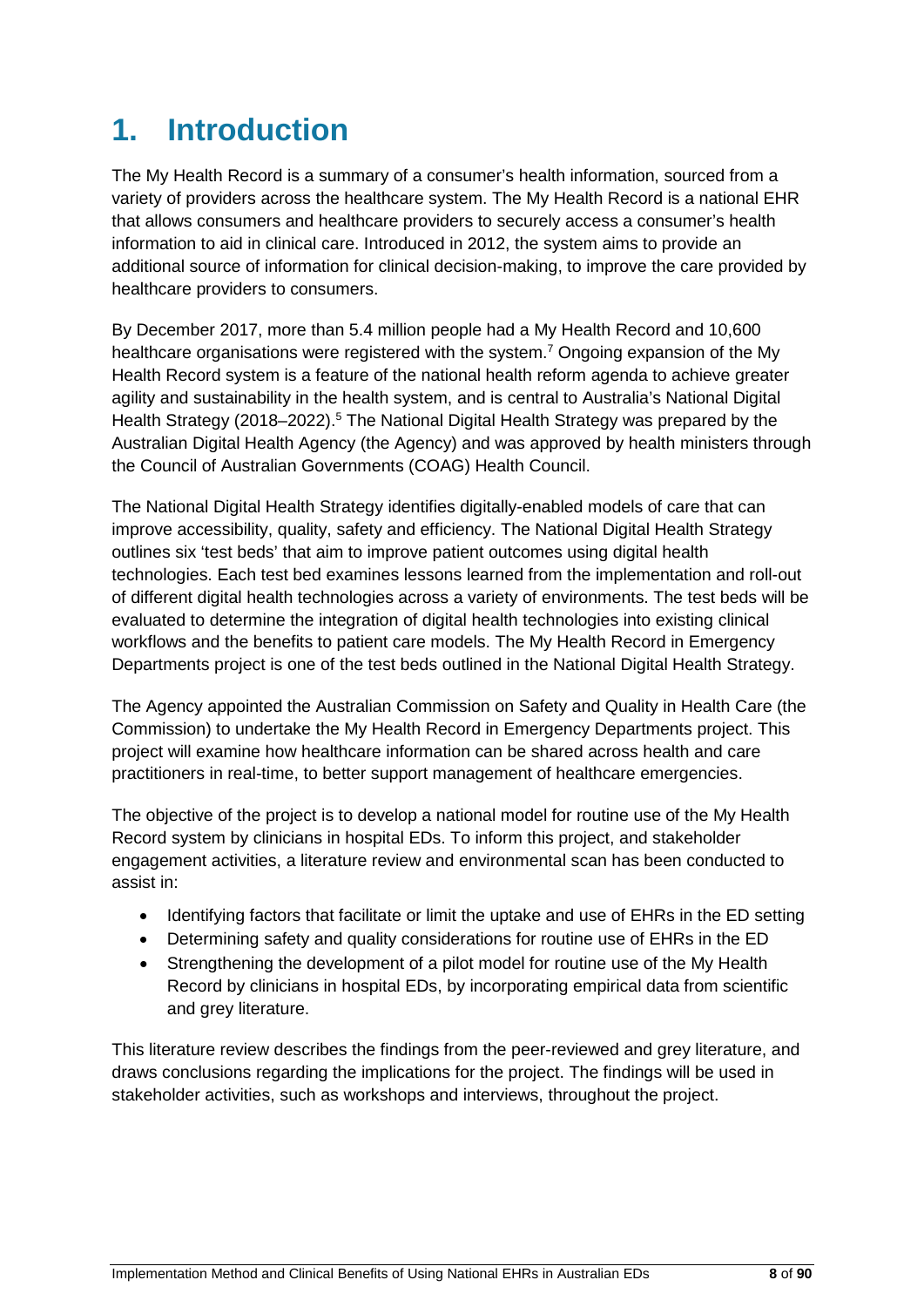# <span id="page-9-0"></span>**1.1 The roles of the Australian Digital Health Agency and the Australian Commission on Safety and Quality in Health Care**

The Agency is tasked with improving health outcomes for all Australians through the delivery of digital healthcare systems and implementation of the National Digital Health Strategy for Australia. The Agency was established on 1 July 2016 by the Australian Government as a statutory authority and reports to all Australian governments through the COAG Health Council. The Agency assumed responsibilities as System Operator for the My Health Record system from the Australian Government Department of Health on 1 July 2016.

The role of the Commission is to lead and coordinate national improvements in the safety and quality of health care. The Commission works in partnership with the Australian Government, state and territory governments and the private sector to achieve a safe, highquality and sustainable health system. In doing so, the Commission also works closely with patients, carers, clinicians, managers, policymakers and healthcare organisations.

# <span id="page-9-1"></span>**1.2 The My Health Record in Emergency Departments Project**

The Commission, on behalf of the Agency, is undertaking a project to develop and pilot a model to establish routine use of the My Health Record system by clinicians in hospital EDs. Routine use of the My Health Record by hospital ED clinicians is expected to improve utility for other healthcare providers and consumers.

The project is an extension of the Commission's clinical safety review program of the My Health Record. In September 2016, the Commission completed and submitted clinical safety review 7.1 *Assessing the Impact and Safety of the Use of the My Health Record System in Emergency Departments* to the Agency. The review analysed the extent of use of the My Health Record by clinicians in EDs and the impact and implications of clinician use.

The review found that jurisdictions have made progress in building the technical capability to upload and view information held in the My Health Record system in ED settings. Several public and private hospital ED are connected to the My Health Record system, but this has not translated into clinicians' routine processes, and use of this capability remains low.

Following receipt of clinical safety review 7.1, the Agency sought advice from the Commission to establish a project that would develop and pilot a model for increasing the adoption and use of the My Health Record system among ED clinicians.

ED clinicians often require information external to the hospital's CIS and medical records. The My Health Record can provide ED clinicians with supplementary information that may be applied to patient care. The My Health Record in ED project is potentially adaptable for use in other healthcare settings, as a number of the barriers and enablers of EHR use by ED clinicians are common to other healthcare providers.

The project model will be developed based on the My Health Record participation trials conducted in June 2016 by the Primary Health Networks (PHNs) of Nepean Blue Mountains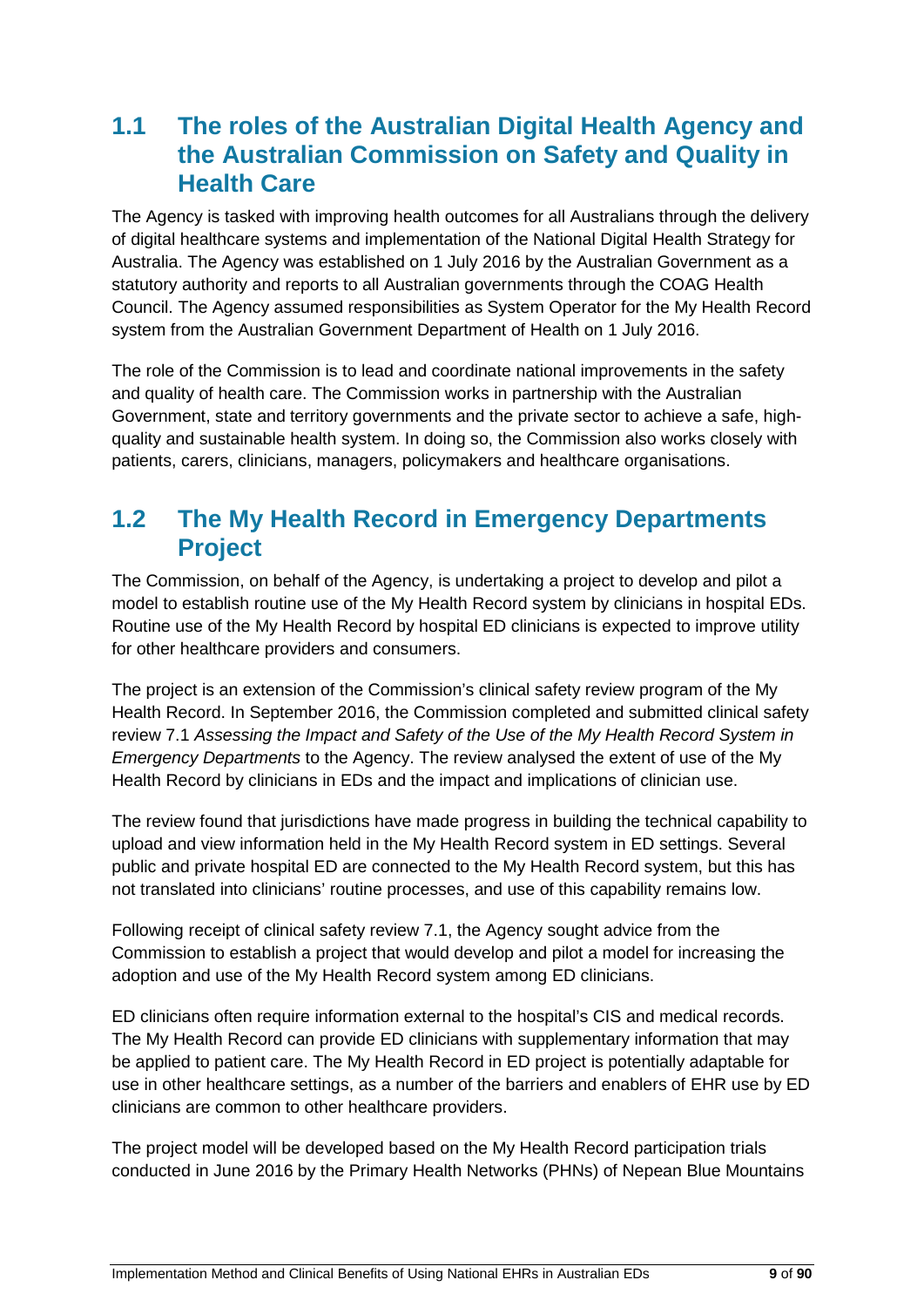and Northern Queensland. Within these PHNs are Local Health Districts (LHDs) or Hospital and Health Services (HHSs), which oversee several public hospitals and services within their organisations. The Commission will work with hospitals to develop the model over the course of the project. This model will then be piloted in other hospitals in Australia.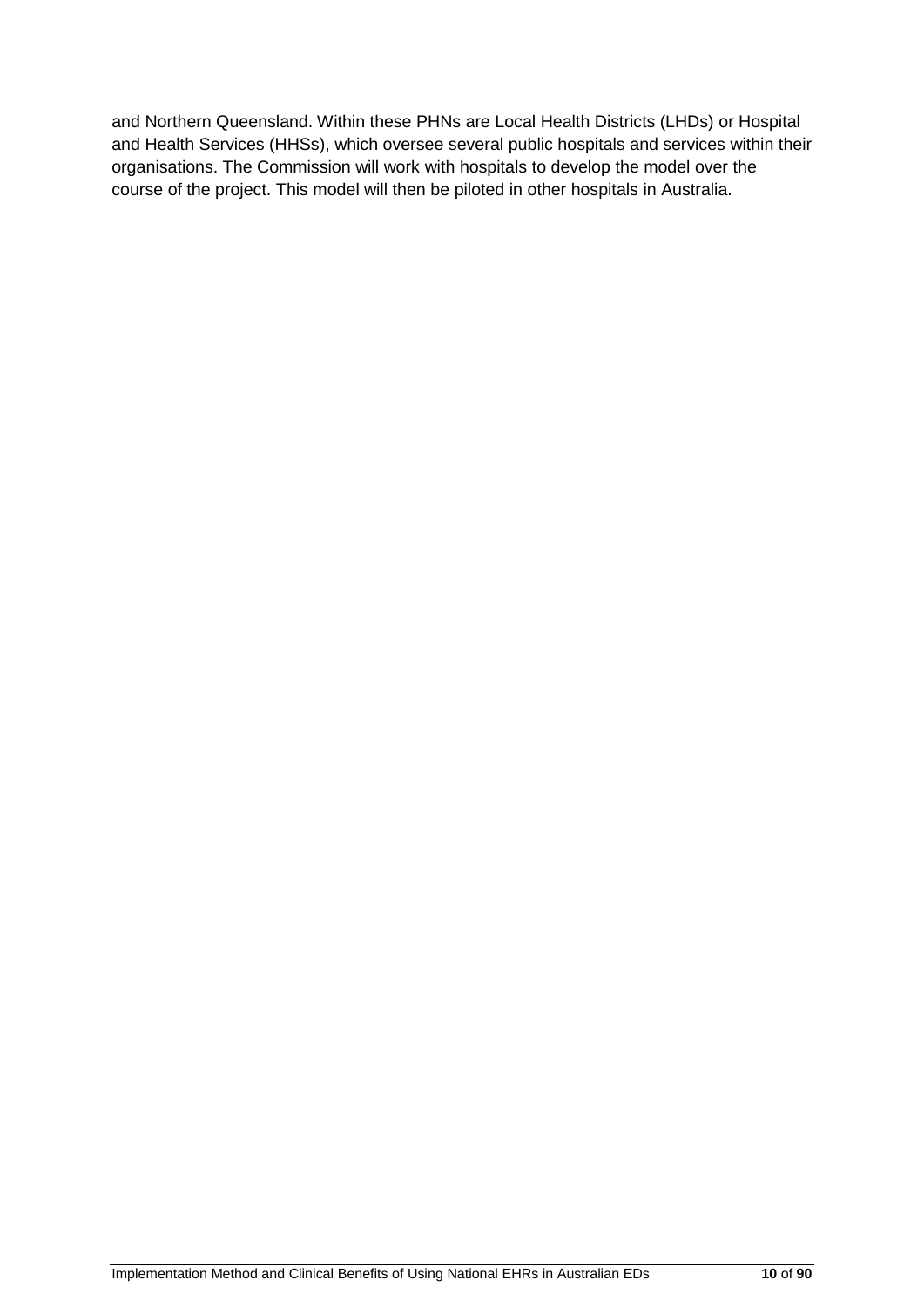# <span id="page-11-0"></span>**2. Background**

# <span id="page-11-1"></span>**2.1 Overview of Australia's My Health Record**

The Australian Digital Health Agency released the National Digital Health Strategy in August 2017. The strategy proposes seven strategic priority outcomes to be achieved by 2022. 5

#### <span id="page-11-2"></span>**Figure 1: Strategic Priorities of the National Digital Health Strategy5**



The My Health Record system is a feature of the National Digital Health Strategy and is comprised of information and communications technology (ICT) infrastructure that facilitates and supports the collection, use and disclosure of health records from many sources. Under the My Health Record system, a consumer's health records are either uploaded into the National Repositories Service (NRS) or obtained from participating repositories. The NRS is the database system operated by the National Infrastructure Operator, which holds the datasets that make up a My Health Record. Individuals can access their My Health Record through the online consumer portal via the Australian Government's 'myGov' website.

The My Health Record system has the following document types:

- Shared health summary
- Event summary
- Discharge summary
- **Medication records**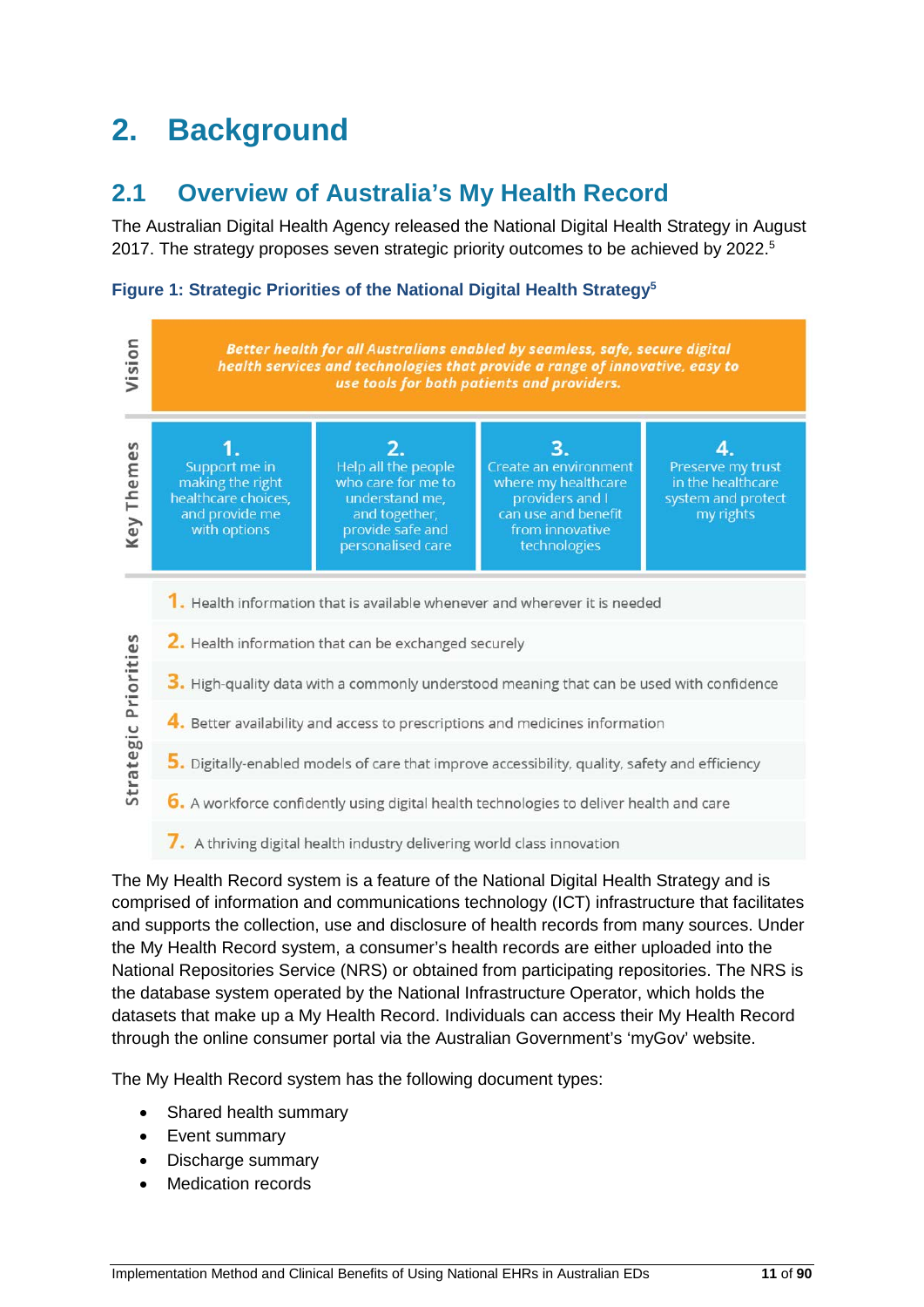- eReferral
- Specialist letter
- Medicare records, including Pharmaceutical Benefits Scheme (PBS) and Medicare Benefits Schedule (MBS) items.

A shared health summary (SHS) is a clinically reviewed summary of an individual's health status at a point in time, authored by an individual's 'nominated healthcare provider', commonly their GP. The SHS may include information about a patient's medical history, including medications they are currently taking, allergies and adverse reactions they may have, or immunisations they have received. The uploading of an SHS is particularly relevant for patients with chronic conditions and comorbidities.

An event summary differs from an SHS in that it can be created by healthcare providers other than the individual's nominated healthcare provider (for example, pharmacist, ED physician or after-hours care provider) to record a significant health event. This would inform other treating healthcare providers, including the individual's nominated healthcare provider. An event summary includes details such as allergies and alerts, medications, diagnosis, interventions, diagnostic investigations and observations.4

Patients are also able to add information to their My Health Record including:

- Personal Health Summary
	- − individuals can enter information about allergies and adverse reactions, and current medications into their My Health Record
	- − this data can be viewed by healthcare providers
- Advance Care Directive Custodian
	- individuals can enter the contact information of a person or organisation who is the holder of their advance care directive (or 'living will')
- Emergency Contact Details
	- individuals can create a list of important emergency contacts in their My Health Record, which is visible to healthcare providers
- Personal Health Notes
	- − individuals can enter information to help them keep track of their health
	- − the system dates each note, which includes an entered title and the entered text
	- − the notes are not visible to healthcare providers
- Child development
	- − parents can record results of their child's scheduled health checks, childhood development and other useful information.

The objective of the My Health Record expansion program is that, by the end of 2018, every Australian will have a My Health Record, unless they choose to opt out. In addition, by 2022:

- All healthcare providers will be able to contribute to and use health information in My Health Record on behalf of their patients
- Patients and consumers will be able to access their health information at any time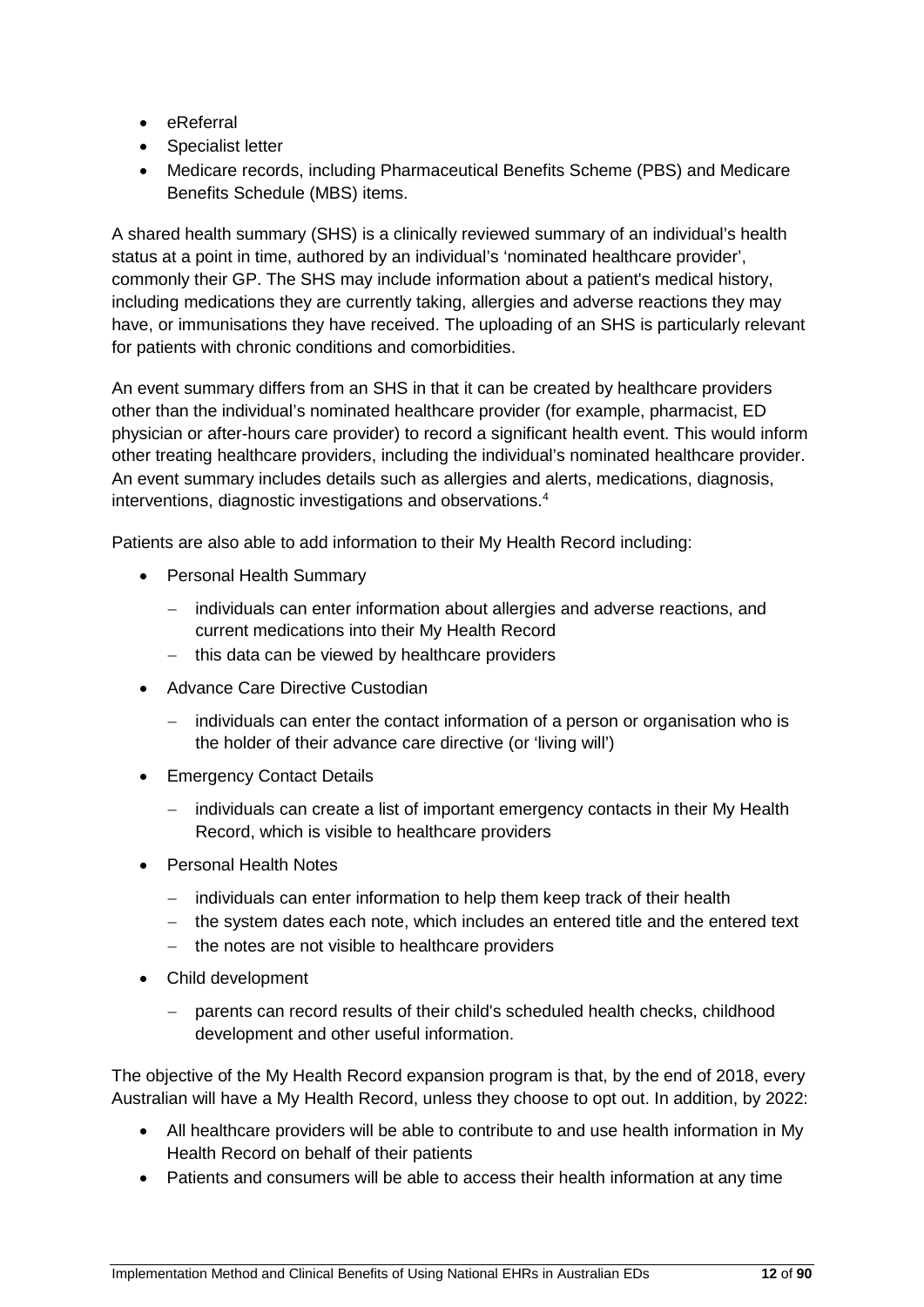online and through mobile apps

• My Health Record will be a platform for innovation in the provision of digital apps and tools that will support Australians and their health providers to improve health and wellbeing.<sup>5</sup>

## <span id="page-13-0"></span>**2.2 Implementation status of My Health Record in Australian jurisdictions**

Prior to the introduction of the My Health Record in 2012, many Australian states and territories were developing their own EHRs. The following is a brief summary of these jurisdiction-based EHRs that existed prior to the My Health Record and how these EHRs link with the My Health Record. Reference is made to the use in EDs where available.

### <span id="page-13-1"></span>**2.2.1 Northern Territory**

The Northern Territory's My eHealth Record has been in operation since 2004.<sup>81</sup> This system was designed principally to overcome fragmentation of clinical information by ensuring it could be quickly and easily accessed by participating healthcare providers.

During 2015, NT Health hospitals and health centres began transitioning from the My eHealth Record to the national My Health Record system. Information in My eHealth Record is still available to view; however, any new information is sent to a patient's national My Health Record, if they have one.

An evaluation of the My eHealth Record system was conducted in order to inform this transition.68 The main findings related to: the value of the My eHealth Record system; the gradual evolution towards critical mass; and the success factors, including implications for the national My Health Record system.

Benefits attributable to the My eHealth Record service included:

- Increased access to consumers' health information
- Reduced time spent sourcing health information
- Supporting providers' clinical decision-making and patient safety
- Improved continuity of care
- Increased confidence for both consumers and providers
- Increased capacity to provide proactive population-based primary health care.

According to the evaluation, the My eHealth Record service was able to realise this value through a gradual evolution towards critical mass, which in turn depended on:

- Population registration 50% consumer registration appears to be associated with the 'tipping point' at which the My eHealth Record service reached critical mass, and usage increased markedly
- Provider registration there was a steady increase in provider registrations from the outset
- Sufficient record content an increase was recorded in the number of documents sent by GPs before there was an increase in the number of documents viewed, implying the importance of having adequate content in the records.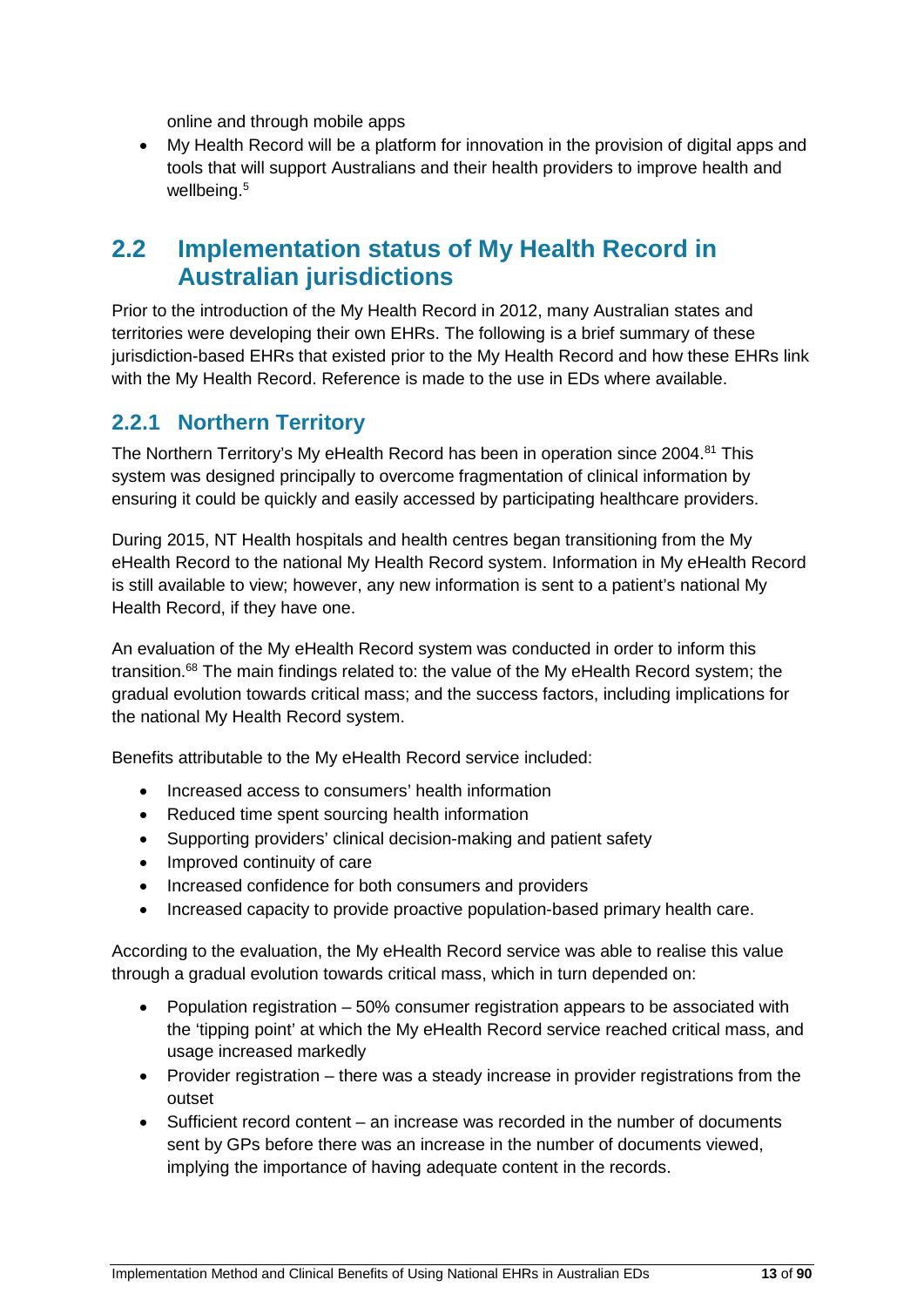Factors identified in the success of the system and considered relevant to successful implementation of the national My Health Record system included:

- Sustaining consumer and provider registration activities
- Stimulating content generation and utilisation across sectors
- Ensuring policy and technical frameworks remain flexible and are clearly communicated
- Ensuring clinical governance mechanisms are in place to capture consumer input and feedback
- Optimising CIS use to ensure high-quality data.

While not specifically referring to the use of My Health Record in ED, these factors are likely to be applicable to EHR implementation across all settings.

## <span id="page-14-0"></span>**2.2.2 Queensland**

In Queensland, all public hospitals and health services are connected to the My Health Record system (as of June 2016). This allows Queensland Health hospitals to send discharge summaries to a patient's My Health Record. In addition, all Queensland Health clinicians can view a patient's My Health Record through a specialised Queensland Health application called 'The Viewer'.<sup>66</sup> The Viewer is a web-based application that displays patient information from a number of Queensland Health clinical and administrative systems, such as pathology results, radiology results, medications, allergies and alerts, outpatient appointments, and care plans, as well as a record of encounters, including discharge summaries.

From June 2017, Queensland GPs have been able to access patient healthcare information from Queensland public hospitals via The Viewer. GPs are granted read-only access via a secure online portal, once their personal and professional identity is confirmed. If patients prefer their GP not to have access to their public healthcare information, they have the right to opt out.

## <span id="page-14-1"></span>**2.2.3 South Australia**

In 2013, South Australia introduced the Enterprise Patient Administration System (EPAS), an integrated electronic patient record system designed to provide a consistent and complete clinical and administrative EHR for patients across all South Australian public hospitals and health services.<sup>90</sup> The system has the capability to automatically send discharge summaries to a patient's My Health Record.

SA Ambulance staff also have immediate read-only access to the EPAS, allowing for more timely and appropriate treatment in an emergency.

## <span id="page-14-2"></span>**2.2.4 New South Wales**

The New South Wales EHR system is called HealtheNet, which was implemented in 2014 and provides a statewide view of a person's clinical history, including:

- Discharge summaries from NSW public hospitals
- Diagnostic imaging
- Hospital encounter history information from Emergency, Inpatients and Outpatients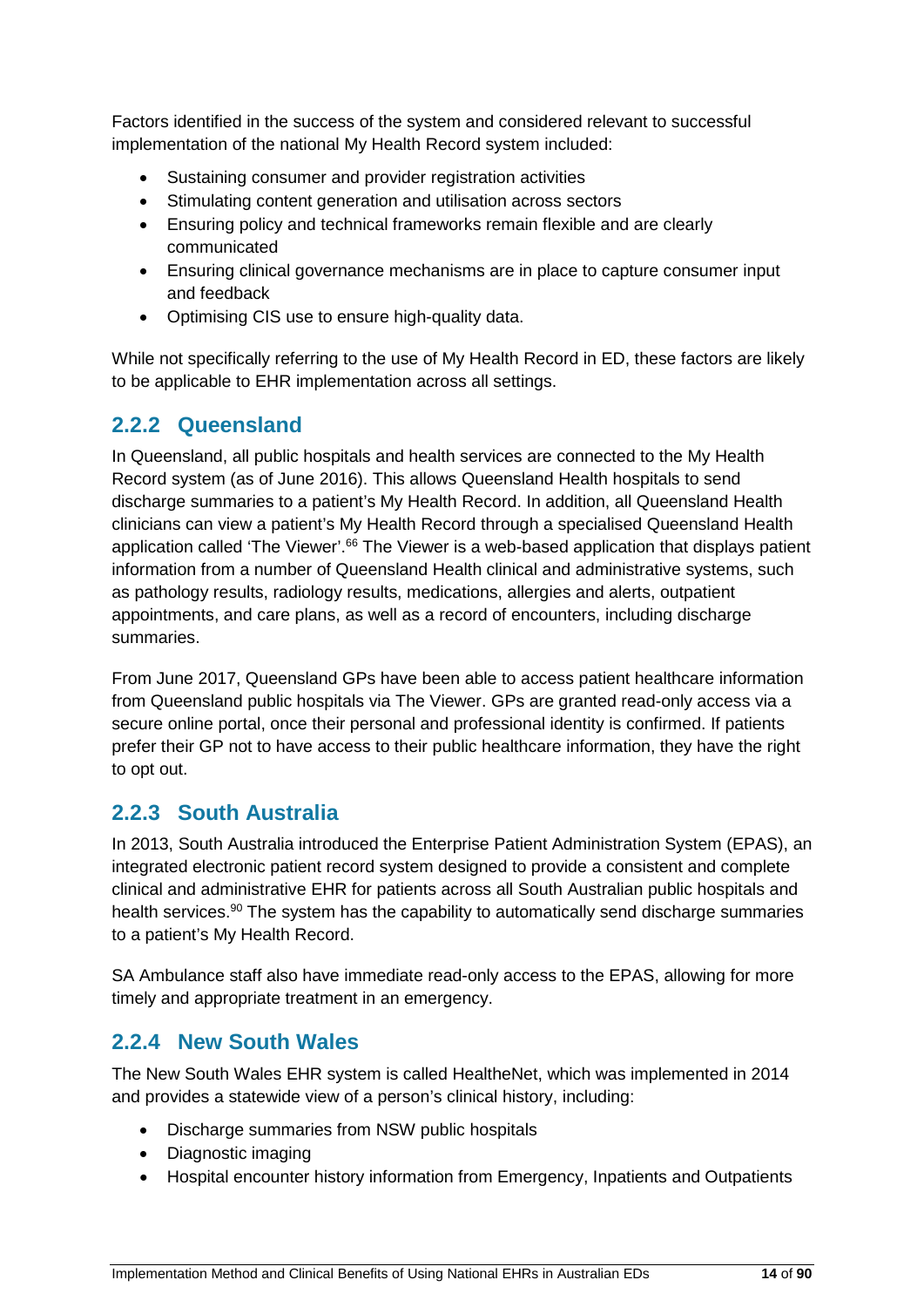departments

- Patient identifiers from NSW public hospitals and a patient's national Individual Healthcare Identifier (IHI)
- NSW Community Health Services episodes of care information
- Access to My Health Record Information.

The eHealth Strategy for NSW Health 2016–2026 guides continued development and strengthening of e-health solutions across the state.<sup>83</sup>

## <span id="page-15-0"></span>**2.2.5 Australian Capital Territory**

From March 2013, Canberra Hospital began submitting electronic discharge summaries to the national My Health Record. <sup>1</sup> In September 2013, the ACT became the first state or territory with the capability to access and view My Health Record information within existing local CISs. 1

## <span id="page-15-1"></span>**2.2.6 Victoria**

In November 2016, the Victorian Minister for Health released a digital health technology strategy for Victoria, called *Digitising health – how information and communications*  technology will enable person-centred health and wellbeing within Victoria.<sup>104</sup> Some individual hospitals have been developing interfaces between the hospital CIS and the My Health Record. Victoria is now systematically coordinating the connection of public hospitals to the My Health Record, with almost a quarter of public hospitals already connected. That program will rapidly expand in early 2018.

## <span id="page-15-2"></span>**2.2.7 Tasmania**

The Tasmanian Health Service currently has a major project under way that will integrate the My Health Record into the Digital Medical Record, which is the principal patient record system.

### <span id="page-15-3"></span>**2.2.8 Western Australia**

Information sharing and management, including secure sharing of patient information to improve patient safety, quality of care and care coordination, is one of the five priority areas identified in the WA Health ICT Strategy 2015–2018.<sup>105</sup> This includes plans to continue to work with the Australian Government and other states and territories on the integration of My Health Record with the WA Health system, but no further information about the progress of this was available.

Overall, EHR implementation in Australian states and territories is at various stages. While there has been little specific discussion about or focus on the use or availability of EHRs within the ED setting by states and territories, it can be assumed that EHRs are as available in EDs as they are in other parts of their respective hospitals.

# <span id="page-15-4"></span>**2.3 Use of My Health Record in emergency departments**

The nature of emergency medicine demands immediate access to health information. The My Health Record will be valuable in an ED environment. Such an environment requires a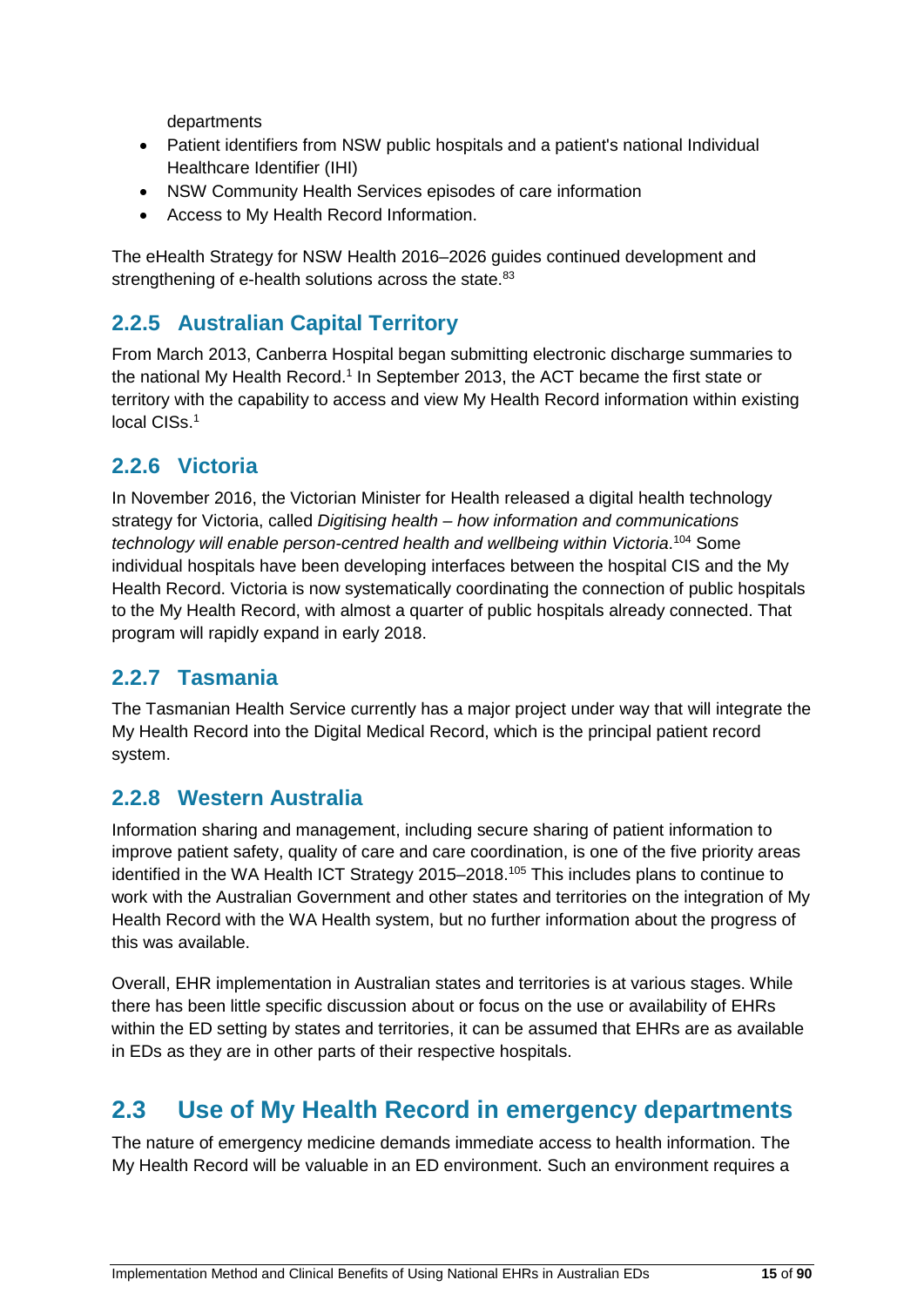full history of the patient to ensure health care is safe and appropriate for the individual's needs. The potential benefits of supplementary information via the My Health Record support the project focusing on an ED environment.

Healthcare providers can access a patient's My Health Record, including secured documents, using an emergency access code or a 'break glass' emergency function. Such emergency access is permitted under the *My Health Records Act 2012*. This states that the authorised healthcare provider organisations are permitted to collect, use and disclose information in a healthcare recipient's digital record without consent if it is unreasonable or impracticable to obtain consent from them or if it is deemed necessary for treatment. An example could be if the healthcare recipient is unconscious in an emergency situation. In this situation, emergency access is available for five days.<sup>6</sup>

Low uptake can also be attributed to lack of clinician awareness. The Commission's findings from clinical safety review 7.1 showed that ED clinicians had little exposure to the My Health Record system. Additionally, the review showed that local policies regarding the My Health Record system, in accordance with the *My Health Records Act 2012*, did not help to promote overall awareness of system functions and its potential uses to ED clinicians.

The time-critical nature of access to My Health Record was emphasised by emergency clinicians consulted during the review. Clinicians reported a preference for a 'single (information technology) home', where they can access and maintain up-to-date patient information. For example, this information includes laboratory results, diagnostic imaging, private hospital attendances, and GP consultations. The clinicians who were consulted identified that patient information required to assess and manage patients is 'hard to find'. Searching for this information requires 'complex navigation' through systems, which can have a negative effect on the ED workflow.

As the My Health Record system matures and there is increasingly more information uploaded into the system, this is expected to enhance both patient and clinician utility. The transition to an opt-out environment, as part of the My Health Record expansion program, is expected to further enhance the utilisation of the My Health Record system as part of clinical care.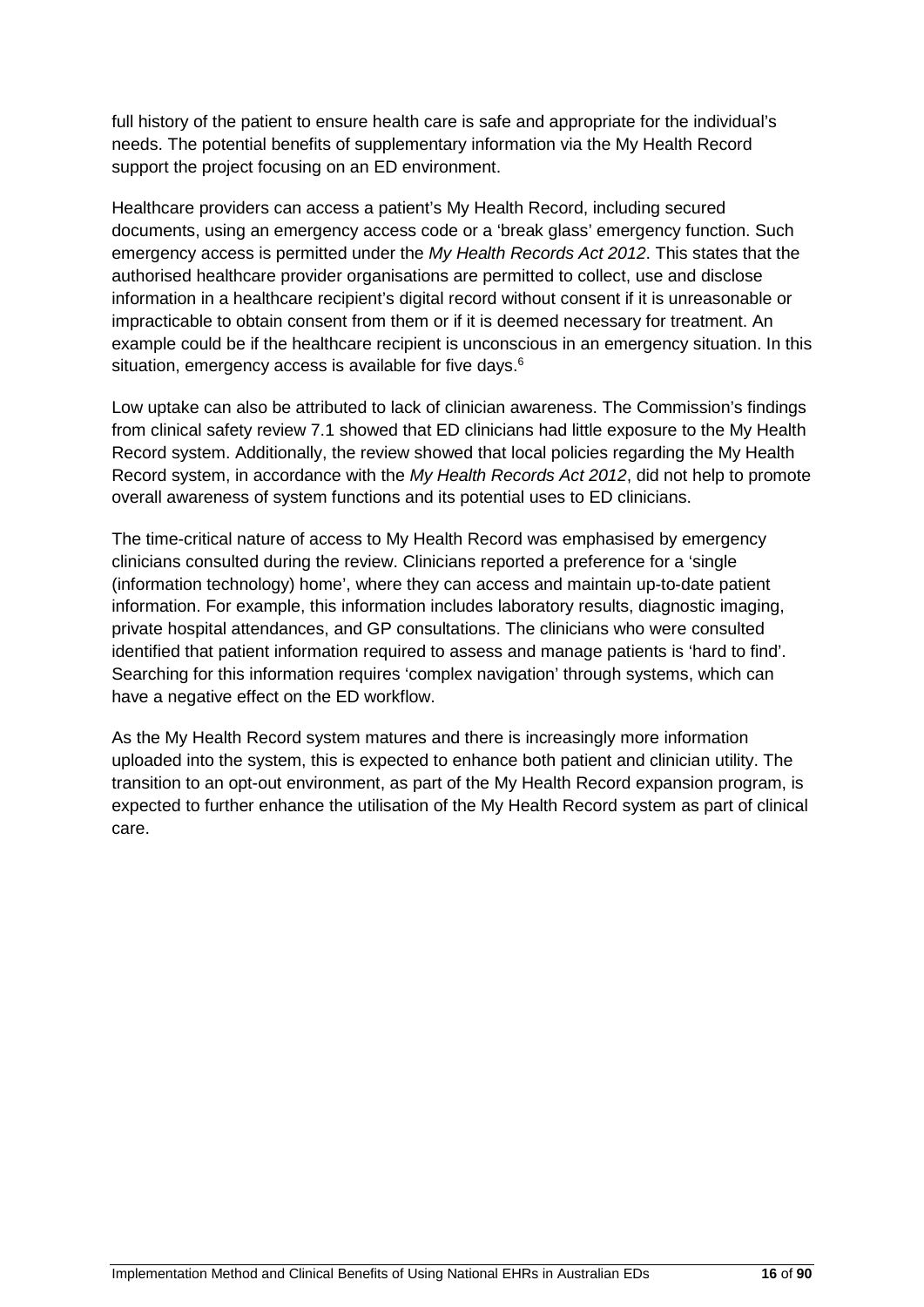# <span id="page-17-0"></span>**3. Methods**

A literature review was undertaken of peer-reviewed journal articles and databases. This review was complemented by an environmental scan of international health jurisdictions and their experiences with EHRs in the ED context. Grey literature was also examined, which supplemented findings from the literature review.

# <span id="page-17-1"></span>**3.1 Research questions**

The following research questions were deduced from the project topic and were used to guide the literature review:

- 1. What are the benefits of using EHRs in hospital EDs?
- 2. What barriers and enablers affect the routine use of EHRs by clinicians in hospital EDs?

The search strategy was designed to explore the following focus areas of the EHR literature:

- 1. Integration of EHRs and ED patient administration systems
- 2. Best practice of EHR usage within the ED setting
- 3. Barriers to EHR clinical use, particularly safety and quality risks and impacts on workflow
- 4. Implications for education, training and implementation support requirements.

# <span id="page-17-2"></span>**3.2 Terminology**

A preliminary review of the area of study found that various terms are used to describe what is referred to in Australia as an EHR. With this in mind, various terms were included in the search strategy including Personal Health Record (PHR) and EMR; this is despite the fact that the latter term relates to internal, hospital-based electronic health systems in the Australian context [\(Table 2\)](#page-17-3).

| <b>Fable 2: Terminology and abbreviations associated with EHRs</b> |                |  |
|--------------------------------------------------------------------|----------------|--|
| <b>Search Term</b>                                                 | <b>Acronym</b> |  |
| 1. Digital health record                                           | n/a            |  |
| 2. Electronic health record                                        | <b>EHR</b>     |  |
| 3. Electronic medical record                                       | <b>EMR</b>     |  |
| 4. Electronic patient record                                       | <b>EPR</b>     |  |
| 5. Emergency department                                            | ED             |  |
| 6. Health information exchange                                     | <b>HIE</b>     |  |
| 7. Health information technology                                   | n/a            |  |
| 8. Integrated health record                                        | n/a            |  |
| 9. National electronic health record                               | <b>NEHR</b>    |  |
| 10. Patient access electronic record                               | n/a            |  |
|                                                                    |                |  |

#### <span id="page-17-3"></span>**Table 2: Terminology and abbreviations associated with EHRs**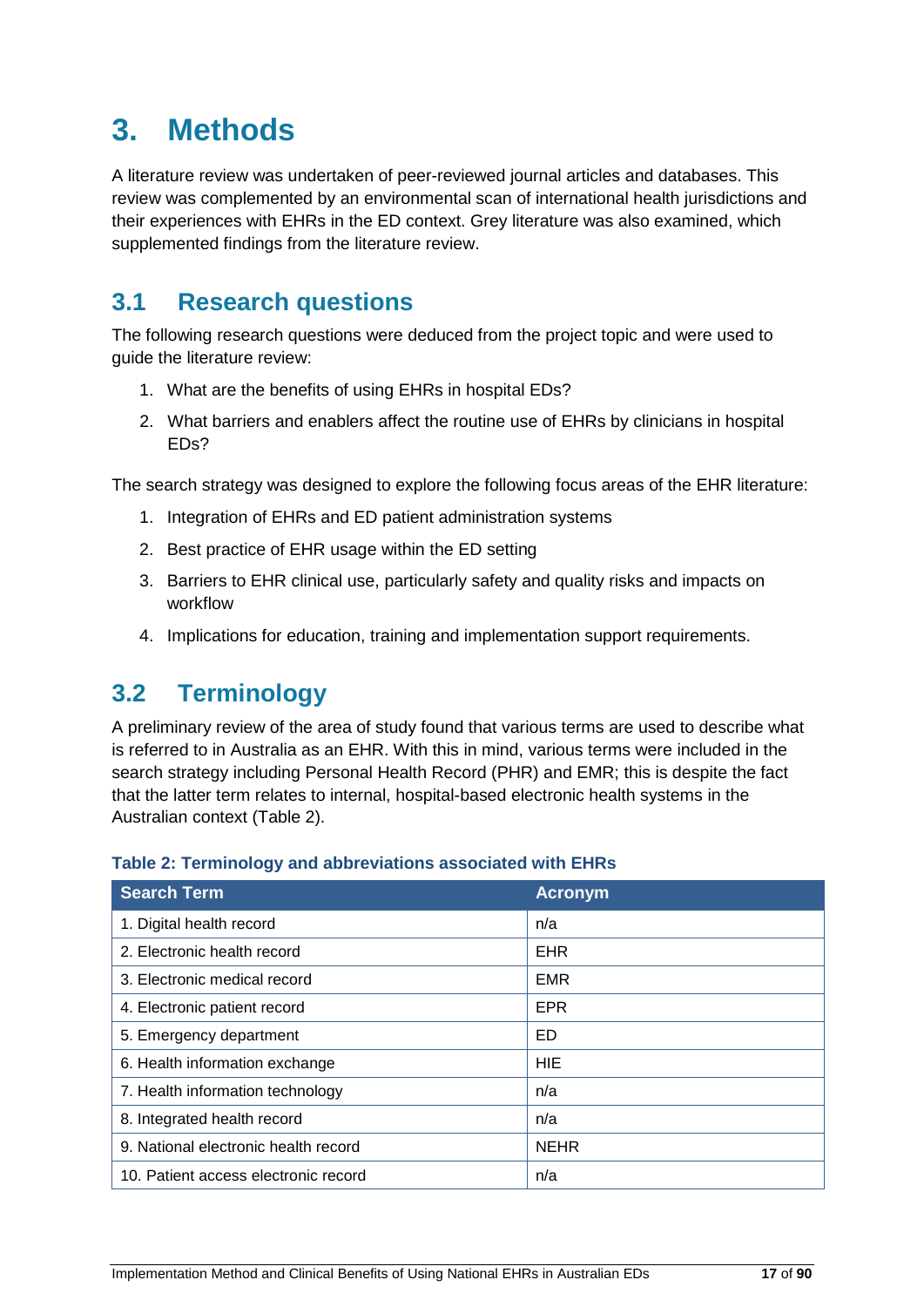| <b>Search Term</b>                                 | <b>Acronym</b> |
|----------------------------------------------------|----------------|
| 11. Patient electronic health record               | <b>PEHR</b>    |
| 12. Personal health record                         | <b>PHR</b>     |
| 13. Personally controlled electronic health record | <b>PCEHR</b>   |
| 14. Personally controlled health record            | <b>PCHR</b>    |
| 15. Shared health system                           | n/a            |

 $n/a$  = not applicable

# <span id="page-18-0"></span>**3.3 Peer reviewed literature**

## <span id="page-18-1"></span>**3.3.1 Inclusion criteria**

A date limit was set at 10 years, between 2007 and 2017. This period was selected due to the variable maturity levels of EHR implementation throughout international health jurisdictions.

The literature review included papers published in English. Papers also included case studies, commentaries, editorials and conference proceedings. Papers considered were required to describe qualitative or quantitative evaluation regarding clinician use of an EHR within an ED setting. A hand search of reference lists for articles that underwent a full-text review was undertaken to capture all relevant papers.

## <span id="page-18-2"></span>**3.3.2 Exclusion criteria**

Papers were excluded if emergency care was provided outside of an acute hospital setting. This resulted in the specific exclusion of emergency care delivered in an ambulatory care setting, which predominantly affected literature originating from the United States of America. Literature was excluded that did not specify that the EHR was accessible by consumers or healthcare providers external to the 'home' healthcare organisation.

Literature that focused on other healthcare settings, such as primary care, was excluded from the study. The key emphasis of the study is the emergency care setting; hence, to maintain the scope of this report, any literature that refers to the implementation of an EHR beyond the emergency care setting was excluded.

## <span id="page-18-3"></span>**3.3.3 Search strategy**

A search strategy based upon the research questions was refined with project team members and independent advice from a clinical librarian and a senior research fellow. Boolean 'strings' and operators, including the use of asterisks to encompass combinations of a parent term (for example: 'emergency\*' to encompass both emergency room and emergency ward), were utilised in order to retrieve specific literature. 'Emergency Service, Hospital' was used as a medical subject heading (MeSH) in the search query. This MeSH heading and relevant entry terms contributed to the search queries, which were limited to a search of title and abstract. Consideration was given to the use of acronyms that are commonly used to describe ED settings and EHRs. Adjacency search functionality was employed for 'electronic records', to ensure the capture of EMRs or EHRs. This reflected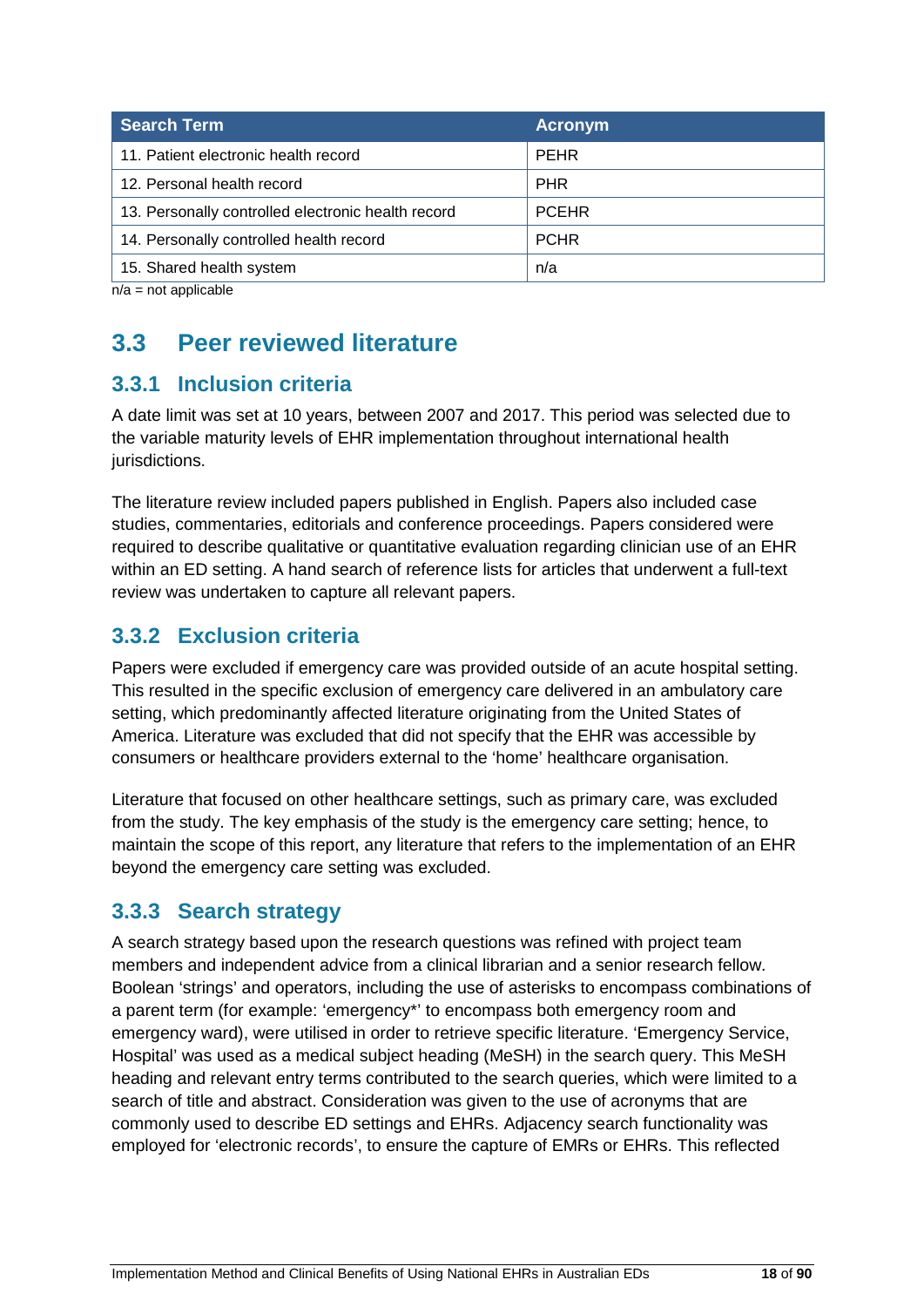how such terms are used interchangeably due to the location and jurisdiction of the study as described above.

| String no.      | <b>Search term</b>                                       |  |
|-----------------|----------------------------------------------------------|--|
| 1               | Emergency Service, Hospital/                             |  |
| 2               | Emergency hospital service*.ti,ab.                       |  |
| 3               | Emergency department*.ti,ab.                             |  |
| 4               | Emergency unit*.ti,ab.                                   |  |
| $5\phantom{.0}$ | Emergency ward*.ti,ab.                                   |  |
| 6               | ED.ti,ab.                                                |  |
| 7               | ER.ti,ab.                                                |  |
| 8               | 1 OR 2 OR 3 OR 4 OR 5 OR 6 OR 7                          |  |
| 9               | Electronic Health Record/                                |  |
| 10              | Health Record, Personal/                                 |  |
| 11              | EHR.ti,ab.                                               |  |
| 12              | EMR.ti,ab.                                               |  |
| 13              | Personal* Health*.ti,ab.                                 |  |
| 14              | Electronic adj2 (Medical or Health) adj2 record\$.ti,ab. |  |
| 15              | 9 OR 10 OR 11 OR 12 OR 13 OR 14                          |  |
| 16              | 8 AND 15                                                 |  |
| 17              | limit 16 to yr="2007 - 2017"                             |  |

#### <span id="page-19-1"></span>**Table 3: Search strategy**

## <span id="page-19-0"></span>**3.3.4 Search results**

The peer-reviewed search strategy produced 39 papers. There were 25 studies based in the United States, eight in Israel, three in Australia, and one each in Finland, Japan, and Norway.

Of the peer-reviewed scientific literature, there were 29 research papers, seven commentaries and three systematic literature reviews. The majority of research papers that employed a qualitative research design used surveys and semi-structured interviews. Quantitative studies used track log-file analysis from EHR data. Seven papers used an observational study to examine clinician interaction with an EHR system. Three papers used a mixed-method analysis, with one of these papers having employed an EHR simulation that replicated the cognitive time pressures of an ED environment.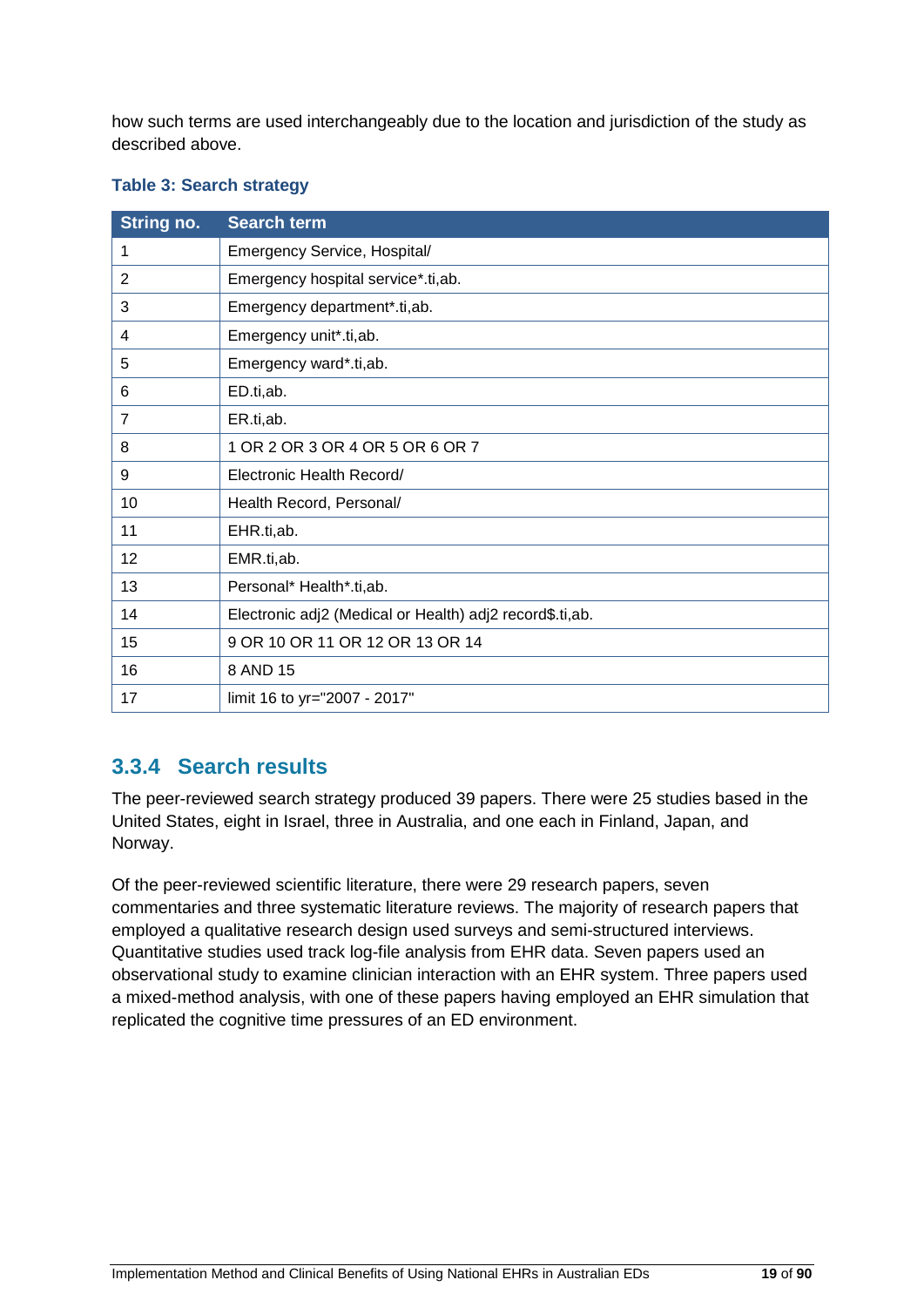<span id="page-20-0"></span>**Figure 2: PRISMA flow diagram paper search and selection process**

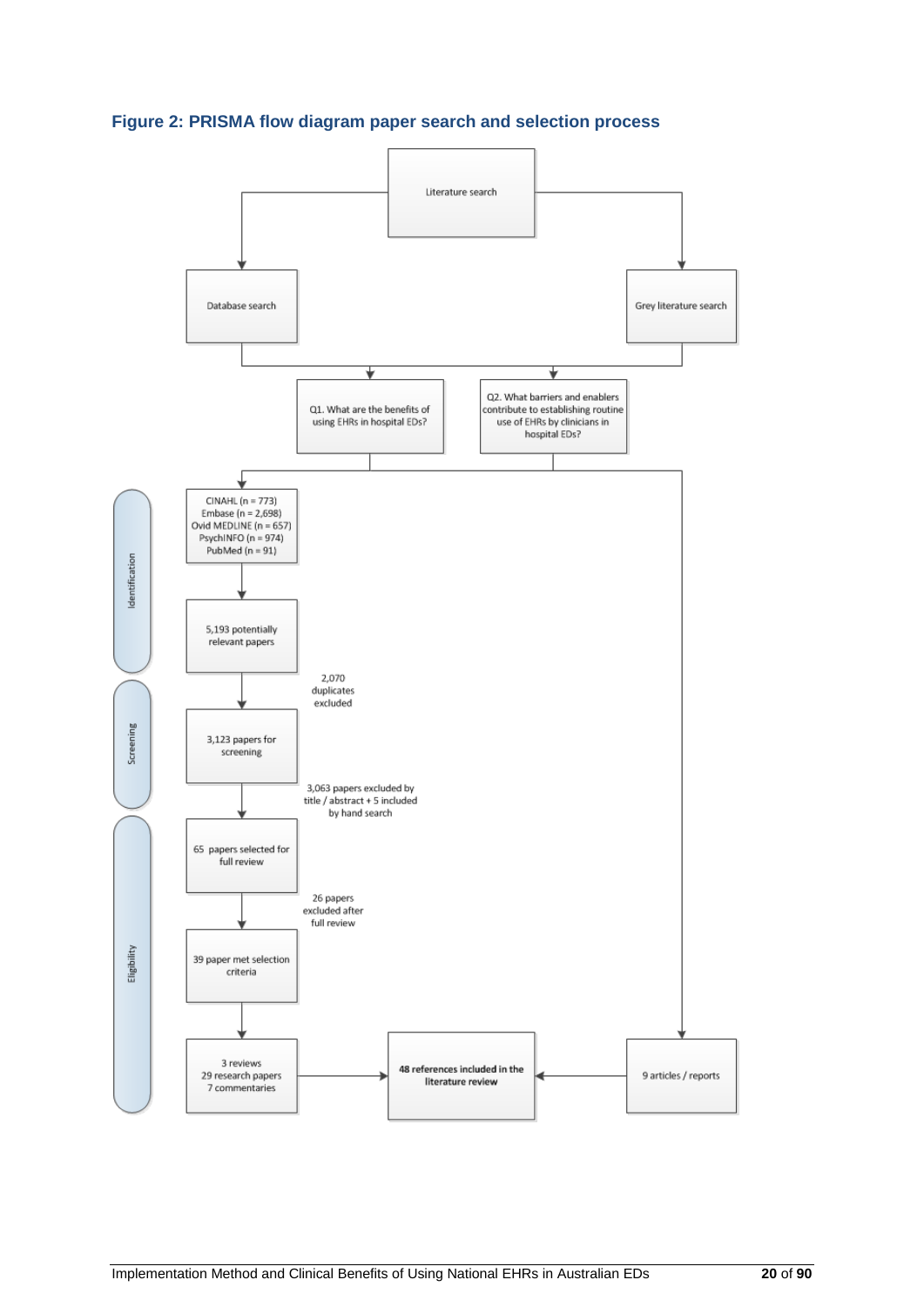# <span id="page-21-0"></span>**3.4 Grey literature search and environmental scan**

A pragmatic search was undertaken, which primarily focused on official websites of national health agencies that have implemented EHRs, as well as organisations such as the European Commission, the World Health Organization (WHO), the Commonwealth Fund and the Organisation for Economic Co-operation and Development. The search also included health informatics sites and grey literature repositories, including OpenGrey.

Additional grey literature was also explored via a hand search of reference lists of relevant literature, including health agency reports, conferences and professional bodies. A list of websites searched is included in Appendix 1.

The search sought to establish general information about EHR implementation to provide context as to the applicability of the each country's or each organisation's experiences, including through high-level strategy reports for digital health. It then focused on accessing specific information relating to the experience in emergency care. Additional searches via Google were conducted using terms specific to each country or organisation, for example 'ELGA' – the Austrian EHR system.

Given this broad scope, there were no specific inclusion or exclusion criteria. However, papers meeting the inclusion criteria for the peer-reviewed literature search have been specifically identified and included. These and are described in detail in the jurisdictional overview (Section 4.1).

Countries or regions with national or provincial EHR systems were the main focus of the search, owing to the similarity with the Australian context. The project brief nominated the United Kingdom (and the individual constituent parts of the UK), Austria, Canada, Denmark and Japan as suggested countries of interest. Canada was found not to have a national system. The experiences of some of Canada's provinces and territories were found to be of relevance to the research questions, and a number had robust evaluation processes for their digital health systems. These have been included as examples.

The jurisdictional search was also informed by a number of high-level documents describing the status of EHR implementation internationally. These are shown in Appendix 2, and include for example the 2015 WHO Global Survey on eHealth report.<sup>110</sup> Appendix 3 summarises the results of this survey in terms of the countries that indicated that they have a national EHR system, the year it was introduced and whether national legislation is in place to govern the system. Based on this, some additional jurisdictions were included in the search: Singapore, Israel, New Zealand and Ireland. It should be noted that some countries with established EHR systems are not included in this summary as they did not consider their EHR to meet the definition used in the survey, notably the United Kingdom. This highlights the limitations of this survey and the challenges relating to the terminology in this area:

EHRs are defined in the survey as $108$ :

Real-time, patient-centred records that provide immediate and secure information to authorised users. EHRs typically contain a patient's medical history, diagnoses and treatment, medications, allergies, immunisations, as well as radiology images and laboratory results. A National Electronic Health Records system is most-often implemented under the responsibility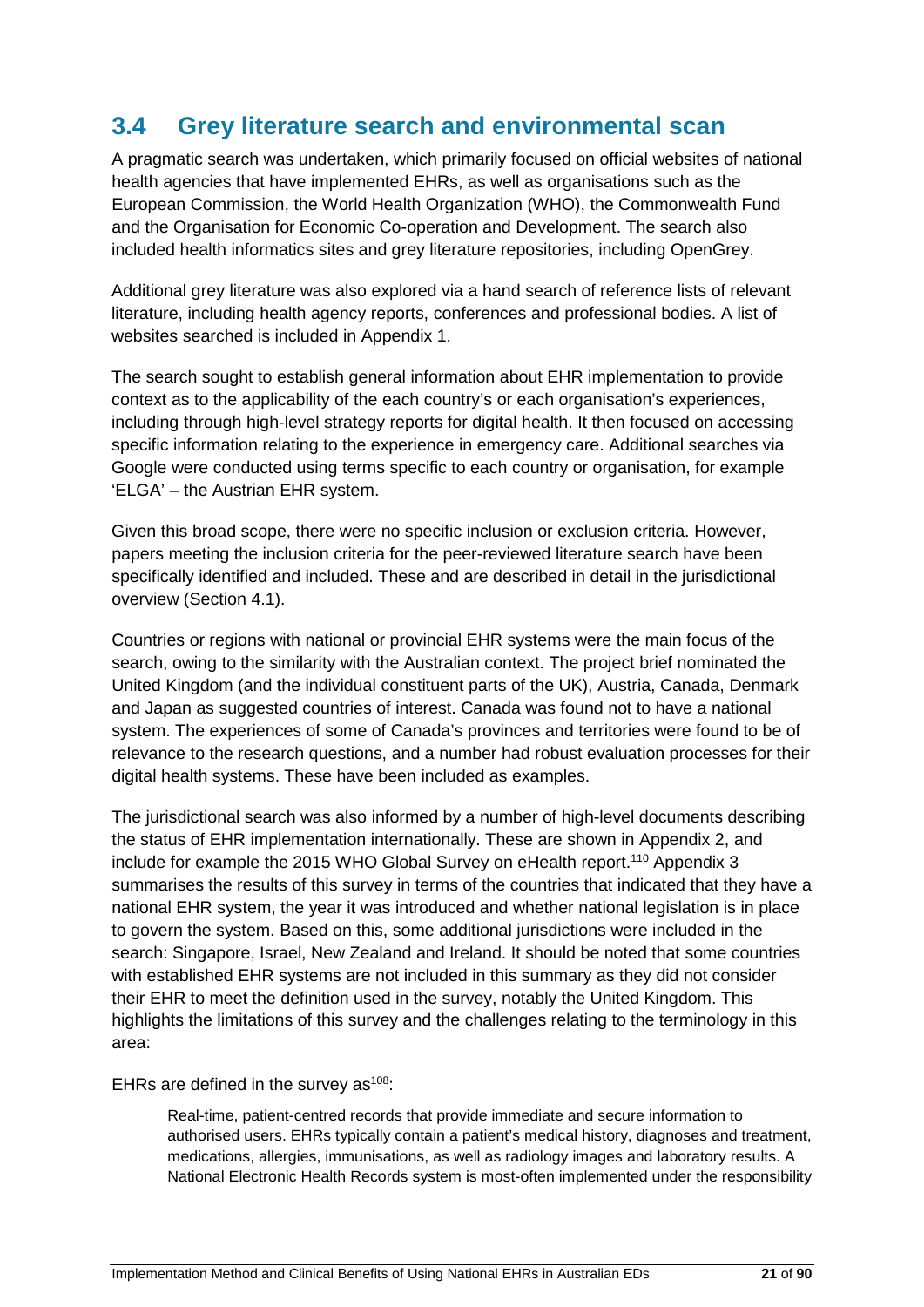of the national health authority and will typically make a patient's medical history available to health professionals in healthcare institutions and provide linkages to related services such as pharmacies, laboratories, specialists, and emergency and medical imaging facilities.

While Israel has a national program, access to its health department website was not possible (denied access via Google search). Limited information was available for Singapore, Ireland and New Zealand, but all appear to be in the process of developing national approaches. Jurisdictions for which required content was not available in English were not included.

For the jurisdictions selected, including the Australian Commonwealth, states and territories, the search sought website content, policy documents, strategic plans and annual reports referring to implementation of EHR generally and specifically in EDs or other emergency care settings. The search encompassed websites focused on e-health as well as emergency care in order to capture information relevant to the emergency care setting. In view of the potential importance of education and training as factors relevant to the study, some education focused websites were also included.

## <span id="page-22-0"></span>**3.4.1 Search results**

The environmental scan, including grey literature, produced a large volume of background literature that has been used to provide context to the specific ED-related literature. This is referenced but not counted as meeting the literature review criteria. Nine documents were found that related specifically to the evaluation of EHR in EDs and met the inclusion criteria for the peer-reviewed literature (see Figure 2).

# <span id="page-22-1"></span>**3.5 Collation and presentation of findings**

The general information from the environmental scan was collated to establish profiles for the selected jurisdictions. These are outlined in section 4.1 of this report. This section also summarises the findings of evaluations specific to these jurisdictions as found in the grey literature search.

A summary of the key features of the included national EHR programs (Australia, Austria, Denmark, England, Scotland, Wales and Northern Ireland) are tabulated in Appendix 4.

The combined findings of the peer-reviewed literature and relevant grey literature in relation to the two research questions are shown in sections 4.2 and 4.3.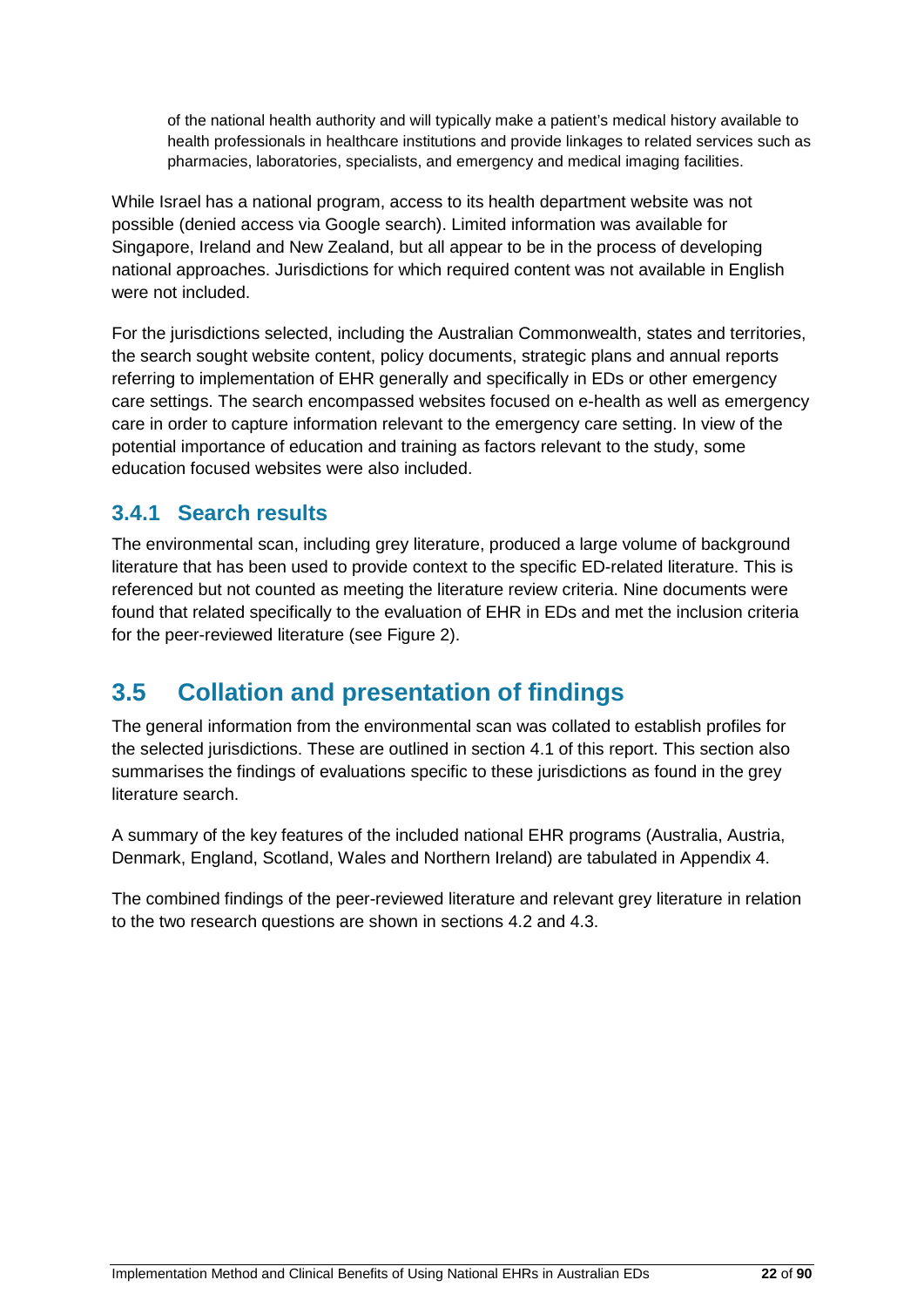# <span id="page-23-0"></span>**4. Findings**

# <span id="page-23-1"></span>**4.1 Overview of international jurisdictions implementing Electronic Health Records in emergency care**

The grey literature review describes various large-scale EHR implementations, including implementation in emergency care settings.

The accuracy and completeness of shared records is variable, and implementation of EHR systems has proceeded at different speeds in different areas and settings. Some EHRs are special-purpose summary-care records stored in central repositories. Others take a decentralised approach by creating a virtual record that is assembled via links to other data repositories. Some take a combined approach, such as providing a centralised summary record that is accessed regionally through local data-sharing portals that host a regional hospital and other local service data. Other jurisdictions take a less direct approach and facilitate information exchange through the development of interoperability standards and collaborative strategies. Content, system architecture, and implementation in most jurisdictions continue to evolve.

The content of EHRs also varies considerably depending on the structure of the overall health system. In countries where general practice digitalisation is well advanced, this has formed the starting point for sharing across the health system. This contrasts with other countries where the hospital system is advanced in terms of interoperability, and therefore forms the basis of the EHR development and information-sharing.

Knowing these characteristics and foundations of EHRs is important for understanding the application in EDs. For example, data from primary care may be used differently in emergency care compared to data relating to previous hospital admissions, pathology results, and pharmacy records.

The nature and implementation of the EHRs in the included jurisdictions is described briefly in this section, together with any specific experience and evaluation in the emergency care setting.

## <span id="page-23-2"></span>**4.1.1 United Kingdom**

England, Scotland, Wales and Northern Ireland have administratively separate health systems, with different EHRs overseen by national or provincial information governance structures and infrastructure, and guided by national or provincial digital health strategies.<sup>29,</sup> 45, 52, 79

Each jurisdiction has a 'summary' record to support delivery of emergency and unscheduled care. These are accessible via national or regional portals, which host or link to a variety of other information sources. EHRs are generally not shared across borders, although there is some interoperability of selected documents between Wales and England.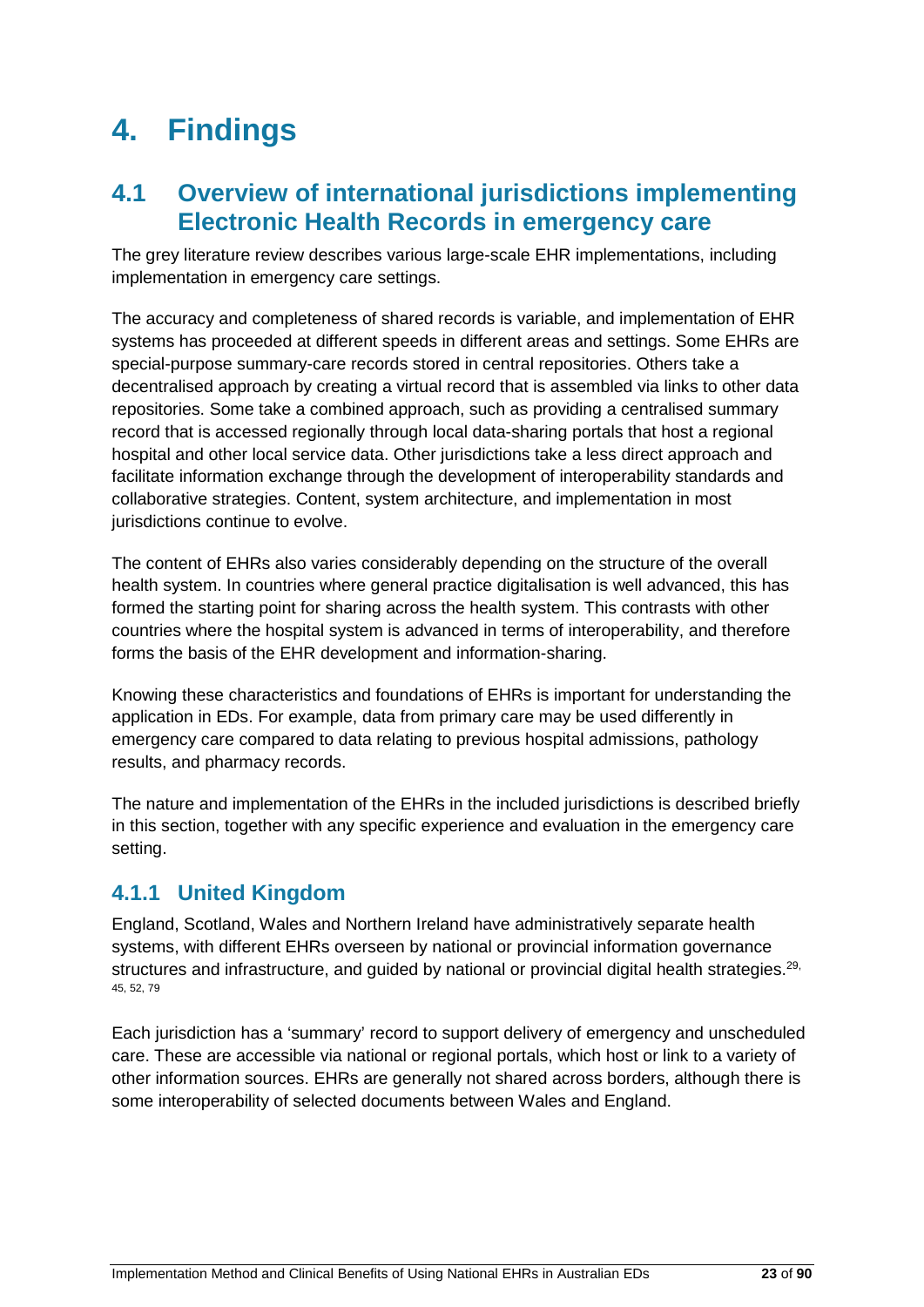## **Type of EHR**

In England, the National Health Service (NHS) Summary Care Record (SCR) was introduced nationally in 2008 to enable system-wide access to key patient information.<sup>72</sup> Scotland has three different national summary records: the Emergency Care Summary (ECS) launched in 2006; the electronic Palliative Care Summary (ePCS) record in 2009; and the Key Information Summary (KIS) in 2013.<sup>48, 55, 56</sup> In Wales, the Individual Health Record (IHR) was implemented in 2005 and was renamed the Welsh GP Record in 2016.<sup>71</sup> In Northern Ireland, the Emergency Care Summary (ECS) was introduced in 2008.<sup>55</sup>

All systems draw information from GP records through a unique patient identifier, and store the information centrally as read-only files that cannot be changed by other providers accessing the records. SCRs are accessible via portals that host other shared information services and functions, including e-referrals and e-prescribing. The portals may be nationally or regionally based.

### **Record creation**

Records in all jurisdictions are created on an opt-out basis by the person's GP, except for the KIS record which is created on an opt-in basis. The KIS is a more comprehensive record intended for patients with complex needs. Uptake of the systems at a GP level are therefore high; for example, in England 99% of GP practices contribute to the SCR, and over 55 million SCRs have been created, representing 96% of people registered with a GP.<sup>56,72</sup> Similarly, in Scotland the ECS was rolled out to individuals registered with a GP on an optout basis, and by 2006 over 99.9% of Scottish residents had a record.<sup>33</sup>

### **Access by health providers and data security**

While the records are created unless the patient has chosen to opt-out, each clinician must obtain consent from the patient at each encounter in order to access the system, except in an emergency where access protocols provide for clinician access. The systems vary in terms of the access security processes, but at a minimum, users require authorisation to obtain a user name and password, and can only access the patient record if involved in the direct care of the particular patient. In England, healthcare providers must be specifically approved to receive an individual smartcard and passcode. In some systems, access is also restricted depending on the role of the person (called Role Based Access Control). Access to the systems (portals) from within health services is generally facilitated by enabling direct access from within the health service portal so that only one set of user credentials is required.

The types of healthcare providers authorised to access the records varies between the member countries. In Scotland, the ECS was initially restricted to authorised health service providers in out-of-hours medical centres, NHS 24 (telephone and online based service), and hospital EDs. Access has since expanded to include the ambulance service, hospital pharmacists, hospices and secondary-care users.

In Wales, access is broadly available to hospital-based doctors and nurses, doctors and nurses working in general practice and out-of-hours services, hospital pharmacists and hospital pharmacy technicians. A 2016 review notes that plans are in place for use of the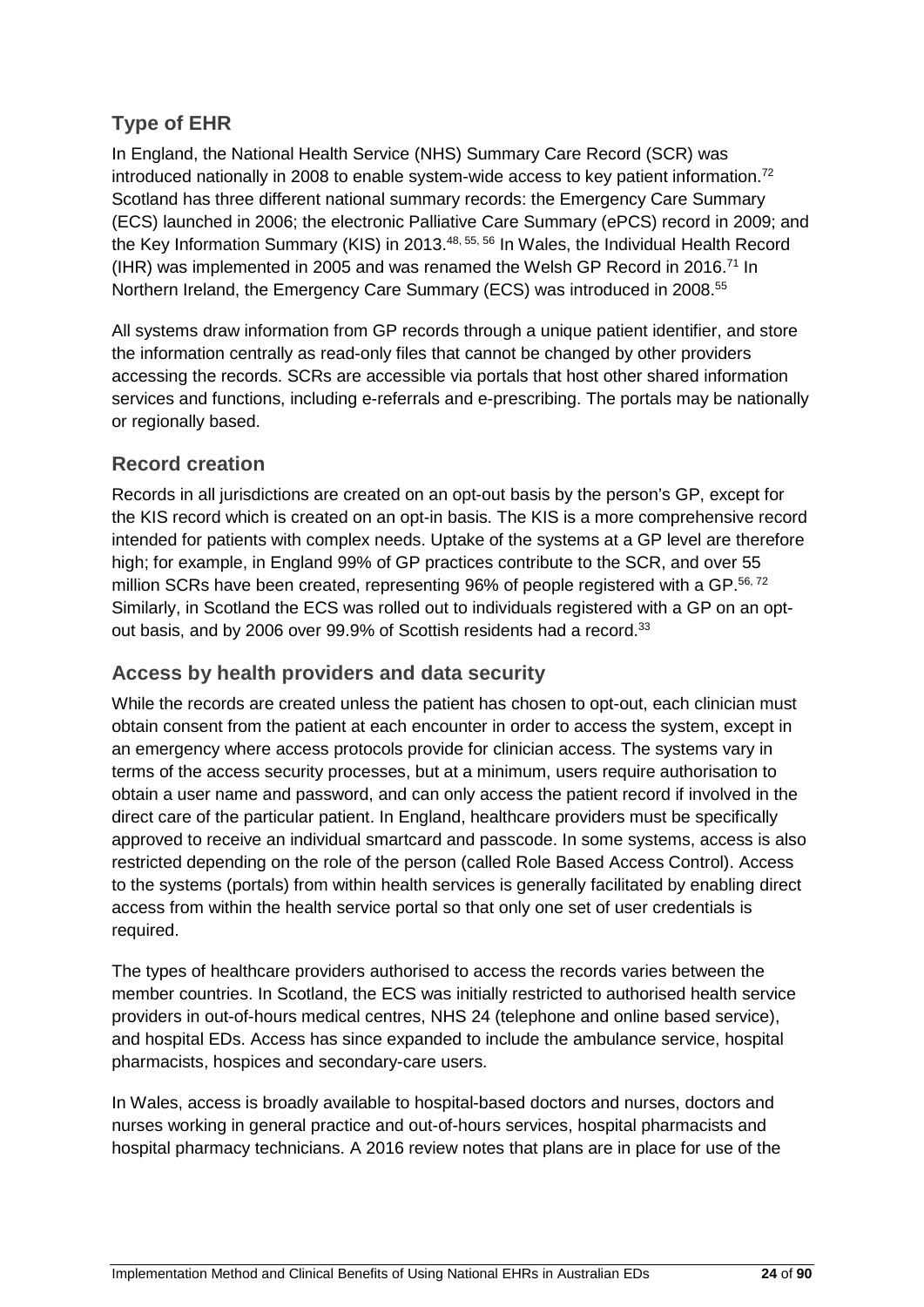Welsh GP Record to be expanded to community-based pharmacists, emergency service first responders and advanced paramedics directly involved in a patient's care.<sup>80</sup>

In England and Northern Ireland, the records appear to be available to any health provider authorised and directly involved in patient care.

A further security aspect in place throughout the UK is monitoring and auditing of access to the records to prevent and identify breaches. For example, in England, each time an SCR is viewed, an alert is generated on a system database called the alert viewer. Future plans include enabling direct access to such alerts and records by patients. Presently, a patient can ask an organisation with authority to access their EHR to show them an access report of who has looked at their SCR; this is called a Subject Access Request.

### **Content**

Content of the basic shared summary record is similar across the jurisdictions. In England, the SCR contains patient demographics (name, address, telephone number, NHS number) and core information consisting of medications (acute, repeat and discontinued repeat), allergies and adverse reactions. Additional information such as significant diagnoses and care plans may be added with the explicit consent of the patient. This expanded version of the record is actively promoted to better address the requirements of managing people with complex needs and has been a key factor in expanding uptake in the emergency care setting.

In Scotland, the ECR also contains basic patient details (name, address date of birth, identification number – Community Health Index (CHI) number), emergency contact numbers, medicines prescribed, allergies and adverse drug reactions. Additional information can be added in free text if agreed by the patient and their GP. Similar to the expanded SCR, the KIS, introduced in 2013 in Scotland, contains more comprehensive information including: past medical history, baseline functional and clinical status, triggers for deterioration, current care needs and arrangements, emergency contacts and next of kin details, how far to escalate care, preferred place of care, final care, palliative care, and legal issues such as power of attorney. The KIS also contains information about special alerts, for example around staff safety. The level of detail will depend on the complexity of the patient's clinical condition. About 2–3% of Scottish patients have a KIS, selected by their GPs as those with the most complex health or social care needs. This record is created on an opt-in basis and therefore does not require additional consent to access for each service encounter.

In Wales, the Welsh GP Record contains a range of information: patient's name and address, GP practice, medication, allergies, medical problems that the GP manages, and results of recent medical tests (blood tests and diagnostic imaging).

In England and Wales, sensitive information – such as information about sexually transmitted diseases, fertility and embryology, foetal terminations, gender reassignment and private discussions between a patient and their GP – is not included in the summary records. It is not clear if such exclusions apply in Scotland and Northern Ireland.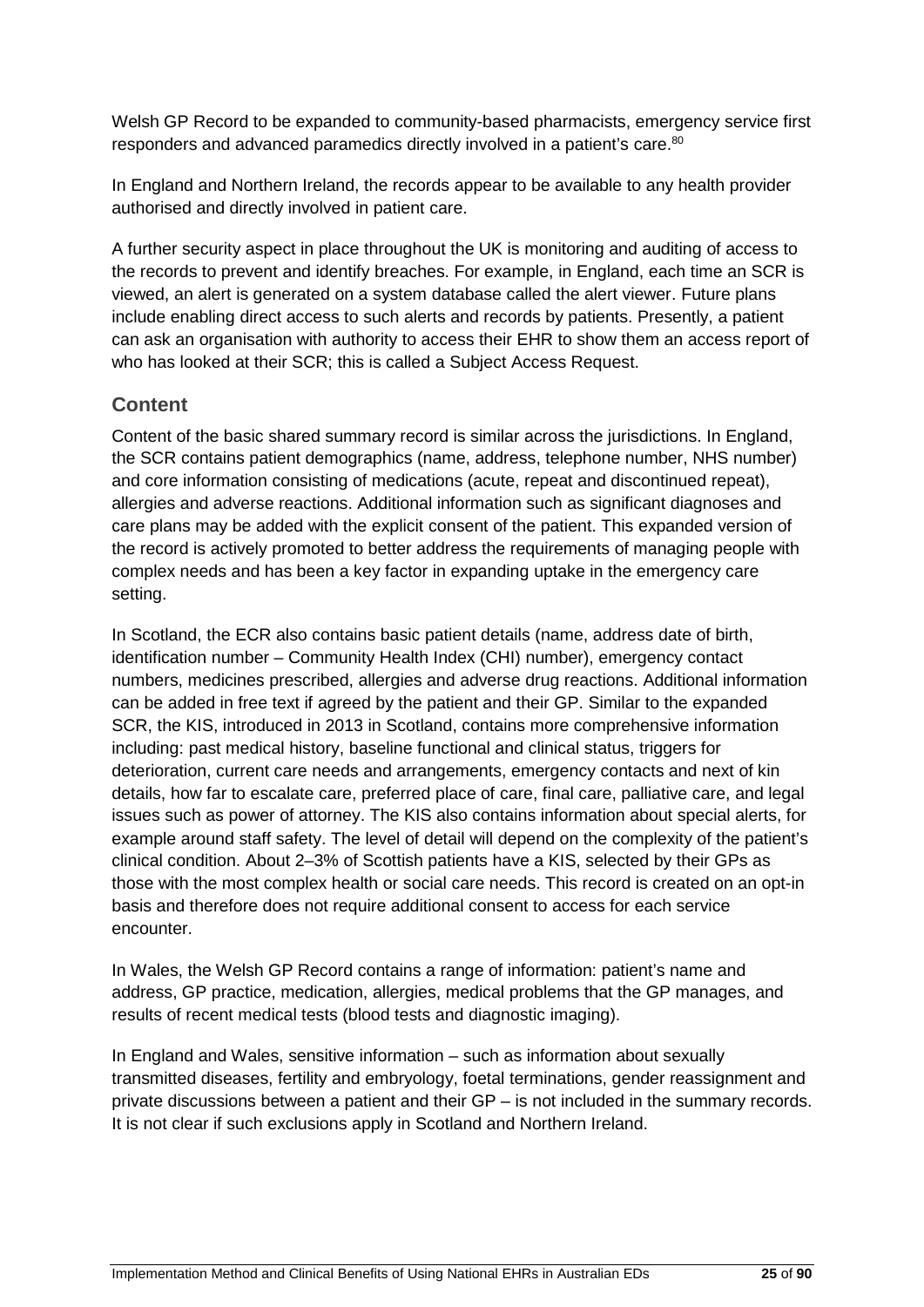In Northern Ireland, the ECS contains information on drugs and allergies obtained from a patient's GP record. The Northern Ireland Electronic Care Record (NIECR) platform, on which the ECS is hosted, contains information from electronic records systems from hospitals and GP clinics including, laboratory tests and X-rays results, allergies, medications, and visits to hospitals (and out-of-hours centres). This platform was introduced in 2013.

### **Patient access and control**

For all summary records in the UK, patients are not able to access the records directly and must request a copy from their GP. In Wales, however, online patient access is planned for 2017. The requirement for all health professionals to seek specific patient consent for access at each consultation is the main mechanism of patient control over the record.

### **Implementation in emergency departments**

In England, the sharing of information to support the delivery of safe and effective patient care in urgent care and emergency services was a focus of the Keogh review into emergency services in 2013.<sup>69</sup> The review identified the value of the SCR in these circumstances (although not providing any specific evaluation) and has driven subsequent implementation and promotion, including the publication of a range of guides which integrate information-sharing and use of the SCR as a strategy for emergency care improvement. These resources include:

- *Transforming urgent and emergency care services in England – Safer, faster, better: good practice in delivering urgent and emergency care. A guide for local health and social care communities* (2015)102
- *Transforming urgent and emergency care services in England – Clinical models for*  ambulance services (2015)<sup>101</sup>
- *A Quick Guide to Sharing Patient Information for Urgent & Emergency Care* (2015). 53

Use of SCRs is becoming part of standard clinical care in urgent and emergency care settings, where more than 78,000 SCRs are viewed each week.<sup>58</sup>

Use of the SCR is specifically mentioned in NHS England's strategy document *Next Steps on the NHS Five Year Forward View* as being necessary to achieve improvements in urgent and emergency care delivery.<sup>76</sup> According to ongoing plans for expansion of the SCR, by December 2017 every ED, Urgent Treatment Centre and e-prescribing pharmacy will have access to extended patient data, either through the SCR or local services that share care records. 76

In Scotland, the ECS was created in response to a change in the provision of out-of-hours primary care. Each of the 14 regional health boards operates an out-of-hours service, staffed by nurses and GPs, that provides non-emergency primary care when GP offices are closed. Each out of hours service has a central hub, and between two and nine satellite centres. Prior to 2003, Scottish GPs were required by their contract with the Health Department to provide out of hours care. In 2003, a new contract allowed GPs to opt-out of providing out of hours care, which most GPs chose to do. It was subsequently agreed that, to provide adequate quality patient care, the out of hours clinicians needed access to a subset of patient data from GP electronic medical record applications (almost all GP practices in Scotland already had EMRs). The ECS was designed to meet this need. The ECS has been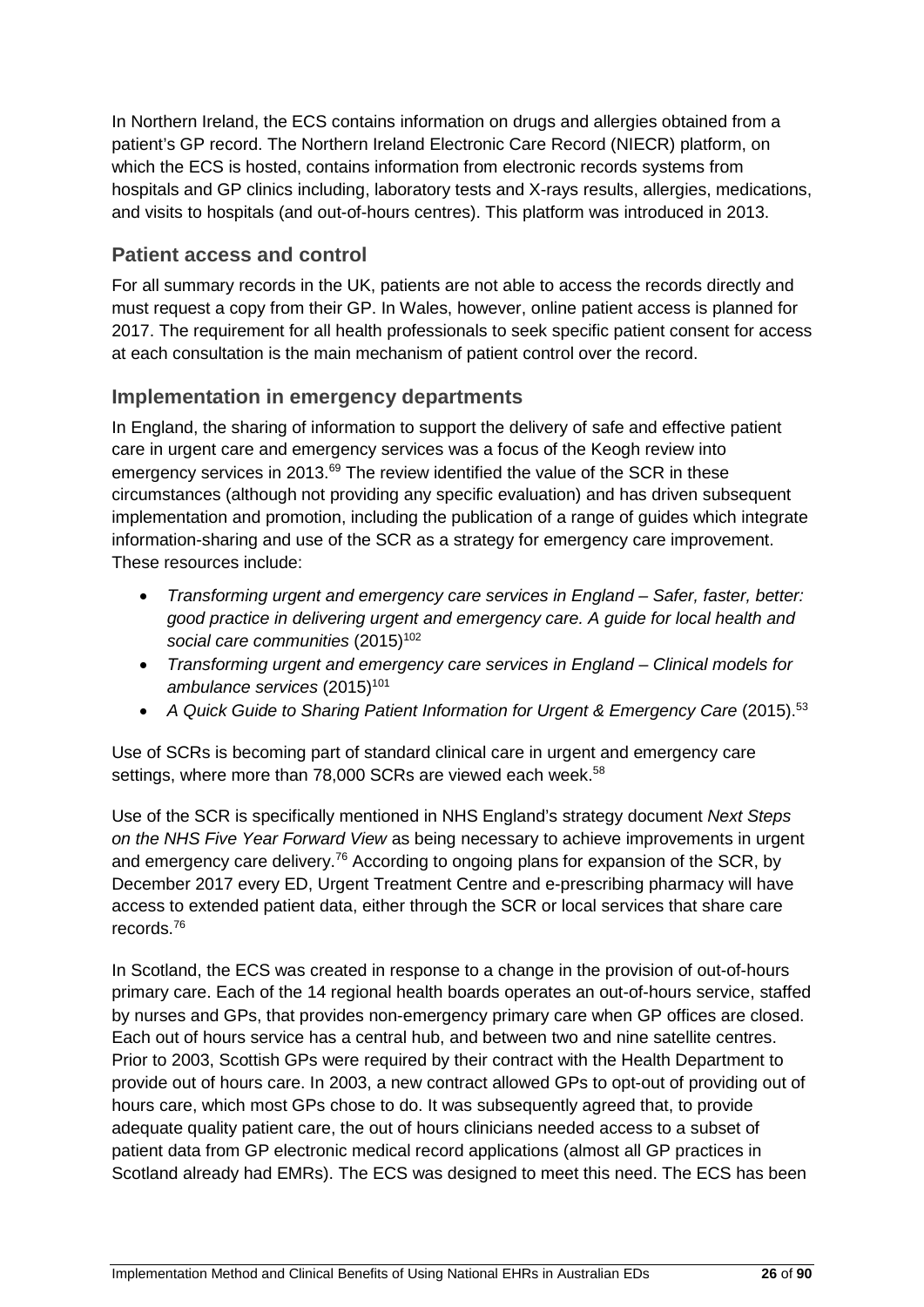in use in EDs since 2006 and is considered to be well embedded.<sup>79</sup> It is also now accessible (along with the expand KIS) to a range of unscheduled care providers including phone based services (NHS24), accident and emergency departments, hospital pharmacy, ambulance and out of hours clinics, as described above.

There is no specific information available on national websites regarding the implementation in EDs in Wales and Northern Ireland.

### **Evaluation**

There is limited information available via national websites regarding the evaluation of these records in emergency care, although it was evident that pilot implementations had been conducted when the records were initially introduced.

A case study relating to the Scottish ECS is included in the European Commission's report *The Socio-economic Impact of Interoperable Electronic Health Record (EHR) and ePrescribing Systems in Europe and Beyond* (2009). <sup>39</sup> It is one of nine case studies evaluated using robust methodology exploring cost-benefit, time horizons of benefit and impact on different stakeholders (organisations, clinicians, citizens). The benefits attributed to ECS by the evaluation for various stakeholders are shown in [Table 4.](#page-27-0)

| <b>Stakeholder</b>     | <b>Benefit</b>                                                                                                  | <b>Comment</b>                                                                                                                                                              |
|------------------------|-----------------------------------------------------------------------------------------------------------------|-----------------------------------------------------------------------------------------------------------------------------------------------------------------------------|
| Healthcare<br>provider | Patient safety and reduced risk                                                                                 | Fewer technical mistakes with associated<br>avoided effort, due to information availability                                                                                 |
| organisations          | More effective healthcare                                                                                       | Quality from better-informed decisions                                                                                                                                      |
|                        | Integrating human resources<br>effectively                                                                      | Facilitated seamless care pathways                                                                                                                                          |
|                        | Reducing patients' waiting times                                                                                | Avoiding complaints                                                                                                                                                         |
| Citizens               | Reducing the risks of technical<br>mistakes at the point of care                                                | Avoided unnecessary pain and discomfort                                                                                                                                     |
|                        | Enhanced continuity and a<br>smoother transfer between<br>different points of care                              | Supporting timeliness of care                                                                                                                                               |
|                        | Saved time from avoiding<br>unnecessary or duplicate<br>procedures                                              | More pronounced for patients with long-term<br>conditions and who may move location                                                                                         |
| Healthcare<br>teams    | Provide services that are more<br>consistent with their high personal<br>and professional standards and<br>goal | Having the clinical and patient information<br>they need is seen as an enormous<br>advantage; decisions made on the basis of<br>more information are seen as reducing risks |
|                        | Work effectively as<br>multidisciplinary teams                                                                  | Facilitated teamwork and communication                                                                                                                                      |
|                        | Save time                                                                                                       | Reduce searching for information and fewer<br>repeated diagnostic tests                                                                                                     |
|                        | Provide more effective and<br>efficient healthcare                                                              | Unwillingness to return to pre e-health<br>working environments                                                                                                             |

#### <span id="page-27-0"></span>**Table 4: Benefits of the Scottish Electronic Care Record39**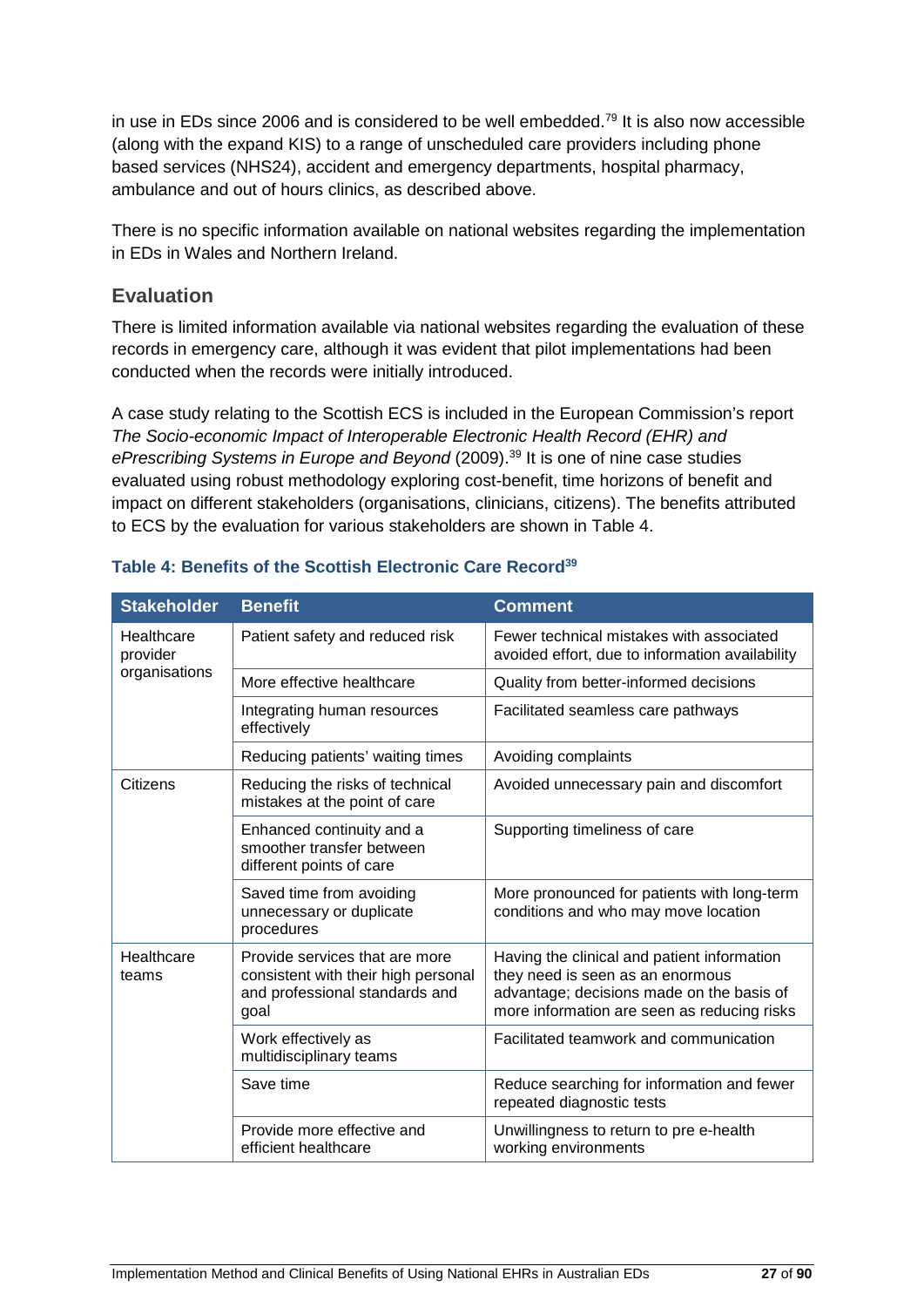A smaller-scale local evaluation<sup>93</sup> was conducted two years following initial implementation of the ECS. The survey-based study conducted over a three-week period measured clinician experience among clinicians working in the NHS24 telephone services and in EDs. It sought feedback regarding overall utility of the record and whether it changed practice or care given.

A total of 68 replies were received from pharmacists, nurses and doctors. Overall, 93% of respondents rated the ECS as helpful or very helpful and 47% indicated that it had made a difference to their management of the patient.

NHS24 clinicians in particular reported being able to deal with queries about medication and dosage without the need to refer the patient for a face-to-face consultation. ECS was found to be particularly valuable for clinicians dealing with emergency admissions on public holidays or weekends when there is no access to GPs, and for the 'hospital at night' teams.

The value in establishing current prescribed medications was highlighted, with clinicians reporting reduced phone calls to GPs, and greater confidence in a written list compared to phone calls with the GP. The pharmacists reported that some GP practices complain if a phone call is made to check the medication, as the GP practices now feel that ECS makes this unnecessary. A further benefit was for clinicians to be able to review records of the approximately 3,000 (7%) patients per week attending an ED in a different Health Board. The Scottish NHS is organised into 14 regional boards which are responsible for the health of the populations in their areas.

More experienced clinicians working in the ED setting found that they looked at ECS records infrequently, but when they did it was for the more complex cases, where the information was considered vital. One consultant clinician said 'I only access ECS once a day, but when I do it is absolutely critical'. This leads us to consider the definition of 'embedding' in relation to these records in ED, which in turn relies on an understanding of the purpose and value.

The evaluation concluded that clinicians perceived a positive impact on patient safety associated with improved quality of the information available to them and the amount of time saved.

A second phase of the same study surveyed 300 NHS24 call centre providers.<sup>94</sup> It reported that 81% of 118 respondents found the ECS helpful or very helpful in a current care episode. 20% indicated that it had changed their clinical management of the particular case. Again, the benefit of accessing medication information faster than by traditional methods was highlighted. On some occasions the ECS alerted clinicians to a clinically relevant fact (for example, a nephrotoxic drug, allergy to erythromycin not penicillin) where this information was not otherwise available.<sup>94</sup>

A qualitative case study published in 2007 examined the system-level factors affecting the implementation of the ECS.<sup>33</sup> It identified critical success factors including:

- The ECS had a specific purpose (to facilitate provision of unscheduled care) and was made a clear priority by the Scottish Executive Health Department
- Clinicians were closely involved in the concept and design of the ECS: GPs decided on 'the dataset' (the clinical information to be included); the ECS project board also included clinicians from NHS24, the OOH services and emergency services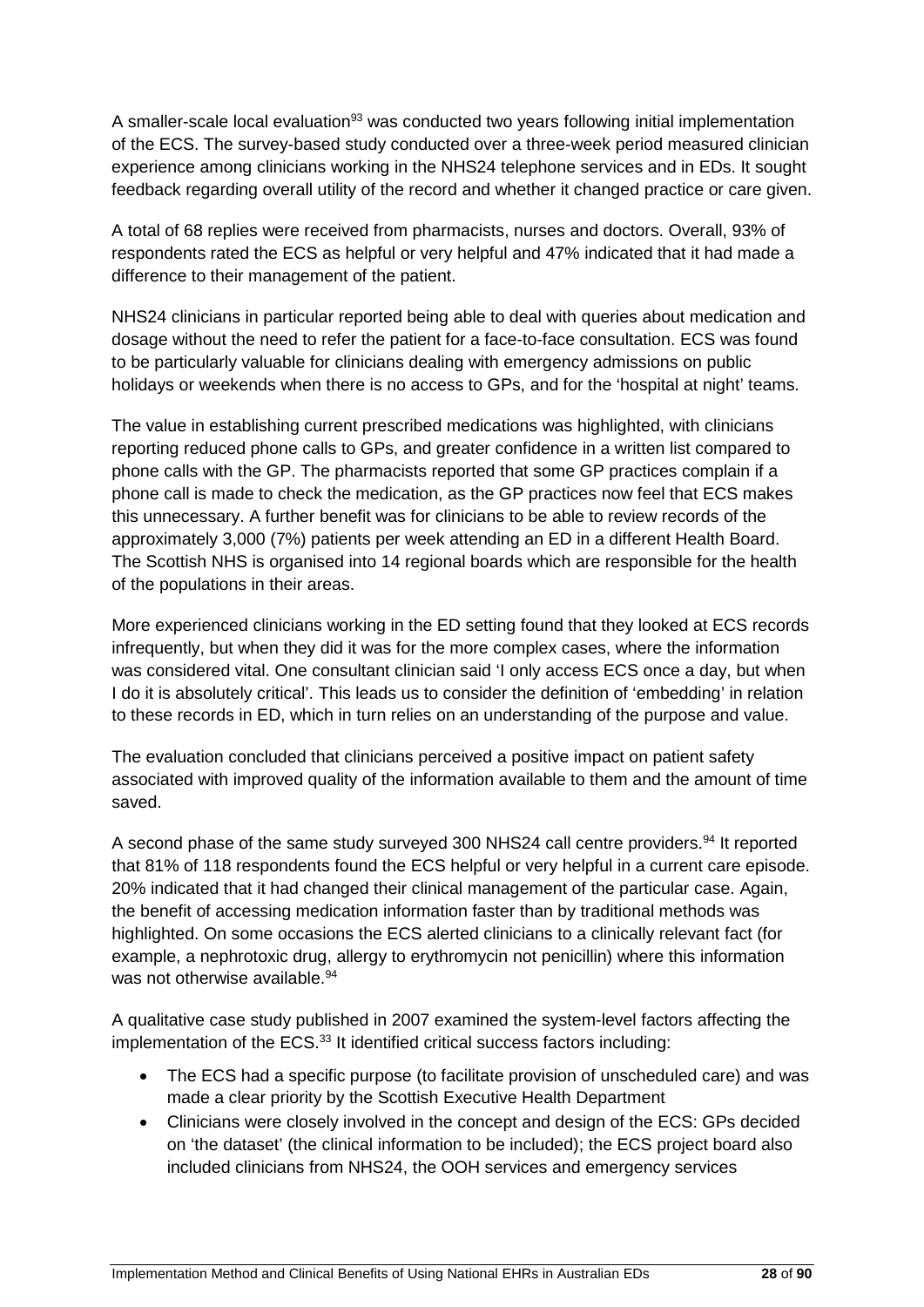- A wide variety of clinicians and medical associations was involved in developing the security and access protocol, as well as the consent model – agreement on these documents was instrumental in securing the agreement of GPs to share their data through the ECS
- The Department provided each health board with a project manager and funds for training and software rollout at OOH centres; the main task was training OOH clinicians on how to use the ECS effectively
- Gaining the trust of GPs was a critical prerequisite for gaining the trust of citizens and the media
- The Department successfully positioned itself as the 'honest broker' between GPs (who are reluctant to expand access to the ECS because they view themselves as the guardians of their patients' records) and other clinicians (who want access to records).

In Wales, the results of a small local evaluation in emergency care were also found via the grey literature search. In Gwent, a county in south Wales<sup>3</sup>, the Individual Health Record (IHR, now called the Welsh GP Record) was piloted in a selection of unscheduled care wards in the Royal Gwent Hospital in 2015. Aspects of the evaluation were reported in the Community Health Council Annual Report 2015–16. The evaluation focused on patient acceptability, which was measured via patient survey conducted over five days involving 117 patients. There was high patient support for the system, with the majority of patients stating they would give consent to the consultant, senior nurse and pharmacist to access their IHR summary. The report noted that giving consent to access appeared to decrease in line with the grade or level of staff within the nursing and pharmacy teams. Patients who indicated that they had already given consent to staff accessing their IHR summary felt it benefited their care by way of faster diagnosis, quicker treatment and better communication between professionals. The vast majority (91%) of patients surveyed supported the roll out of the IHR system.

## <span id="page-29-0"></span>**4.1.2 Austria**

Austria is a federal republic comprised of nine provinces. Each province is divided into districts. The Austrian healthcare system is regulated by the federal government with the exception of the hospital sector, which is regulated by the provinces. In 2004, the European Commission presented an electronic health action plan, which required all member countries to commit to establishing national strategies and plans for the development of e-health applications.<sup>27</sup>

### **EHR framework**

In 2005, a treaty between the Austrian Ministry of Health and the provinces included a mandate to develop a national EHR called 'Elektronische Gesundheitsakte (ELGA)'. A framework devised in 2009 identified<sup>30</sup>:

- Prerequisites for ELGA which include:
	- legal measures and data protection identifying need for specific legal regulations in regards to EHRs, for example an ELGA law
	- − acceptance management identifying the importance of collaboration with all relevant stakeholders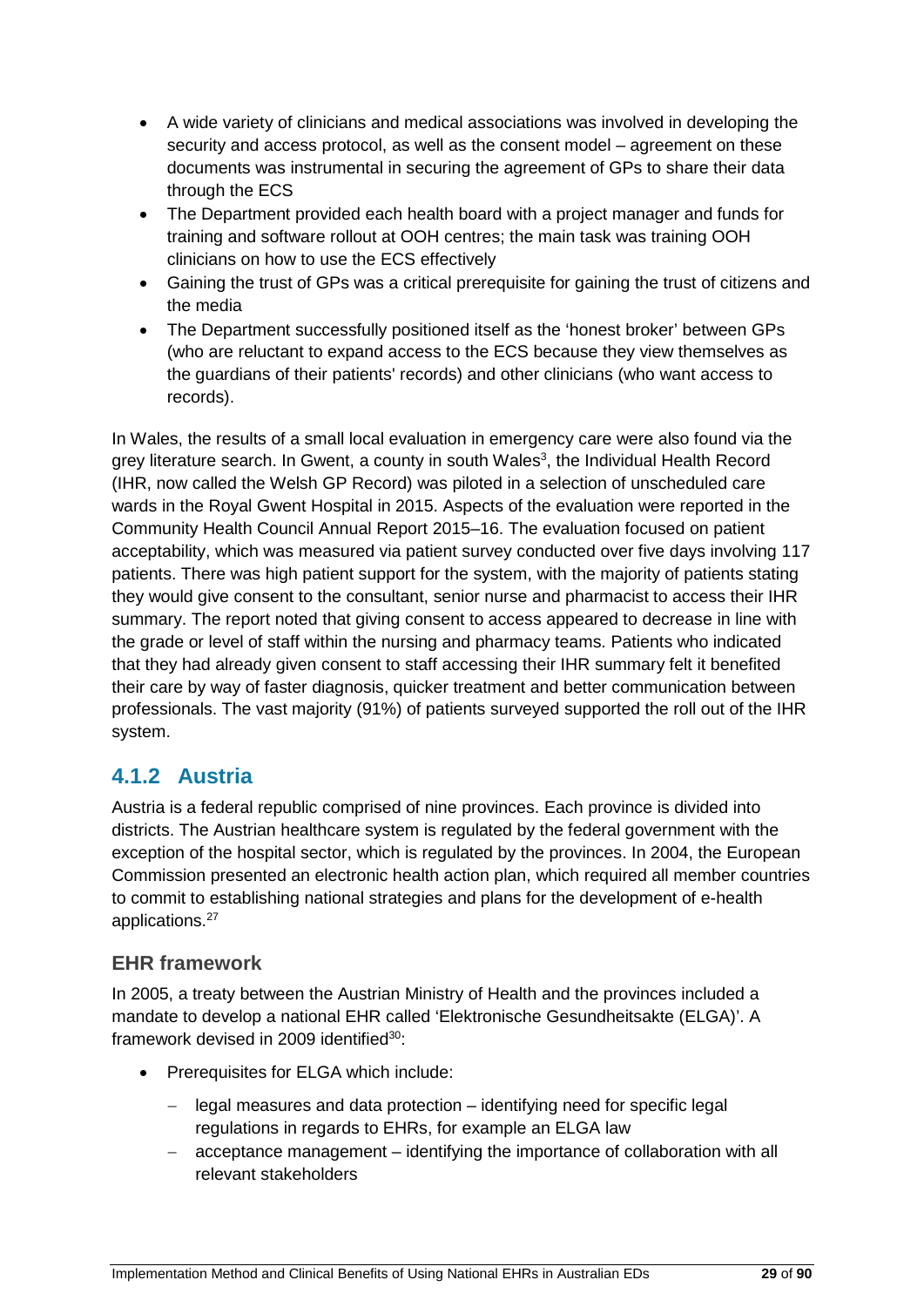- Basic components of ELGA such as:
	- − patient and healthcare provider indexes
	- − authorisation of access to ELGA based on roles (role-based authorisation)
	- − specifications for interoperability and communication between healthcare providers and sectors
	- − patient access portal to ELGA health data and general health information
	- − document storage registries
	- − national standards for document formatting
- Core ELGA applications and services which include:
	- − discharge summaries
	- − medication information
	- − radiology reports
	- − laboratory reports.

### **Content**

Current content available through ELGA includes medical and nursing discharge letters from public hospitals, laboratory data, radiology data, and prescribed medication (full roll-out planned for 2018).<sup>91</sup> Additional planned content includes:

- The patient summary a comprehensive overview containing key information about a patient 'at a glance', which avoids a collection of links to data documents
- Outpatient reports
- Pathology reports
- Imaging
- Mother-child pass
- Vaccinations and immunisation status
- Wills.

The ELGA portal contains a collection of links (references) to existing health data stored in decentralised repositories.37 Prescribed medication data are stored in encrypted form in a central repository.

#### **Record creation**

Citizens in Austria are identified through their social security number, which is used as a unique identifier. All citizens with a social security number are automatically ELGA participants (patients).

Patients can choose to opt out from ELGA fully or partially for certain functions of the system (such as e-medication); or for certain encounters or durations (situational opt-out). For nonsensitive encounters, a patient has to request a situational opt-out. For highly sensitive encounters such as HIV infections, psychiatric treatment, genetic examinations, and abortions, the healthcare provider is obliged to inform the patient actively about their rights to request a situational opt-out. This puts the burden on the healthcare providers who have to analyse and define considerations for a situational opt-out. Such considerations may include who administers the situational opt-out, who addresses the patient regarding a potential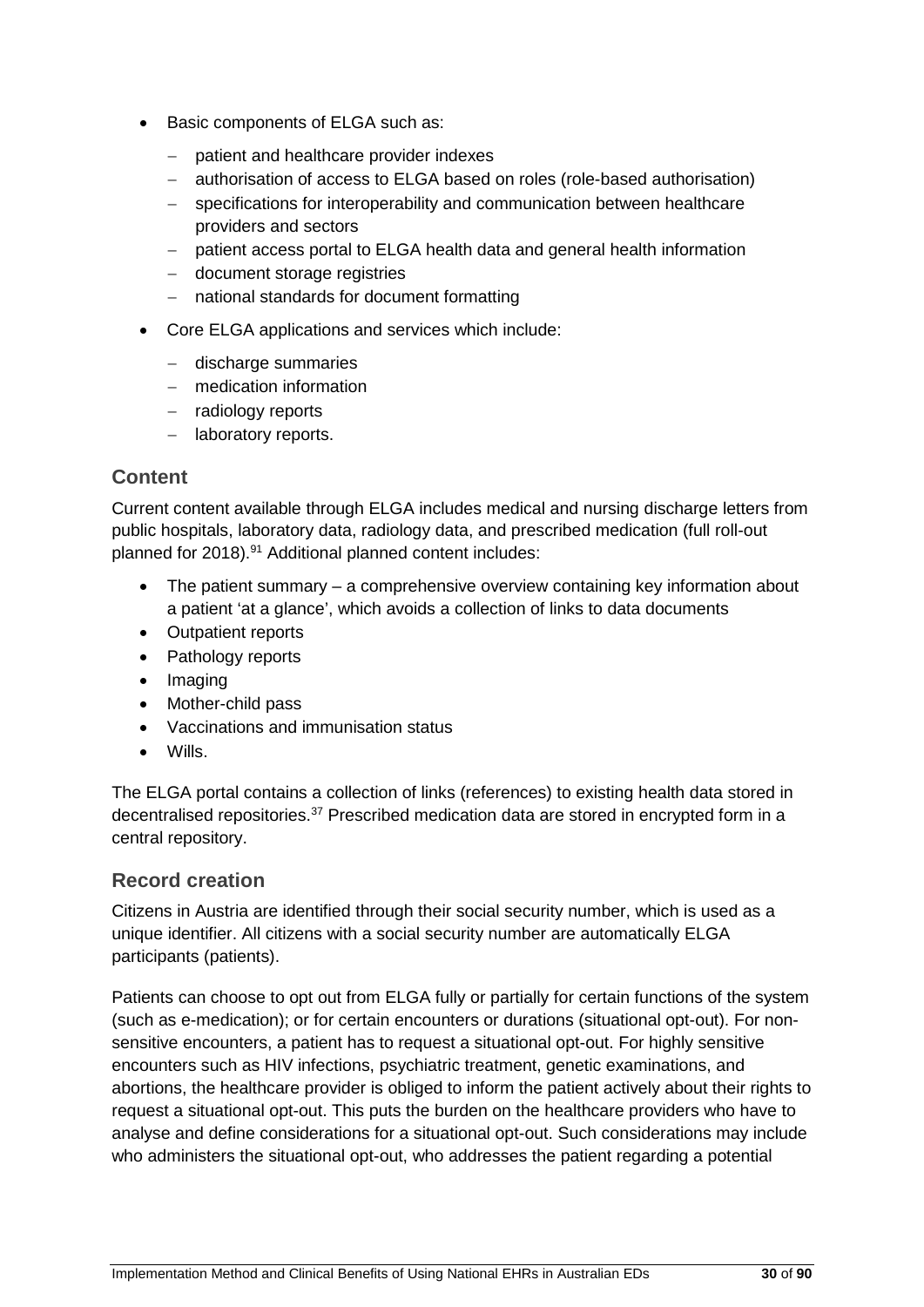situational opt-out encounter and at what point of treatment, and when the patient can request a situational opt-out.

The opt-out can be revoked or changed at any time. However, previously saved data will not be accessible (because it will have been deleted) for patients who choose to opt in again after fully opting-out. Instead, the patient will start on an empty ELGA record. Patients can regulate their level of participation online via the ELGA portal or in writing to the ELGA opposition office.

### **Access by health providers**

Only authorised ELGA healthcare providers and institutions are allowed and obliged to create, host and access ELGA health data via the ELGA portal. The ELGA portal is integrated into CISs.

ELGA healthcare providers (ELGA-GDA) include:

- Hospitals
- Mobile and stationary care
- Doctors
- Nurses, nursing institutions
- Dentists and dentists companies, dental practitioners
- Pharmacies.

Health professionals who cannot access ELGA include:

- Healthcare providers who were excluded from access by the patient
- Healthcare providers (for example doctors, dentists) in the service of social, state or private insurance companies
- Healthcare providers in the armed forces
- School doctors

A patient's data can only be accessed by ELGA-GDAs if they are directly involved in the patient's care. ELGA-GDAs need to authenticate their identity and treatment relationship before ELGA access is granted, for example by scanning the patient's e-card during consultations with their GP or at a community pharmacy. Proof of treatment relationship between a healthcare provider and patient is less clear in the hospital setting, with sources referring to a 'contact confirmation service' that grants access after patient admission is confirmed.36, 91 The exception is during emergency situations where access is granted if deemed necessary for treatment.

By default, GPs have access to patients' ELGA health data for 28 days after proof of treatment. Hospitals and care institutions have access to ELGA health data from the date of admission until 28 days after discharge. The extended access duration allows further retrieval of information that informs the patient's ongoing treatment plans.

Pharmacies will only have access to ELGA health data for two hours after proof of treatment relationship. Patients can, however, shorten or grant longer term access for their primary healthcare provider or institution. The duration of access for hospitals cannot be extended.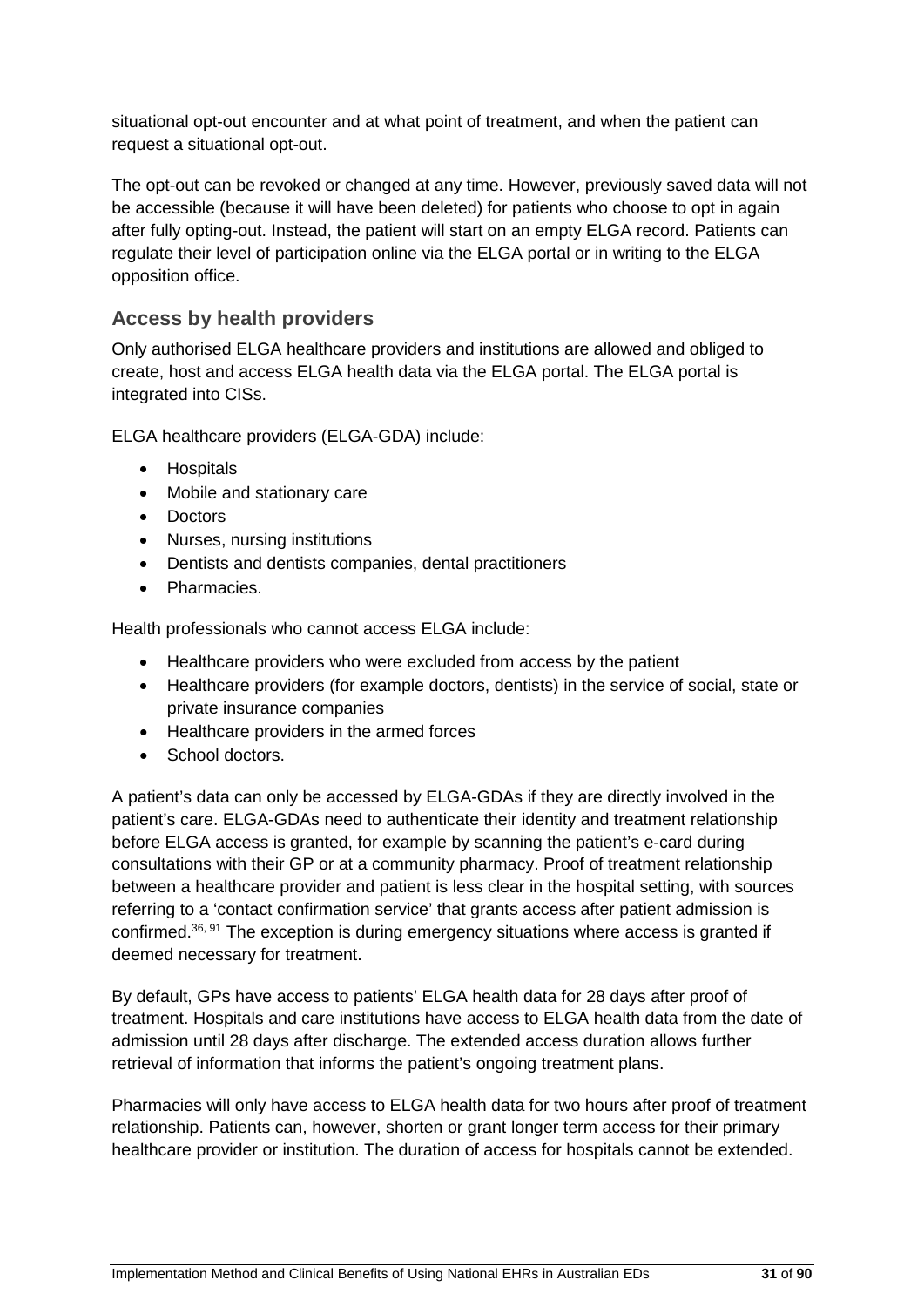Every access to ELGA is logged. Patients can view access records and can report any unauthorised access to ELGA online or in writing. In addition to these technical safety measures, all organisations involved in ELGA are committed to information security management protocols (ELGA Information Security Management System, or ISMS).<sup>36</sup> Security audits are also provided for operators of ELGA components.

#### **Patient access and control**

Patients can access their health records via the ELGA portal after electronically identifying themselves by means of using a citizen e-card or mobile phone signature. <sup>36</sup> Patients are given full access and rights in managing their health data. They can control the duration of access to data, hide data by erasing document references links, prevent access by a particular healthcare provider or institute, and monitor access logs.<sup>36</sup> However, patients cannot change or contribute to data.

#### **Implementation**

As has been the experience in many other jurisdictions, simultaneous national rollout of the comprehensive EHR has not been feasible. The rollout is therefore being undertaken in phases $30, 37$ :

- **2015 (December)**
	- − ELGA trialled in public hospitals and nursing homes in Styria and Vienna
	- − an increase in availability of ELGA content such as radiology and laboratory results and discharge summaries achieved
- **2016–2017**
	- − ELGA rolled out to hospitals in remaining Austrian provinces
	- − pilot testing of e-medication function
- **2018**
	- − ELGA and e-medication rollout planned for primacy care sectors.

There was no specific information available regarding the implementation within ED or other emergency care settings.

#### **Evaluation**

There were no evaluation studies available in English relating to the ELGA implementation generally or in emergency care.

### <span id="page-32-0"></span>**4.1.3 Denmark**

Denmark consists of five regions, which are responsible for healthcare service provision in hospital, primary and secondary care sectors.

The healthcare sector is characterised by extensive digitisation, widespread adoption of electronic communication between healthcare providers, and systematic use of data and digitised working procedures. However, there remains a lack of coordination and a fragmented approach, which has resulted in the deployment of multiple EMR systems in hospital and primary care sectors with very limited interoperability.<sup>60, 61</sup>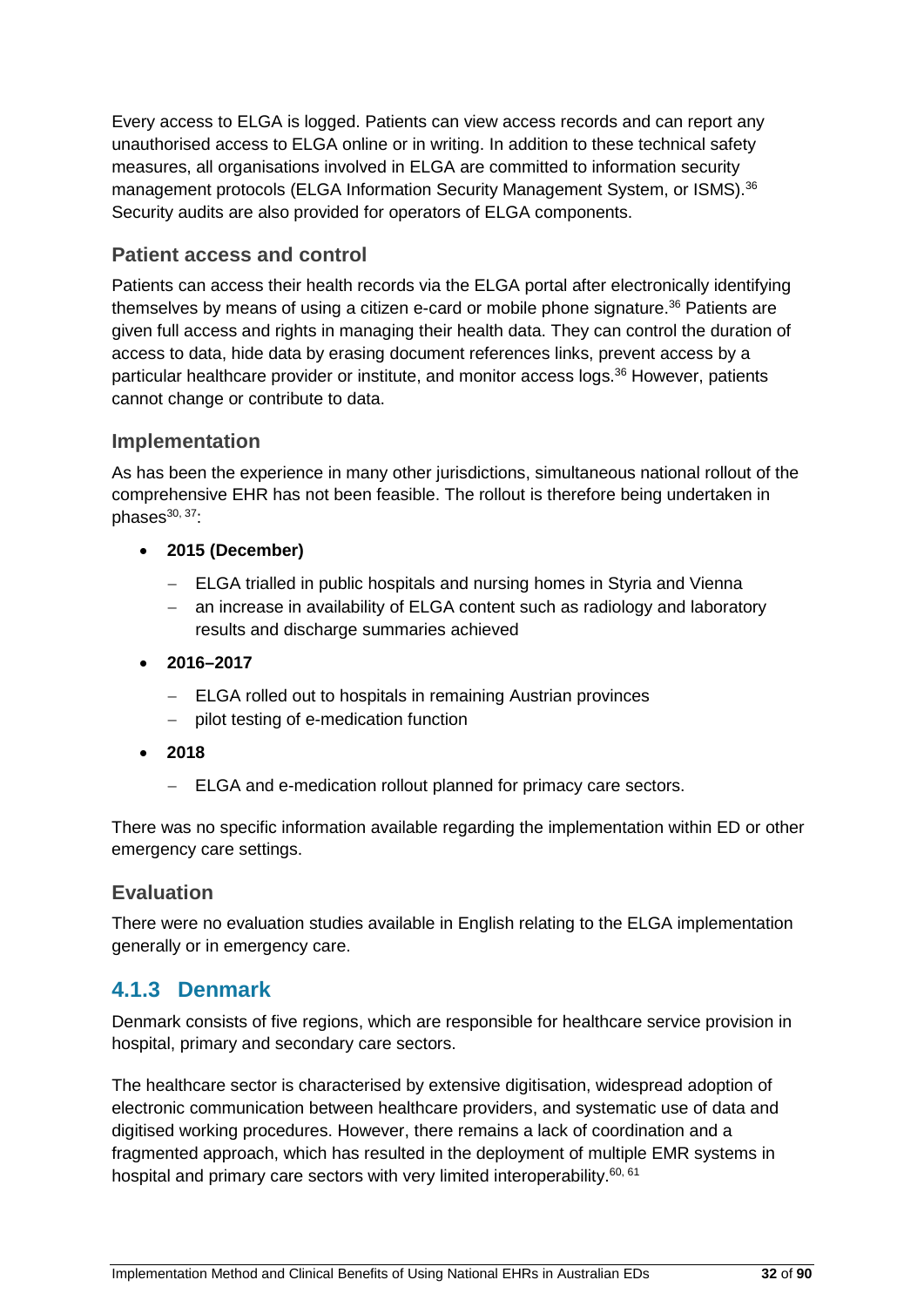Reflecting the experience in other jurisdictions, a regional approach towards system rationalisation and interoperability has been adopted, and an agreement was reached in 2011 whereby Danish regions would each assume responsibility for consolidating their numerous EHR systems in hospital and primary care into a single coherent regional EHR system, with a view to establishing a national system in the future. The goal was to overcome interoperability by consolidating the number of hospital-based EHRs into one per region by the end of  $2013$ .<sup>60, 61</sup>

The regions formed the Regional eHealth Organisation (RSI) to ensure collaborative and cooperative effort and vision. A special public authority – the National eHealth Authority (NSI) – was also set up by the state Ministry of Health in 2011 with the task of setting national standards for e-health in accordance with the national IT strategy as well as managing national IT projects and e-health systems, such as the Shared Medication Record which is described in further detail below.

As of 2014, the regions managed to successfully reduce the number of different EHRs to six systems. 61

### **EHR Framework**

The structure of the national system is not dissimilar to other jurisdictions, with the main elements comprising of an online portal, the Sundhed.dk, and the Sundhedsjournalen or the National Health Record.

The online portal, Sundhed.dk, facilitates electronic communication between healthcare providers and patients and access to health data.<sup>99</sup> The portal integrates and links data from hospital and primary care repositories, providing healthcare providers and residents with a single point of access to health information such as medication history, laboratory results, and medical records. Functions and services accessible on the Sundhed.dk portal include:

- Access to health record and data (National Health Record, Shared Medication Record) by healthcare providers and patients
- Access to various e-services for healthcare providers and GPs including appointments, prescription renewals, and electronic communication
- Contact and service information on other healthcare providers
- Information on health, disease and treatment (for example, medical handbook)
- Access to information on waiting times at all public hospitals and ratings of hospitals in terms of patient-experienced quality and service
- Patient-to-patient dialogue patient networks give the patient the possibility to discuss their own disease and treatment with other patients with a similar diagnosis, especially relevant for patients with a chronic disease
- Personal homecare and hospital solutions (for example, telemedicine, telehealth)
- Access to log data by patients who can view who has accessed their health data.

The Sundhedsjournalen or the National Health Record was built upon the foundation of an existing system called 'ejournal'.<sup>97</sup> The ejournal was introduced in 2007 and initially allowed healthcare providers and patients access to medical records from public hospitals. The system was subsequently expanded in 2013 to include information from GPs such as lab results and diagnoses, but not GP notes. The application was later relaunched in 2014 as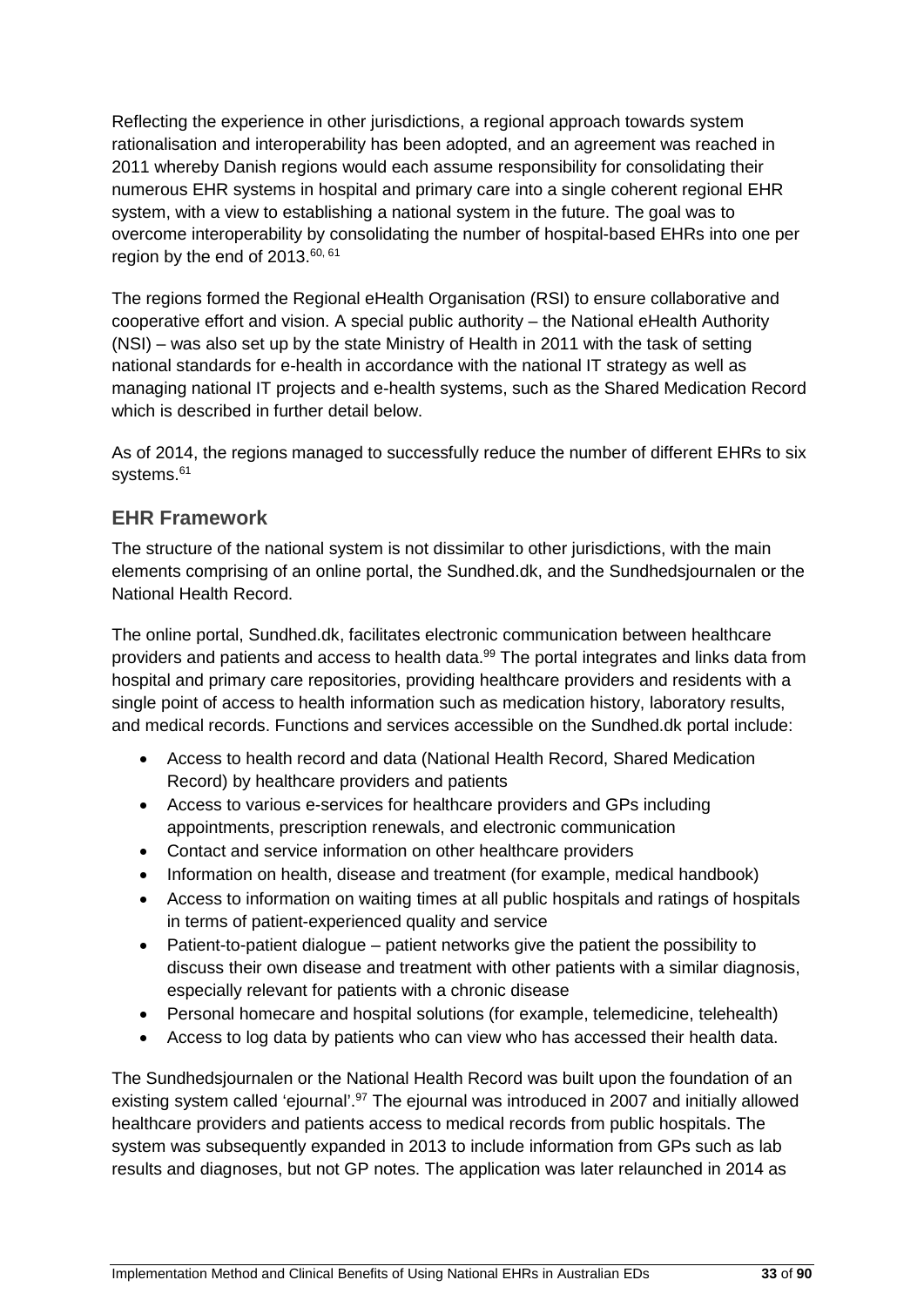Sundhedsjournalen and provided healthcare providers and patients an overview of patient data stored across regions and within various health sectors. The Sundhedsjournalen currently contains<sup>97</sup>:

- Shared Medication Record
- Vaccination history
- Laboratory results
- Diagnostic imaging
- Hospital notes and treatments, including care summaries from hospital EHRs and patient administrative systems
- An overview of services and consultations received from GPs and specialists
- Allergies
- Referrals from healthcare professionals
- Contact details of primary physician and other health professionals.

The Shared Medication Record is a centralised database developed in 2008 that contains information about a patient's medication history and current prescriptions.<sup>98</sup> Healthcare professionals and patients can view current and previous medication regimes. Patients can also communicate to the prescribing health professional to renew medication prescription when it runs out. Only health professionals who initially prescribed the medication can update information in the SMR.

Record creation and access are governed by the following principles and requirements.

#### **Record creation and maintenance**

Patient consent for the creation of health records is not required, and patients are not allowed to refuse registration of data in health records. This is in contrast to other jurisdictions, where the preferences of the patient are central to system operation.

Only the institution or healthcare provider that has registered data on the health record can edit it. If patients find their information is incorrect, they are required to contact the department, doctor or hospital who has registered the data in order to change it.

### **Access by health providers**

Health professionals are not required to obtain consent (implied consent) to access records for provision of treatment and care. Again, this differs to other jurisdictions such as Austria and those in the UK, which have greater levels of patient control over access to records. This has led to criticism that the widespread and direct access of information by healthcare providers endangers patients' trust in the confidentiality of personal health information retained by healthcare services.<sup>92</sup>

Healthcare providers in hospitals can access Sundhedsjournalen which is integrated into the hospital's CIS as part of their workstation, while GPs, specialists and patients gain access via the Sundhed.dk portal.

Regulations stipulate different access rights for different healthcare professionals. Healthcare professionals with immediate access to patients' EHRs include:

• Doctors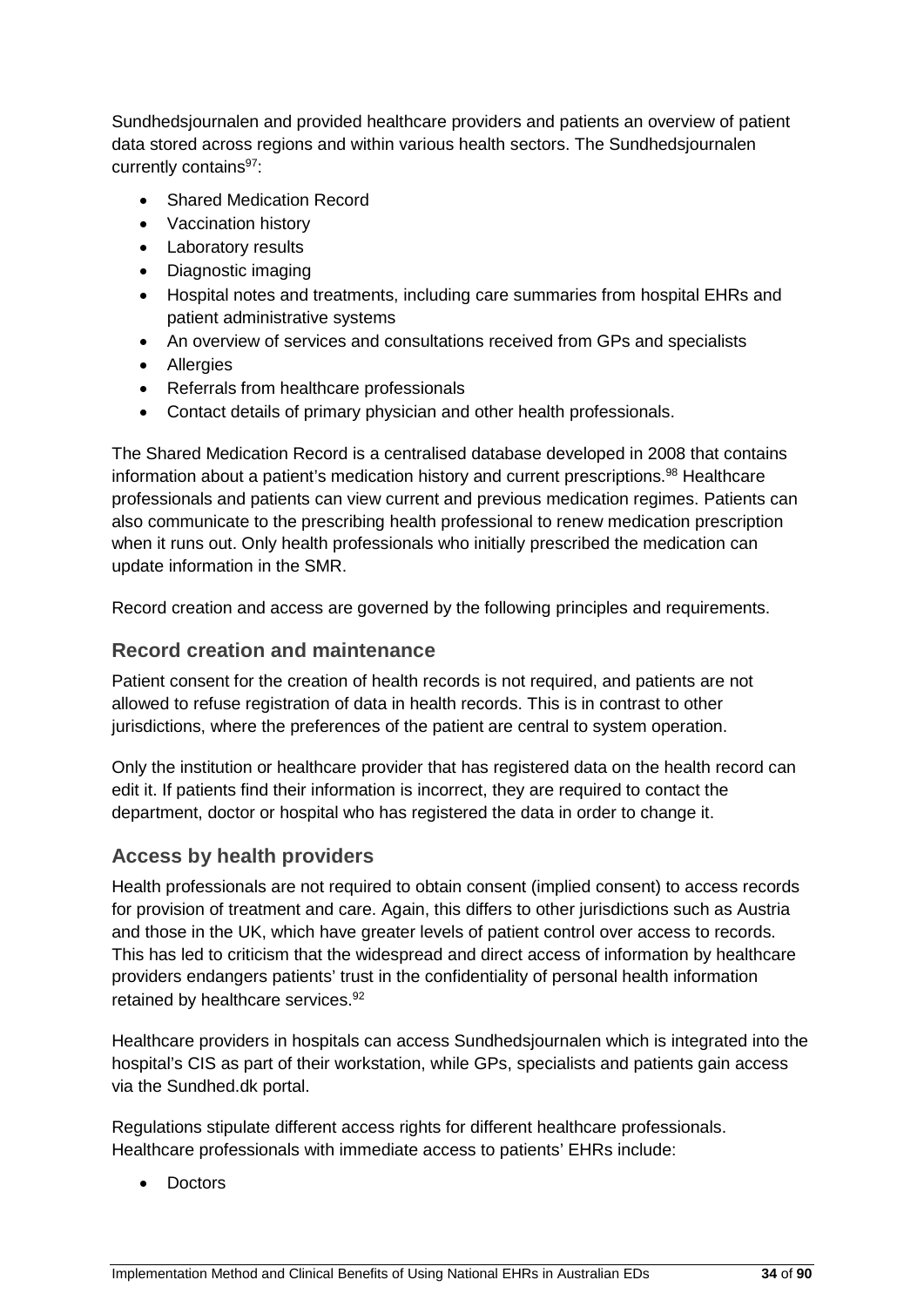- Dentists
- Midwifes
- Nurses
- Social and health assistants
- Radiographers
- Ambulance technicians.

Other licensed healthcare professionals may seek authorisation for limited access to a patient's EHR.

In emergency situations, health professionals can make an 'emergency extraordinary lookup' and access locked health information without the patient's consent if the practitioner deems it necessary for emergency treatment.

While not encouraged and limited, patients can prevent certain aspects of their health data (for example, specific prescribed medication, or diagnosis) from being accessed. This must be done via the institution or health professional who registered the information. Healthcare professionals must seek permission from the patient to access locked information. Patients cannot block access to:

- Details of hospital treatments (for example, planned surgeries, which is registered on the National Patient Registry)
- Consultations with GP or specialists
- Referrals
- Details of treatment agreements with hospitals
- Laboratory results.

### **Patient access and control**

Patients have full rights to access their health record via the Sundhed.dk portal. To access the portal, citizens must have a social security number, be over 15 years old, and have a digital signature (NEM-ID). The NEM-ID is obtained by registering in person and submitting their passport number for identification.

### **Data protection**

Privacy and data protection are regulated locally via the data controller, which must have systems in place to ensure personal data can only be accessed and processed by health professionals with a treatment relationship. Access to any patient record is also logged with information, including the time of access and the name of the healthcare professional's organisation. Patients can monitor their log file and report any unauthorised access to the regional data protection agency. A bi-annual audit is conducted on a random sample of log files and checked for irregularities. A letter is also sent to the patient if a health professional without any treatment relation has accessed their data.

For access to health data, there is a delay between when data is first logged, to when it is made available for patient access for ethical reasons such as preventing patients from accessing data by coincidence before it is communicated by the treating healthcare provider. Hospital data is generally delayed up to 14 days, though the length of delay varies from region to region. Details about GP or specialist consultations appear approximately 45 days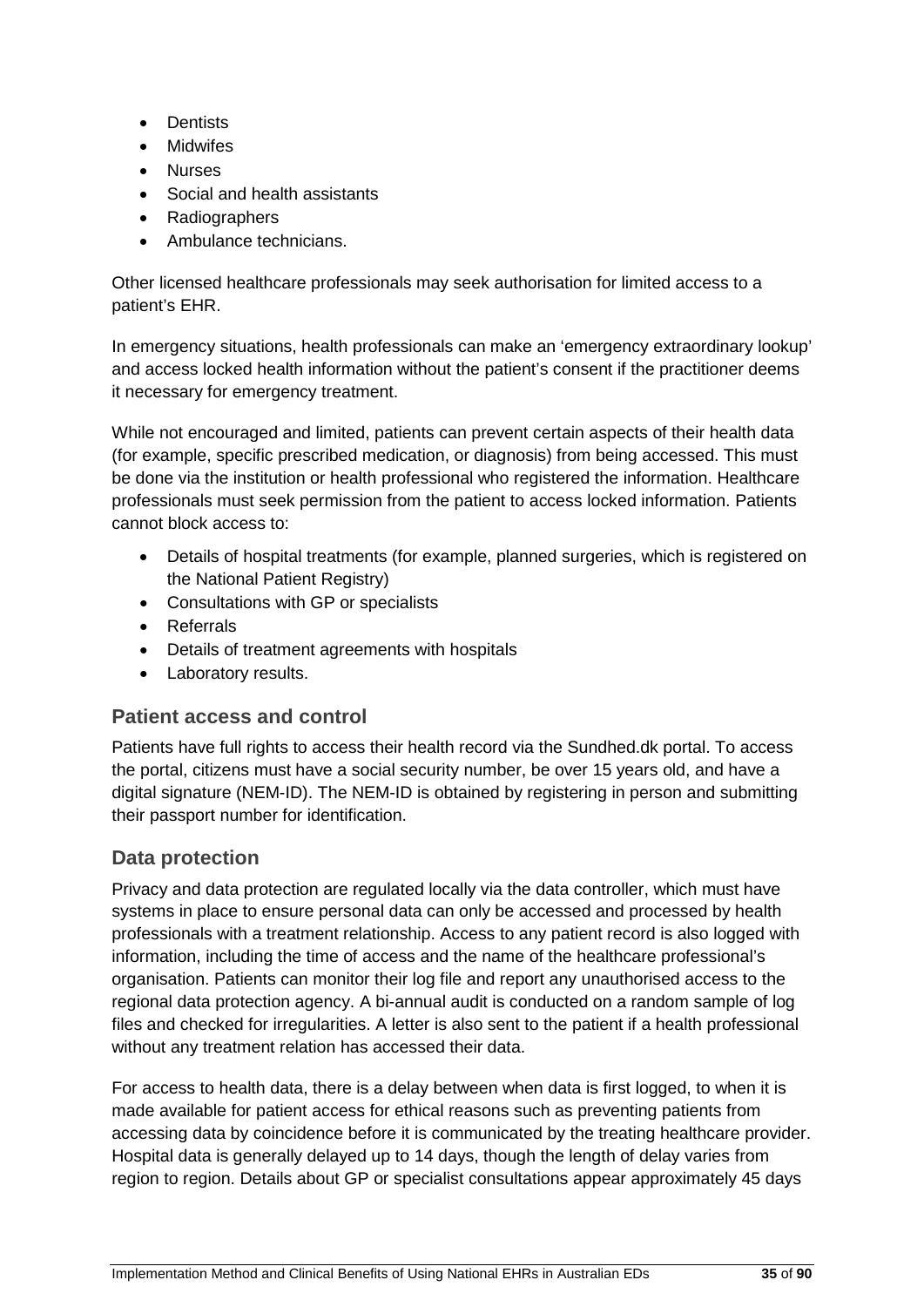after the actual consultation for patient access. This has raised issues where patients are denied access to information which they may wish to know about in order to plan for future treatment initiatives.

#### **Implementation in emergency departments**

There was no specific information found regarding implementation in ED.

## **Evaluation**

There were no evaluation studies available in English.

# **4.1.4 Canada**

#### **Framework**

In Canada, EHR is being implemented regionally within the provinces and territories, based on a nationally developed framework defining three main components<sup>20</sup>:

- Point-of-care system that ensures that all healthcare providers have compatible systems in place to send, retrieve, and manage health information within their individual health settings; for example, EMR systems in physician offices or CIS in hospitals
- Storage a hub-and-spoke repository system where critical health information is collected and stored in jurisdictional coordinated repositories. The EHR comprises the following six core systems:
	- − unique patient identifier
	- − unique healthcare provider identifier
	- − diagnostic imaging systems
	- − laboratory information systems
	- − medication (drug) information systems
	- − clinical reports (for example, hospital discharge summaries, allergies and immunisation)
- Connection a secure pathway for movement of information within provinces and territories and eventually across country, so that patient health information can be quickly accessed and updated by authorised healthcare providers.

Each of Canada's 13 provinces and territories has developed regionalised e-health strategies and systems, based on the above components, which are at various stages of implementation and maturity. Infoway, the national body overseeing this development, measures EHR deployment and adoption across jurisdictions by tracking access to data stored in repositories for the six core systems.<sup>23</sup> Access to the EHR for authorised healthcare providers differs across the country, with access made available through integration of various point-of-care systems such as EMR and CISs, or through web-enabled viewers that extract relevant patient data from various clinical databases and present the information in a coherent, easy-to-digest manner.

It was beyond the scope of this review to investigate the EHR systems within all of the provinces and territories. However, three EHR systems are briefly described as examples: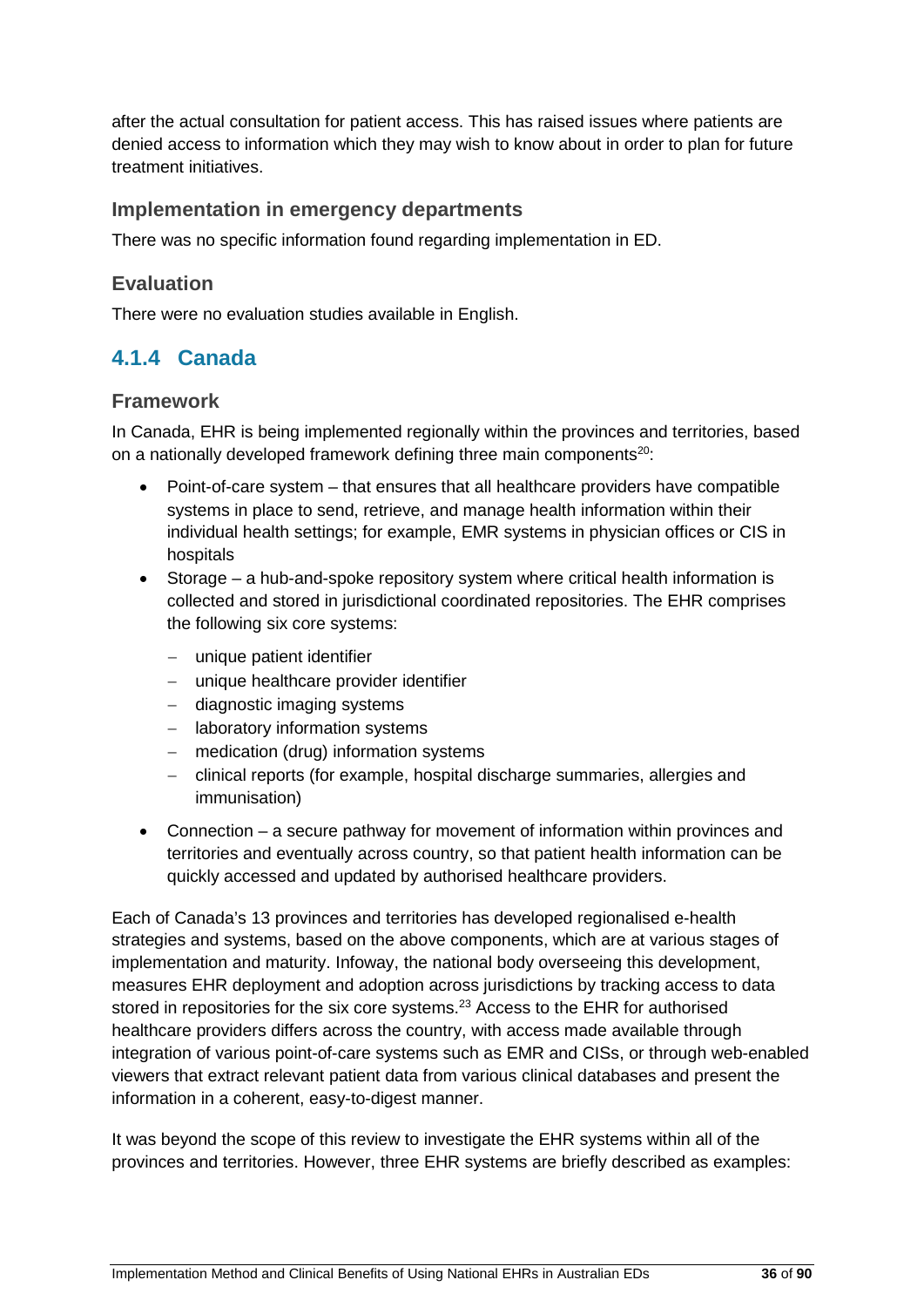#### **ClinicalConnect in Southwestern Ontario**

ClinicalConnect is a secure, web-based portal which aggregates real-time, patient health information from primary care, acute care, long-term care, mental health, public health and home care sectors and includes data from provincial repositories such as laboratory information and diagnostic imaging information systems.26

#### **eChart in Manitoba**

The eChart was implemented in 2011 and includes data from hospital, primary care sectors and pharmacies which are uploaded to provincial repositories.<sup>31</sup> The repositories that are currently connected to eChart include: prescribed medication, laboratory results, immunisation records, diagnostic imaging and hospital encounters.

#### **The Secure Health Access Record (SHARE) in Nova Scotia**

SHARE is Nova Scotia's EHR.<sup>82</sup> SHARE is a view-only clinical portal that aggregates data from hospitals, private healthcare organisations (physician clinics, long term care facilities) and community pharmacists. Data accessible on SHARE include: hospital admission, discharge and transfer information; laboratory results; diagnostic imaging; select clinical reports such as discharge summaries, history and physicals, and consulting notes; and medication information.

#### **Evaluation**

Canada has approached the evaluation of its e-health initiatives in a structured and systematic way, which is broadly relevant to the implementation and evaluation of My Health Record, including implementation within ED.

Infoway has developed a Benefits Evaluation Framework<sup>18</sup> and related resources to support understanding of progress towards national and local objectives, to assist in identifying barriers, and to facilitate communicating of successes and opportunities for improvement.<sup>18</sup> The Benefits Evaluation Indicators Technical Report<sup>21</sup> supports application of the framework by providing key indicators across focus areas, focusing on realising the EHR's clinical value. The technical report also includes measurement tools and other resources.

Benefits evaluations have been conducted in relation to the implementation of the provincial EHR systems in Southwestern Ontario, Manitoba, and Nova Scotia. Their implementation experiences are explored briefly below. There are many other resources<sup>19</sup> and examples of evaluations accessible online that have been conducted by Infoway, the provinces and territories and digital health researchers.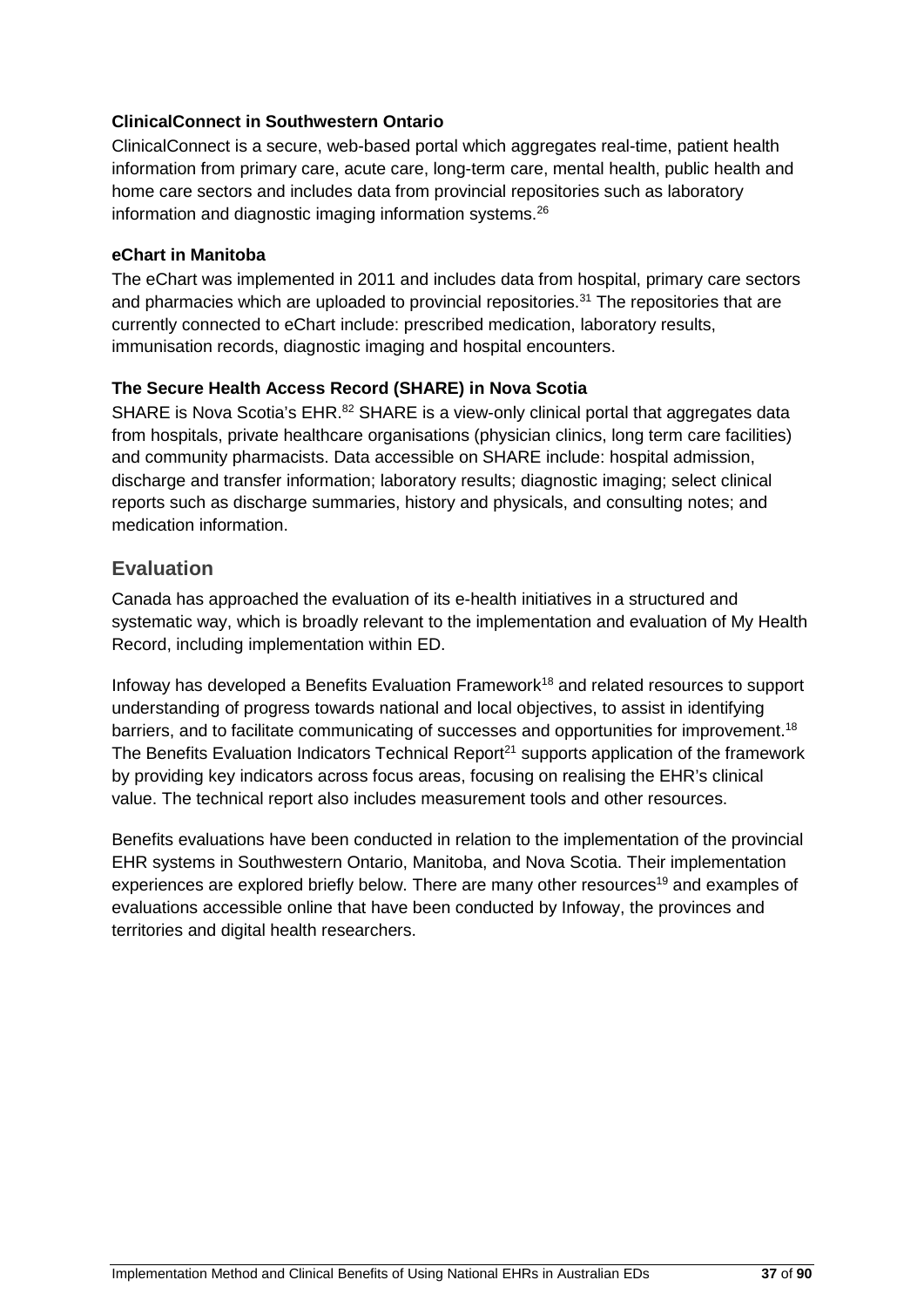



Based on the Delone & McLean IS Success Model

Other key resources include:

- *Handbook of eHealth Evaluation* (2016) a practical guide on the evaluation of eHealth initiatives<sup>63</sup>
- *Health Information Network Leading Practices* (2015) a report detailing leading practices from around the world in the creation or operation of health information networks or exchanges $^{22}$
- *Canada Health Infoway Benefits Evaluation Indicators Technical Report* (2012) key measurement indicators and guidelines for evaluating benefits of ICT systems in health.<sup>21</sup>

#### **Ontario**

eHealth Ontario has recently published an evaluation report (*Benefits Realisation Update 2016*) <sup>35</sup> on the clinical value and progress of EHR development and implementation, based on Ontario's e-health blueprint. 34

The report describes a combination of different evaluative methods, such a real-time studies, clinician and patient surveys, and 'data mart analysis', to gain a broad understanding of how the EHR is being used to provide patient care.

While not specific to ED, some of the benefits described include:

- Improvement in a number of performance indicators, such as '30-day readmission' and 'time to treatment'
- Increased confidence of clinicians regarding clinical decision-making
- Avoidance of lab test duplication
- Enhanced efficiency and productivity reported by users.

In addition to this main report, one small study was identified investigating use of Southwestern Ontario's EHR, ClinicalConnect, in ED. An ED physician tracked his use of ClinicalConnect over a nine-shift period in May 2015.28 The aim of the study was to document the effects of using the EHR to check for clinical information from across the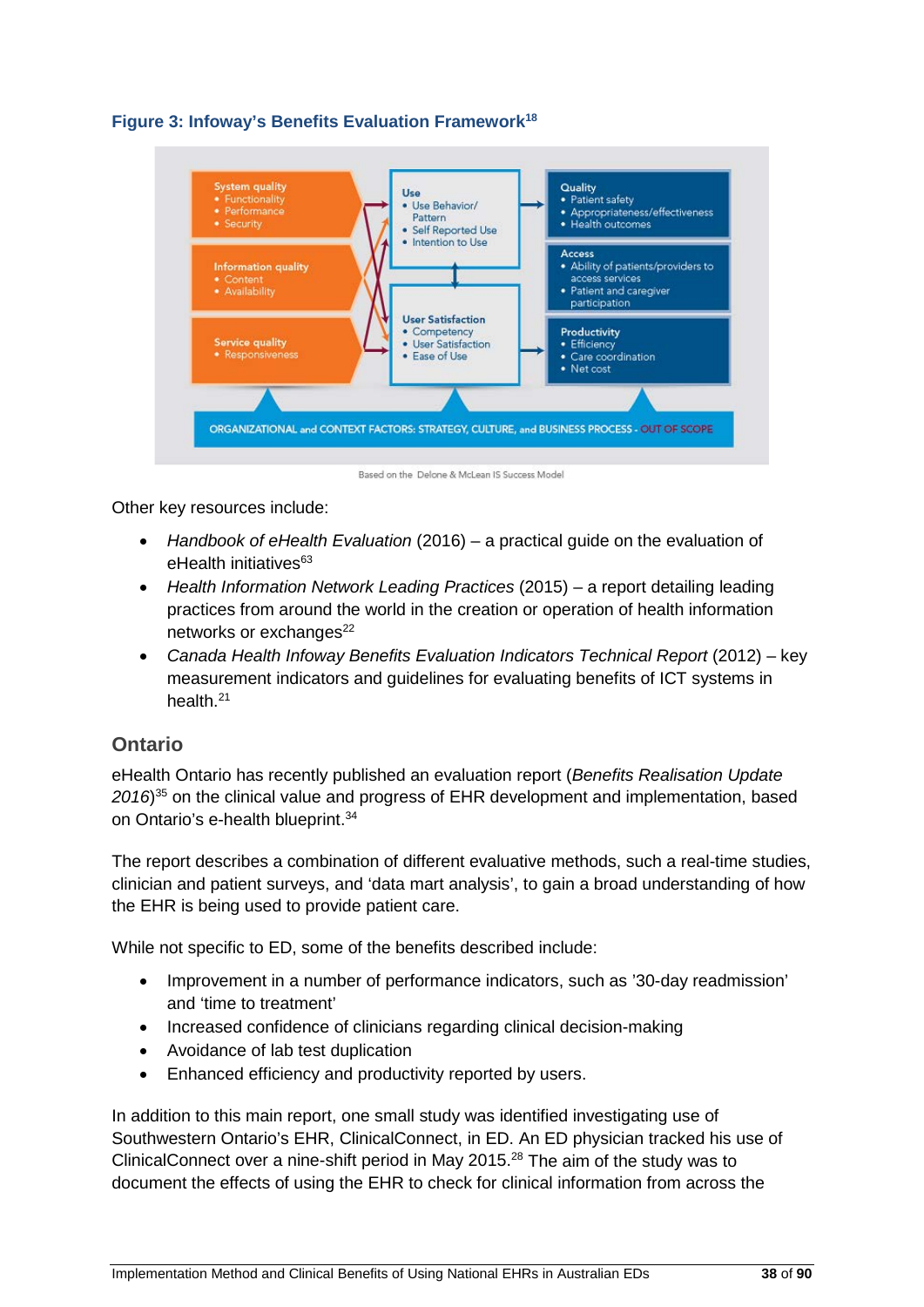health system on patients' perception of care, and the extent to which clinical decisions changed as a result of the physician being better informed.

The ED physician saw 170 patients over a nine-shift period. ClinicalConnect was used to gather additional information for nine patients (5.3%) and influenced the care of six patients as follows:

- Three patients had previous laboratory and diagnostic information which influenced their care
- One blood transfusion was avoided by comparing the patient's current tests to historical trend
- Two admissions were avoided based on data from other hospitals (for example, diagnostics, transcription and laboratory data).

ClinicalConnect was found to be useful for complex patients because they have had investigations in other facilities and tended to have multiple complex chronic conditions (for example, cancer patients and trauma patients). Historical treatment information and laboratory results informed better care. Results from this one case suggest that use of ClinicalConnect in ED (estimated between 5-10% of presentations) can contribute to betterinformed decision-making that can reduce tests, treatments and admissions for patients who can be cared for in other settings.

#### **Manitoba**

In Manitoba, a benefits evaluation study was conducted in 2012 on the first phase (early implementation) of the eChart rollout across 33 sites (primary care clinics and EDs).<sup>32</sup> The evaluation explored the factors affecting use of the record as well as the benefits realised from the point of view of the users, which included clinical and non-clinical users.

Methods included interviews, focus groups, an online survey, and a review of eChart usage reports for the period December 2010 to January 2012. Interviews were conducted at 19 sites with 95 individuals including physicians, nurse practitioners, allied health professionals, office managers, and support staff. The number of EDs that participated in the evaluation was small and most of the findings were not analysed separately for this setting. However, some data were useful and are described below.

Usage of the chart appeared to depend on the nature of existing information available. The eChart adoption was slower and usage lower in EDs compared to primary care, as EDs tended to rely more on their in-facility online systems or access to other already-existing external systems. This may reflect the early stage of implementation as well as the challenge of incorporating use of the chart into ED workflows. Some clinicians stated that they would probably either start using or increase their current use of e-chart when all clinical source systems were linked and additional functionality and information (for example, imaging results, ED patient discharge summaries and fact sheets) become available.

Use of eChart varied by site location, with higher frequency of use observed in southern and rural areas in Manitoba compared with urban areas. Use of eChart was also found to be higher when clinicians encountered new patients or for patients with complex medical conditions.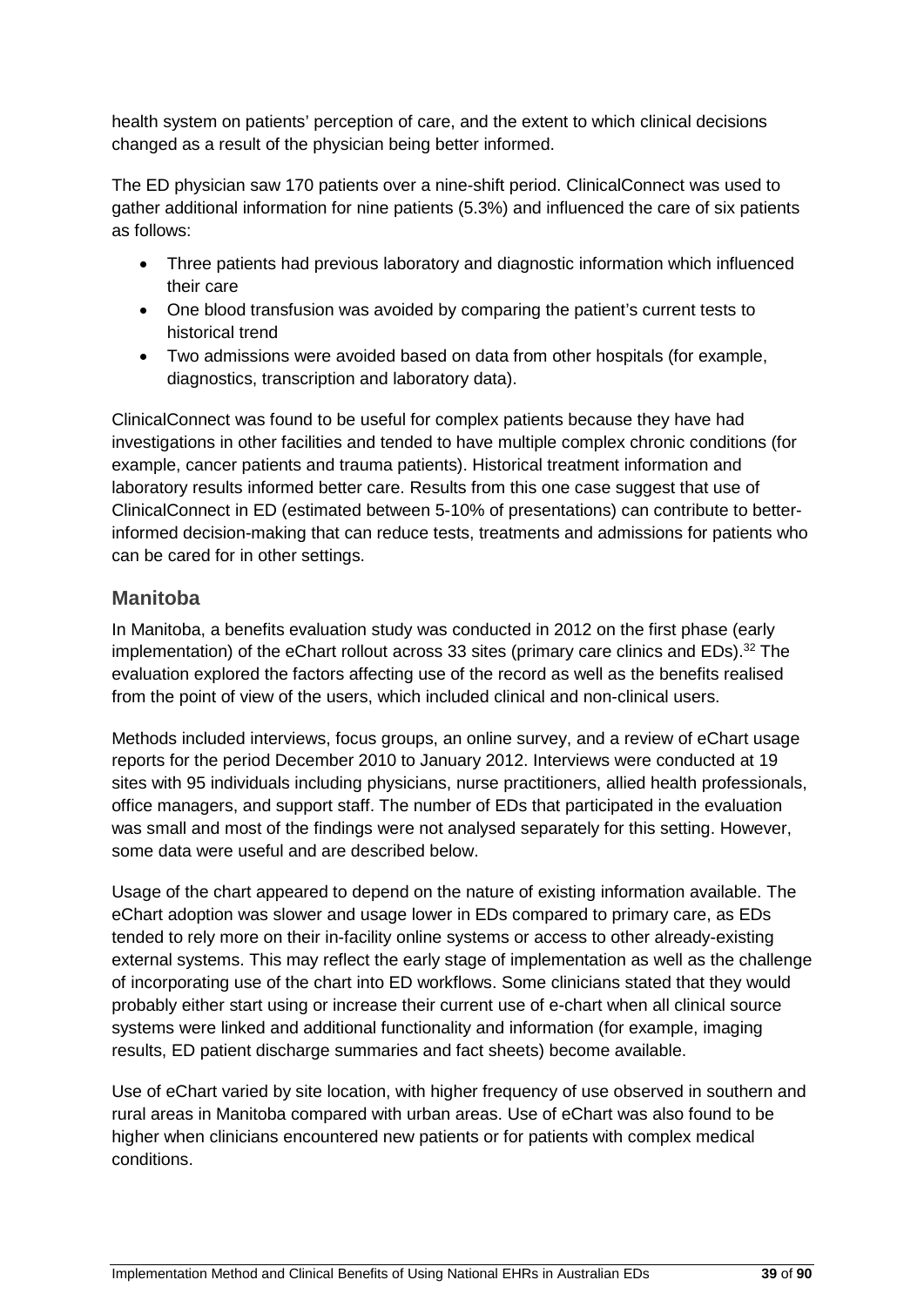Participants were generally satisfied with the clinical domains accessible on eChart – medication history, lab results, immunisation history and demographics. Usefulness of the specific content domain (lab results, medication history, immunisation status, demographic data) varied for different settings (primary care versus ED) and for different clinical roles (nurse, physician, administration).

Participants also felt that information on eChart was reliable, accepting the limitations described above in terms of incomplete system linkages. It was noted that different laboratories updated their data at different frequencies ranging from daily updates to every couple of days, which could have an impact on patient care. There were also issues regarding the access to medication history associated with system screen design and search functions.

Other barriers to implementation included:

- Maturity of the digitalisation of the service leading up to implementation, including access to computer terminals in clinical areas
- Lack of clarity about when and where to access system support for various issues, including roles of internal and regional IT support
- Lack of implementation support and lack of time to learn how to use the system during busy work schedules.

Evaluation participants identified a number of enablers that may further support implementation, including:

- Offering additional support to sites during implementation
- Engaging stakeholders for feedback and suggestions for improvement
- Engaging 'champions' or frequent eChart users to help promote eChart during the course of evaluation, frequent eChart users showed high enthusiasm towards eChart and had much to share about their experiences with the system. Much value was identified by users 'telling their story' to peers, describing lessons learned and benefits of using eChart.

The evaluation identified a number of benefits observed from the clinician perspective as summarised below. Note these are not differentiated for primary care and ED.

- **Improved decision-making** ability to supplement information obtained from the patient using eChart to provide a comprehensive medical history on which to base clinical decisions
- **Improved patient safety** ability to verify information reported by patients and follow-through on discrepancies and avoiding potential adverse outcomes for patients
- **Improved quality of care** particularly for complex or challenging patients, for example for drug-seeking behaviour (eChart makes it more efficient to detect drugseeking activity); patients with chronic diseases who are taking several medications; or where certain prescription medications have been tried but have not worked for the patient
- **Improved clinical efficiencies** checking existing lab results; viewing patients' history of prescribed medication from pharmacies; creating treatment plans based on established information
- **Improved organisational efficiencies** less time on phone calls, faxes and other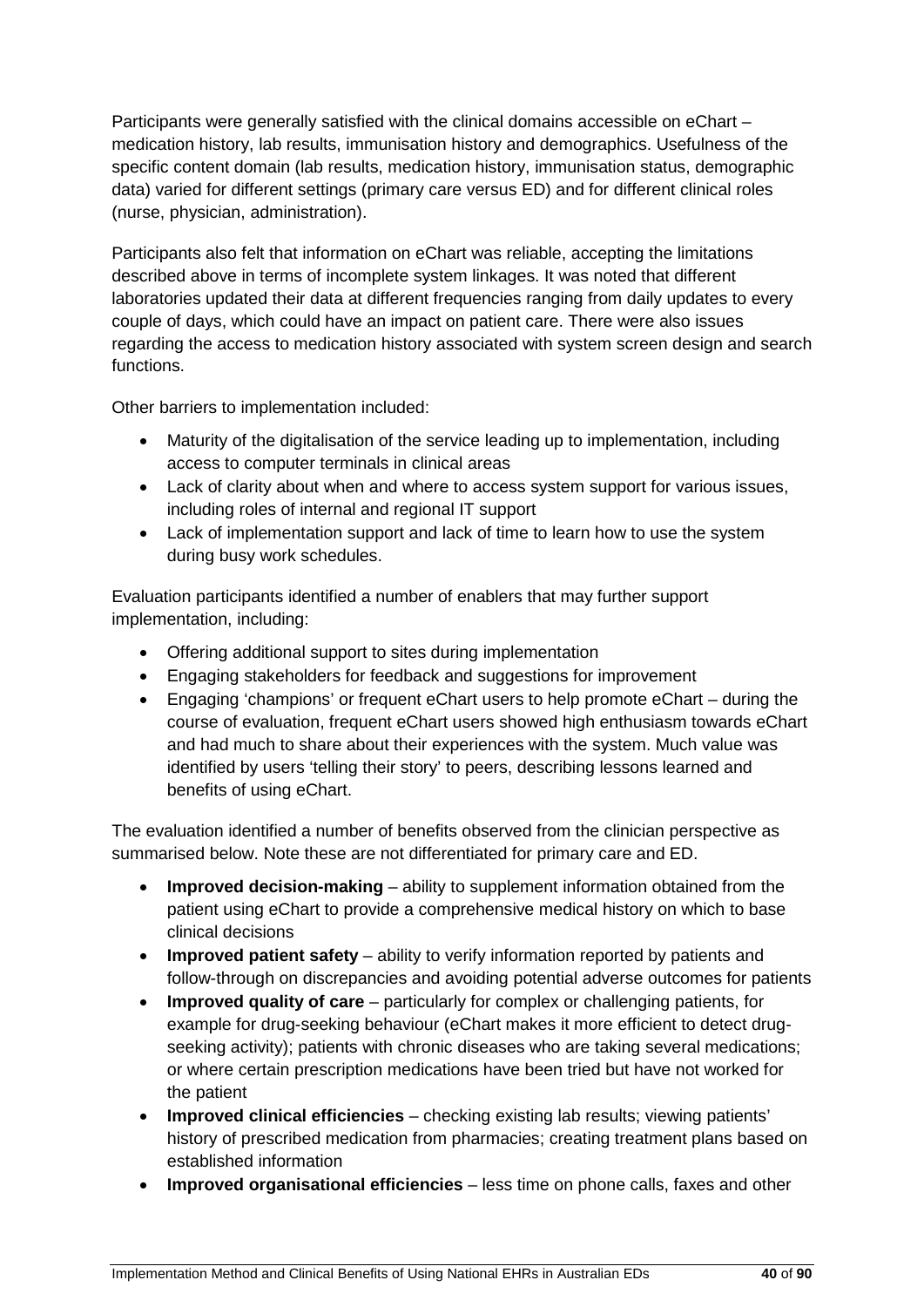information exchanges; time savings were particularly noted for teens, immigrants, mobile or transient patients, and patients with positive STI needing blood work

- **Improved access to service** use of eChart during consultations has helped increase patients' awareness of healthcare services available to them
- **Improved clinician and patient relationships** increasing the level of confidence patients have towards clinicians.

#### **Nova Scotia**

In April 2013, Nova Scotia began implementation of the SHARE, a province-wide EHR. An evaluation study, comprising surveys and semi-structured interviews, was conducted in November and December that year to establish usage and user satisfaction with the system.74

A total of 496 active SHARE users participated in the survey, including 179 who worked in ED. Twenty healthcare providers (physicians, registered nurses, pharmacists, allied healthcare providers, and administration staff) participated in the interviews.

Most survey respondents in ED (67%) indicated that they used the record for less than 25% of their patients. This may reflect the value for particular patient types as identified in other studies (for example, complex needs patients from out of catchment) but this was not reported. It is also likely to reflect the early stage of the implementation, with some respondents indicating that they had not had the opportunity to incorporate the SHARE viewer into their workflow. For others, usage was low because they were using other electronic systems that they were more comfortable with; they had difficulties remembering multiple usernames and passwords or found it time-consuming to move between systems (no single sign-on). Respondents however did believe the system was a valuable source of information and that usage was anticipated to increase in the future.

The nature, extent and accuracy of information were also factors affecting usage, although this date wasn't differentiated for primary care and ED respondents. Overall, participants were satisfied with the type of content available through SHARE, although a number felt there was a lack of data such as historical data: 'More information on SHARE would compel me to start using it'. A number of participants reported additional information they would like to see available through the SHARE viewer, including historical data, mental health assessments, microbiology, cytology, blood products and transfusions, allergies, medication lists and infection control reports.

In terms of information quality, 90% of all respondents felt that the overall quality of information provided by the SHARE viewer was moderately to highly acceptable. The majority also agreed that information was relevant (93%), accurate (87%) and was provided quickly (87%). The lowest level of agreement (76%) was with respect to the completeness of information. When analysed by profession, the differences in the level of agreement was statistically significant (p<0.05), with 80% of nurses agreeing that information in SHARE is complete compared with 57% of physicians. Nurses (86%) agreed that the format and layout of information in SHARE is acceptable, compared with physicians (55%).

The majority of nurses (81%) agreed that the system 'allows me access to patient information more quickly' compared to doctors (68%). Similarly, 83% of nurses agreed to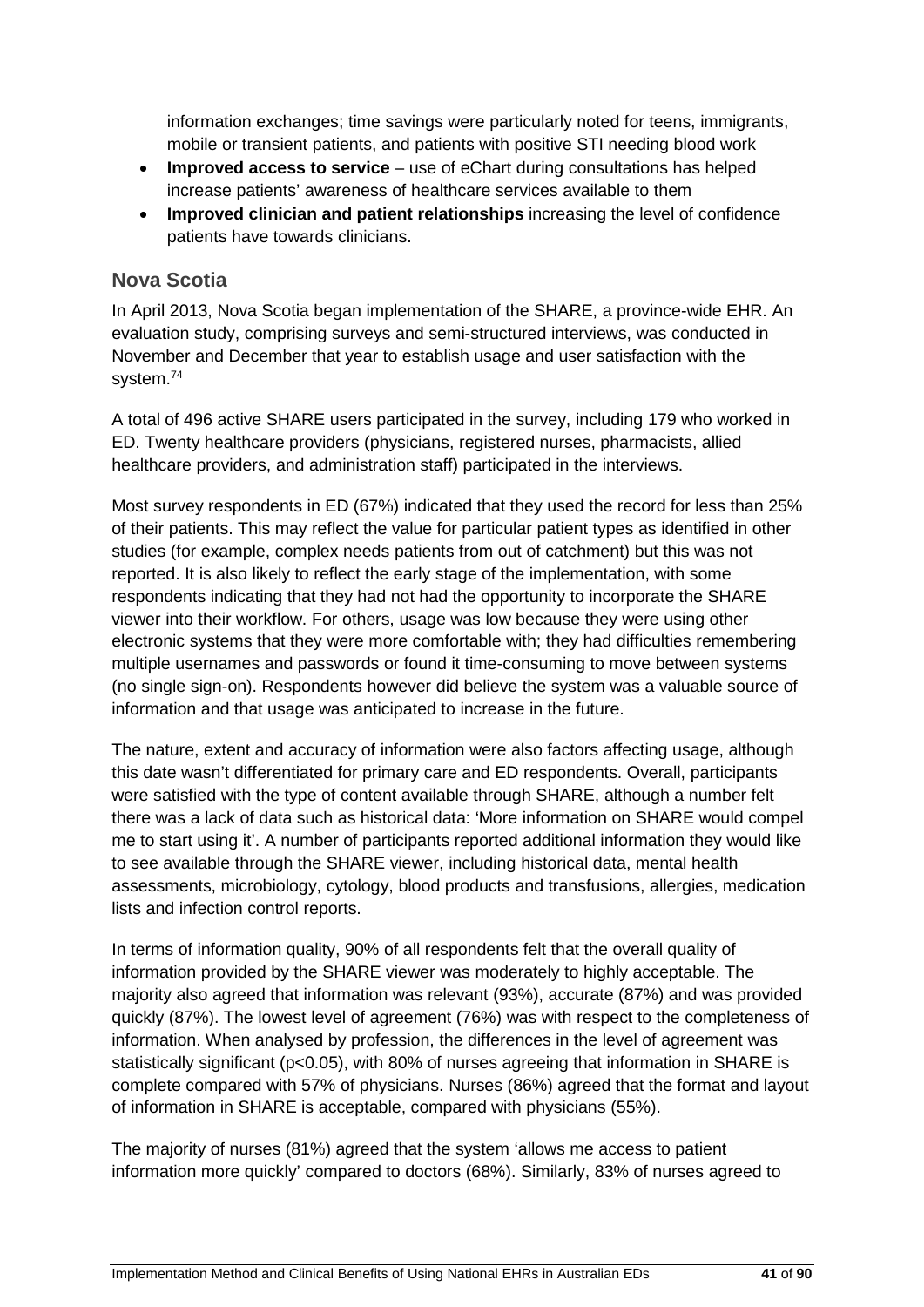that it 'allows me to look at integrated patient information more easily' compared to 64% of doctors.

The evaluation highlighted a number of benefits experienced by clinicians using the SHARE viewer such as improved quality of patient care, particularly for those patients who receive healthcare in more than one district. Participants also liked the ability to access information on a provincial basis to a reduced the number of redundant test orders.

If we didn't have SHARE we would either have to call [another facility] or we'd have to get the blood drawn again, and that of course would be a test that was already done before but we had no access to the information. It's extremely helpful.

The SHARE viewer also improved continuity of care which was facilitated by access to information and communication between districts and between patients and providers.

SHARE seems to be a good and vital program that can be used for continuity of care no matter what environment the patient is in.

Clinical efficiency was also enhanced where healthcare providers gained a better understanding of patients' conditions in a timely manner.

SHARE allows me a great understanding of [a] patient's overall condition before formulating a …treatment plan.

# **4.2 Benefits of electronic health records in hospital emergency departments**

## **4.2.1 Safety**

Improvement in patient safety is the leading motivator for EHR implementation.<sup>44</sup> Patient safety benefits from EHR use can include reduced adverse drug reactions<sup>44</sup>, reduced radiation exposure (through unnecessary duplication of diagnostic imaging)<sup>62</sup>, and improved compliance with evidence-based guidelines. <sup>8</sup> These benefits have been reported in qualitative studies of clinicians' experience with EHR use.<sup>39,28, 32, 39, 74</sup>

Clinical information typically held in EHRs that is useful for ED clinicians to access may include a patient's medications from community pharmacies, hospital discharge summaries, GP visits, allergy information, and immunisation history. This content can enhance the thoroughness of a patient examination and avoid unnecessary admissions.<sup>12,40</sup> Content-rich EHR environments can validate clinical decision-making due to the discovery of relevant supplementary information, which can increase clinicians' confidence that a selected treatment plan is the most appropriate.<sup>40</sup> Clinical content that is typically accessible via an EHR, such as from a GP, can provide a more complete patient history, which is likely to influence a clinician's decision to admit a patient. 13

Timely access to the most recent data supports safe patient care.<sup>40, 100</sup> The literature shows that recent imaging and lab results will discourage repeat duplicate tests. $8$  The avoidance of unnecessary diagnostic testing may be determined by the relevance of recent diagnostic results to the patient's condition.<sup>42</sup> Therefore, repeat diagnostic tests in ED may be clinically valid and justified even though similar tests were recently performed and available in an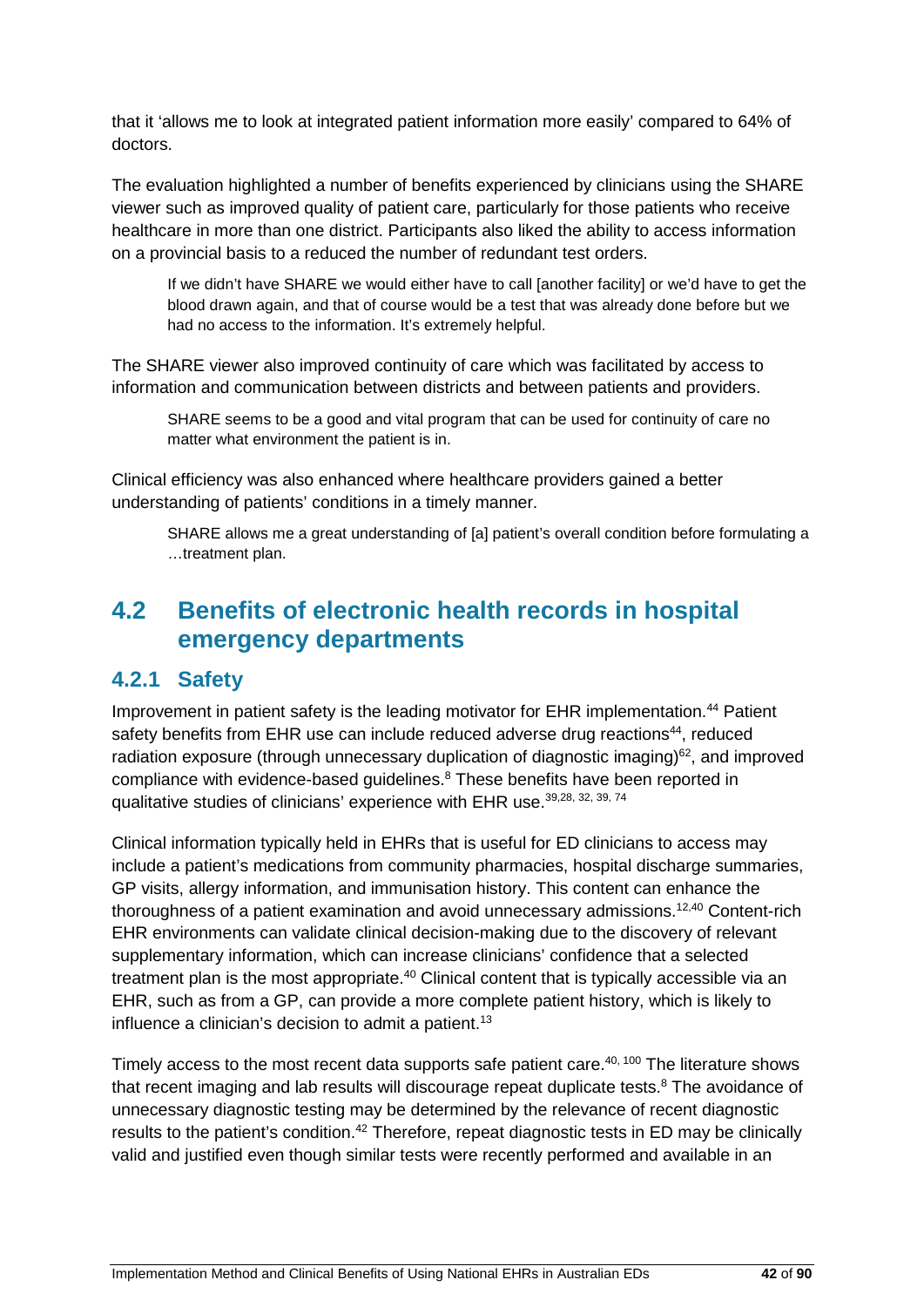EHR. In this instance, recent diagnostic tests from the EHR may not avoid repeat testing in the ED, but still support patient safety if incorporated into clinical decision-making.<sup>8</sup>

# **4.2.2 Quality of care**

In ED, the EHR has the potential to improve quality of care by improving clinical decisionmaking and improving continuity of care.

The literature shows ED clinicians access the EHR with a specific information need in mind42, which is often for patients who have higher comorbidities or pose greater diagnostic challenges.8 It is patients with significant complexities that are likely to be difficult to diagnose and require detailed investigations compared to patients of less acuity.<sup>103</sup> Thus, access to EHR content, particularly by healthcare providers that are external to the ED, will enhance the thoroughness of a patient examination and support appropriate decisionmaking, particularly for complex patients.<sup>12, 32, 74</sup>

One study<sup>10</sup> showed that viewing the medical history from the EHR produced a more accurate differential diagnosis for patients presenting with chest pain. Other clinical information typically found in EHR, such as previous surgeries, community pharmacy and demography are influential to all differential diagnoses.15 A simulation has demonstrated that when ED clinicians accessed the EHR there was an increase in the quality of clinical decisions, more accurate diagnoses, and faster decision-making.11 These findings demonstrate the usefulness of EHR content and how it assists ED clinicians to accurately and appropriately provide patient care.<sup>11</sup>

The availability of EHR content, particularly a patient's long-term history, is valuable for an ED clinician when determining an appropriate treatment plan.<sup>13, 15</sup> ED treatment also has the potential to be less invasive and achieve greater patient satisfaction if EHR content is used. 87

A further benefit is that ED clinicians are less dependent on a patient or carer's memory recall to obtain information that could be accessed via an EHR.<sup>88, 100</sup> One observational study<sup>88</sup> showed that from 177 ED patient admissions, 37% of patients had missing information that could not be provided by the patient or carer. A lack of information has been shown to increase a patient's ED length of stay.<sup>88</sup> In the absence of an EHR, retrieval of relevant clinical information from patients or their carers can lead to frustration or inaccurate information.<sup>88</sup> This has the potential to affect clinical decision-making by ED clinicians, which could diminish the quality of care provided. EHRs have the potential to serve as a healthcare 'passport' for patients, which can assist clinicians in the provision of quality care.100 Patients can avoid having to repeat information that is otherwise available in their EHR. Supplying this information to ED clinicians can be repetitive and cumbersome, particularly for patients that frequently seek ED treatment from multiple EDs.<sup>57</sup> The literature indicates that patients and clinicians can utilise an EHR as a collaborative tool that promotes shared decisionmaking and can enhance the quality of care provided.<sup>51, 75</sup>

An EHR system can enable improved communication amongst ED clinicians and between them and their patients.<sup>9</sup> EHRs support a shared information exchange between emergency, acute, primary and community healthcare providers, which benefits the patient by enhanced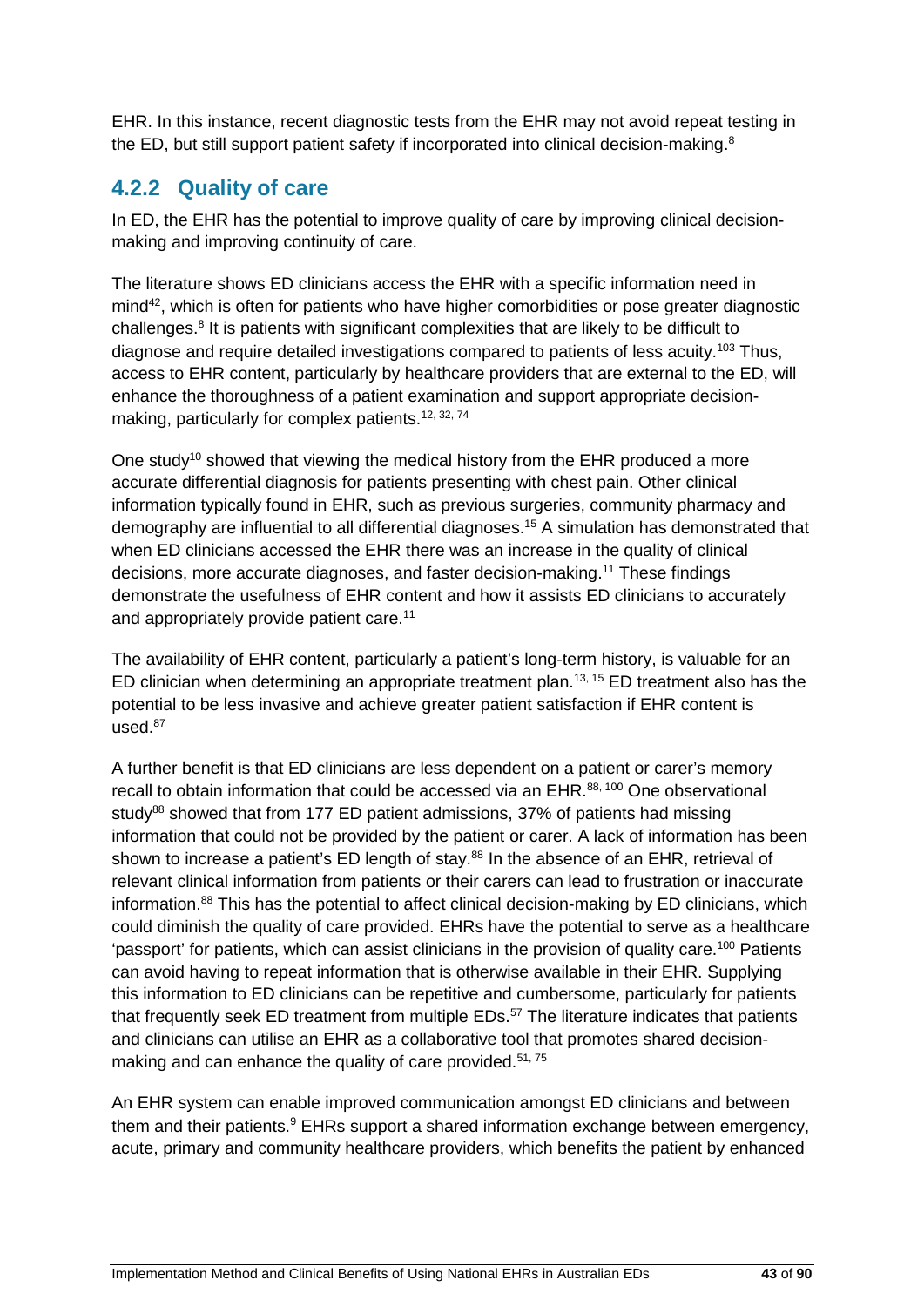continuity of care.<sup>62</sup> However, patient benefits are only realised if EHR content is viewed, interpreted and applied to clinical care.<sup>40, 41</sup>

Clinical content can be easily retrieved and shared among healthcare settings, which is critical to forming an appropriate plan of care.<sup>13</sup> A comprehensive view of a patient's medical history supports the concept of seamless patient-centred care.<sup>49</sup> Access to clinical content from a variety of healthcare sources can advance personalised care and enhance the coordination of patient treatment across multiple settings.49, 62

# **4.2.3 Efficiency**

ED workflow processes were improved when clinicians used available EHR information components.15 Routine EHR use by ED clinicians has shown improvements in timely access to previous patient information and time taken for clinical decision-making.<sup>11, 40</sup> The retrieval of patient information external to the ED can improve in an EHR environment.<sup>54, 100</sup> Conventional access to this information, typically via fax or telephone, is considered prohibitive to time-critical ED workflows.<sup>24</sup> A study<sup>40</sup> from the United States showed that information retrieval via fax was the dominant method compared to an EHR. Once the information was successfully retrieved, ED clinicians viewed this content via the EHR on 82% of occasions, compared to 55% when obtained via fax.<sup>40</sup> The study demonstrated that information retrieved via the EHR was viewed 51 minutes sooner compared to fax, which reduced a patient's length of stay by 10.5% from the average length of 503 minutes.<sup>40</sup> This study showed that timely access to information is the likely mechanism for this information being viewed by an ED clinician.<sup>40</sup>

Patient treatment time has been shown to decrease when ED clinicians used an EHR system as part of their clinical care.<sup>75</sup> EHRs can mitigate congestion in the ED by decreasing patients' length of stay.<sup>9</sup> A prolonged ED visit can increase patient safety risks when access to treatment is inhibited due to high patient volumes.<sup>42</sup> However, the evidence for using length of stay to measure the effects of an EHR on ED efficiency is equivocal in the literature. Papers<sup>43, 67</sup> that support its use are contrasted with studies<sup>9</sup> that show prolonged length of stay may not imply inefficient performance. A study that showed an EHR had no effect on length of stay suggested this was due to the fact that patients whose EHRs were viewed had higher complexity.<sup>14</sup> Other papers have supported the view that EHR use is more likely with high-acuity patients.<sup>8</sup> Further research is justified to examine the connection between EHR use and length of stay across a variety of acuity levels. There remains strong evidence in the literature that patients' ED length of stay is extended when information is lacking<sup>88</sup>. This complements findings from other studies that show ED clinicians can spend 65% of their time on patient documentation.73 The time spent by ED clinicians sourcing and documenting patient information can be reallocated to applying this information if available from an EHR.40

Information reconciliation during triage and medical examinations can be expedited by having access to the EHR. This information should be displayed by most recent results first, as these are likely to be most relevant to the patient's ED presentation. Routine EHR use can shift information retrieval from an exploratory approach to validating pre-existing content in an EHR. Studies<sup>25, 100, 103</sup> showed that EHR use was likely when data regarding recent hospitalisations was indicated to ED clinical staff. ED clinicians make use of the EHR by comparing diagnostic tests performed in the ED and retrieved results.<sup>57</sup> The literature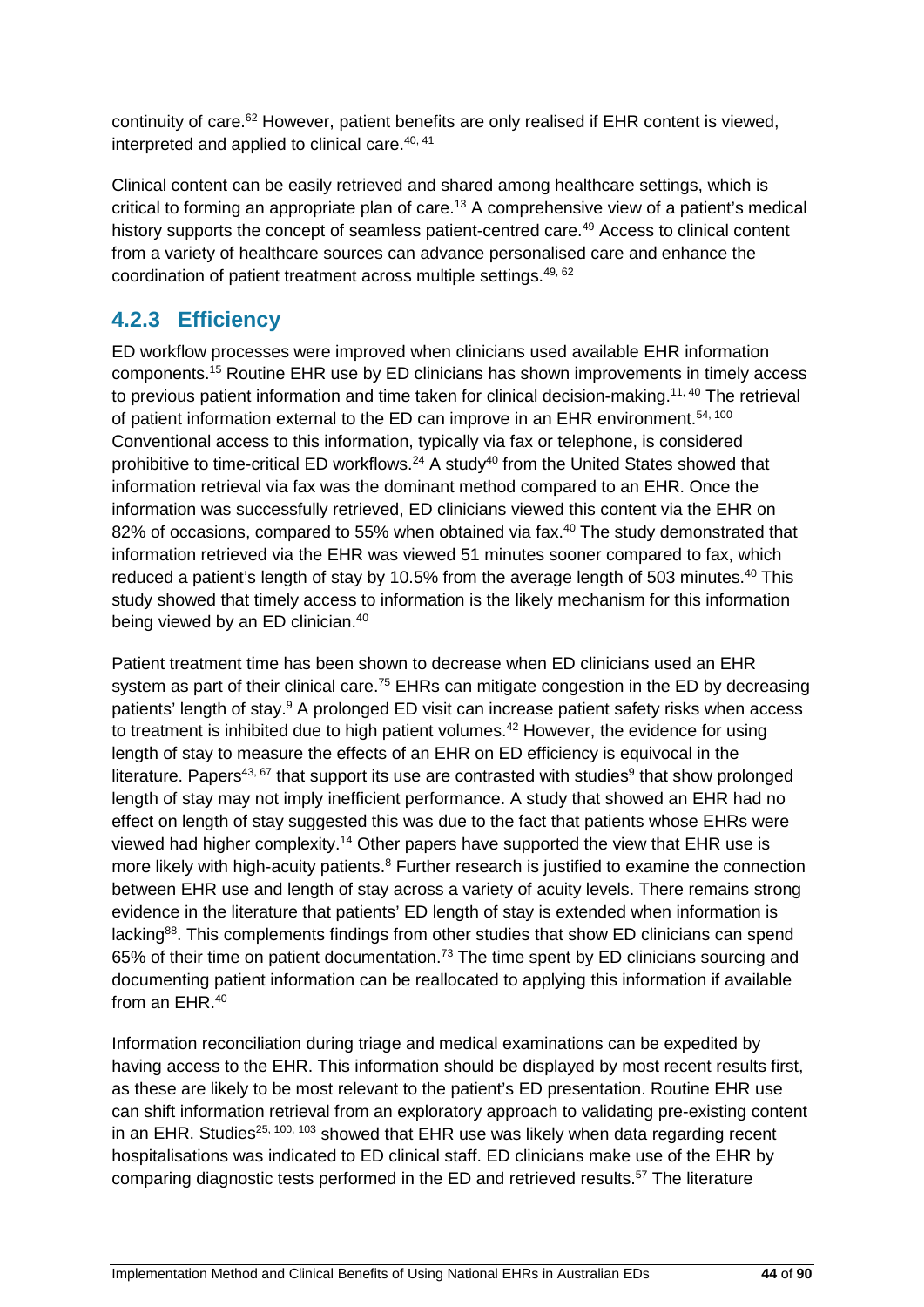suggests that diagnostic tests are more impactful on decision-making when the EHR is used for comparative purposes.<sup>11</sup>

Evidence to establish the effect of EHR use on patient outcomes remains scant in the literature.40 Measurements of EHR use in the ED setting are focused on whether the clinician admitted or discharged a patient.<sup>13</sup> The incorporation of EHR content into ED decisionmaking, and the longitudinal effects on the patient's condition is vague.<sup>14</sup> A systematic review of 22 articles showed that no papers reported on clinical outcomes.<sup>17</sup> Some studies<sup>12,</sup> <sup>14</sup> have explored ED readmission rates, which may provide insight into the appropriateness of decision-making and patient care once a patient departs the ED. This is explored in the next section.

# **4.2.4 Effectiveness**

A number of studies<sup>9, 12, 15</sup> have found that EHR use can reduce readmissions, typically within a seven-day period. This can be attributed to improved decision-making and patient treatment plans, as a result of ED clinicians using clinical information from an EHR system.<sup>12</sup> This may suggest improved effectiveness of patient examinations and avoidance of unnecessary admissions.<sup>12</sup>

The literature does not thoroughly explore the impact of an EHR on the efficacy of critical care pathways that may reduce readmission rates.<sup>14</sup> Studies<sup>14</sup> suggest that viewing a patient's history leads to better decision-making; however, this finding remains equivocal in the absence of qualitative data that verifies clinician behaviours and thought processes. A study<sup>14</sup> has shown that viewing an EHR can reduce the probability of seven-day readmissions by 7.7%. This finding decreases by 0.6% for each additional year of the patient's age.14 This may demonstrate that EHR use is more likely to reduce readmissions in a younger population, due to less complex medical conditions. <sup>14</sup> This finding requires scientific validation from an examination of factors that motivate clinician use, which achieves this positive patient outcome.38

The literature has shown that a clinician's decision to admit a patient is less likely when the EHR is accessed.<sup>10</sup> Information retrieved from the EHR can influence clinical decisionmaking regarding admission or discharge from the ED.15 Previous history, diagnostic imaging and pathology results have shown the strongest relationship with a clinician's decision to admit.<sup>15</sup> This information, notwithstanding how recent and relevant the results, is expected in an EHR system and influences admission decisions.<sup>15</sup> One study<sup>10</sup> demonstrated how EHR content can be the determining factor when discerning between two closely matched differential diagnoses. For the simulated cases in this study, access to an EHR was likely to produce a decision to discharge.<sup>10</sup> The authors acknowledge that the study examined full EHR access or unavailability of the EHR.<sup>10</sup> Further research is required on the information components found in an EHR, both individual and in combination with one another, and on the effect on an ED clinician's clinical decision-making. This may reflect a realistic ED environment, in which the completeness of an EHR will vary amongst a patient population. This can affect the way in which ED clinical professions perform routine clinical tasks.<sup>73</sup> EHR enablers such as training and usability must be adjusted based on potentially fluctuating EHR use and application.<sup>57</sup> This could set clinicians' expectations and avoid abandonment of an EHR system.100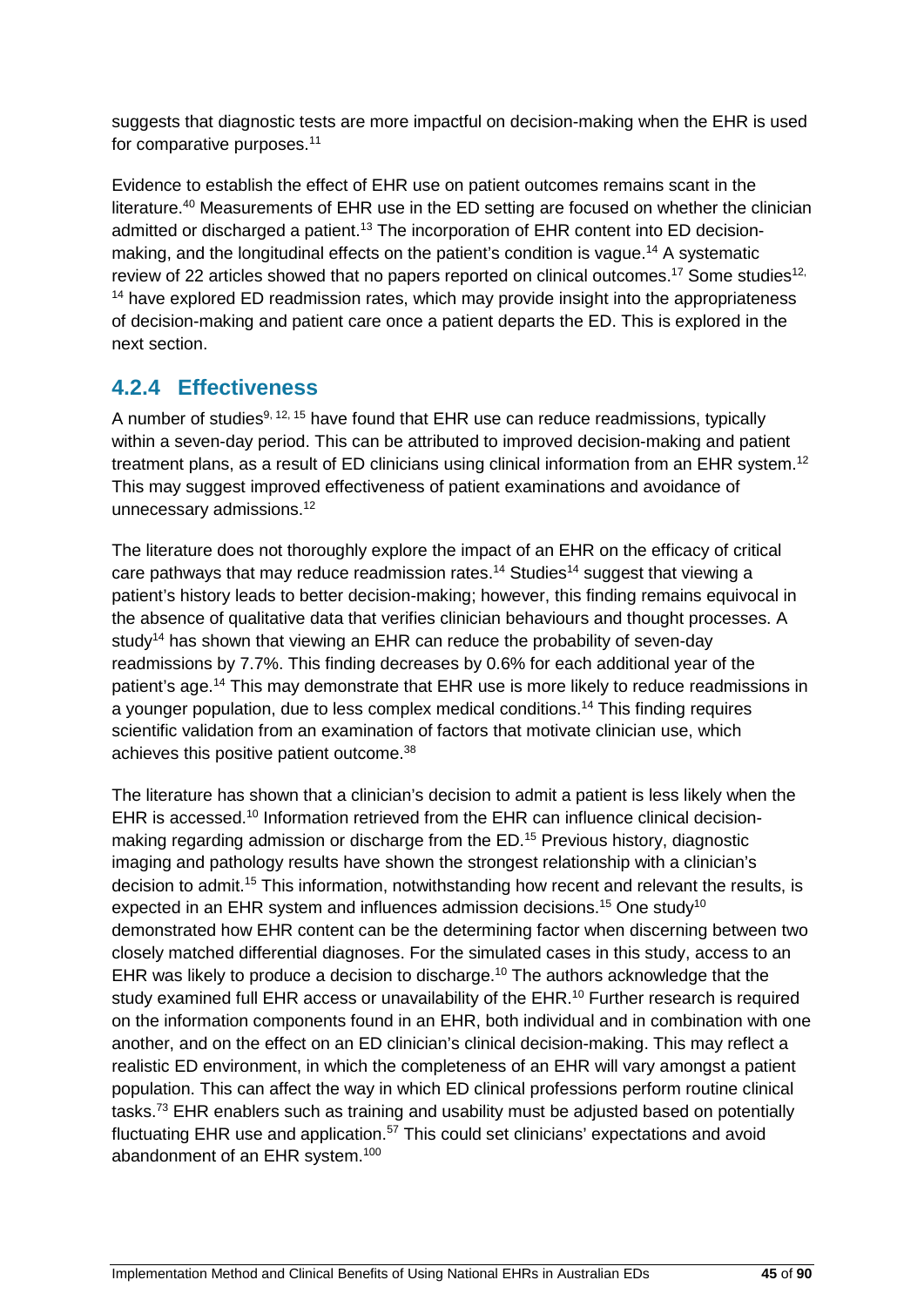# **4.3 Barriers and enablers of routine use of electronic health records in hospital emergency departments**

There is a large volume of literature addressing the factors influencing the implementation of clinical information-sharing systems. High-level reports in the grey literature provide useful context as many of these factors will apply to setting-specific implementation, such as in the ED.

In particular, an insightful report by the National Advisory Group on Health Information Technology in England reflects on the past difficulties of the ambitious and failed National Programme for Information Technology (2002–2009), and identifies a range of factors that should be considered at all levels of implementation of such programs.<sup>106</sup>

Written by Professor Robert Wachter of the University of California, the 2016 report draws on experience from outside of the health sector, including financial services, retail, entertainment and others, to describe the 'productivity paradox' whereby the expected outcomes of computerisation (improved quality, reliability and efficiency) failed to be realised. The report identifies a range of common failings, including<sup>106</sup>:

- Failure to appreciate the complexity of large-scale computerisation
- Failure to gain buy-in of end users of the new systems
- Failure to achieve ongoing engagement of end users
- Failure to change the skill mix of the end users, or to enlist new individuals with the appropriate skills to manage the change
- Failure to appreciate that digitisation completely changes the work the nature of the work, the tasks to be done, and who does them
- Under-budgeting either in total, or by budgeting adequately for the purchase or building of the system but failing to account for the need for implementation, ongoing training and modification or innovations
- Failure to stage the implementation and going more quickly than conditions allow.

The author highlights a key theme in this list as the notion of 'adaptive' versus 'technical' change, a duality popularised by Harvard professor Ronald Heifetz.<sup>50</sup> Technical changes are straightforward and follow a series of steps towards the known outcome, like following a recipe. Adaptive changes require people themselves to change and often require changes in the system. One of the problems is that when digitising large organisations and systems such as in health care, delivery appears on the surface to be a technical change, when it is in fact an adaptive change, and one of the highest order.

The report goes on to describe a number of key principles and recommendations for digital implementation, emphasising the importance of:

- Getting it right rather than getting it done too quickly, encouraging a staged approach led by those that are ready to implement
- Addressing adaptive change by ensuring long-term engagement with end users, with clarity around the goal of improving care rather than digitisation for digitisation's sake
- Developing and sustaining local workforces to include well-qualified clinicians with advanced informatics training
- Establishing local or regional learning networks to support implementation and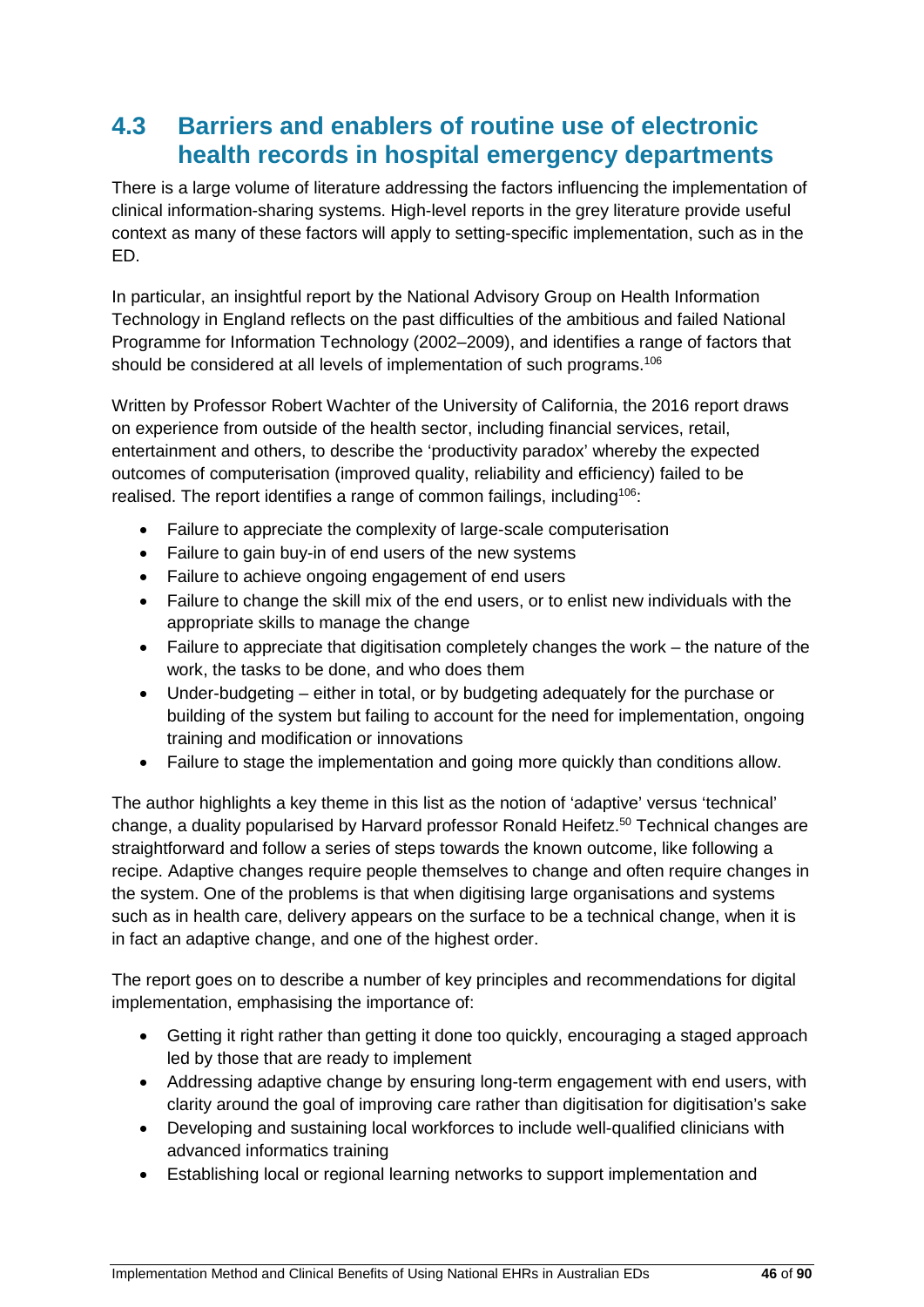improvement

- Linking funding to viable implementation and improvement plans, which reflect and acknowledge digital maturity
- Embedding formative and summative evaluation to inform implementation and assess the benefits and costs, including the impact on the satisfaction of healthcare professionals.

Strategies to address these issues are common in high-level documents relating to EHR implementation (including national and regional strategy documents), and these can be usefully translated to specific settings such as ED.

Barriers to the acceptance of EHR by clinicians are also cited in relation to EHR implementation, and these too may be relevant in the ED setting. In WHO Handbook for EHR Implementation, which at the time of writing this report was planned for release in early 2018, <sup>109</sup> barriers to the acceptance of EHR by physicians are identified as:

- **Financial**
	- − high start-up costs
	- − high ongoing costs
	- − uncertainty about return on investment
	- − lack of financial resources
- **Technical**
	- − lack of computer skills
	- − lack of technical training and support
	- − complexity of the system
	- − lack of customisability
	- − lack of reliability
	- − interconnectivity and standardisation
	- − lack of computers and hardware
- **Time**
	- − time to select, purchase and implement the system
	- − time to learn the system
	- − time to enter data
	- − more time per patient
	- − time to convert the records
- **Psychological**
	- − lack of belief in EHR
	- − need for control
- **Social**
	- − uncertainty about the vendor
	- − lack of support from external parties
	- − interference with doctor-patient relationship
	- − lack of support from other colleagues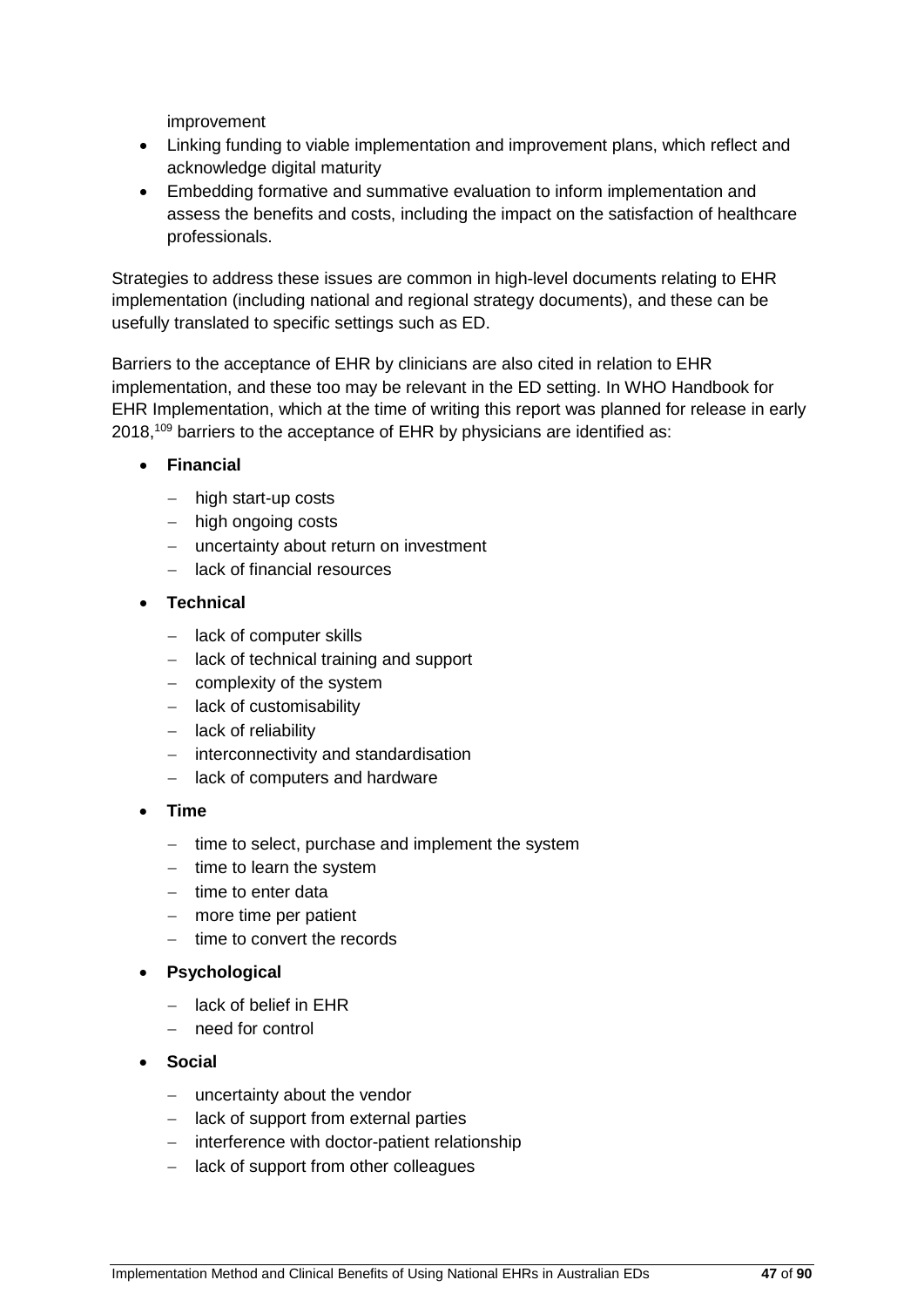- − lack of support from management
- **Legal**
	- − privacy or security concerns
- **Organisational**
	- − organisational size
	- − organisational type.

In relation to the ED setting it is likely that barriers and enablers will relate to a number of main interdependent areas including:

- The wider system attributes of My Health Record, including participation among health service providers and patients, governance and document security
- Attributes of the My Health Record and interfacing data systems, including the completeness and reliability of the content and interoperability with existing systems
- Organisational attributes of participating health services and EDs, including digital maturity, culture, implementation planning, training and education and IT support
- Attributes of users of the EHR, including clinicians and administrative staff
- Attributes of patients, including clinical acuity.

Ultimately, all these factors impact on two main drivers for use within ED, being the value of the EHR to a clinician's practice, and its ease of integration with their clinical workflow.

## **4.3.1 System-wide barriers and enablers**

Many factors that influence implementation of EHR in ED will operate outside the ED and the healthcare organisation.

#### **Patient participation**

The availability of a record for a particular patient is an obvious requirement for utility of the EHR and uptake by clinicians in ED. This will in turn depend on high patient participation in the program, which is influenced by consumer recruitment processes at a system level via opt-in or opt-out requirements.

Data security is a particular factor that has influenced EHR implementation more broadly and can influence patient decisions to opt in or opt out of the system. Multiple studies have highlighted that the introduction of EHR systems has sensitised consumers to privacyrelated concerns.<sup>9, 49, 57</sup> System governance and data security protocols are therefore important system-level factors, as described in the jurisdiction examples in section 4.

#### **Patient control of records**

Enabling consumer control of their EHR is empowering for the patient; however, limited or inaccessible content by clinicians may be a consequence. Consumer behaviour could be driven by security concerns regarding unauthorised EHR access, as above. Mental health, sexual health or HIV status are examples of sensitive information that consumers are likely to apply access controls on their EHR. This raises the possibility that less accessible clinical content may produce marginal benefit to clinicians using an EHR.57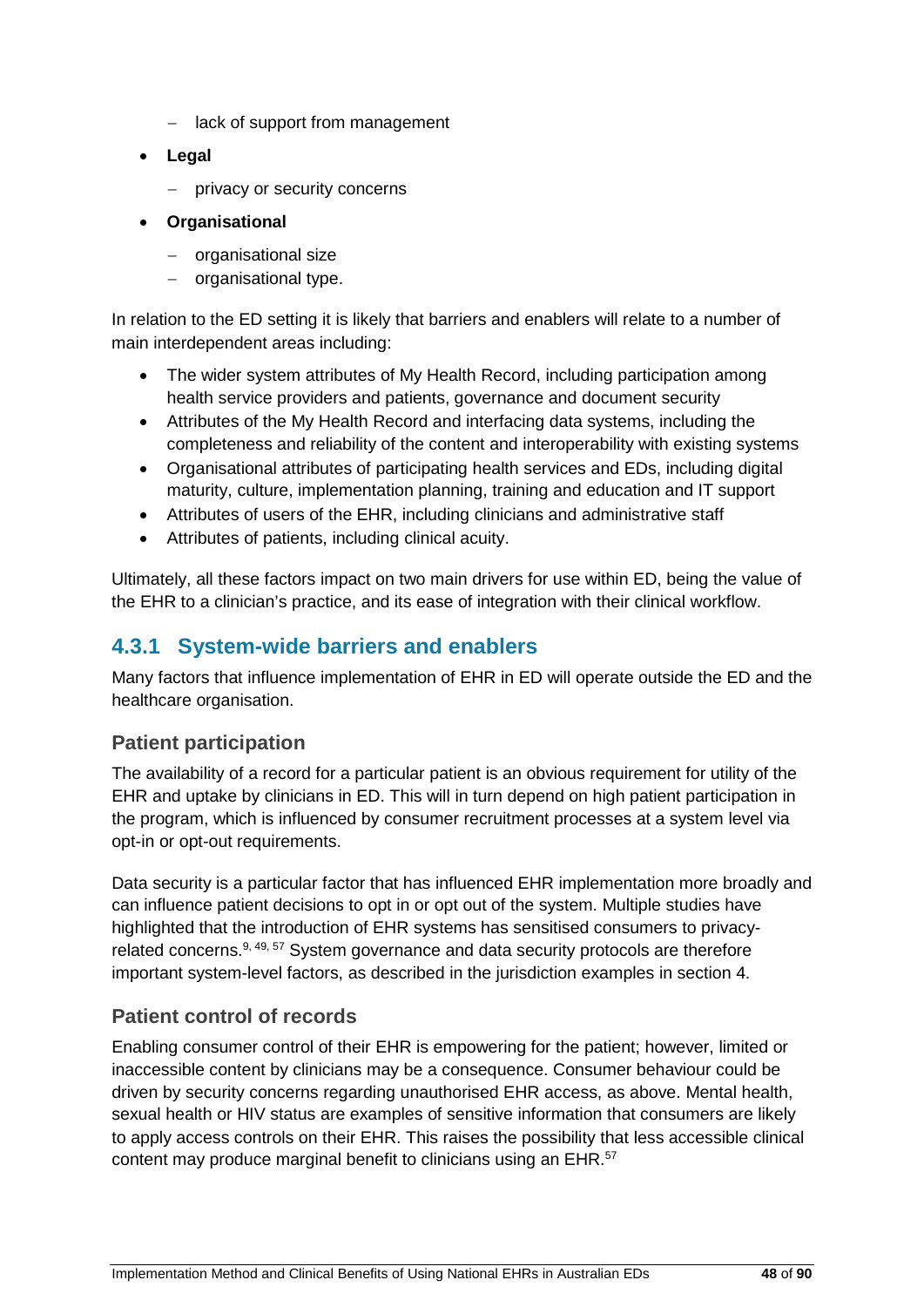Temporary access codes could be generated by a patient to enable clinician access, or 'break glass' access under emergency circumstances.17 Emergency access is a feature of most EHR systems in other jurisdictions.<sup>36, 55, 72, 99</sup> However, the impact of such authorisation processes on EHR use has not been explored in the literature. A security breach of an EHR system is likely to cause reputational damage that would deter clinicians from routine use. Compromised EHR integrity, such as missing or altered information, can potentially have legal ramifications for clinicians that act on such information.<sup>9</sup> The literature indicates that EHR systems include sufficient privacy and security controls, which can establish trust in the system by clinicians and patients alike.<sup>49</sup>

## **Health provider participation**

Participation by contributors to the dataset is also important for ensuring the completeness and accuracy of the data and therefore the confidence in the data and the uptake within ED. Campaigns to this effect have been conducted by some jurisdictions.<sup>70</sup> EHRs compile information from multiple data sources, which is supported by trust amongst healthcare providers regarding the quality of shared clinical content. The literature indicates that practices such as 'cut and paste' functionality in EHRs can produce errors, resulting in corrupted data being propagated to other healthcare provider organisations.<sup>87, 95</sup> Concerns regarding accuracy of medications information from GP records have driven the linkage of EHR to community pharmacies in many jurisdictions. <sup>88</sup> Data-quality strategies, such as standardised terminologies, can provide assurance to clinicians and promote EHR information exchange.<sup>86</sup>

### **Documentation and coding standards**

Routine use of clinical information contained in an EHR system may introduce risks into practice, such as incorrect patient-matching and poor workflow integration.<sup>95</sup> These risks could be mitigated with guidelines for 'best-use' and clinical documentation standards.<sup>75</sup> This particularly applies to discharge summaries, which have shown to be a favoured information source that clinicians seek from an EHR.<sup>88</sup> ED staff are often critical of poor-quality discharge summaries and their limitations to change their templates independently of their software vendor.<sup>86</sup> It is recognised that this cannot be achieved without the cooperation of the software provider industry. Such standards would be best led as a system-wide approach at a national level. 95

The utility of EHR clinical content can be enhanced by establishing a codified data structure. A structured format for entering clinical information would support consistent interpretation and practice.75 National clinical terminologies could support the standardisation of EHR content. EHR data quality is an inhibitor of clinician use that could be overcome by established data standards.<sup>75, 95</sup> National data standards underpin the utility of EHR systems in most jurisdictions.

Secondary uses of data, such as research, public health, and health services planning, may arise from standardised EHR data; however, this may have minimal impact on direct patient care and thus on routine use by ED clinicians.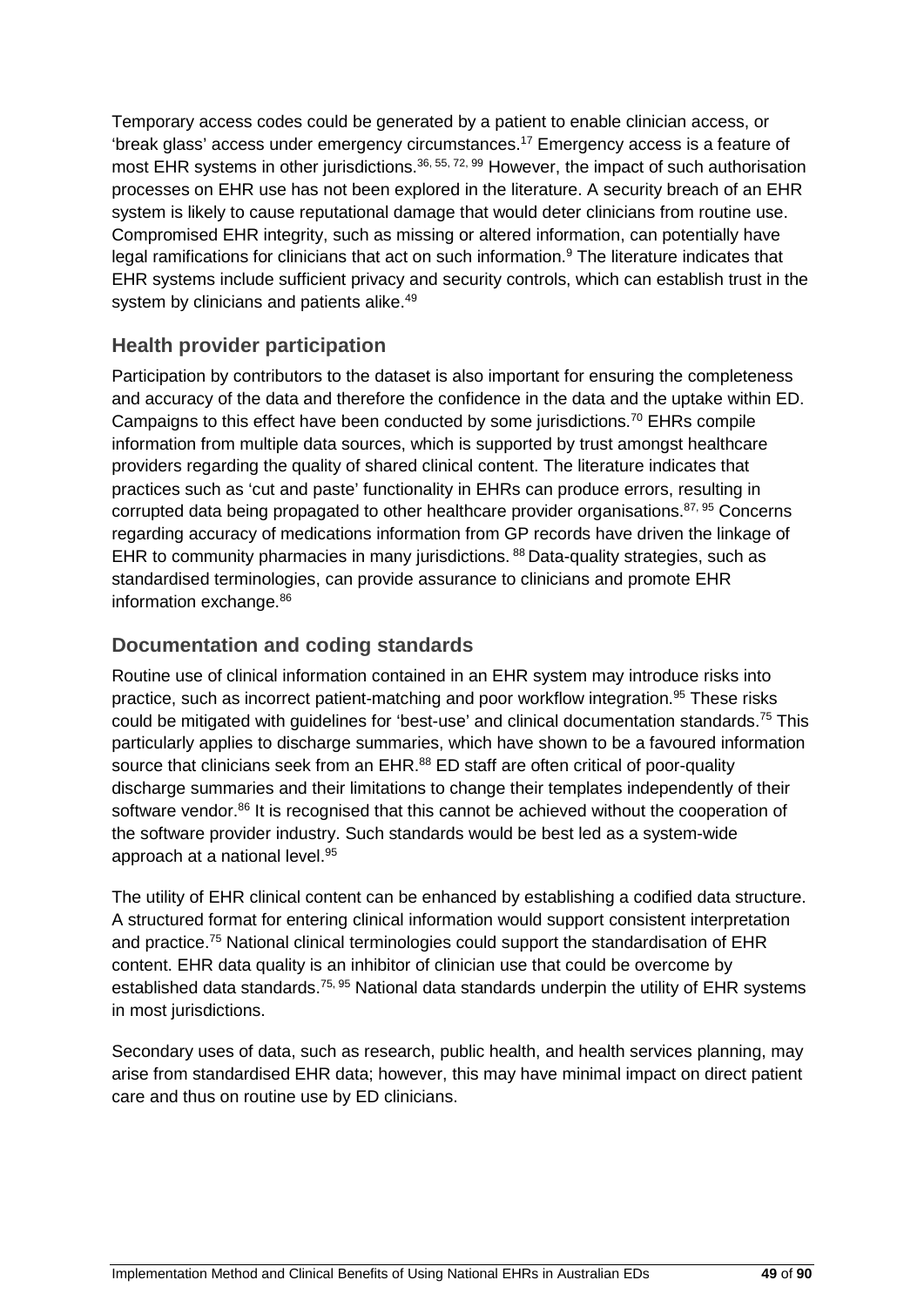#### **User engagement**

Finally, successful implementation begins at the system level. A well designed system that considers user perspectives and places emphasis on user engagement from the very beginning of the IT solution development is the one that will be used and will provide value.35. High-level digital implementation strategies that integrate with emergency-care strategies at a similar level have been found to be beneficial in driving change.<sup>69</sup>

#### **Demonstration of value including patient outcomes**

A cited clinician motivator is an improvement to patient safety through EHR implementation. <sup>44</sup> A 'value-of-information' model could be employed to demonstrate positive changes to clinical decision-making following interrogation of supplementary information contained in an EHR.17 'Best-use' cases could incentivise clinicians to regularly access the EHR; however, there are limited studies that show the impact of EHR use on patient outcomes.<sup>38</sup> Improved clinical decision-making and patient throughput in an ED are also measures of EHR usefulness.9

System- and organisational-level implementation needs to incorporate evaluation to demonstrate clinical value and thus support ongoing implementation and improvement. The Canadian Benefits Evaluation Framework is a useful model in this regard. 18,35

# **4.3.2 Record and interface-related factors**

#### **Content**

Routine use of an EHR depends on the clinical content of the record, including the nature, completeness and accuracy of the data. The literature shows that healthcare providers are unlikely to continue using an EHR if the information they seek is unavailable or unreliable.<sup>9,</sup>  $40, 95$  As above, this is influenced by a range of system-level factors.

The use of 'flags' or 'push' alerts may encourage routine use, to notify clinicians that information is contained in the EHR.<sup>15</sup> Notifications may assist clinicians in avoiding a patient's EHR if it were completely devoid of content, which may overcome clinician discouragement had this record been accessed.<sup>57, 95</sup> A study has shown clinicians prefer visibility regarding what clinical documents are available in the EHR rather than accessing the system to discover whether clinical documents were uploaded to a patient's record.<sup>25</sup> Regular access and incorporation of EHR-related content into emergency care could be realised when clinicians are automatically aware that such information exists.<sup>40</sup>

The availability of relevant information to support decision-making in ED has been shown to be important for enabling use of EHR. In particular, access to pathology and imaging results, previous encounters, such as GP shared health summaries, and discharge summaries from other hospitals can enable clinicians to make better diagnostic and treatment decisions.9,15 This includes the decision to admit or discharge a patient.

A content-rich EHR, which is typically a driver of routine use<sup>42</sup>, could increase decision complexity of busy ED clinicians with extreme time constraints.14, 15 Content-rich EHR environments can validate clinical decision-making, by increasing confidence on a selected treatment plan, or the discovery of unanticipated useful information. 32, 42, 74, 100 The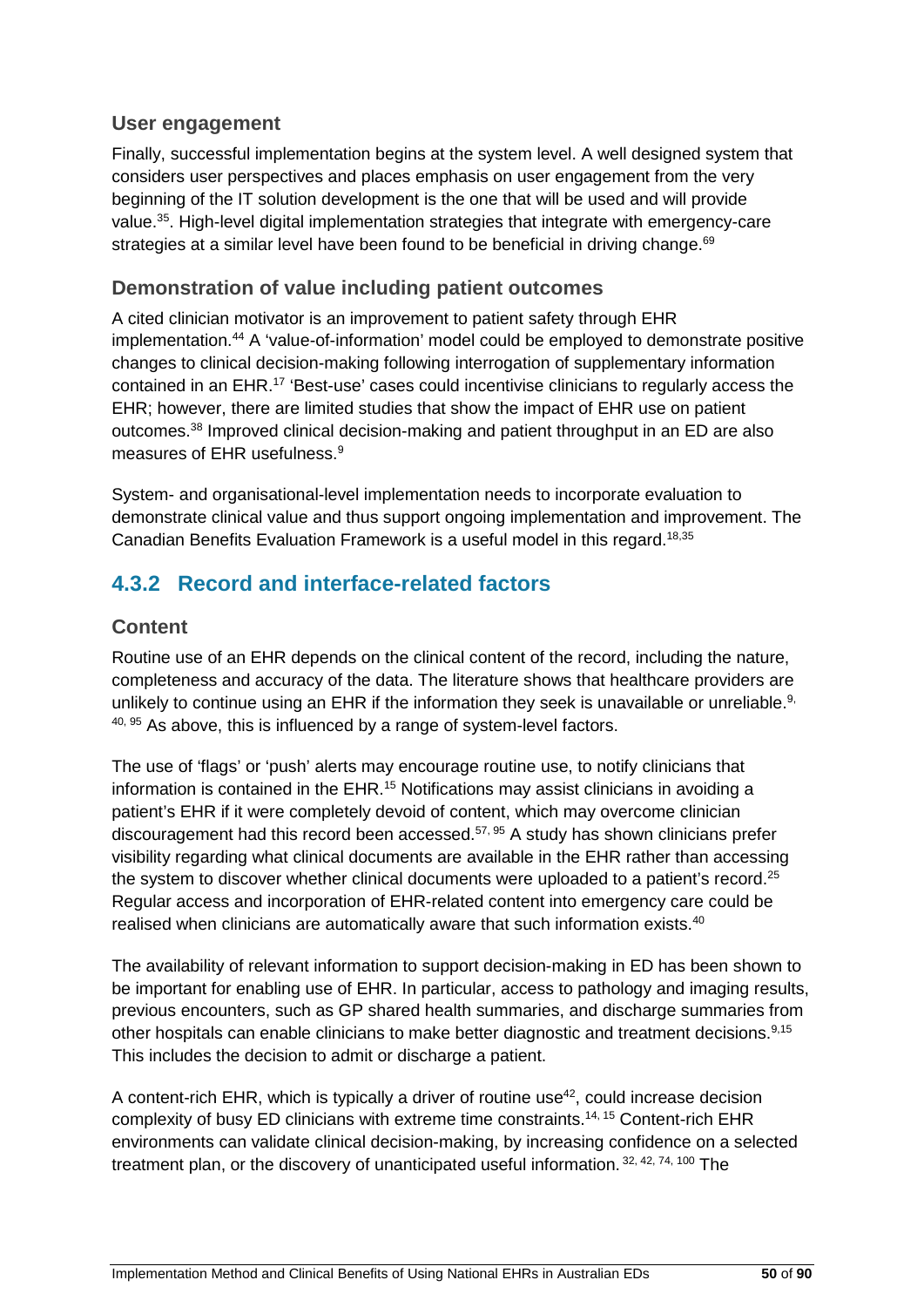introduction of the more comprehensive KIS in Scotland and the 'enriched' SCR in England reflect efforts to enhance the value of the record, particularly for patients with complex needs.<sup>46, 78</sup> This shows that routine EHR use by ED clinicians is encouraged regardless of whether information discovered in an EHR system changes the emergency care provided. Validation of existing treatment plans based on EHR content can also support ED workflows.11, 42

The importance of dispensed medications in forming an appropriate emergency care plan is a consistent finding from the literature.<sup>13, 16, 88</sup> Accuracy of this information may be important in ensuring routine use of the EHR in ED. For example, an evaluation of the Scottish system found 36% of users in the NHS24 phone-based service found the medications recorded did not always align with the patients' reported medicines.<sup>94</sup> Further research shows that dispensed medications from community pharmacies may have greater accuracy compared to medication records from GPs.<sup>88</sup> Thus linking of EHR systems to pharmacy repositories is now a feature of some EHR systems, as described earlier.

ED clinicians emphasised that clear, up-front documentation of known allergies and records of adverse drug events would increase their likelihood of EHR routine use.<sup>9</sup> The literature has shown that clinicians prioritised previous medications and allergies in an EHR, compared to other clinical documentation.13

Lack of clinical content in an EHR can result in stress on both patients and staff, which could contribute to additional workload for the latter.<sup>88</sup> Findings from a study<sup>88</sup> suggest that insufficient clinical content could contribute to a longer length of stay for ED patients. This is repeated in the literature, which suggests incomplete patient records can impede care coordination and introduce inefficiencies.62

Timeliness or currency of information is also important. Clinician perceptions on EHR-related risks focus on the potential extended downtime of an EHR system as the most serious safety concern.<sup>85</sup> Access to the most recent data is another safety concern<sup>85</sup>, which has a particular effect in the time-poor environment of ED.<sup>15</sup> In a Canadian evaluation, it was noted that different laboratories updated their data at different frequencies ranging from daily updates to every couple of days, which could have an impact on patient care.<sup>32</sup>

## **System interface**

Clinicians expect fast response times for EHR access and review, with a study quantifying this as five minutes or less.<sup>65</sup> The usability of an EHR is therefore dependent on its integration with the 'in-house' ED CIS.<sup>95,75</sup> Single sign-on access to an EHR via internal ED systems has been prioritised by jurisdictions<sup>55</sup> and must be achieved to encourage routine use by clinicians.<sup>24, 95</sup> This should be considered while balancing information security and patient control considerations.

Visibility as to whether an EHR is available for a particular patient is also most effective when incorporated into the ED CIS.<sup>95</sup>

## **Record presentation and functionality**

The type and presentation of information contained in an EHR has been shown to influence clinicians' behaviour and interaction with the system.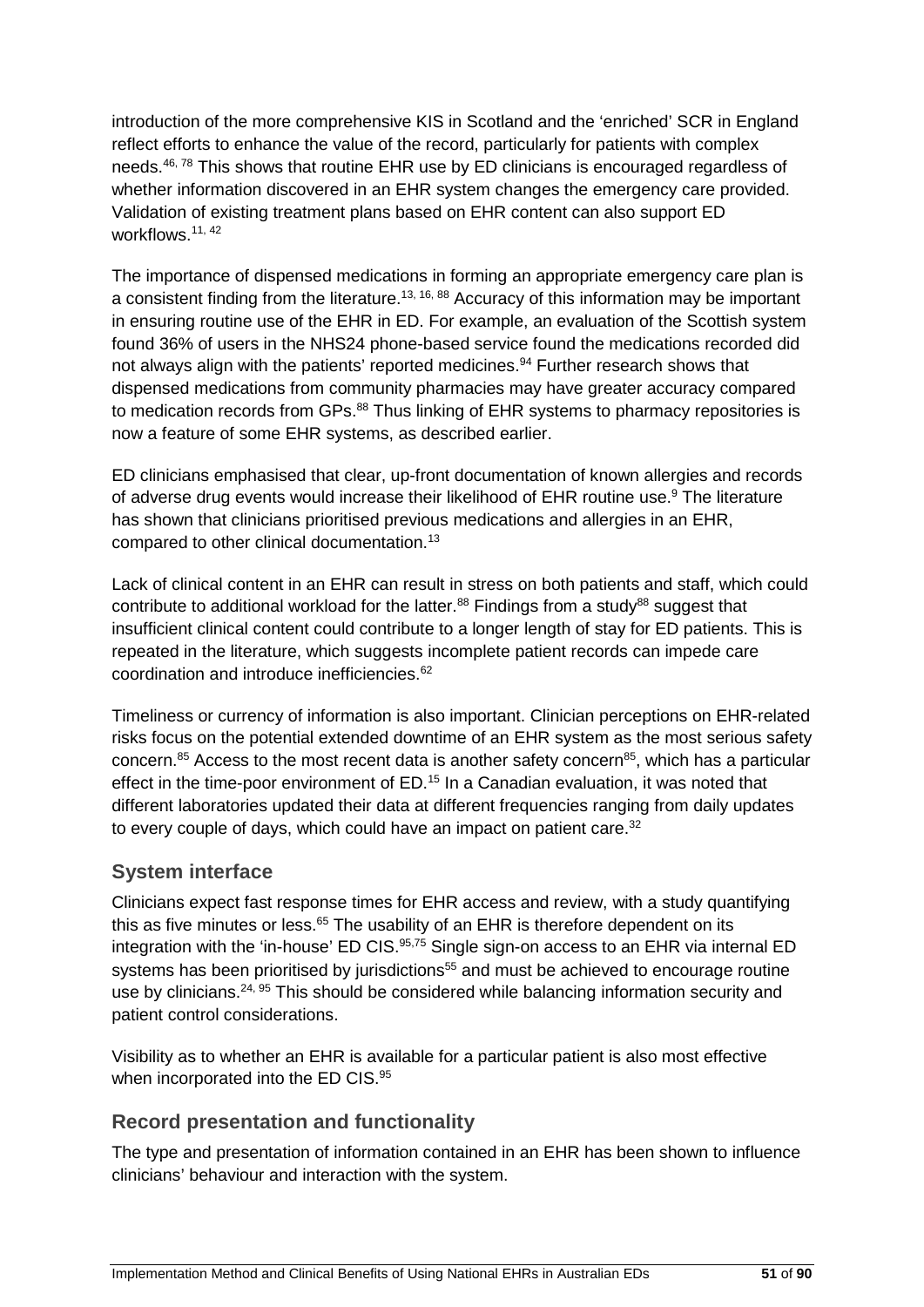While access to adequate content is an enabler, a summarised display of information from the EHR is preferred by clinicians in an emergency care setting.<sup>88</sup> The literature shows that EHR access by clinicians decreases when information is not displayed in a summary format; this is compounded during busy periods.<sup>88, 103</sup> Given the time-poor environment of an ED, the value of clinical content from an EHR may be enhanced if limited and summarised for emergency care settings.<sup>88</sup> The absence of EHR summary data leads to frustration amongst ED nursing staff.100

In contrast, a study has shown that clinicians insist on the importance of all types of clinical information typically found in an EHR; however, most clinicians used previous history, medications and allergies for clinical decision-making.<sup>13</sup> This polarising view suggests that healthcare organisations may need to determine the depth of information provided to ED clinicians, which supports routine use. EHR use may be enhanced by user-friendly search functionality that could limit the content viewed by an ED clinician<sup>9</sup> and improve speed of access.<sup>65</sup> This should be considered during the design of an EHR, as an overload of information could introduce unintended safety consequences.<sup>9</sup> Poorly organised data, unable to be categorised or trended, will deter routine use by clinicians.<sup>75, 95</sup> The same applies should clinicians have exceeded a certain amount of keystrokes or multiple screens to navigate an EHR.<sup>75, 95</sup> EHR system features such as checkboxes and alerts may encourage routine use; however, the literature cautions 'alert fatigue' in some instances.<sup>75</sup> Clinicians are unlikely to use search and filter functionality to isolate specific EHR content during peak demand periods.<sup>95, 103</sup> EHR adoption will be impeded if EHR design does not reflect clinicians' preferences and workflows.<sup>9</sup> Clinicians are then likely to revert to obtaining information locally, such as ED-based diagnostic imaging and pathology.13 The literature highlights the importance of understanding ED clinicians' habits with EHRs<sup>103</sup>, in order to maximise EHR use.<sup>13</sup>

# **4.3.3 Clinician-related factors**

# **Clinical background**

The peer reviewed literature predominantly focuses on EHR use towards medical staff. This may limit the application of literature findings to the wider ED workforce; despite that ED workflows are completed by a variety of clinical professions.<sup>9, 84</sup> A qualitative study<sup>100</sup>, using direct observation and semi-structured interviews, demonstrated that nursing staff used an EHR to retrieve patients' recent hospitalisations. In contrast, nurse practitioners and doctors sought more open-ended data, and reviewed all EHR data retrieved to determine the application to patient care.<sup>100</sup> Another study showed that EHR access to both medical and nursing staff increased EHR usage compared to a medical-only model.<sup>57</sup> These studies indicate the value of a multidisciplinary approach regarding the integration of EHR systems and ED workflows. A team-based EHR program has demonstrated robust planning and greater implementation success.96

## **Demographic factors**

Demographic factors of ED clinicians have been shown to affect EHR usage patterns and behaviours. A study<sup>89</sup> regarding the implementation of EHRs in the EDs of a two-hospital system revealed that EHR processing times of older ED clinicians was higher compared to a younger cohort. However, the older cohort gained efficiency and no differences remained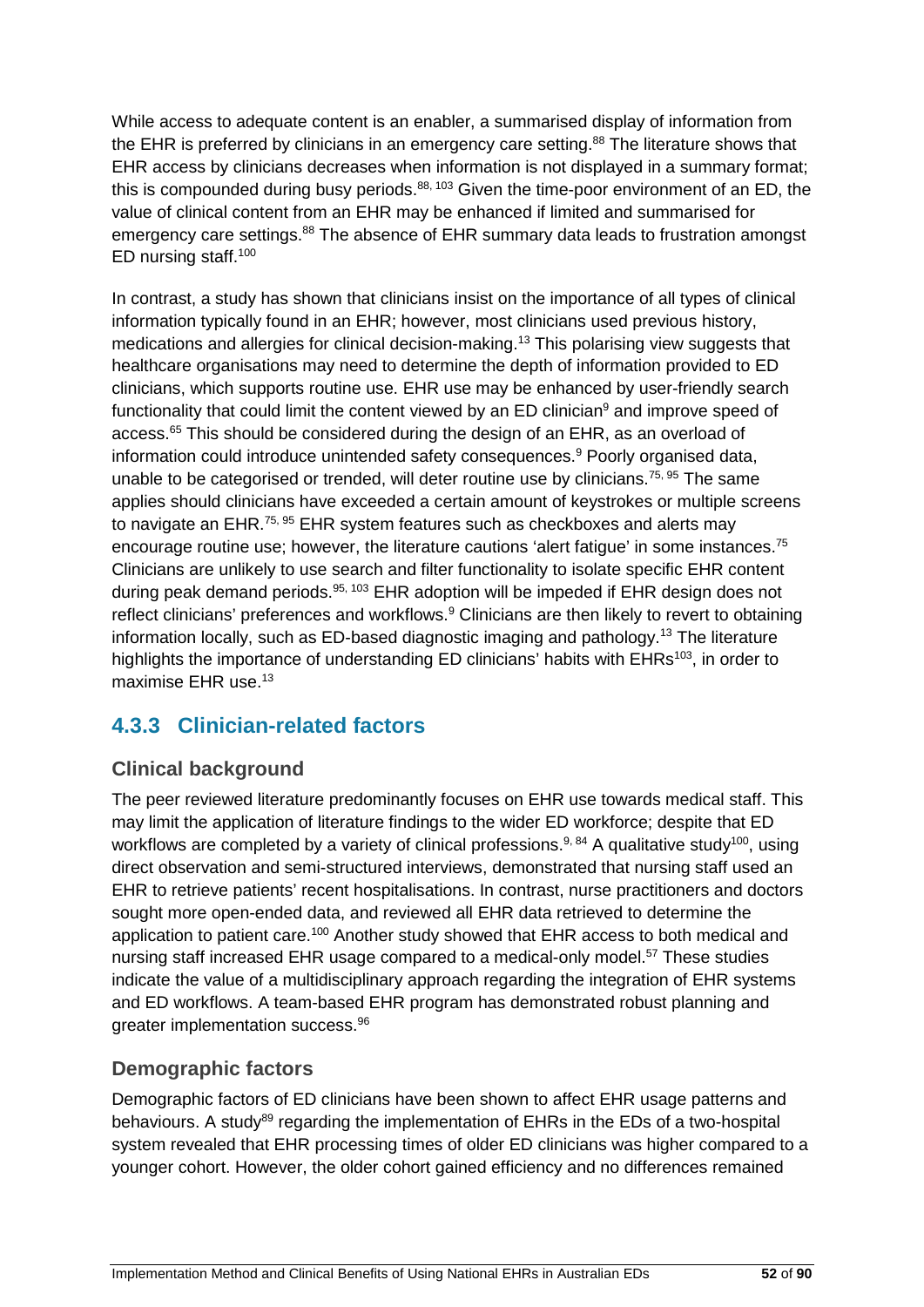between the two groups 10 months after implementation. Whilst younger ED clinicians showed greater adaptability to newly implemented EHR technology, routine use will achieve efficiencies over time that will neutralise any impact regarding age. It would appear from this study that an increase in ED patient processing time, immediately following an EHR implementation, may be inevitable. Routine use can produce efficiency gains and exceed pre-implementation baseline levels. ED clinical staff should be encouraged to routinely use the EHR system rather than abandoning it. This study supports this theory as, on average, processing time decreased by 0.014 percentage points for every additional patient treated. There is a negative association between EHR system familiarity and processing time.<sup>89</sup> Another study that surveyed three neuroradiologists of varying experience showed the most experienced clinician had rated EHR-retrieved data as having the highest clinical impact.<sup>41</sup> While the generalisability of this study is limited due to the small study cohort, this finding could indicate that experienced clinicians should take leadership roles to support EHR adoption.59 An EHR implementation plan has a greater likelihood of success with the support of senior ED clinicians, despite these users potentially being deterred by their own slower processing times.89

#### **Attitudes**

Clinician attitudes can impede or enable uptake of EHR more generally and within the ED.

Clinicians' attitudes towards EHR show a low tolerance for any increase in time to complete ED workflows. Clinician behavioural traits and perceptions of EHR usability and usefulness can present challenges to encourage and sustain routine use.

Attitudes are closely aligned to knowledge and skills, and most jurisdictions highlight in their strategies the importance of training and education in supporting the capacity for implementation and securing user confidence, uptake and satisfaction.

Reflecting the importance of clinical support for implementation, some jurisdictions specifically acknowledge and prioritise the negative perceptions of medical staff in their planning documents.52

# **4.3.4 Patient-related factors**

#### **Clinical complexity and acuity**

The value of the record for particular patient groups may be an enabler for use of the EHR for particular populations.

As shown in one study, there may be greater value of EHR content for more complex patients and when there is clinical uncertainty.<sup>14</sup> This could apply to patients requiring immediate clinical attention, as these patients are likely to be unconscious or disoriented.11 EHR use was positively associated with other patient characteristics such as co-morbidities<sup>8</sup> and, frequent ED attendance.<sup>103</sup> The literature shows a relationship between EHR use and patient factors, such as acuity.<sup>13, 73</sup> However, studies showed that EHR use deteriorated during periods of high ED use or overcrowding<sup>25</sup>, particularly for patients with fewer complications.64, 65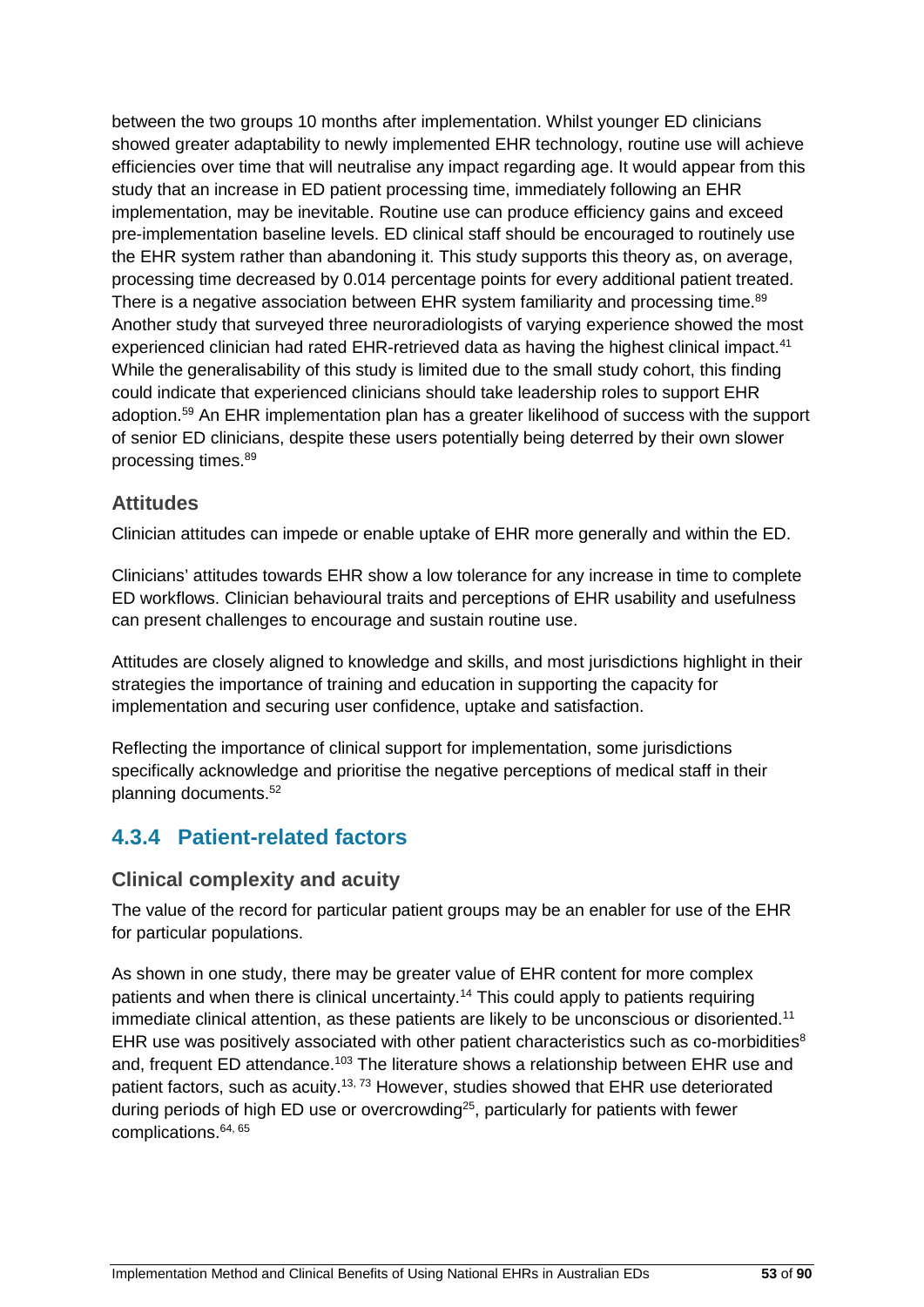Caution must be exercised when using these factors to calculate 'routine use', as the measurement could fluctuate based on the acuity of the ED patient cohort. Demographic information can provide insight into the acuity of a particular ED, with low socioeconomic status being a potential indicator of co-morbidities and chronic conditions. Hence, the health status of an ED's patient catchment area could indirectly determine clinicians' practices regarding EHR usage.

### **Patient participation and attitudes**

As previously noted, routine use of EHR by ED clinicians will be positively associated with high rates of patient registration. This will largely be influenced by whether patients are registered to an EHR via an 'opt-in' or 'opt-out' model. In turn, patient participation will be influenced by factors such as their perceived benefits and their confidence in data security and control.

One small study from the grey literature sought patient feedback regarding use of the EHR to support unscheduled care. The majority of the 117 patients involved were supportive of clinicians accessing their health record, believing it to contribute to better and faster care, and better communication with health professionals. However, the willingness to provide consent decreased for lower-level staff.

# **4.3.5 Organisational factors**

A barrier to successful EHR implementation and adoption can be the local healthcare organisation environment. This may include insufficient infrastructure and funding, change management, and organisational culture and readiness.<sup>75</sup> In turn these impact on the ability of the organisation to address key issues such as the integration of EHR into ED workflows.

#### **Integration with ED workflows**

A frequently cited barrier to routine use of EHR systems by clinicians was the detrimental effect on ED workflows.<sup>9, 54, 95</sup> Interoperability between EHR systems and existing CISs is an enabler of routine use, as previously discussed, and this impacts on workflows.<sup>75</sup> Conversely, integration of an EHR with ED clinicians' workflows can demonstrate benefits to patient care and support routine use.<sup>100,49</sup>

There is a perception among clinicians that the introduction of EHRs will disrupt workflows and result in more time spent on clinical documentation. The literature supports this perception, evidenced by studies that show time to complete work immediately following an EHR implementation exceeded pre-EHR baseline levels. $9, 75$  EHR implementations have shown to result in reduced clinician productivity, with productivity returning to baseline levels after three<sup>59</sup> to four months.<sup>87</sup> In some instances, clinician productivity improved beyond baseline levels after 10 months. <sup>89</sup> This demonstrates the importance of a realistic communication strategy to clinicians to mitigate discouragement and fatigue.<sup>100</sup>

Workarounds may be attractive to clinicians who wish to avoid time-intensive processes, which may be exacerbated during high patient volume periods in an ED.<sup>73</sup> An observational study highlighted the importance of clinician engagement prior to EHR implementation, in an effort to address such EHR limitations.<sup>100</sup>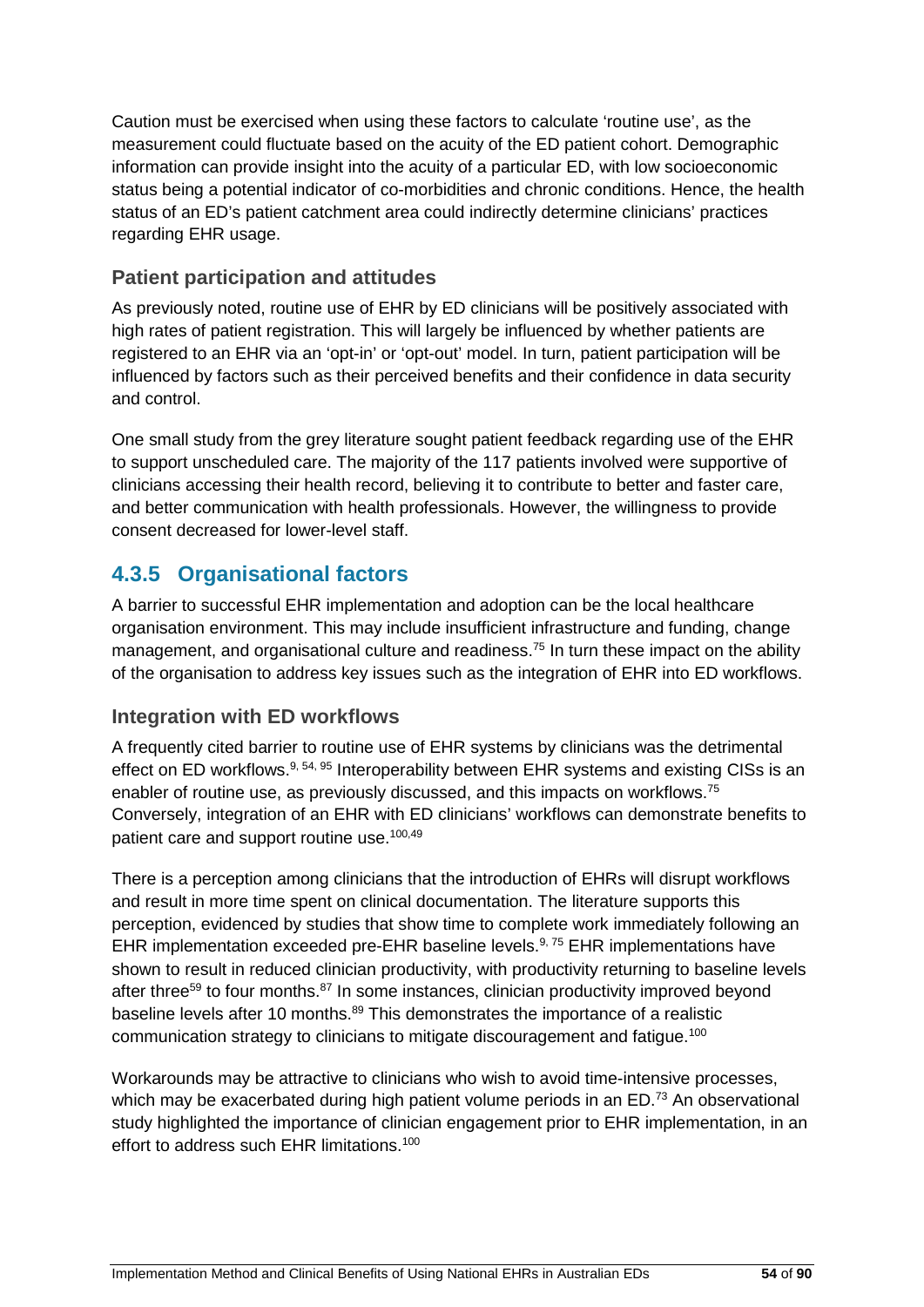To minimise the impact of EHR implementation on time-critical ED workflows, the literature suggests that clinician requirements are ideally identified prior to development and implementation of an EHR system. By identifying such requirements prior to EHR implementation will support better integration of the EHR with existing systems and infrastructure.73 EHR use should be determined by ED clinicians themselves, as they are familiar with what points of emergency care will influence usability. For example, an observational study showed that the majority of ED clinicians used an EHR following a patient examination, as opposed to either before or during.<sup>88</sup> A clinical-led approach will support local decision-making regarding EHR use.<sup>9</sup> This approach may encourage clinician ownership and overcome the perception that EHRs have a detrimental effect on ED workflow. To overcome resistance to routine EHR use, users must embed the EHR into routine processes such as patient history-gathering, handover, clinical pathways, patient transfers and triage.<sup>54</sup> Consultation with ED clinical staff, led by senior clinical leaders, can validate the most suitable ways to 'hard-wire' the EHR into workflows and accomplish routine use. Adjustments to workflows need to occur as additional clinical content becomes available, particularly diagnostic imaging and pathology. Optimisation of EHR integration with ED workflows must occur in a post-implementation environment.<sup>95</sup> Low EHR adoption and usage are likely consequences should optimisation fail to occur.

EHR use may be encouraged if incorporated with clinical guidelines.<sup>54</sup> Conversely, routine EHR use is inhibited in the absence of quidelines that support EHR clinical practice.<sup>75</sup>

The implementation of an EHR will change the communication patterns and practices of ED clinicians.43 Any disruption caused by these changes should be accounted for by an EHR implementation team; otherwise, EHR adoption may be compromised.<sup>96</sup>

## **ED and organisational culture**

The ED environment could influence the way in which clinicians interact with an EHR system. An American study<sup>62</sup> undertook a retrospective analysis of ED diagnostic imaging patterns over a three-year period. This study showed that clinicians associated with larger EDs are more inclined to repeat diagnostic tests otherwise found in an EHR. This finding is attributed to the cultural preference of larger EDs and their more intensive use of medical technology. Greater availability and capability of diagnostic imaging may take precedence compared to reliance on previous results contained in an EHR. A Japanese survey study of 215 hospitals suggested that teaching hospitals were most likely to use EHRs.<sup>54</sup> The study lacks any explanation as to why teaching hospitals possess EHRs compared to their nonteaching counterparts. It is speculated that teaching hospitals may attract more funding to support an EHR implementation. The literature has shown that small hospitals and nonteaching hospitals are less likely to overcome barriers related to EHR implementation, including financial issues.44

## **Infrastructure and digital maturity**

The successful implementation of EHR systems is contingent on infrastructure.<sup>96</sup> The speed of an EHR system may be a stronger determinant of clinician use compared to access and content.65. Poor infrastructure will impede routine use, as often this affects speed of access and retrieval of information from the EHR.<sup>65</sup>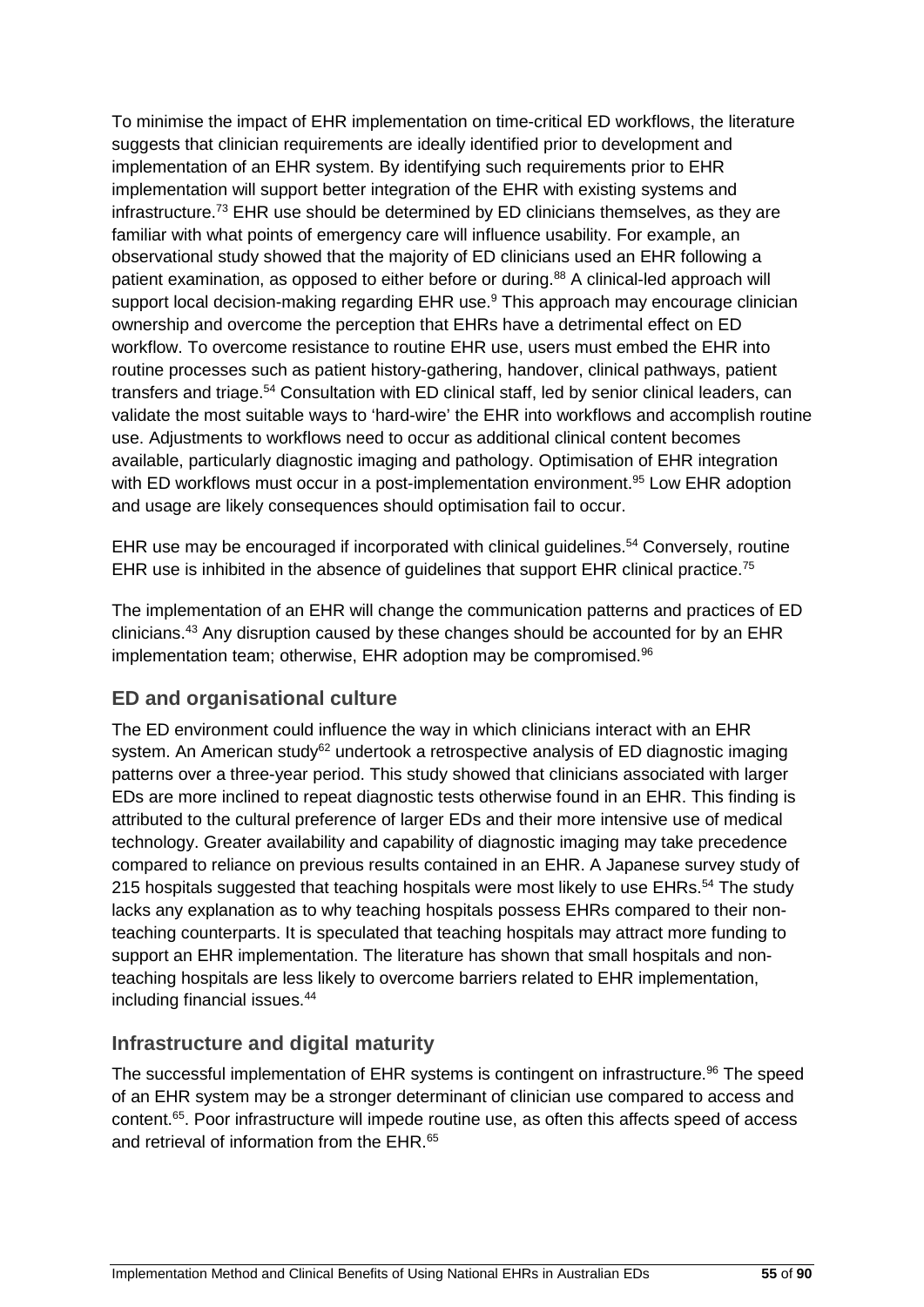Surprisingly, there were no studies between the time taken to retrieve patient information from an EHR compared to conventional methods, such as telephone- or fax-based approaches.<sup>40</sup> The latter are believed to be the most time-consuming.<sup>24</sup> Time saved by obtaining information expeditiously from an EHR can improve the likelihood that such information will be incorporated into clinical decisions.<sup>40</sup> An American study<sup>87</sup> showed that clinicians had little tolerance for EHR delays lasting more than three seconds. Rural EDs may be predominantly affected, as connectivity outside metropolitan areas can be limited.

Designated clinician workstations and large screens that minimise scrolling have been suggested to encourage EHR adoption.<sup>87</sup> Infrastructure and software functionality impediments must be rectified to deter clinicians from introducing workarounds.<sup>75, 86, 96</sup>

Overall digital maturity of organisations is also a factor that may enable or impede EHR implementation in general and within the ED. Some jurisdictions incorporate measures of digital maturity to inform expectations and guide planning within individual services and to prioritise resource allocation.

Failure to invest in EHR infrastructure may impede timely access, and could have a flow-on effect on retrieval and application of EHR content.

#### **Training to support implementation**

Most other jurisdictions highlight the importance of training and education in supporting the capacity for implementation and securing user confidence, uptake and satisfaction. The education focuses not only on the use of the system per se, but also on governance requirements to ensure users are well aware of their obligations in this regard. Most authorisation processes mandate such governance training.

Reflecting the importance of training and education in achieving the vision of digital health care, the Health Education England Strategic Framework<sup>77</sup> (updated February 2017) identifies:

Health and care organisations must discard old ideas about IT skills. In future, all members of the health, care and social care workforce must have the knowledge, skills and characteristics that are necessary to embrace information, data and technology, appropriate to their role.

This broader concept of integrating digital education into health education is worthy of consideration, alongside specific education in relation to the My Health Record.

Specific resources to raise awareness and support uptake of EHR in emergency care have been developed. Some examples include:

- Summary Care Record (SCR): The value of the SCR in Urgent Care (YouTube  $video<sup>70</sup>$
- The NHS Summary Care Record: Supporting person-centred coordinated care (PowerPoint slide)46

In other jurisdictions such as Alberta in Canada, learning centre websites<sup>2</sup> have been developed to facilitate access to educational material.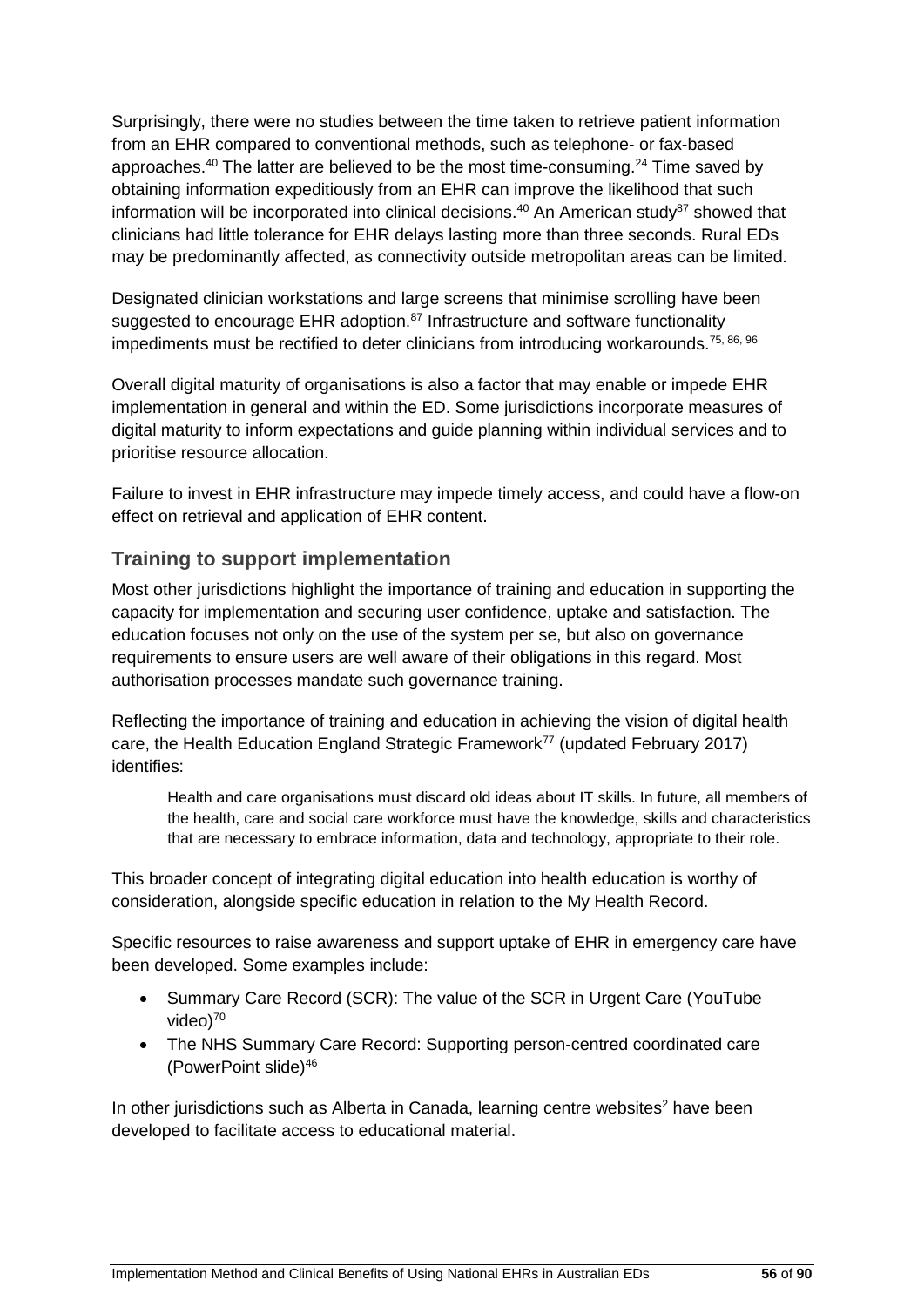Integration of information-sharing into emergency care planning at all levels appears to have been successful in supporting the uptake of the SCR in England. This has flowed from the Keogh Review conducted in 201369, which has led to *Transforming Urgent and Emergency Care Services in England* initiative. 47

Uptake and use of an EHR by ED clinicians would be strengthened by a succinct clinician training program, integrating use with ED workflows. EHR training for ED staff should be delivered as part of training for use of the local CIS. The absence of dedicated training programs has resulted in lower EHR usage. <sup>57</sup> The recommended approach includes the following:

- Initial training should occur two weeks prior to a 'go-live' EHR launch<sup>43</sup>
- Super-users have shown to contribute to successful implementations, with these users being doctors or nurses who had no patient care responsibilities and functioned only to support clinical staff in using the EHR system<sup>59</sup>
- Ongoing EHR training should be frequent and correspond to emergency medicine clinical rotations of Junior Medical Officers and Registrars, as well as mechanisms for new staff recruitment<sup>57</sup>
- Regular staff feedback forums, refresher courses and 24-hour support have been known to support routine use.<sup>57, 96</sup>

An EHR simulation training environment could demonstrate the benefits to emergency care and encourage clinician use. An Israeli study<sup>11</sup> conducted simulations of an EHR to emergency clinicians that showed additional information contained in an EHR resulted in more accurate clinical decisions, as clinicians were able to discern closely-matched differential diagnoses. This study showed that clinicians who accessed an EHR had reduced their time for diagnosis and management by an average of two minutes. Findings from this study showed that access to an EHR can improve timeliness and accuracy of clinical decision-making, which is particularly useful in an ED environment that includes patients who may be cognitively unable to provide information that may be available via an EHR. EHR simulations that replicate an ED setting can encourage use by clinicians without impacting real patients.<sup>10</sup> Another opportunity to promote EHR use was the inclusion of case studies in training programs that demonstrate 'best-use' of the EHR system.<sup>51</sup> This can highlight how the system can be applied to emergency care and could drive clinician uptake. Localising simulations and case studies based on the hospital's patient demographic and ED workflow will further promote the usability and usefulness of an EHR.<sup>75</sup>

## **Organisational planning**

The importance of establishing a planned and systematic approach at an organisational level is a common theme in high-level jurisdictional plans. This is illustrated in Wales through an example of a local planning document.<sup>52</sup> This highlights that individual organisations need to gain a full understanding of their local situation, including local barriers and enablers, and to plan accordingly.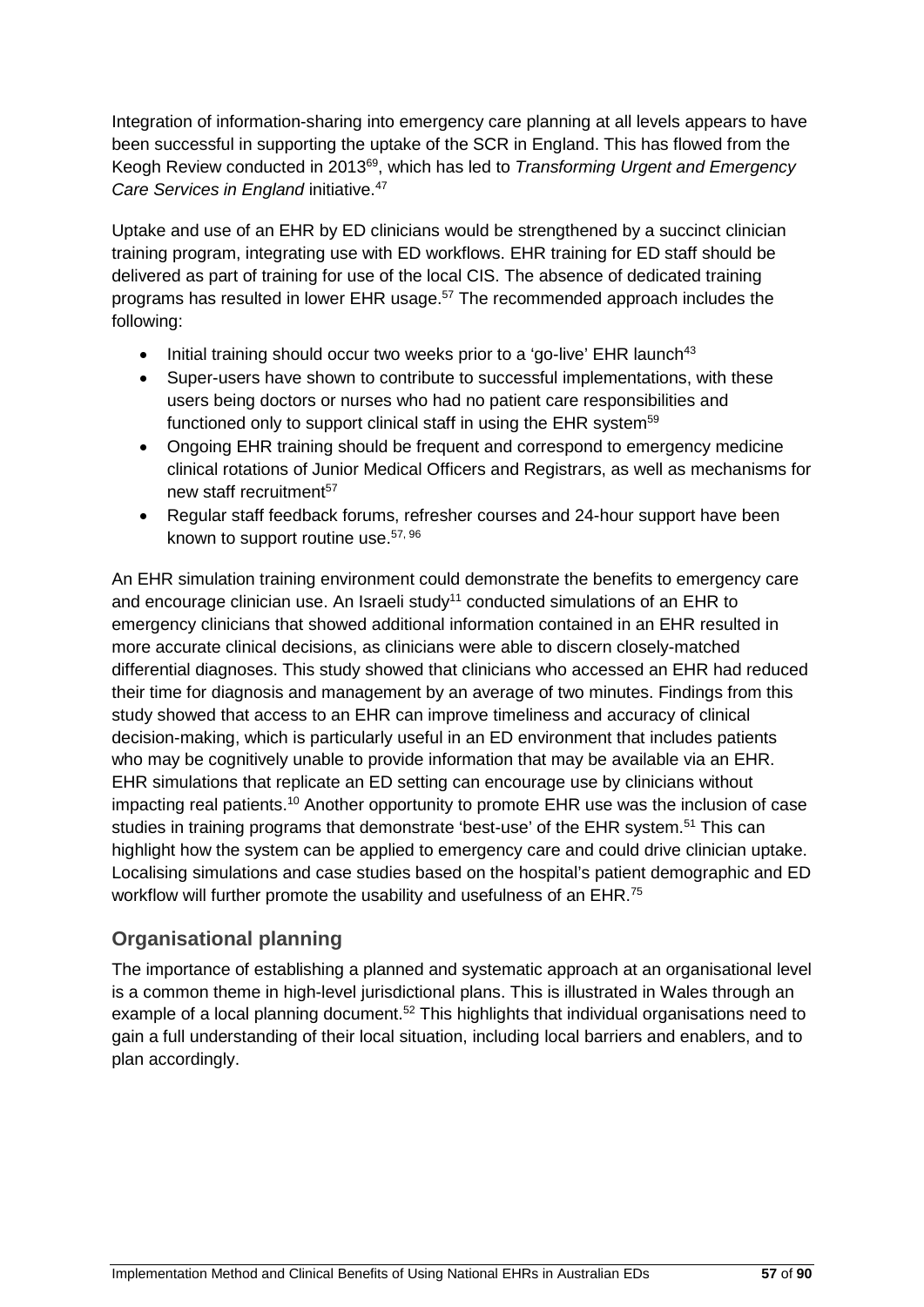# **5. Conclusion**

EHR systems have the potential to assist clinical decision-making, which in turn leads to the delivery of high-quality patient care. An EHR enables expeditious retrieval of supplementary health information, which is particularly vital in a time-critical environment such as the ED, and can reduce reliance on information from patients and carers.

The literature highlights a number of barriers regarding uptake of EHR in ED that are repeated across emergency care settings, irrespective of size and patient demographics. The literature indicates that EHRs can improve patient safety, particularly by reducing adverse drug reactions and unnecessary duplication of diagnostic imaging. Improvements in patient care are influenced by the involvement of clinicians in determining how EHR routine use is integrated with ED workflows.

Despite the literature demonstrating benefits on ED workflows, EHR systems have not been embraced by clinicians, who are seemingly averse to any change that prolongs patient treatment time. Adoption is inhibited by entrenched ED clinical practices of treating a patient's immediate symptoms. Implementation teams should acknowledge the detrimental impact on time and clinician productivity that EHRs are likely to have in the short term. The recovery and improvement of clinician productivity, compared to baseline levels, has been widely documented and should be leveraged as a motivator for routine use.

The literature supports the notion that training and awareness should accompany any EHR implementation. Equal consideration should be allocated to factors that prepare clinicians for organisational change. Senior ED clinicians, of all clinical professions, should lead EHR incorporation into workflows and clinical processes. ED clinicians typically source additional clinical information via conventional methods such as fax and phone. An EHR system would substitute this existing process and reduce time taken for patient history gathering.

Clinicians should further develop their understanding of when and how to meaningfully use EHR content, in order to maximise safety and quality of care. The literature indicates that EHR content can produce a greater yield for patients with higher complexities, which in turn can improve patient examination thoroughness and clinical treatment.

EHR system governance can provide assurance to clinicians and develop trust. Data quality assurance and standards for entering information into an EHR can improve information exchange in a structured format.<sup>9</sup> The interpretation and application of EHR content enables improved discernment regarding closely matched differential diagnoses. ED clinicians are motivated to adopt and routinely use an EHR when best-use cases are demonstrated.

The literature remains mixed on valid measures of EHR use, as well as post-implementation optimisation of the EHR system. Nonetheless, the opportunities to improve patient care via the application of EHR content to clinical practice are universally acknowledged. Government organisations are investing in EHR implementations across international health jurisdictions, even in the absence of robust benefit realisation frameworks. Only when EHR outcomes research catches up with implementation will routine clinician use be accomplished.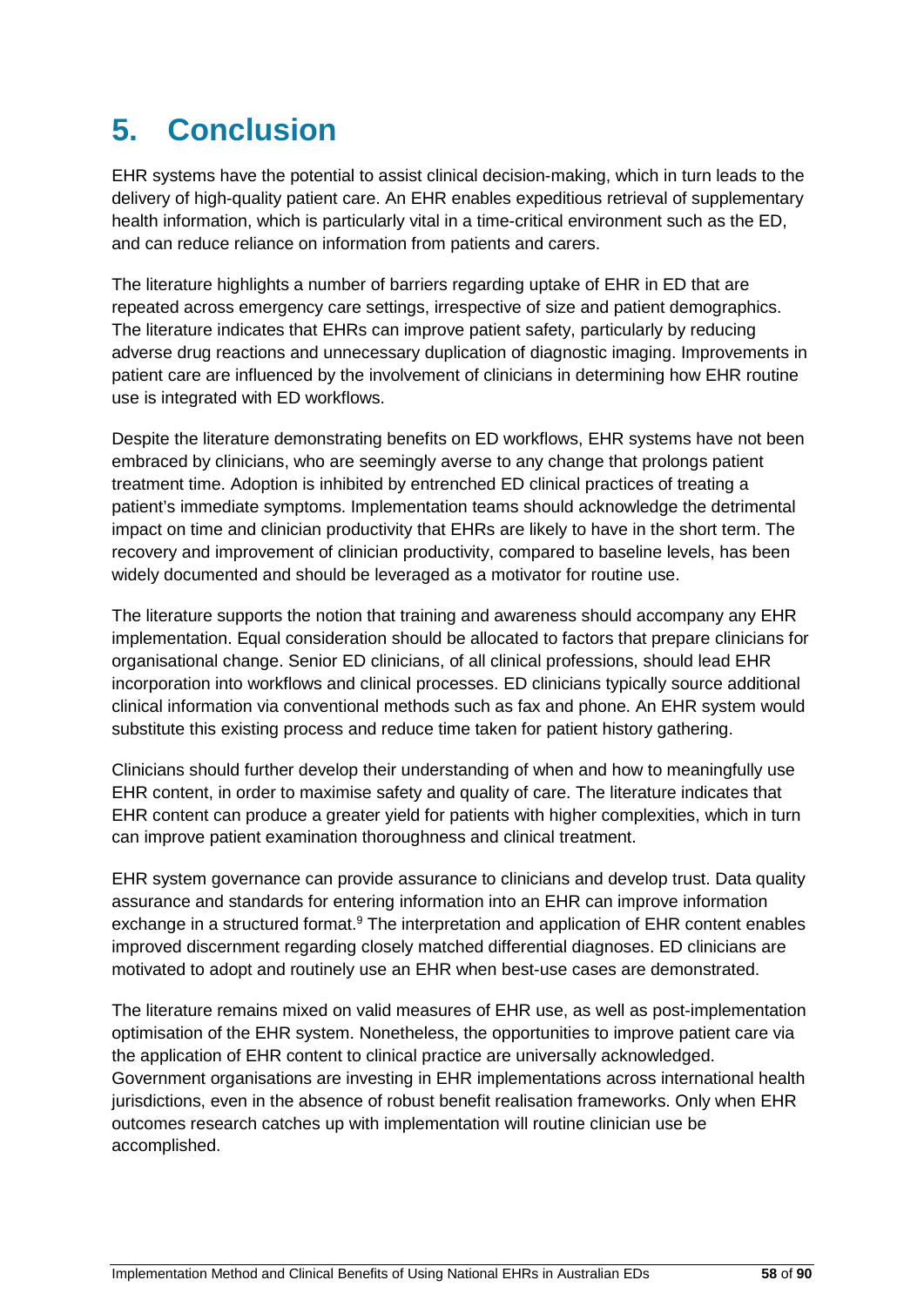# **6. References**

1. ACT Health. [e-Health records.](http://www.health.act.gov.au/public-information/consumers/health-records/e-health) [cited 2017 Sept 19].

2. AlbertaNetcare. [Alberta Netcare Learning Centre.](http://www.albertanetcare.ca/LearningCentre) [cited 2017 Sept 28].

3. Aneurin Bevan Community Health Council. [Annual Report 2015-16.](http://www.wales.nhs.uk/sitesplus/documents/901/Annual%20Report%202015%2016%20final%20English.pdf) 2016 [cited 2017 Sept 28].

4. Australian Digital Health Agency. [Clinical Documents.](https://www.digitalhealth.gov.au/get-started-with-digital-health/what-is-digital-health/features-of-the-my-health-record-system/clinical-documents) [cited 2017 Sept 28].

5. Australian Digital Health Agency. [National Digital Health Strategy.](https://www.digitalhealth.gov.au/about-the-agency/publications/australias-national-digital-health-strategy) 2017 [cited 2017 Sept 19].

6. Australian Digital Health Agency. [Managing access, privacy and security.](https://myhealthrecord.gov.au/internet/mhr/publishing.nsf/Content/privacy) April 2016 [cited 2017 Sept 28].

7. Australian Digital Health Agency. [My Health Record Statistics –](https://myhealthrecord.gov.au/internet/mhr/publishing.nsf/Content/news-002) at 10 December [2017.](https://myhealthrecord.gov.au/internet/mhr/publishing.nsf/Content/news-002) December 2017 [cited 2017 Dec 19].

8. Bailey JE, Wan JY, Mabry LM, Landy SH, Pope RA, Waters TM, et al. Does health information exchange reduce unnecessary neuroimaging and improve quality of headache care in the emergency department? Journal of general internal medicine. 2013;28(2):176-83.

9. Ben-Assuli O. Electronic health records, adoption, quality of care, legal and privacy issues and their implementation in emergency departments. Health Policy. 2015;119(3):287- 97.

10. Ben-Assuli O, Leshno M. Assessing electronic health record systems in emergency departments: Using a decision analytic Bayesian model. Health informatics journal. 2016;22(3):712-29.

11. Ben-Assuli O, Sagi D, Leshno M, Ironi A, Ziv A. Improving diagnostic accuracy using EHR in emergency departments: A simulation-based study. Journal of biomedical informatics. 2015;55:31-40. Epub 2015/03/31.

12. Ben-Assuli O, Shabtai I, Leshno M. The impact of EHR and HIE on reducing avoidable admissions: controlling main differential diagnoses. BMC Med Inf Decis Mak. 2013;13:49.

13. Ben-Assuli O, Shabtai I, Leshno M. The influence of EHR components on admission decisions. Health and Technology. 2013;3(1):29-35.

14. Ben-Assuli O, Shabtai I, Leshno M. Using electronic health record systems to optimize admission decisions: the Creatinine case study. Health informatics journal. 2015;21(1):73-88.

15. Ben-Assuli O, Shabtai I, Leshno M, Hill S. EHR in emergency rooms: exploring the effect of key information components on main complaints. Journal of medical systems. 2014;38(4):36.

16. Ben-Assuli OS, I.; Leshno, M.; Hill, S. Improving medical decision-making using electronic health record systems. Thirty Fourth International Conference on Information Systems. 2013.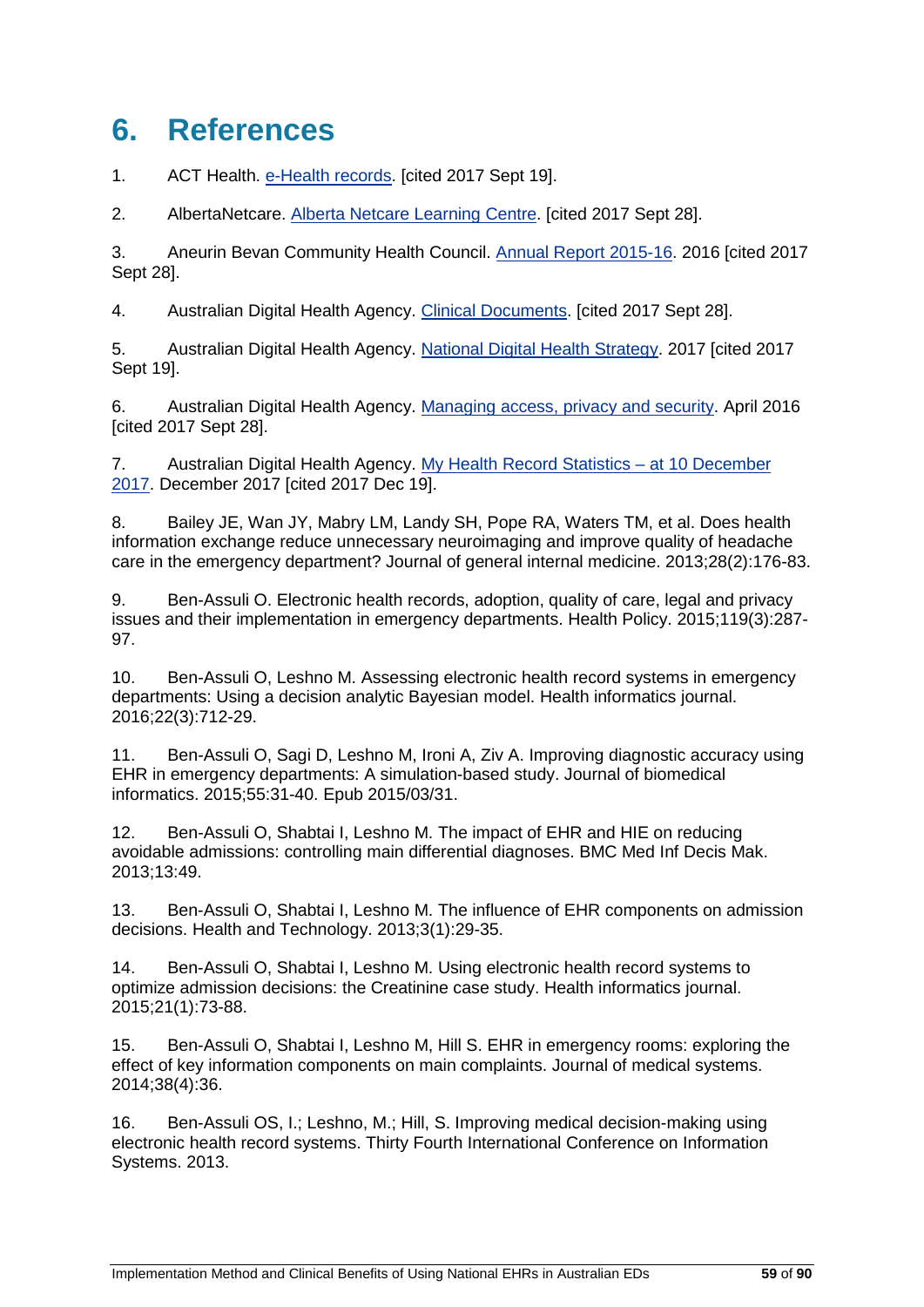17. Bowden T, Coiera E. The role and benefits of accessing primary care patient records during unscheduled care: a systematic review. BMC medical informatics and decision making. 2017;17(1):138. Epub 2017/09/25.

18. Canada Health Infoway. [Benefits Evaluation Framework.](https://www.infoway-inforoute.ca/en/what-we-do/research-and-insights/benefits-evaluation/benefits-evaluation-framework)

19. Canada Health Infoway. [Benefits evaluation toolkit.](https://www.infoway-inforoute.ca/en/resource-centre/toolkits/benefits-evaluation-toolkit) [cited 2017 Sept 25].

20. Canada Health Infoway. [Electronic health records.](https://www.infoway-inforoute.ca/en/solutions/electronic-health-records) 2017 [cited 2017 Sept 22].

21. Canada Health Infoway. Canada Health Infoway Benefits Evaluation Indicators [Technical Report.](https://www.infoway-inforoute.ca/en/component/edocman/450-benefits-evaluation-indicators-technical-report-version-2-0/view-document?Itemid=0) April 2012 [cited 2017 Sept 28]

22. Canada Health Infoway. [White Paper: Health Information Network \(HIN\) Leading](https://www.infoway-inforoute.ca/en/component/edocman/resources/reports/2836-health-information-network-hin-leading-practices)  [Practices.](https://www.infoway-inforoute.ca/en/component/edocman/resources/reports/2836-health-information-network-hin-leading-practices) December 2015 [cited 2017 Sept 28].

23. Canada Health Infoway. [Annual Report 2016-2017.](https://www.infoway-inforoute.ca/en/component/edocman/3350-annual-report-2016-2017/view-document?Itemid=101) July 2017 [cited 2017 Sept 28].

24. Carr CM, DiGioia CH, Wagner J, Saef SH. Primer in health information exchange for the emergency physician: benefits and barriers. South Med J. 2013;106(6):374-8. Epub 2013/06/06.

25. Carr CM, Gilman CS, Krywko DM, Moore HE, Walker BJ, Saef SH. Observational study and estimate of cost savings from use of a health information exchange in an academic emergency department. The Journal of emergency medicine. 2014;46(2):250-6.

26. ClinicalConnect. [ClinicalConnect.](https://info.clinicalconnect.ca/CC/about-clinicalconnect/) 2017 [cited 2017 Sept 24].

27. Commission of the European Communities. [eEurope 2005 Action Plan: An Update](http://aei.pitt.edu/45680/1/com2004_0380.pdf)  [\(PDF 229KB\).](http://aei.pitt.edu/45680/1/com2004_0380.pdf) May 2004 [cited 2017 Sept 28].

28. Connecting South West Ontario (cSWO). [Benefits Realization: Improving care in](http://ehealthce.ca/userContent/documents/Benefits%20Realization/cSWO%20BR%20-%20Improving%20care%20in%20EDs%20FINAL%200616.pdf)  [emergency departments for patients with complex conditions \(PDF 317KB\).](http://ehealthce.ca/userContent/documents/Benefits%20Realization/cSWO%20BR%20-%20Improving%20care%20in%20EDs%20FINAL%200616.pdf) eHealth Ontario; 2016 [cited 2017 Sept 28].

29. Department of Health. [The Government's mandate to NHS England for 2017-18](https://www.gov.uk/government/uploads/system/uploads/attachment_data/file/601188/NHS_Mandate_2017-18_A.pdf)  [\(PDF 493KB\).](https://www.gov.uk/government/uploads/system/uploads/attachment_data/file/601188/NHS_Mandate_2017-18_A.pdf) March 2017 [cited 2017 Sept 28].

30. Duftschmid G, Dorda W, Gall W. [The ELGA initiative: A plan for implementing a](https://www.meduniwien.ac.at/msi/mias/papers/Duftschmid2009a.pdf)  [nationwide electronic health records system in Austria \(PDF 97KB\).](https://www.meduniwien.ac.at/msi/mias/papers/Duftschmid2009a.pdf) 2009 [cited 2017 Sept 28].

31. EChart Manitoba. How it works. [cited 2017 Sept 24]; Available from: http://www.echartmanitoba.ca/hcpHowItWorks.html.

32. eChart Manitoba. eChart Manitoba release 1: a benefits evaluation. 2012 [cited 2017 Sept 21].

33. Edwards J. [Case Study: Scotland's Emergency Care Summary Is a First Step](http://www.scimp.scot.nhs.uk/wp-content/uploads/documents/GartnerECScase_study_149175June07.pdf)  [Toward a National Health Information Exchange \(PDF 127KB\).](http://www.scimp.scot.nhs.uk/wp-content/uploads/documents/GartnerECScase_study_149175June07.pdf) Gartner; June 2007 [cited 2017 Sept 28]; Available from:.

34. eHealth Ontario. [Ontario's Ehealth Blueprint \(PDF 1.6MB\).](http://www.ehealthontario.on.ca/images/uploads/pages/documents/Blueprint_Book.pdf) 2014 [cited 2017 Sept 15].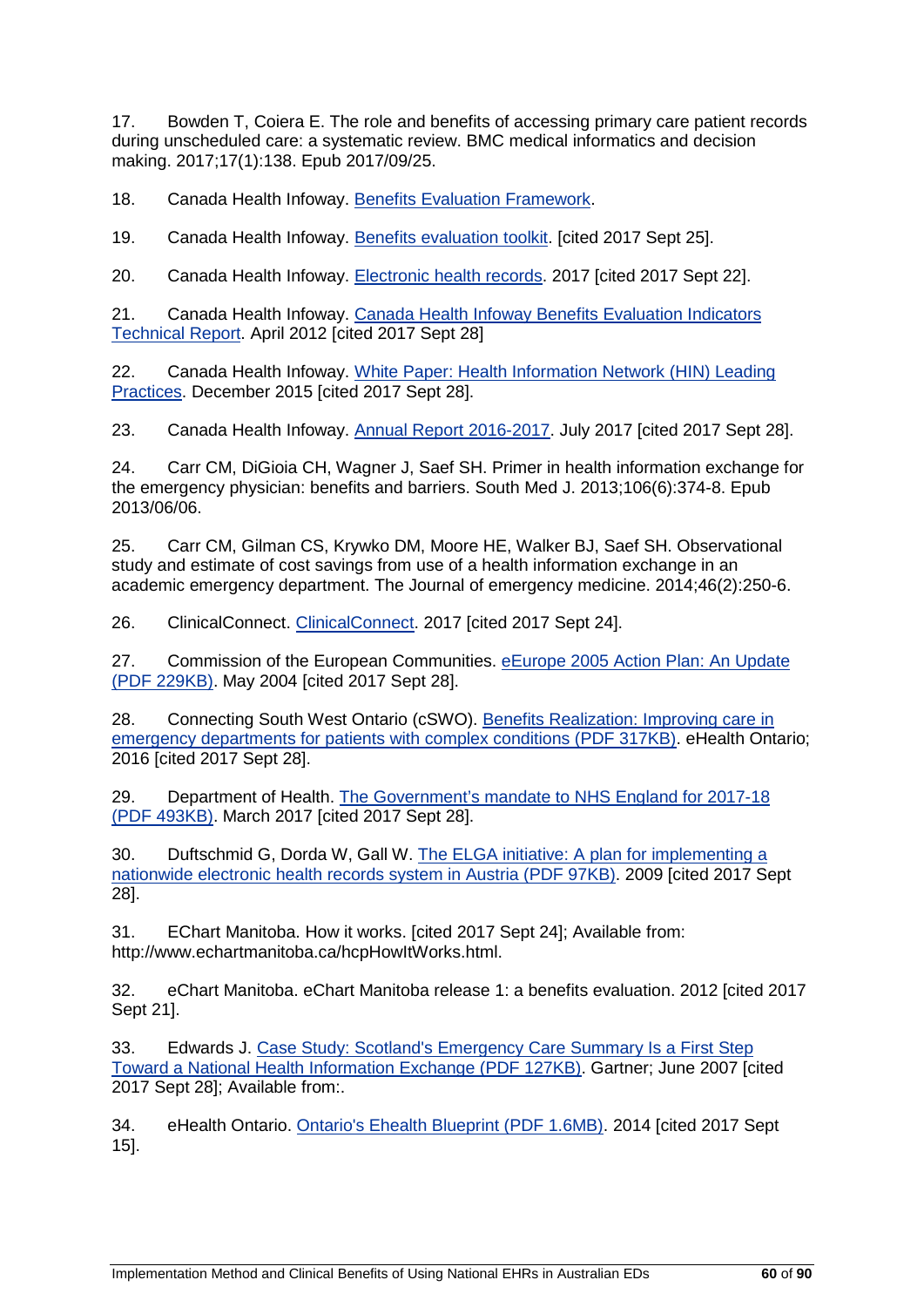35. eHealth Ontario. [Benefits Realization Update 2016: Planning and reporting \(PDF](https://www.ehealthontario.on.ca/images/uploads/pages/documents/2016_Benefits_Realization_Update_EN.pdf)  [5.7MB\).](https://www.ehealthontario.on.ca/images/uploads/pages/documents/2016_Benefits_Realization_Update_EN.pdf) May 2016 [cited 2017 Sept 26].

36. ELGA. [Frequently Asked Questions](https://www.elga.gv.at/faq/wissenswertes-zu-elga/index.html) (FAQ) [translated in English].

37. ELGA. [The Electronic Health Record \(ELGA\) in Austria \(PDF 165KB\).](https://www.bmgf.gv.at/cms/home/attachments/1/7/2/CH1538/CMS1458292318057/1511_elga_the_electronic_health_record_in_austria.pdf) October 2015 [cited 2017 Sept 28].

38. Ellsworth MA, Dziadzko M, O'Horo JC, Farrell AM, Jiajie Z, Herasevich V, et al. An appraisal of published usability evaluations of electronic health records via systematic review. Journal of the American Medical Informatics Association. 2017;24(1):218-26.

39. European Commission. [The socio-economic impact of interoperable electronic health](http://www.ehr-impact.eu/downloads/documents/EHRI_final_report_2009.pdf)  [record \(EHR\) and ePrescribing systems in Europe and beyond \(PDF 581KB\).](http://www.ehr-impact.eu/downloads/documents/EHRI_final_report_2009.pdf) October 2009 [cited 2017 Sept 28].

40. Everson J, Kocher KE, Adler-Milstei J, Adler-Milstein J. Health information exchange associated with improved emergency department care through faster accessing of patient information from outside organizations. Journal of the American Medical Informatics Association. 2017;24(e1):e103-e10.

41. Franczak MJ, Klein M, Raslau F, Bergholte J, Mark LP, Ulmer JL. In emergency departments, radiologists' access to EHRs may influence interpretations and medical management. Health affairs (Project Hope). 2014;33(5):800-6. Epub 2014/05/07.

42. Gordon BD, Bernard K, Salzman J, Whitebird RR. Impact of Health Information Exchange on Emergency Medicine Clinical Decision Making. The western journal of emergency medicine. 2015;16(7):1047-51. Epub 2016/01/14.

43. Handel DA, Hackman JL. Implementing electronic health records in the emergency department. The Journal of emergency medicine. 2010;38(2):257-63. Epub 2008/09/16.

44. Handel DA, Wears RL, Nathanson LA, Pines JM. Using information technology to improve the quality and safety of emergency care. Acad Emerg Med. 2011;18(6):e45-51.

45. Health and Social Care Board. [eHealth and Care Strategy for Northern](https://www.health-ni.gov.uk/sites/default/files/publications/dhssps/interactive-ehealth-strategy.pdf)  Ireland: [Improving health and wealth through the use of information and communication](https://www.health-ni.gov.uk/sites/default/files/publications/dhssps/interactive-ehealth-strategy.pdf)  technology [\(PDF 5MB\).](https://www.health-ni.gov.uk/sites/default/files/publications/dhssps/interactive-ehealth-strategy.pdf) March 2016 [cited 2017 Sept 28].

46. Health and Social Care Information Centre. [Case study: Creating Summary Care](https://digital.nhs.uk/media/1176/Case-study-on-using-additional-information-in-SCR-Dr-Mark-Spring-GP/pdf/case_study_on_additional_information)  [Records with additional information is simple and very effective \(PDF 370KB\).](https://digital.nhs.uk/media/1176/Case-study-on-using-additional-information-in-SCR-Dr-Mark-Spring-GP/pdf/case_study_on_additional_information) 2016 [cited 2017 Sept 28].

47. Health Sciences North. [Transforming Emergency Care through a Transitional](https://www.infoway-inforoute.ca/en/component/edocman/2624-health-sciences-north-emergency-department-sudbury-ontario/view-document?Itemid=101)  [Strategy.](https://www.infoway-inforoute.ca/en/component/edocman/2624-health-sciences-north-emergency-department-sudbury-ontario/view-document?Itemid=101) April 2013 [cited 2017 Sept 28].

48. Healthcare Improvement Scotland. [Electronic Palliative Care Summary](http://www.healthcareimprovementscotland.org/our_work/person-centred_care/dnacpr_resources/epcs.aspx) (ePCS). [cited 2017 Sept 12].

49. Heart TB-A, O.; Shabtai, I. A review of PHR, EMR and EHR integration: A more personalized healthcare and public health policy. Health Policy and Technology. 2017;6(1):20-5.

50. Heifetz R, Laurie D. [The work of leadership.](https://hbr.org/product/the-work-of-leadership-hbr-classic/R0111K-PDF-ENG) 1997 [cited 2017 Sept 19].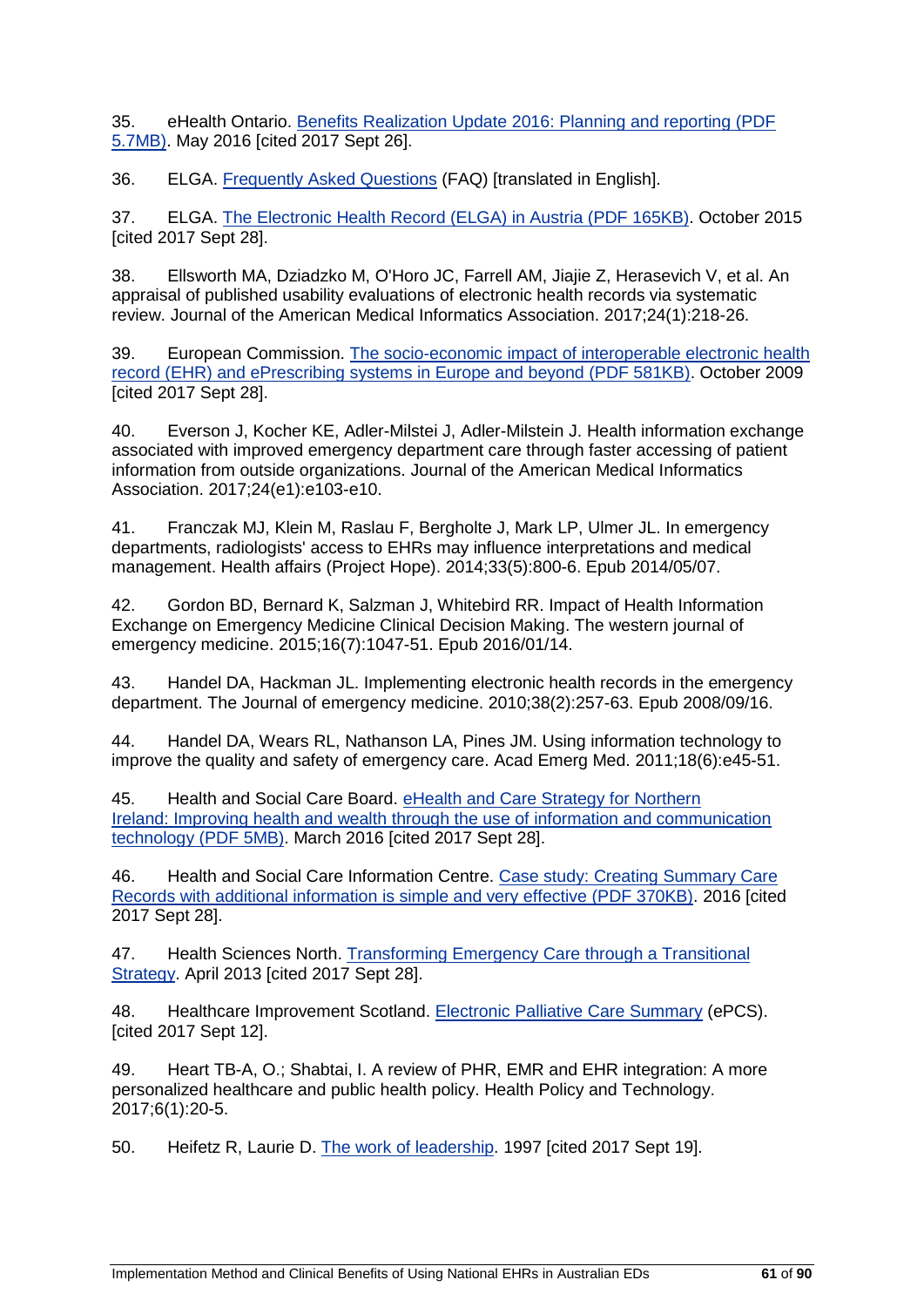51. Househ MSB, E.M.; Rohrer, W.M.; Kushniruk, A.W. Developing a framework for meaningful use of personal health records (PHRs). Health Policy and Technology. 2014;3(4):272-80.

52. Hywel Dda University Health Board. [Delivering the benefits](http://www.wales.nhs.uk/sitesplus/documents/862/FOI-098-17a.pdf) of Digital Healthcare [within Hywel Dda University Health Board 2016-19 \(PDF 1.3MB\).](http://www.wales.nhs.uk/sitesplus/documents/862/FOI-098-17a.pdf) March 2016 [cited 2017 Sept 28].

53. Information Governance Alliance. [A Quick Guide to Sharing Patient Information for](http://www.nhs.uk/NHSEngland/keogh-review/Documents/160203-qucik-guide-Sharing-Patient-Information-for-Urgent-Care.pdf)  [Urgent & Emergency Care \(PDF 475KB\).](http://www.nhs.uk/NHSEngland/keogh-review/Documents/160203-qucik-guide-Sharing-Patient-Information-for-Urgent-Care.pdf) NHS England; 2015 [cited 2017 Sept 28].

54. Inokuchi R, Sato H, Nakamura K, Aoki Y, Shinohara K, Gunshin M, et al. Motivations and barriers to implementing electronic health records and ED information systems in Japan. Am J Emerg Med. 2014;32(7):725-30.

55. INPS. [Emergency Care Summary User Guide \(PDF 1.6MB\)](http://www.inps.co.uk/sites/default/files/Emergency%20Care%20Summary%20%28ECS%29%20Management%20-%20Scotland%20v015.pdf) (Scotland). 2014 [cited 2017 Sept 28].

56. INSP. [Key Information Summary Quick Reference Guide.](http://www.inps.co.uk/file/5416/download?token=vcfG5PVS) July 2013 [cited 2017 Sept 28].

57. Johnson KB, Unertl KM, Chen Q, Lorenzi NM, Nian H, Bailey J, et al. Health information exchange usage in emergency departments and clinics: the who, what, and why. Journal of the American Medical Informatics Association. 2011;18(5):690-7.

58. Jones E. [Are doctors in England making the best use of Summary Care Records?](http://www.bmj.com/company/wp-content/uploads/2016/11/Are-you-making-the-best-use-of-Summary-Care-Records.pdf)  [\(PDF 363KB\)](http://www.bmj.com/company/wp-content/uploads/2016/11/Are-you-making-the-best-use-of-Summary-Care-Records.pdf) 2016 [cited 2017 Sept 28]; Available from:.

59. Kennebeck SS, Timm N, Farrell MK, Spooner SA. Impact of electronic health record implementation on patient flow metrics in a pediatric emergency department. Journal of the American Medical Informatics Association. 2012;19(3):443-7.

60. Kierkegaard P. eHealth in Denmark: A Case Study. Journal of medical systems. 2013;37:9991.

61. Kierkegaard P. Interoperability after deployment: persistent challenges and regional strategies in Denmark. International Journal for Quality in Health Care. 2015;27(2):147-53.

62. Lammers EJ, Adler-Milstein J, Kocher KE. Does health information exchange reduce redundant imaging? Evidence from emergency departments. Med Care. 2014;52(3):227-34.

63. Lau F, Kuziemsky C. Handbook of eHealth evaluation: an evidence-based approach: University of Victoria; 2016.

64. Melvin CL, Saef SH, Pierce HO, Obeid JS, Carr CM. Health Information Exchange in the ED: What Do ED Clinicians Think? South Med J. 2016;109(7):419-26.

65. Menon AS, Greenwald S, Ma TJ, Kooshesh S, Duriseti R. Patient and physician willingness to use personal health records in the emergency department. Western Journal of Emergency Medicine. 2012;13(2):172-5.

66. Metro South Health. [GP access to 'The Viewer'.](https://metrosouth.health.qld.gov.au/about-us/accessing-information/gp-access-to-the-viewer) 2017 [cited 2017 Sept 19].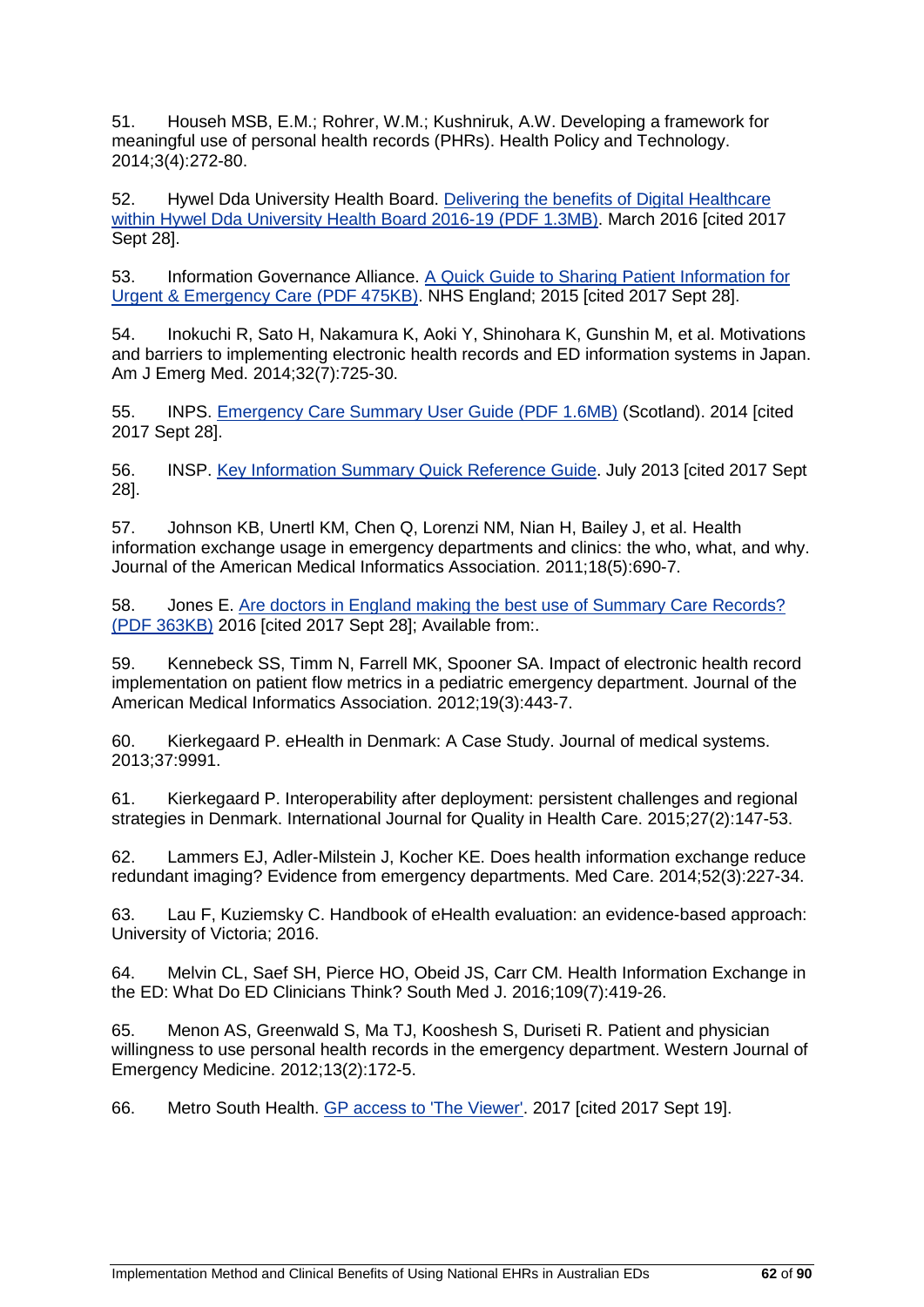67. Mohan MK, Bishop RO, Mallows JL. Effect of an electronic medical record information system on emergency department performance. Medical Journal of Australia. 2013;198(4):201-4.

68. National E-Health Transition Authority. [My eHealth Record to National eHealth](https://www.digitalhealth.gov.au/about-the-agency/publications/reports/benefit-and-evaluation-reports/myehr-to-national-ehealth-record-transition-impact-evaluation-phase-1-report/TIE_Phase1_Report.pdf)  [Record Transition Impact Evaluation: Phase 1 evaluation report \(PDF 1.8MB\).](https://www.digitalhealth.gov.au/about-the-agency/publications/reports/benefit-and-evaluation-reports/myehr-to-national-ehealth-record-transition-impact-evaluation-phase-1-report/TIE_Phase1_Report.pdf) July 2015 [cited 2017 Sept 19].

69. National Health Service (NHS) choices. [The Keogh Urgent and Emergency Care](http://www.nhs.uk/NHSEngland/keogh-review/Pages/urgent-and-emergency-care-review.aspx)  [Review.](http://www.nhs.uk/NHSEngland/keogh-review/Pages/urgent-and-emergency-care-review.aspx) 2016 [cited 2017 Sept 19].

70. National Health Service (NHS) Digital. [Summary Care Record \(SCR\): The value of](https://www.youtube.com/watch?v=1h8JqQpUwGI)  [SCR in Urgent Care.](https://www.youtube.com/watch?v=1h8JqQpUwGI) 2015.

71. National Health Service (NHS) Wales. [Welsh GP Record.](http://www.gprecord.wales.nhs.uk/home) [cited 2017 Sept 12]; Available from:.

72. National Health Service Digital (NHS Digital). [Summary Care Records.](https://digital.nhs.uk/summary-care-records) [cited 2017 Sept 16].

73. Neri PM, Redden L, Poole S, Pozner CN, Horsky J, Raja AS, et al. Emergency medicine resident physicians' perceptions of electronic documentation and workflow: a mixed methods study. Applied clinical informatics. 2015;6(1):27-41.

74. Newfoundland and Labrador Centre for Health Information (NLCHI). Nova Scotia post implementation survey and interview results. 2014 [cited 2017 Oct 4].

75. Nguyen LB, E.; Nguyen, L.T. Electronic health records implementation: an evaluation of information system impact and contingency factors. International journal of medical informatics. 2014;83:779-96.

76. NHS. [Next Steps on the NHS Five Year Forward View \(PDF 1.7MB\).](https://www.england.nhs.uk/wp-content/uploads/2017/03/NEXT-STEPS-ON-THE-NHS-FIVE-YEAR-FORWARD-VIEW.pdf) March 2017 [cited 2017 Sept 28].

77. NHS Health Education England. [Health Education England Strategic Framework](https://www.hee.nhs.uk/sites/default/files/documents/HEE%20strategic%20framework%202017_1.pdf)  [2014-2029 \(PDF 10.5MB\).](https://www.hee.nhs.uk/sites/default/files/documents/HEE%20strategic%20framework%202017_1.pdf) February 2017 [cited 2017 Sept 28].

78. NHS Scotland. Key Information Summary Frequently Asked Questions For Patients [\(PDF 221KB\).](http://www.scimp.scot.nhs.uk/wp-content/uploads/2013-04-05-KIS-Patient-FAQs-v2.01.pdf) April 2013 [cited 2017 Sept 28].

79. NHS Scotland. [eHealth Strategy 2014-2017 \(PDF 689KB\).](http://www.gov.scot/Resource/0047/00472754.pdf) March 2015 [cited 2017 Sept 28]; Available from:.

80. NHS Wales Informatics Service. [Annual Review 2016: Delivering information and](http://www.wales.nhs.uk/sitesplus/documents/956/annual-review-nwis-2016-English-single.pdf)  [technology for better patient care \(PDF 6.1MB\).](http://www.wales.nhs.uk/sitesplus/documents/956/annual-review-nwis-2016-English-single.pdf) 2016 [cited 2017 Sept 28].

81. Northern Territory Government. [Electronic health record: My eHealth Record.](https://nt.gov.au/wellbeing/hospitals-health-services/my-ehealth-record) [cited 2017 Sept 19].

82. Nova Scotia. [eHealth: SHARE \(Secure Health Access Record\).](https://novascotia.ca/dhw/ehealth/share/) [cited 2017 Sept 24]; Available from:.

83. NSW Health. [eHealth Strategy for NSW Health 2016–2026 \(PDF 5.3MB\).](http://www.health.nsw.gov.au/eHealth/Documents/eHealth-Strategy-for-NSW-Health-2016-2026.pdf) May 2016 [cited 2017 Sept 19].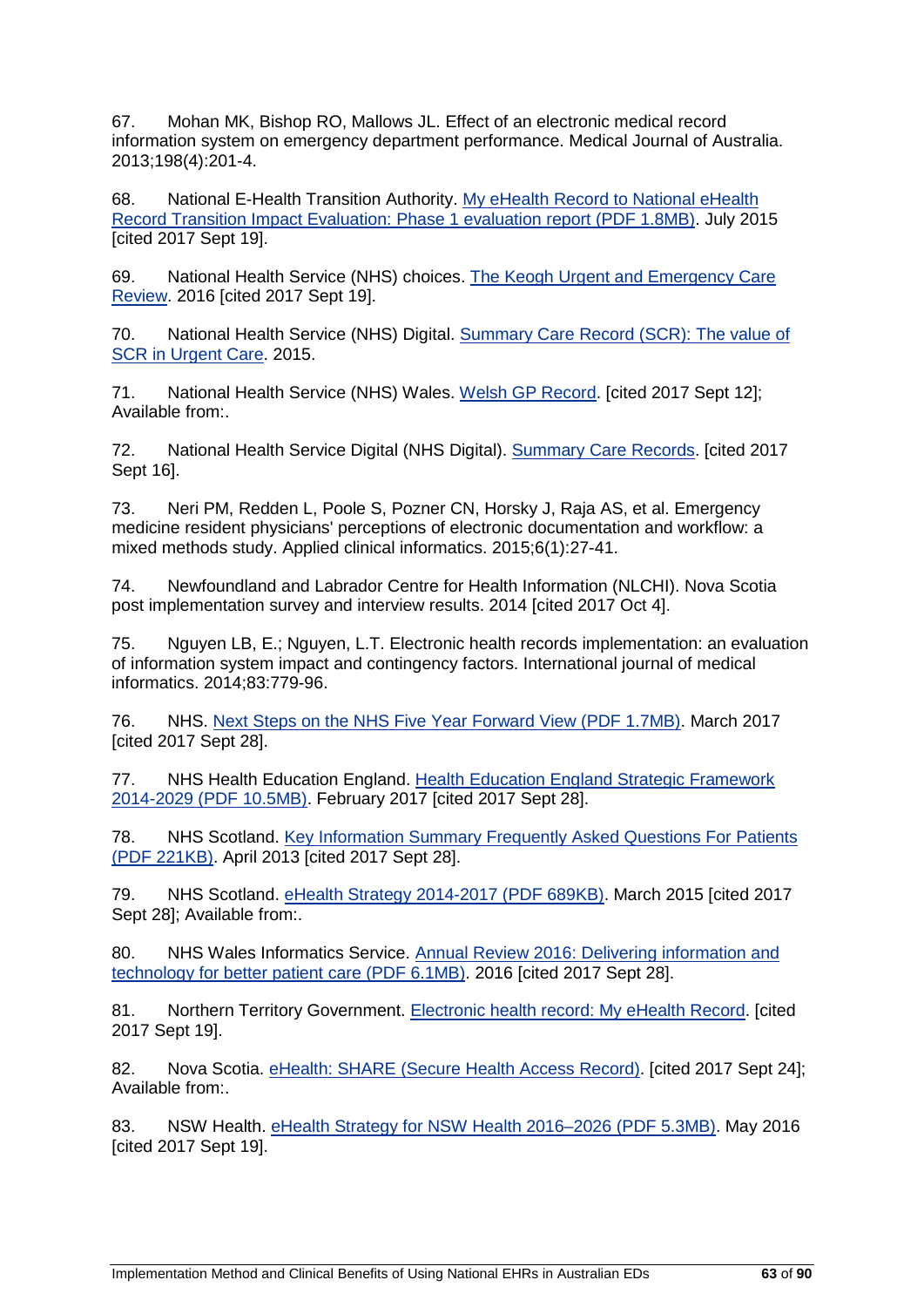84. Ozkaynak M, Dziadkowiec O, Mistry R, Callahan T, He Z, Deakyne S, et al. Characterizing workflow for pediatric asthma patients in emergency departments using electronic health records. Journal of biomedical informatics. 2015;57:386-98.

85. Palojoki S, Pajunen T, Saranto K, Lehtonen L. Electronic Health Record-Related Safety Concerns: A Cross-Sectional Survey of Electronic Health Record Users. JMIR medical informatics. 2016;4(2):e13. Epub 2016/05/08.

86. Park SY, Chen Y, Rudkin S. Technological and organizational adaptation of EMR implementation in an Emergency Department. ACM Transactions on Computer-Human Interaction. 2015;22(1):1-24.

87. Propp DA. Successful introduction of an emergency department electronic health record. Western Journal of Emergency Medicine: Integrating Emergency Care with Population Health. 2012;13(4):358-61.

88. Remen VM, Grimsmo A. Closing information gaps with shared electronic patient summaries: how much will it matter? International journal of medical informatics. 2011;80(11):775-81.

89. Risko N, Anderson D, Golden B, Wasil E, Barrueto F, Pimentel L, et al. The impact of electronic health record implementation on emergency physician efficiency and patient throughput. Healthcare. 2014;2(3):201-4.

90. SA Health. [Enterprise Patient Administration System \(EPAS\): Frequently asked](http://www.sahealth.sa.gov.au/wps/wcm/connect/f159a98049668072bfd1ff3b73084503/EPAS+Frequently+asked+question+FAQ+-+20170914.pdf?MOD=AJPERES&CACHEID=f159a98049668072bfd1ff3b73084503)  [questions.](http://www.sahealth.sa.gov.au/wps/wcm/connect/f159a98049668072bfd1ff3b73084503/EPAS+Frequently+asked+question+FAQ+-+20170914.pdf?MOD=AJPERES&CACHEID=f159a98049668072bfd1ff3b73084503) 2017 [cited 2017 Sept 19].

91. Schanner A. EHR in Austria – [regional and nationwide \(PPT 2.2MB\).](http://ec.europa.eu/regional_policy/opendays/od2008/doc/presentation/09A35_Schanner.ppt) 2008 [cited 2017 Sept 28].

92. Schweighofer E, Hötzendorfer W. [Overview of the national laws on electronic health](https://ec.europa.eu/health/sites/health/files/ehealth/docs/laws_austria_en.pdf)  [records in the EU member states. National Report for Austria \(PDF 805KB\).](https://ec.europa.eu/health/sites/health/files/ehealth/docs/laws_austria_en.pdf) Milieu Ltd and Time.lex; March 2014 [cited 2017 Sept 28].

93. Scottish Clinical Information Management in Practice (SCIMP). [The Scottish](http://www.scimp.scot.nhs.uk/wp-content/uploads/documents/Quality_Improvement_report_final_001.pdf)  [Emergency Care Summary: Improving unscheduled care \(PDF 303KB\).](http://www.scimp.scot.nhs.uk/wp-content/uploads/documents/Quality_Improvement_report_final_001.pdf) [cited 2017 Sept 14].

94. Scottish Clinical Information Management in Practice (SCIMP). [The Scottish](http://www.scimp.scot.nhs.uk/wp-content/uploads/documents/ECSpaperMarch2011HIJ_July2011_001.pdf)  [Emergency Care Summary: an evaluation of a national shared record system aiming to](http://www.scimp.scot.nhs.uk/wp-content/uploads/documents/ECSpaperMarch2011HIJ_July2011_001.pdf)  [improve patient care \(PDF 286KB\).](http://www.scimp.scot.nhs.uk/wp-content/uploads/documents/ECSpaperMarch2011HIJ_July2011_001.pdf) 2011 [cited 2017 Sept 14].

95. Shapiro JS, Crowley D, Hoxhaj S, Langabeer J, 2nd, Panik B, Taylor TB, et al. Health Information Exchange in Emergency Medicine. Annals of emergency medicine. 2016;67(2):216-26. Epub 2015/08/04.

96. Spetz J, Burgess JF, Phibbs CS. What Determines Successful Implementation of Inpatient Information Technology Systems? American Journal of Managed Care. 2012;18(3):157-62.

97. Sundhed.dk. [National Health Record](https://www.sundhed.dk/borger/min-side/min-sundhedsjournal/) (Sundhedsjournalen) [translated in English].

98. Sundhed.dk. [Shared Medication Card](https://www.sundhed.dk/borger/min-side/min-sundhedsjournal/medicinkortet) [translated in English]. [cited 2017 Sept 20].

99. Sundhed.dk. [Your health portal.](https://www.sundhed.dk/) [cited 2017 Sept 19].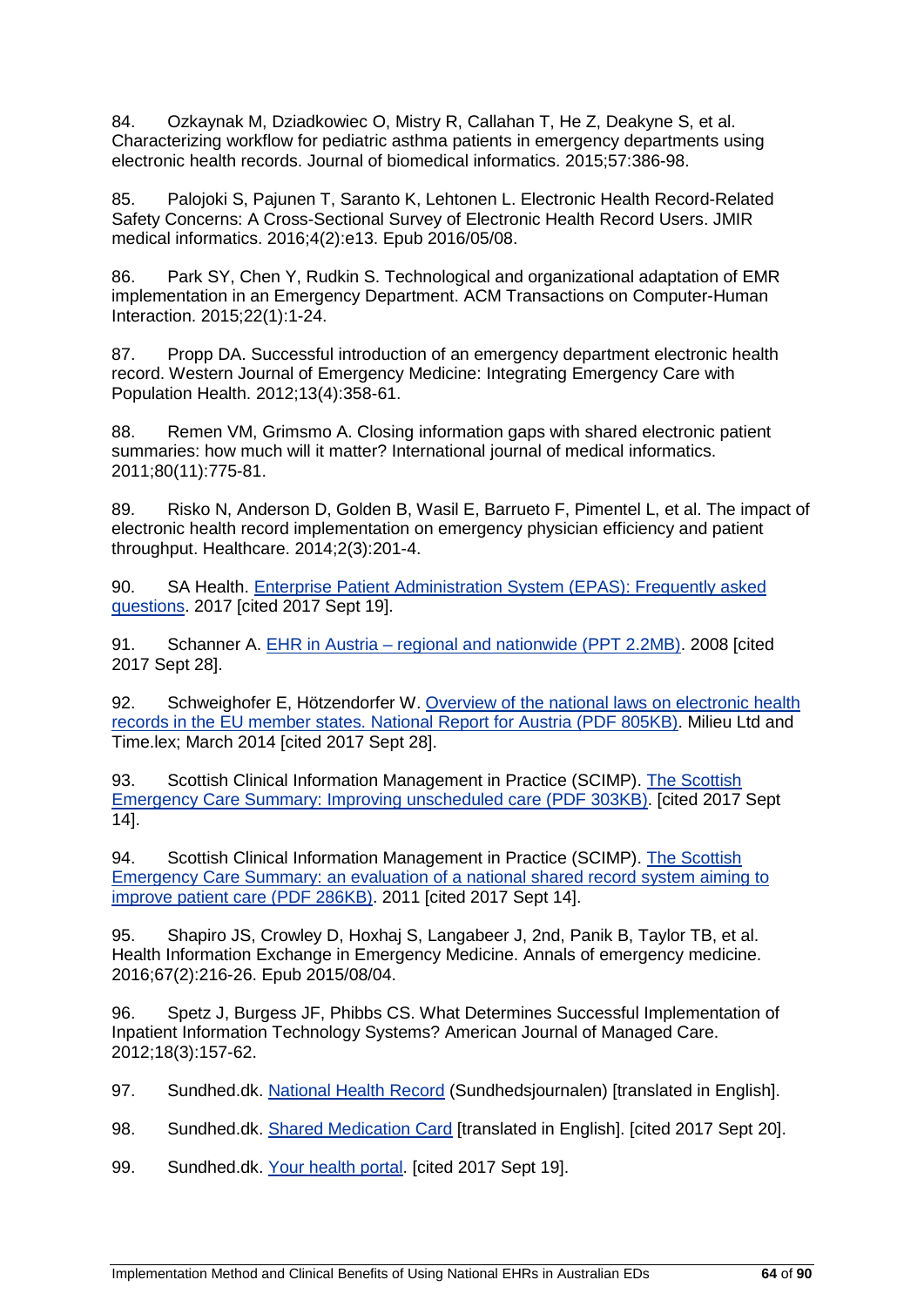100. Unertl KM, Johnson KB, Lorenzi NM. Health information exchange technology on the front lines of healthcare: workflow factors and patterns of use. Journal of the American Medical Informatics Association. 2012;19(3):392-400.

101. Urgent and Emergency Care Review Programme Team. [Transforming urgent and](http://www.nhs.uk/NHSEngland/keogh-review/Documents/UECR-ambulance-guidance-FV.PDF)  [emergency care services in England: Clinical models for ambulance services \(PDF 504KB\).](http://www.nhs.uk/NHSEngland/keogh-review/Documents/UECR-ambulance-guidance-FV.PDF) NHS England; November 2015 [cited 2017 Sept 28].

102. Urgent and Emergency Care Review Team, Emergency Care Intensive Support Team. [Transforming urgent and emergency care services in England:](https://www.england.nhs.uk/wp-content/uploads/2015/06/trans-uec.pdf) A guide for local [health and social care communities \(PDF 1MB\).](https://www.england.nhs.uk/wp-content/uploads/2015/06/trans-uec.pdf) NHS England; August 2015 [cited 2017 Sept 28]; Available from:.

103. Vest JR, Jasperson JS, Zhao H, Gamm LD, Ohsfeldt RL. Use of a health information exchange system in the emergency care of children. BMC Med Inf Decis Mak. 2011;11:78.

104. Victorian Department of Health and Human Services. [Digitising health: How](http://www2.health.vic.gov.au/Api/downloadmedia/%7BC0F7245E-7F28-472E-821C-F17BCF1DB816%7D)  [information and communications technology will enable person-centred health and wellbeing](http://www2.health.vic.gov.au/Api/downloadmedia/%7BC0F7245E-7F28-472E-821C-F17BCF1DB816%7D)  [within Victoria \(PDF 4.7MB\).](http://www2.health.vic.gov.au/Api/downloadmedia/%7BC0F7245E-7F28-472E-821C-F17BCF1DB816%7D) MelbourneAugust 2016 [cited 2017 Sept 19].

105. WA Department of Health. [WA Health Information and Communications Technology](http://ww2.health.wa.gov.au/%7E/media/Files/Corporate/Reports%20and%20publications/PDF/ICT-strategy-2015-2018.ashx)  [\(ICT\) Strategy 2015–2018: Building a Strong Foundation \(ASHX 1.2MB\).](http://ww2.health.wa.gov.au/%7E/media/Files/Corporate/Reports%20and%20publications/PDF/ICT-strategy-2015-2018.ashx) 2015 [cited 2017 Sept 19].

106. Wachter R. [Making IT Work: Harnessing the Power of Health Information Technology](https://www.gov.uk/government/publications/using-information-technology-to-improve-the-nhs/making-it-work-harnessing-the-power-of-health-information-technology-to-improve-care-in-england)  [to Improve Care in England.](https://www.gov.uk/government/publications/using-information-technology-to-improve-the-nhs/making-it-work-harnessing-the-power-of-health-information-technology-to-improve-care-in-england) National Advisory Group on Health Information Technology in England; September 2016 [cited 2017 Sept 28].

107. World Health Organization (WHO). Alphabetical list of the eHealth country profiles, [2015.](http://www.who.int/goe/publications/atlas/2015/en/) 2015 [cited 2017 Sept 23]; Available from:.

108. World Health Organization (WHO). [Atlas of eHealth country profiles \(PDF 3.3MB\).](http://apps.who.int/iris/bitstream/10665/204523/1/9789241565219_eng.pdf?ua=1) 2015 [cited 2017 Sept 23].

109. World Health Organization Regional Office for Americas. [Handbook for electronic](http://www.paho.org/ict4health/images/docs/DRAFT-Handbook_EHR_Implementation.pdf)  [health records implementation \(draft\) \(PDF 2.4MB\).](http://www.paho.org/ict4health/images/docs/DRAFT-Handbook_EHR_Implementation.pdf) June 2017 [cited 2017 Sept 18].

110. World Health Organization Regional Office for Europe. [Global eHealth survey 2015.](https://gateway.euro.who.int/en/datasets/ehealth-survey-2015/) 2015 [cited 2017 Sept 19].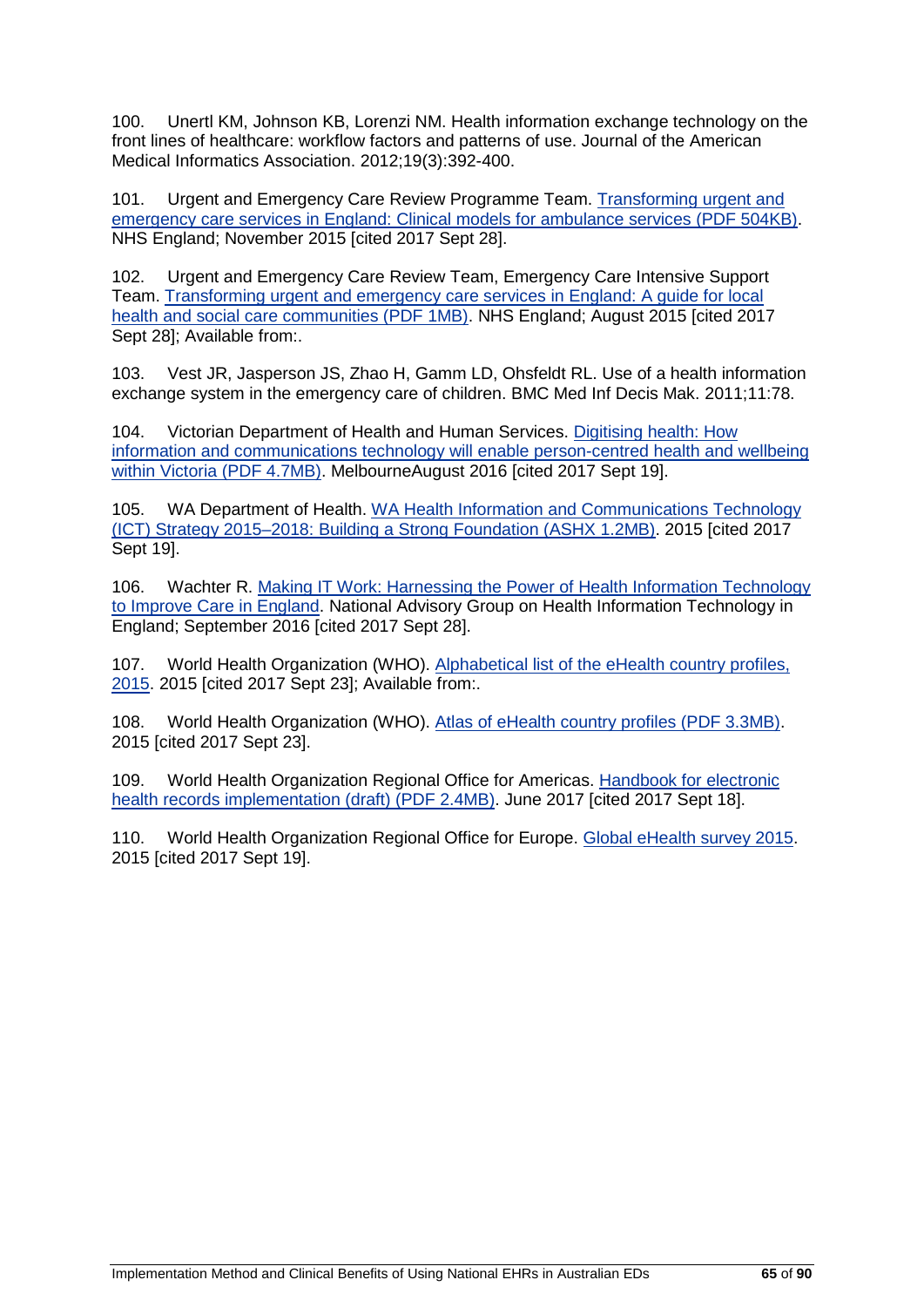# **7. Appendices**

# **Appendix 1: Websites searched – grey literature review**

# **International (general)**

- [Health Level Seven International \(HL7\)](http://www.hl7.org/)
- [International Standards Organisation](http://www.iso.org/)
- [Organisation for Economic Cooperation and Development \(OECD\)](http://www.oecd.org/)
- [Pan American Health Organisation](http://www.paho.org/)
- [SAI Global](https://infostore.saiglobal.com/)
- [Special Interest Group on Computer Human Interaction \(ACM SIGCHI\)](http://www.sigchi.org/)
- The Commonwealth Fund [International Healthcare System Profiles](http://international.commonwealthfund.org/)
- [The Commonwealth Fund](http://www.commonwealthfund.org/)
- [The International Medical Informatics Association](http://www.imia-medinfo.org/new2/) (IMIA)
- [World Health Organisation eHealth](http://www.who.int/eHealth/en/)
- [World Health Organisation Europe](http://www.euro.who.int/en/home)

# **Europe (general)**

- [European Commission -](http://ehealth-strategies.eu/about/about.html) eHealth Strategies
- [European Federation for Medical Informatics \(EFMI\)](http://www.efmi.org/)
- [Integrating the Healthcare Enterprise \(IHE Europe\)](https://www.ihe-europe.net/)

# **Austria**

- [Austria Public Health Portal \(ELGA website\)](https://www.gesundheit.gv.at/)
- [Federal Ministry of Health and](https://www.bmgf.gv.at/) Women

# **Canada**

- [Canada Health InfoCentral](https://infocentral.infoway-inforoute.ca/)
- [Canada Health Infoway](https://www.infoway-inforoute.ca/en/)
- [Canada's Health Informatics Association \(COACH\)](http://www.coachorg.com/en/index.asp)
- [Canadian Association of Emergency Physicians \(CAEP\)](http://caep.ca/)
- [Canadian Health Information Management Association \(CHIMA\)](https://www.echima.ca/)
- [Canadian ICTC](https://www.ictc-ctic.ca/)
- [Canadian Nursing Informatics Association \(CNIA\)](https://cnia.ca/)
- [National Physician Survey \(NPS\)](http://nationalphysiciansurvey.ca/)

## **Canadian Provinces and Territories**

- [Alberta](http://www.health.alberta.ca/)
- [British Columbia](http://www2.gov.bc.ca/)
- [Manitoba](http://www.echartmanitoba.ca/)
- [New Brunswick](http://www2.gnb.ca/)
- [Newfoundland & Labrador](https://www.nlchi.nl.ca/)
- [Northwest Territories](http://www.gov.nt.ca/)
- [Nova Scotia](https://novascotia.ca/)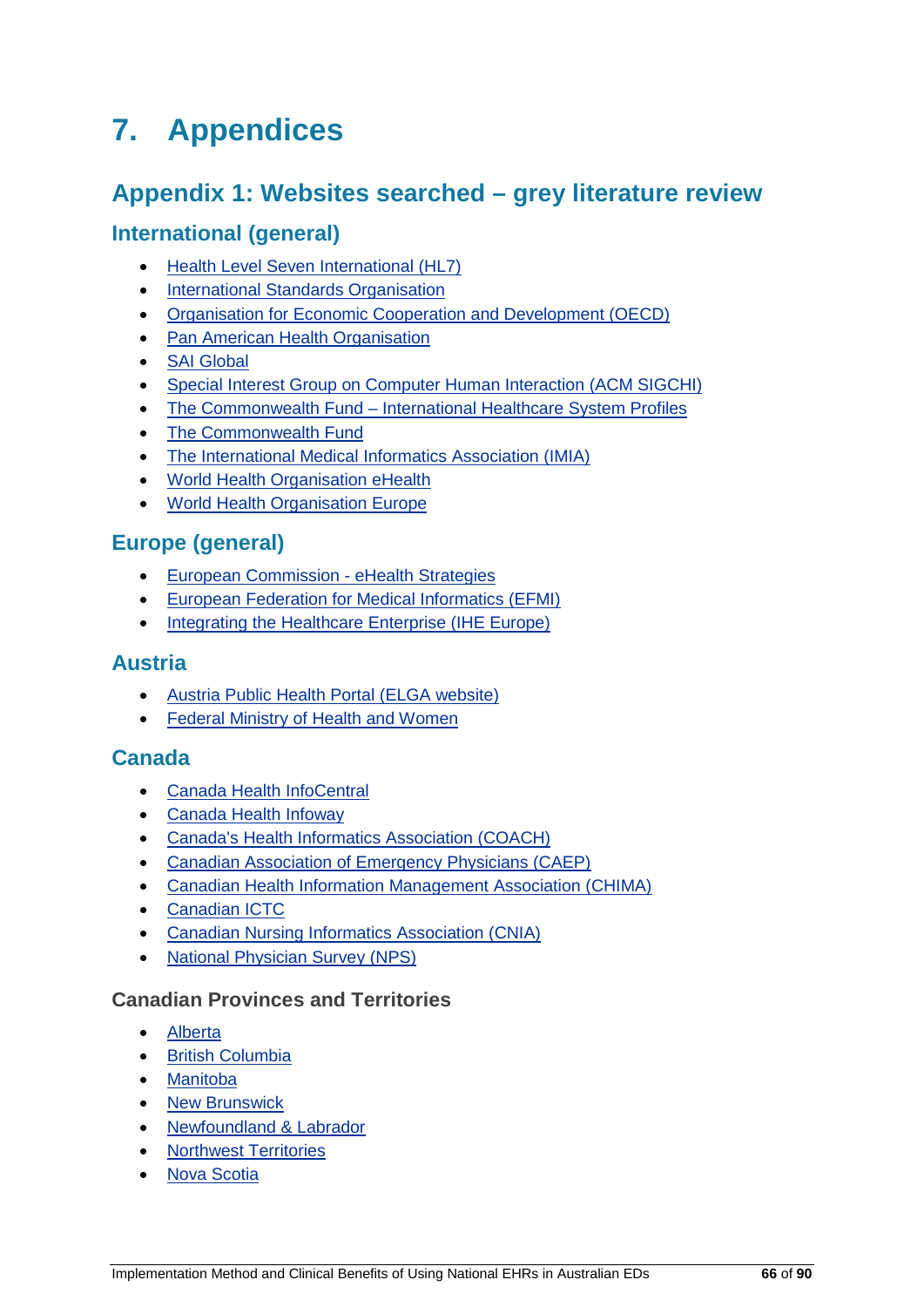- [Nunavut](http://www.gov.nu.ca/)
- [Ontario](http://www.ehealthontario.on.ca/)
- [Prince Edward Island](https://www.princeedwardisland.ca/)
- [Quebec](https://www.dcicristalnet.com/)
- [Saskatchewan](https://www.ehealthsask.ca/)
- [Yukon](http://www.hss.gov.yk.ca/)

### **Denmark**

- [Danish Emergency Management Agency](http://brs.dk/)
- [Danish Ministry of Health](http://sum.dk/)
- [Danish Regions](http://www.regioner.dk/)
- [Healthcare Denmark](http://healthcaredenmark.dk/)
- [Sundhed.gk \("Health.dk"\)](https://www.sundhed.dk/)

#### **Denmark Regions**

- [Capital Region of Denmark](http://www.regionh.dk/)
- [Central Denmark Region](https://www.rm.dk/)
- [North Denmark Region](http://www.rn.dk/)
- [Region of Southern Denmark](http://www.regionsyddanmark.dk/)
- [Region Zealand](http://www.regionsjaelland.dk/)

## **United Kingdom**

- [British Computer Society Health \(BCS Health\)](http://www.bcs.org/category/6044)
- [Scottish Clinical Information Management in Practice](http://www.scimp.scot.nhs.uk/)
- [UK Council for Health Informatics Professions \(UKCHIP\)](http://www.ukchip.org/)

#### **NHS / Government websites**

- [Department of Health](https://www.gov.uk/)
- [Health Education England](https://hee.nhs.uk/)
- [NHS England](https://www.england.nhs.uk/)
- [eHealth Scotland](http://www.ehealth.nhs.scot/)
- [NHS National Services Scotland](https://nhsnss.org/)
- [Health & Social Care Services in Northern Ireland –](http://www.ehealthandcare.hscni.net/eHealth.aspx) eHealth and Care
- [NHS Wales](http://www.wales.nhs.uk/)
- [NHS Digital](https://digital.nhs.uk/)
- [National Information Board](https://www.gov.uk/government/organisations/national-information-board)

## **Ireland**

- [eHealth Ireland](http://www.ehealthireland.ie/)
- [Healthcare Informatics Society of Ireland \(HISI\)](http://www.hisi.ie/hisi)
- [Ireland Department of Health](http://health.gov.ie/future-health/tackling-the-capacity-deficit/eHealth/)
- [Ireland Health Information and Quality Authority](http://www.hiqa.ie/)

# **United States of America**

• [Agency for Healthcare Research and Quality](https://psnet.ahrq.gov/topics)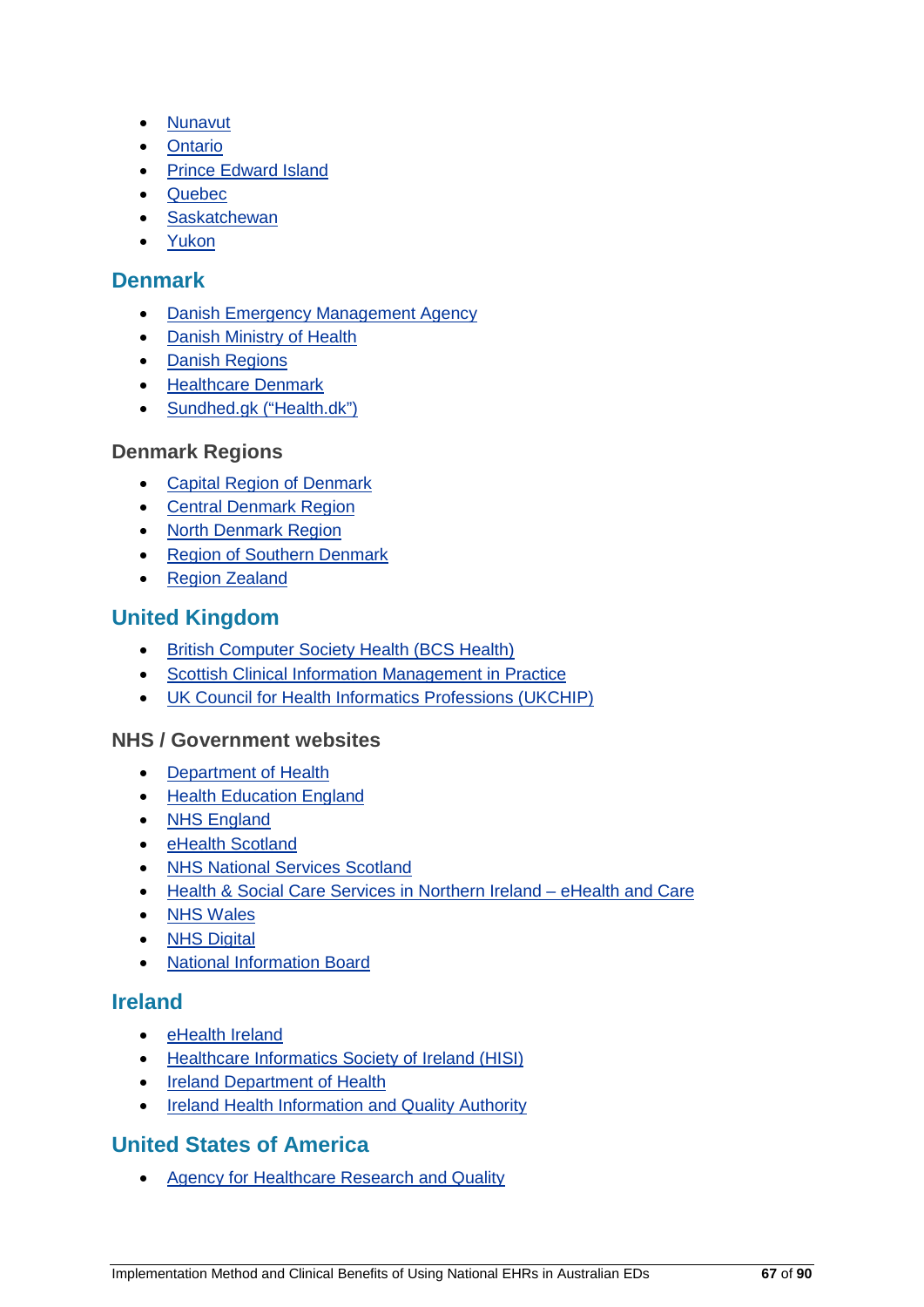• [American Institute of Healthcare Improvement](http://www.ihi.org/resources/Pages/Tools/HowtoGuideImprovingTransitionstoReduceAvoidableRehospitalizations.aspx)

#### **Japan**

- [Japan Healthcare Info](http://japanhealthinfo.com/)
- [Ministry of Health, Labour and Welfare](http://www.mhlw.go.jp/english/)

### **New Zealand**

- [Health Informatics New Zealand \(HINZ\)](http://www.hinz.org.nz/)
- [New Zealand Ministry of Health eHealth](http://www.health.govt.nz/our-work/eHealth)

#### **Australia**

- [Agency for Clinical Innovation](http://www.aci.health.nsw.gov.au/)
- [Australasian College for Emergency Medicine](https://acem.org.au/)
- [Australian Commission on Safety and Quality in Healthcare \(ACSQHC\)](http://www.safetyandquality.gov.au/)
- [Australian Digital Health Agency](https://www.digitalhealth.gov.au/)
- [Australian General Practice Network](https://www.agpg.org.au/)
- [Australian Medical Association \(AMA\) \(PDF 1.6MB\)](file://192.168.100.10/groups/01-Projects/01-Projects%20-%20Active/ACSQHC/16-122-eHEALTH/Edits/25-Accessibility%20ehealth%20in%20EDs/%E2%80%A2%09https:/ama.com.au/sites/default/files/documents/Clinical_Handover_0.pdf)
- [Health Informatics Society of Australia \(HISA\)](http://www.hisa.org.au/)
- [National eHealth Transition Authority](http://www.nehta.gov.au/)
- [Royal Australian College of General Practitioners \(RACGP\)](http://www.racgp.org.au/your-practice/standards/standards4thedition/)
- [Standards Australia eHealth](http://www.e-health.standards.org.au/Home/Publications.aspx)
- [The Australasian College of Health Informatics](http://www.achi.org.au/) (ACHI)
- [The Australian Health Informatics Education Council](http://www.ahiec.org.au/) (AHIEC)
- [United General Practice Australia](https://gpra.org.au/ugpa/)

#### **Australian states and territories**

- [ACT Health](http://www.health.act.gov.au/)
- [Clinical Excellence Commission, NSW](http://www.cec.health.nsw.gov.au/)
- [Department of Health NT](https://health.nt.gov.au/)
- [Department of Health and Human Services, Victoria](https://www2.health.vic.gov.au/)
- [Department of Human Services, Tasmania](http://www.dhhs.tas.gov.au/)
- [NSW Bureau of Health Information](http://www.bhi.nsw.gov.au/)
- [NSW Ministry of Health](http://www.health.nsw.gov.au/Pages/default.aspx)
- [eHealth NSW](http://www.ehealth.nsw.gov.au/)
- [Queensland Health](https://www.health.qld.gov.au/)
- [SA Health](http://www.sahealth.sa.gov.au/wps/wcm/connect/Public+Content/SA+Health+Internet/)
- [WA Health](http://ww2.health.wa.gov.au/)
- [eHealthWA](http://www.health.wa.gov.au/eHealthwa/home/)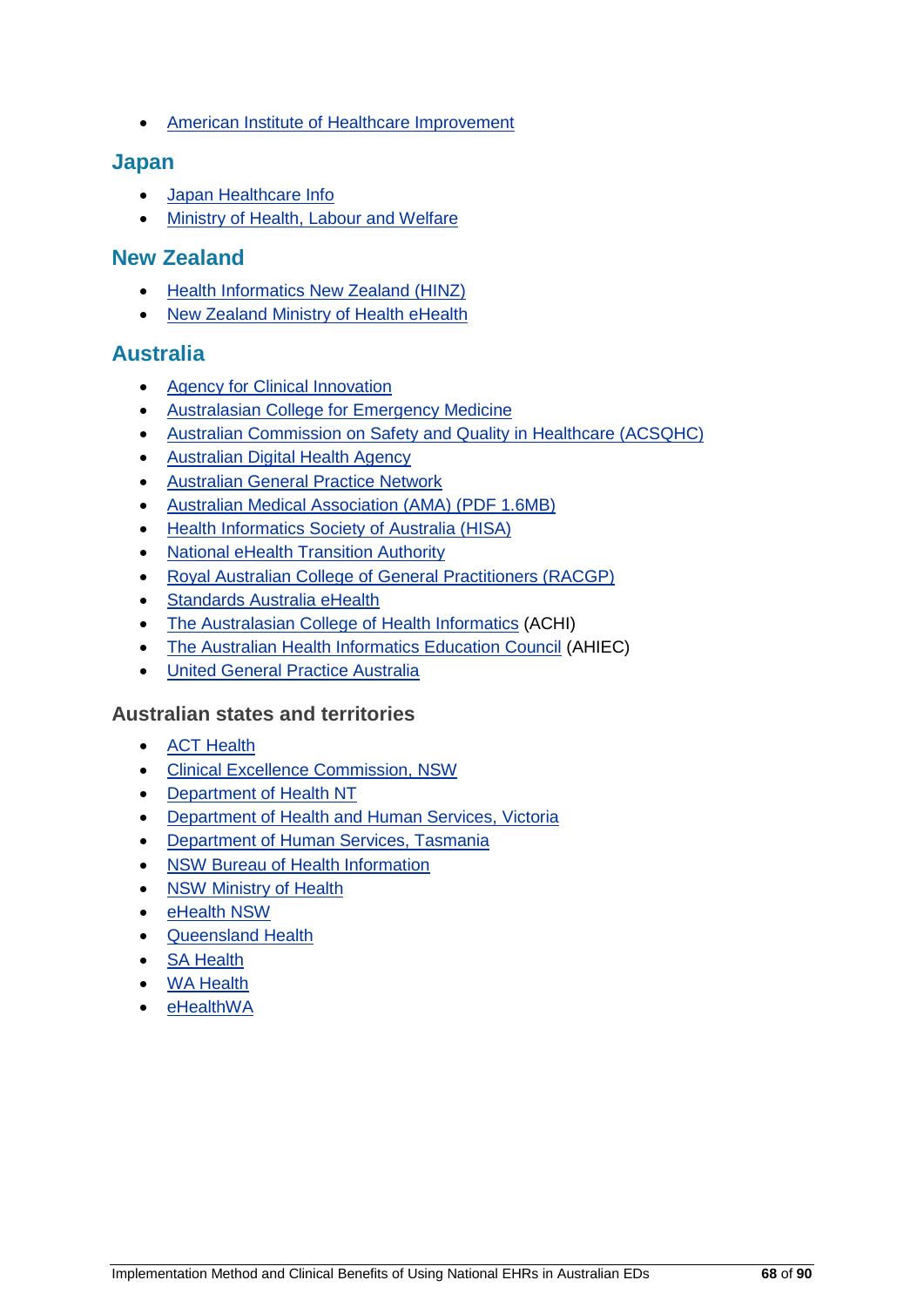# **Appendix 2: High-level and summary documents and data sets for EHR**

| <b>Document / dataset</b>                                                                                                                                                                                                         | <b>Description</b>                                                                                                                                                                                                                                                                                                                                                                                                                                                                 |  |
|-----------------------------------------------------------------------------------------------------------------------------------------------------------------------------------------------------------------------------------|------------------------------------------------------------------------------------------------------------------------------------------------------------------------------------------------------------------------------------------------------------------------------------------------------------------------------------------------------------------------------------------------------------------------------------------------------------------------------------|--|
| <b>The Commonwealth Fund</b><br><b>International Healthcare System</b><br>Profiles (May 2017)                                                                                                                                     | This site presents overviews of the healthcare systems of<br>Australia, Canada, China, Denmark, England, France,<br>Germany, India, Israel, Italy, Japan, the Netherlands, New<br>Zealand, Norway, Singapore, Sweden, Switzerland, Taiwan,<br>and the United States. It is a companion document to the<br>Commonwealth Fund's annual International Profiles of<br>Healthcare Systems report and includes an overview of the<br>status in relation to EHR implementation.           |  |
| <b>WHO Global eHealth survey 2015</b><br>and associated reports<br>(see below)                                                                                                                                                    | This is the third global survey on eHealth conducted by the<br>WHO Global Observatory for eHealth (GOe). In relation to<br>EHR it explores the existence of national EHR systems,<br>supporting legislation and barriers to implementation.<br>A number of other reports draw on these results:<br>WHO Atlas of eHealth country profiles 2015<br>(PDF 3.3MB)<br>WHO European eHealth report 2016 (PDF 5.8MB)<br><b>WHO Global diffusion of eHealth 2016</b>                        |  |
| <b>WHO Atlas of eHealth country</b><br>profiles 2015 (PDF 3.3MB)                                                                                                                                                                  | This Atlas presents data collected on 125 WHO Member<br>States. The survey was undertaken between April and<br>August 2015 and represents the most current information on<br>the use of eHealth in these countries. The Atlas will be a<br>useful and unique reference tool for policy makers, eHealth<br>planners and professionals.                                                                                                                                              |  |
| <b>WHO European eHealth report 2016</b><br>(PDF 5.8MB)                                                                                                                                                                            | This report on the status of eHealth in the WHO European<br>Region examines the results of the 2015 WHO global survey<br>on eHealth to provide insight on how it is being used, major<br>areas of development, perceived barriers to adoption and<br>potential areas of growth                                                                                                                                                                                                     |  |
| WHO Global diffusion of eHealth<br>2016                                                                                                                                                                                           | The report considers eHealth foundations built through policy<br>development, funding approaches and capacity building in<br>eHealth through the training of students and professionals. It<br>then observes specific eHealth applications such as mHealth,<br>telehealth, electronic health records systems and eLearning<br>and how these contribute to the goals of UHC.                                                                                                        |  |
| WHO Handbook for electronic health<br>records implementation (draft) (PDF<br>2.4MB)                                                                                                                                               | This document provides a guide for policy and decision<br>makers addressing the most relevant challenges of<br>implementing EHR at national or regional level. It addresses<br>a wide range of issues applicable to implementation in<br>general, but that will also apply to the emergency care<br>setting.                                                                                                                                                                       |  |
| <b>European Commission</b><br>Overview of the national laws on<br>electronic health records in the EU<br>Member States and their interaction<br>with the provision of cross-border<br>eHealth services (July 2014)<br>(PDF 1.5MB) | This study provides an overview of the current national laws<br>on EHRs in the EU Member States. It also addresses<br>governance more broadly and is a useful summary of how<br>the various systems have been developed and operate.<br>Individual reports of participating member states are included<br>on the site. The report also makes recommendations about<br>processes such as consent, creation and updating of records,<br>patient access, secondary use and archiving. |  |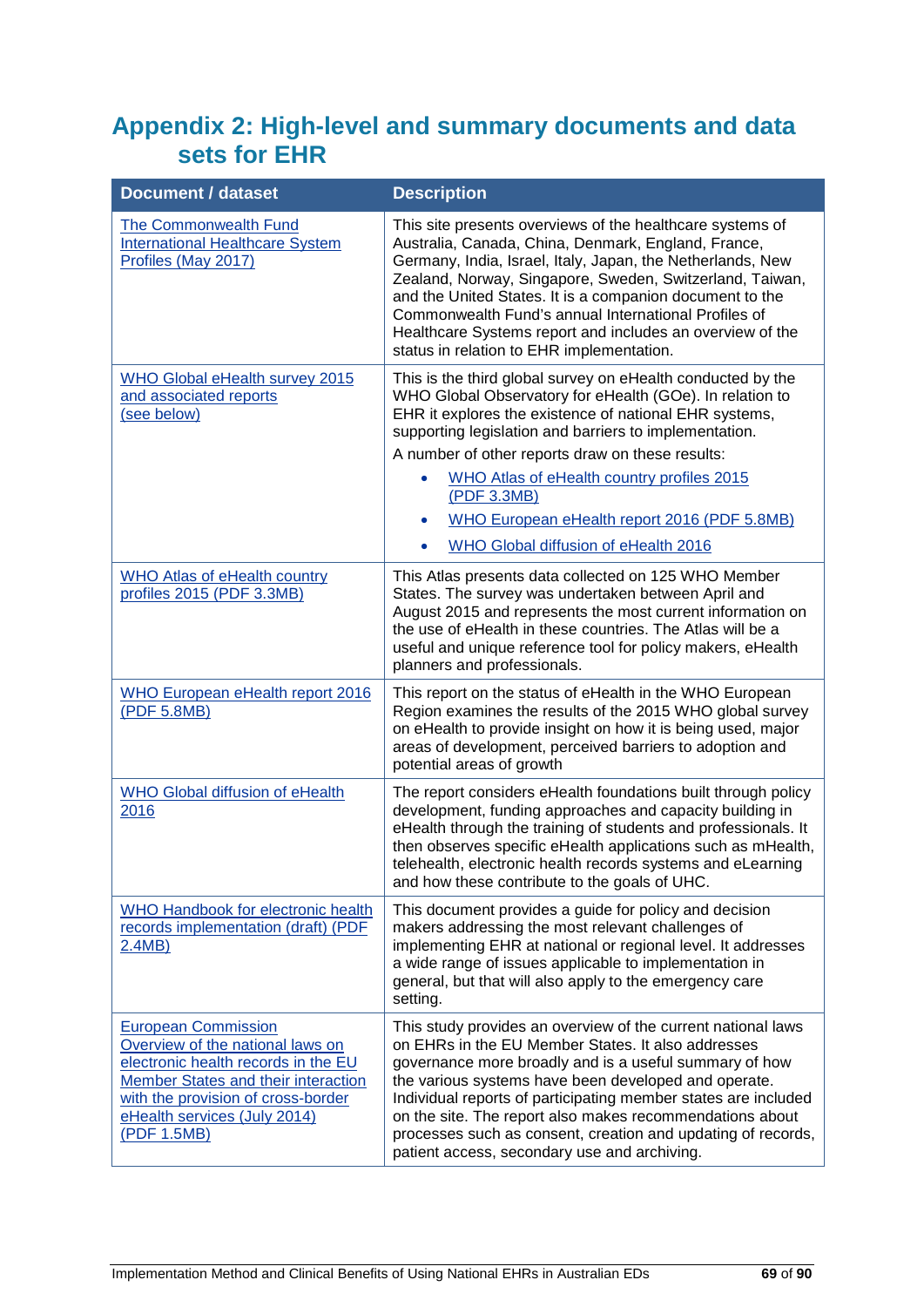| <b>Document / dataset</b>                                                                                                                                                                                       | <b>Description</b>                                                                                                                                                                                                                                                                                                                                                                                                              |
|-----------------------------------------------------------------------------------------------------------------------------------------------------------------------------------------------------------------|---------------------------------------------------------------------------------------------------------------------------------------------------------------------------------------------------------------------------------------------------------------------------------------------------------------------------------------------------------------------------------------------------------------------------------|
| eSAC European countries on their<br>journey towards national eHealth<br>infrastructures (January 2011)<br>(PDF 1.1MB)                                                                                           | The eHealth Strategies study and progress achieved with<br>respect to national and regional eHealth solutions in EU and<br>EEA Member States, with emphasis on barriers and enablers<br>beyond tech structure elements and selected solutions<br>emphasised in the European eHealth Action Plan of 2004.                                                                                                                        |
| <b>OECD Strengthening health</b><br>information infrastructure for<br>healthcare quality governance: Good<br>practices, new opportunities and<br>data privacy protection challenges<br>(April 2013) (PDF 2.6MB) | This OECD report describes the progress made in OECD<br>countries to develop national health information<br>infrastructure, describing good practices and opportunities. It<br>focuses on two key dimensions: the development and linkage<br>of health and healthcare data and the development and use<br>of electronic health record systems, exploring the range of<br>factors to be addressed for successful implementation. |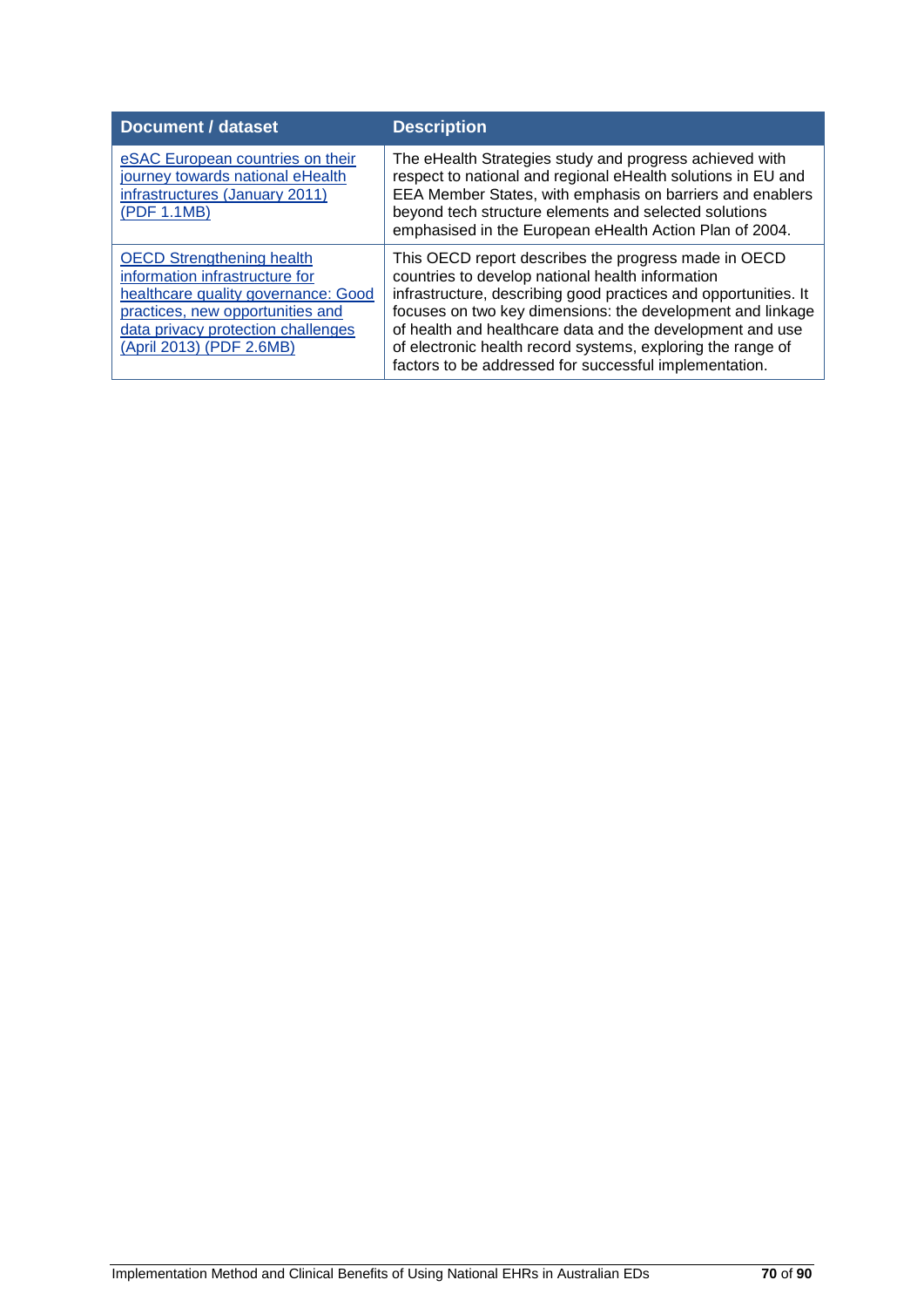# **Appendix 3: Electronic health records – Global overview**

Table 5 provides an overview of the state of adoption of EHRs in 125 WHO member states.<sup>108</sup> Data is extracted from the findings of the 2015 WHO's Global Survey on eHealth.<sup>110</sup> The table below shows whether the country has introduced a national EHR system and if there is legislation governing its use. Complete country profiles are available on the WHO website.107

EHRs are defined in the report as: 108

Real-time, patient-centred records that provide immediate and secure information to authorised users. EHRs typically contain a patient's medical history, diagnoses and treatment, medications, allergies, immunisations, as well as radiology images and laboratory results. A National Electronic Health Records system is most-often implemented under the responsibility of the national health authority and will typically make a patient's medical history available to health professionals in healthcare institutions and provide linkages to related services such as pharmacies, laboratories, specialists, and emergency and medical imaging facilities.

**Note**: It is important to emphasise that the survey looked at national EHR systems, which are driven by national governments and publicly funded. Some Member States reported that their EHR systems did not fit fully within the definition and therefore were unable to have their EHR implementations recorded in the survey. Therefore the number of implementations may be underreported. To streamline questions and promote consistency, the survey used the terms EHRs and EMRs interchangeably although this is not strictly correct. EMRs are inhouse electronic versions of the traditional paper charts that collect, store and display patient information and EHRs include additional information about the broader spectrum of health from all clinicians involved in an individual's care and can be shared electronically with other authorized health professionals.

|                | <b>National EHR system</b>           |                        | <b>Legislation</b><br>governing use of<br>national EHR |
|----------------|--------------------------------------|------------------------|--------------------------------------------------------|
| <b>Country</b> | <b>Country response</b><br>(yes, no) | <b>Year introduced</b> | <b>Country response</b><br>(yes, no)                   |
| Afghanistan    | n/a                                  | n/a                    | n/a                                                    |
| Albania        | Yes                                  | 2015                   | Yes                                                    |
| Algeria        | No                                   | n/a                    | n/a                                                    |
| Argentina      | No.                                  | n/a                    | n/a                                                    |
| Armenia        | No                                   | n/a                    | n/a                                                    |
| Australia      | Yes                                  | 2012                   | Yes                                                    |
| Austria        | Yes                                  | 2015                   | Yes                                                    |
| Azerbaijan     | Yes                                  | 2007                   | Yes                                                    |
| <b>Bahrain</b> | Yes                                  | n/a                    | n/a                                                    |
| Bangladesh     | No                                   | n/a                    | n/a                                                    |

#### Table 5: Global overview of national EHR systems<sup>108</sup>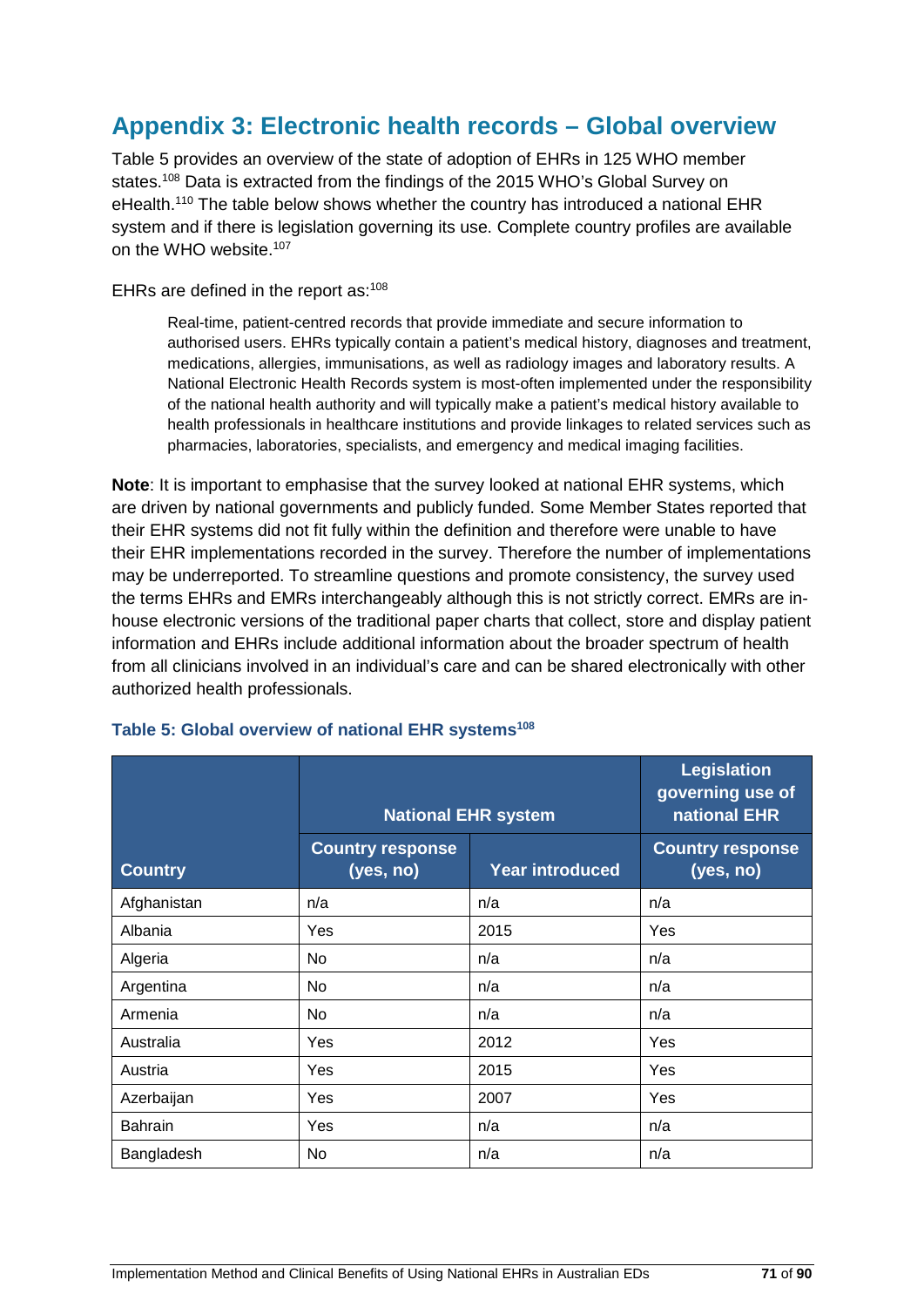|                                          |                                      | <b>National EHR system</b> | Legislation<br>governing use of<br>national EHR |
|------------------------------------------|--------------------------------------|----------------------------|-------------------------------------------------|
| <b>Country</b>                           | <b>Country response</b><br>(yes, no) | <b>Year introduced</b>     | <b>Country response</b><br>(yes, no)            |
| <b>Belarus</b>                           | Yes                                  | 2005                       | No                                              |
| Belgium                                  | Yes                                  | 2008                       | Yes                                             |
| <b>Benin</b>                             | <b>No</b>                            | n/a                        | n/a                                             |
| <b>Bhutan</b>                            | No                                   | n/a                        | n/a                                             |
| Bosnia and Herzegovina                   | Yes                                  | n/a                        | Yes                                             |
| <b>Botswana</b>                          | Yes                                  | 2004                       | No                                              |
| <b>Bulgaria</b>                          | No                                   | n/a                        | n/a                                             |
| <b>Burkina Faso</b>                      | No                                   | n/a                        | n/a                                             |
| <b>Burundi</b>                           | No                                   | n/a                        | n/a                                             |
| Cabo Verde                               | Yes                                  | 2005                       | No                                              |
| Cambodia                                 | Yes                                  | 2011                       | No                                              |
| Canada                                   | Yes                                  | 2001                       | No                                              |
| Central African Republic                 | No                                   | n/a                        | n/a                                             |
| Chile                                    | Yes                                  | 2008                       | <b>No</b>                                       |
| China                                    | Yes                                  | 2009                       | No                                              |
| Colombia                                 | <b>No</b>                            | n/a                        | n/a                                             |
| Comoros                                  | <b>No</b>                            | n/a                        | n/a                                             |
| Costa Rica                               | Yes                                  | 2011                       | Yes                                             |
| Côte d'Ivoire                            | No                                   | n/a                        | n/a                                             |
| Croatia                                  | No                                   | n/a                        | n/a                                             |
| Cuba                                     | No                                   | n/a                        | n/a                                             |
| Cyprus                                   | Yes                                  | <b>DNA</b>                 | Yes                                             |
| <b>Czech Republic</b>                    | No                                   | n/a                        | n/a                                             |
| Democratic People's<br>Republic of Korea | No                                   | n/a                        | n/a                                             |
| Denmark                                  | Yes                                  | <b>DNA</b>                 | No                                              |
| Dominican Republic                       | No                                   | n/a                        | n/a                                             |
| El Salvador                              | Yes                                  | 2009                       | n/a                                             |
| <b>Equatorial Guinea</b>                 | No                                   | n/a                        | n/a                                             |
| Estonia                                  | Yes                                  | 2007                       | Yes                                             |
| Ethiopia                                 | Yes                                  | 2008                       | Yes                                             |
| Finland                                  | Yes                                  | 2007                       | Yes                                             |
| Gambia                                   | No                                   | n/a                        | n/a                                             |
| Georgia                                  | No                                   | n/a                        | n/a                                             |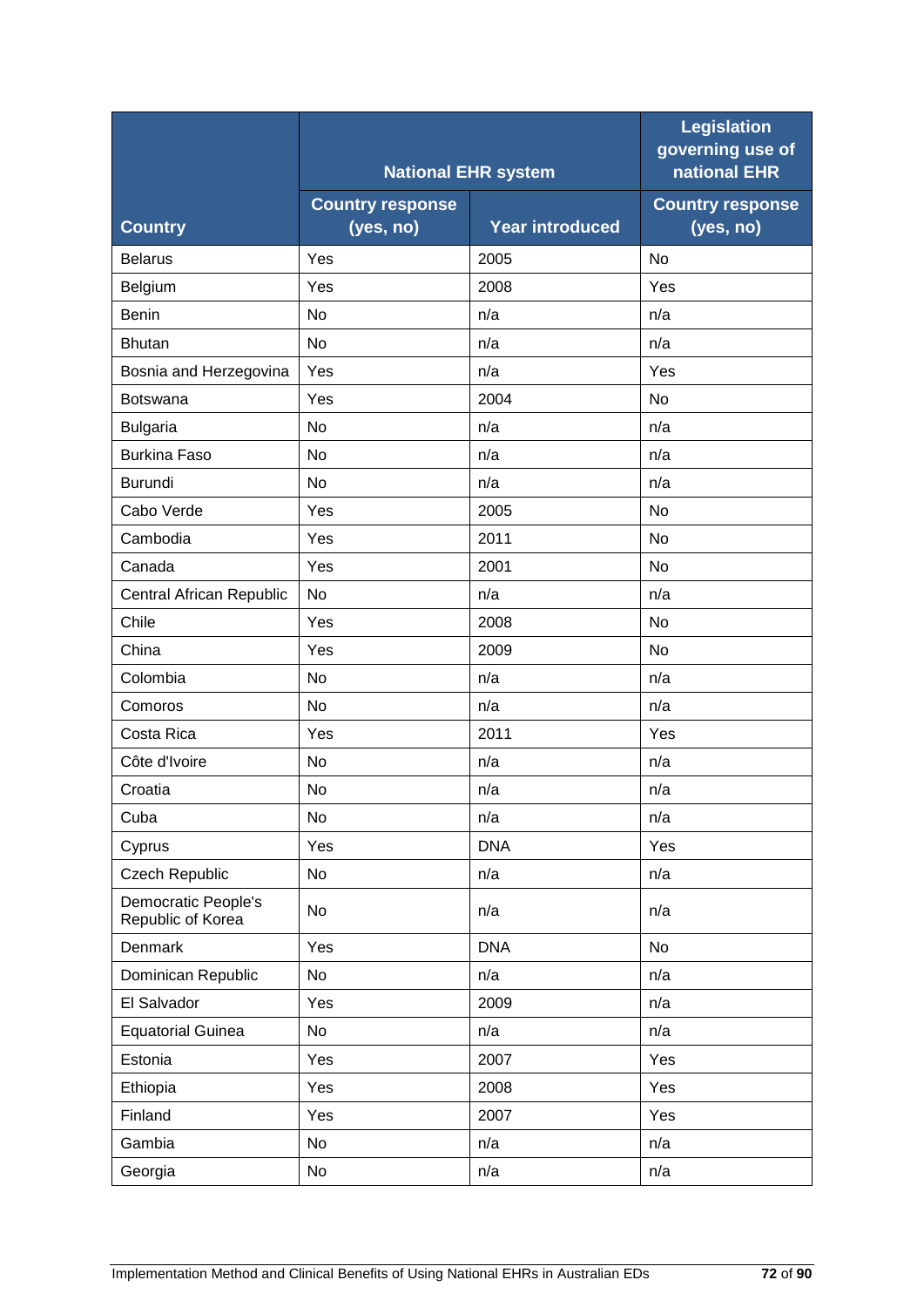|                                     |                                      | <b>National EHR system</b> | <b>Legislation</b><br>governing use of<br>national EHR |
|-------------------------------------|--------------------------------------|----------------------------|--------------------------------------------------------|
| <b>Country</b>                      | <b>Country response</b><br>(yes, no) | <b>Year introduced</b>     | <b>Country response</b><br>(yes, no)                   |
| Ghana                               | No                                   | n/a                        | n/a                                                    |
| Greece                              | <b>No</b>                            | n/a                        | n/a                                                    |
| Guatemala                           | <b>No</b>                            | n/a                        | n/a                                                    |
| Guinea-Bissau                       | <b>No</b>                            | n/a                        | n/a                                                    |
| Honduras                            | <b>No</b>                            | n/a                        | n/a                                                    |
| Hungary                             | No                                   | n/a                        | n/a                                                    |
| Iceland                             | Yes                                  | 2004                       | Yes                                                    |
| Iran (Islamic Republic<br>of)       | Yes                                  | 2002                       | Yes                                                    |
| Iraq                                | n/a                                  | n/a                        | n/a                                                    |
| Ireland                             | No                                   | n/a                        | n/a                                                    |
| Israel                              | Yes                                  | 2012                       | No                                                     |
| Italy                               | Yes                                  | 2012                       | Yes                                                    |
| Jamaica                             | Yes                                  | 2014                       | No                                                     |
| Japan                               | <b>No</b>                            | n/a                        | n/a                                                    |
| Jordan                              | Yes                                  | 2009                       | Yes                                                    |
| Kazakhstan                          | Yes                                  | 2003                       | No                                                     |
| Kenya                               | No                                   | n/a                        | n/a                                                    |
| Kiribati                            | Yes                                  | 2012                       | n/a                                                    |
| Kyrgyzstan                          | No                                   | n/a                        | n/a                                                    |
| Lao People's<br>Democratic Republic | No                                   | n/a                        | n/a                                                    |
| Latvia                              | No                                   | n/a                        | n/a                                                    |
| Lebanon                             | No                                   | n/a                        | n/a                                                    |
| Lesotho                             | Yes                                  | 1986                       | No                                                     |
| Lithuania                           | Yes                                  | 2011                       | Yes                                                    |
| Luxembourg                          | Yes                                  | 2015                       | Yes                                                    |
| Madagascar                          | No                                   | n/a                        | n/a                                                    |
| Malawi                              | Yes                                  | 2009                       | No                                                     |
| Malaysia                            | Yes                                  | 2003                       | No                                                     |
| Maldives                            | No                                   | n/a                        | n/a                                                    |
| Mali                                | No                                   | n/a                        | n/a                                                    |
| Malta                               | No                                   | n/a                        | n/a                                                    |
| Mauritania                          | No                                   | n/a                        | n/a                                                    |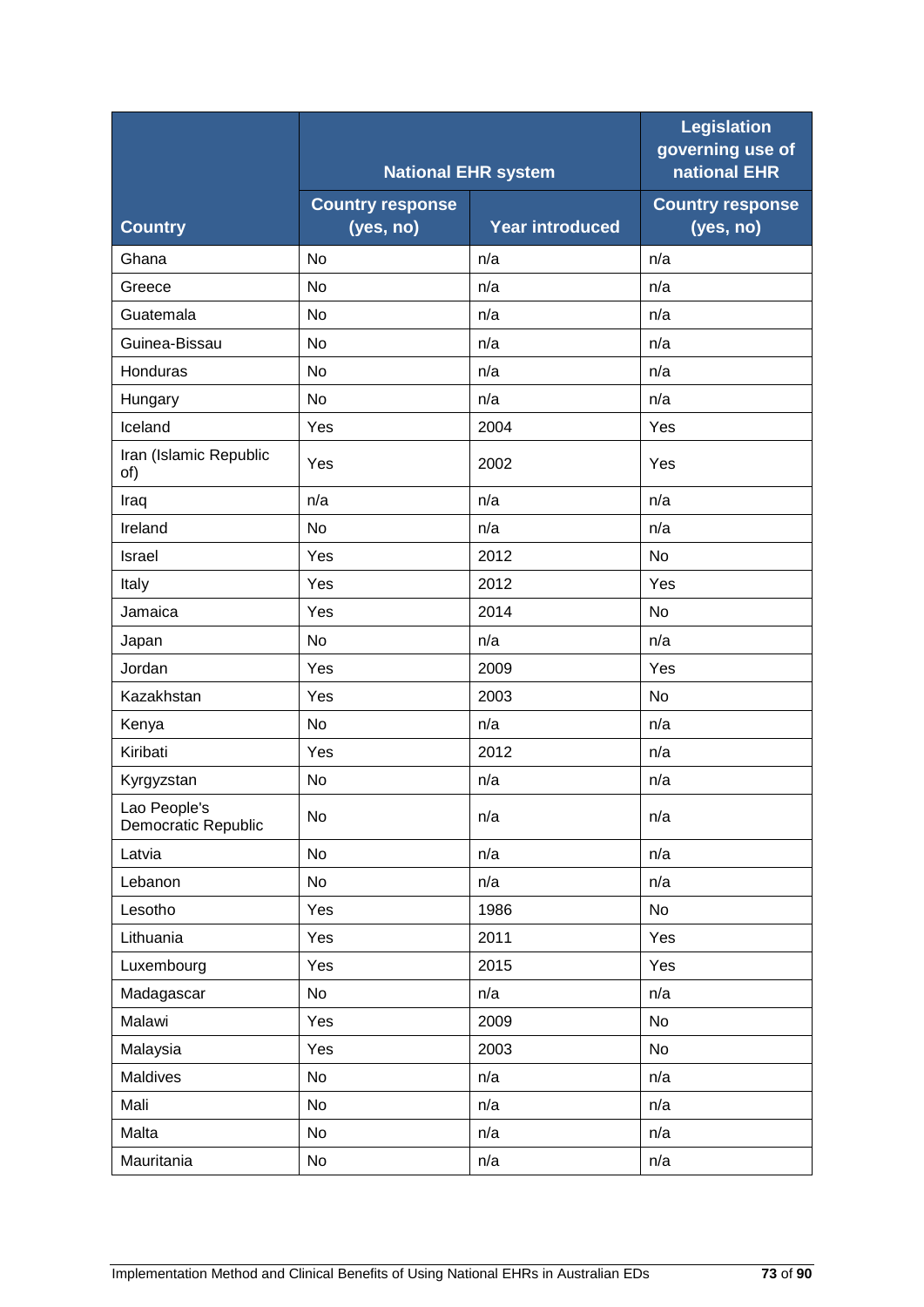|                           |                                      |                            | <b>Legislation</b><br>governing use of<br>national EHR |
|---------------------------|--------------------------------------|----------------------------|--------------------------------------------------------|
|                           |                                      | <b>National EHR system</b> |                                                        |
| <b>Country</b>            | <b>Country response</b><br>(yes, no) | <b>Year introduced</b>     | <b>Country response</b><br>(yes, no)                   |
| Mexico                    | Yes                                  | 2004                       | Yes                                                    |
| Mongolia                  | Yes                                  | 2004                       | Yes                                                    |
| Montenegro                | Yes                                  | 2000                       | Yes                                                    |
| Morocco                   | No                                   | n/a                        | n/a                                                    |
| Netherlands               | No                                   | n/a                        | n/a                                                    |
| New Zealand               | No                                   | n/a                        | n/a                                                    |
| Niger                     | No                                   | n/a                        | n/a                                                    |
| Norway                    | Yes                                  | 1981                       | Yes                                                    |
| Oman                      | Yes                                  | 1997                       | Yes                                                    |
| Pakistan                  | Yes                                  | 2013                       | Yes                                                    |
| Panama                    | Yes                                  | 2012                       | No                                                     |
| Paraguay                  | Yes                                  | 2010                       | Yes                                                    |
| Peru                      | Yes                                  | 2015                       | Yes                                                    |
| Philippines               | <b>No</b>                            | n/a                        | n/a                                                    |
| Poland                    | No                                   | n/a                        | n/a                                                    |
| Portugal                  | Yes                                  | 2012                       | Yes                                                    |
| Qatar                     | <b>No</b>                            | n/a                        | n/a                                                    |
| Republic of Moldova       | Yes                                  | 2014                       | <b>No</b>                                              |
| Romania                   | Yes                                  | 2014                       | Yes                                                    |
| <b>Russian Federation</b> | Yes                                  | 2013                       | <b>No</b>                                              |
| Rwanda                    | n/a                                  | n/a                        | n/a                                                    |
| San Marino                | Yes                                  | 1990                       | No                                                     |
| Senegal                   | No                                   | n/a                        | n/a                                                    |
| Serbia                    | No                                   | n/a                        | n/a                                                    |
| Seychelles                | No                                   | n/a                        | n/a                                                    |
| Singapore                 | Yes                                  | 2011                       | n/a                                                    |
| Slovenia                  | No                                   | n/a                        | n/a                                                    |
| Somalia                   | No                                   | n/a                        | n/a                                                    |
| South Africa              | No                                   | n/a                        | n/a                                                    |
| South Sudan               | No                                   | n/a                        | n/a                                                    |
| Spain                     | Yes                                  | 2009                       | n/a                                                    |
| Sudan                     | No                                   | n/a                        | n/a                                                    |
| Sweden                    | No                                   | n/a                        | n/a                                                    |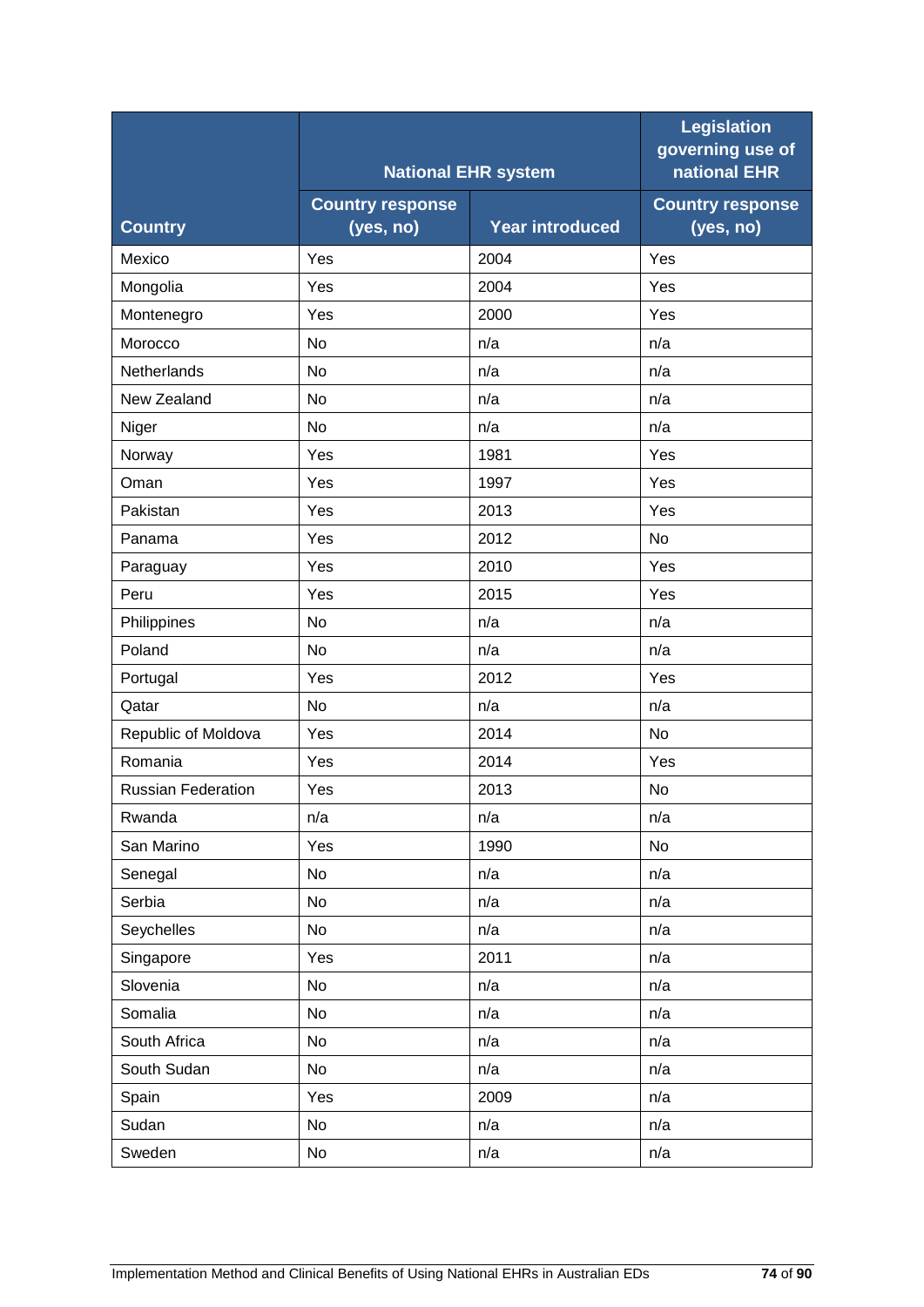|                                                                   |                                      | <b>National EHR system</b> | <b>Legislation</b><br>governing use of<br>national EHR |
|-------------------------------------------------------------------|--------------------------------------|----------------------------|--------------------------------------------------------|
| <b>Country</b>                                                    | <b>Country response</b><br>(yes, no) | <b>Year introduced</b>     | <b>Country response</b><br>(yes, no)                   |
| Switzerland                                                       | <b>No</b>                            | n/a                        | n/a                                                    |
| Syrian Arab Republic                                              | No                                   | n/a                        | n/a                                                    |
| Tajikistan                                                        | Yes                                  | 2013                       | <b>No</b>                                              |
| <b>Timor-Leste</b>                                                | Yes                                  | n/a                        | <b>No</b>                                              |
| <b>Trinidad and Tobago</b>                                        | <b>No</b>                            | n/a                        | n/a                                                    |
| Tunisia                                                           | n/a                                  | n/a                        | n/a                                                    |
| <b>Turkey</b>                                                     | Yes                                  | 2008                       | Yes                                                    |
| Turkmenistan                                                      | Yes                                  | 2010                       | Yes                                                    |
| Uganda                                                            | <b>No</b>                            | n/a                        | n/a                                                    |
| Ukraine                                                           | No                                   | n/a                        | n/a                                                    |
| United Kingdom of<br><b>Great Britain and</b><br>Northern Ireland | <b>No</b>                            | n/a                        | n/a                                                    |
| <b>United States of</b><br>America                                | <b>No</b>                            | n/a                        | n/a                                                    |
| Uruguay                                                           | Yes                                  | 2014                       | n/a                                                    |
| Uzbekistan                                                        | Yes                                  | 2015                       | No                                                     |
| Vietnam                                                           | <b>No</b>                            | n/a                        | n/a                                                    |
| Zambia                                                            | Yes                                  | 2009                       | <b>No</b>                                              |
| Zimbabwe                                                          | <b>No</b>                            | n/a                        | n/a                                                    |

 $n/a = not$  applicable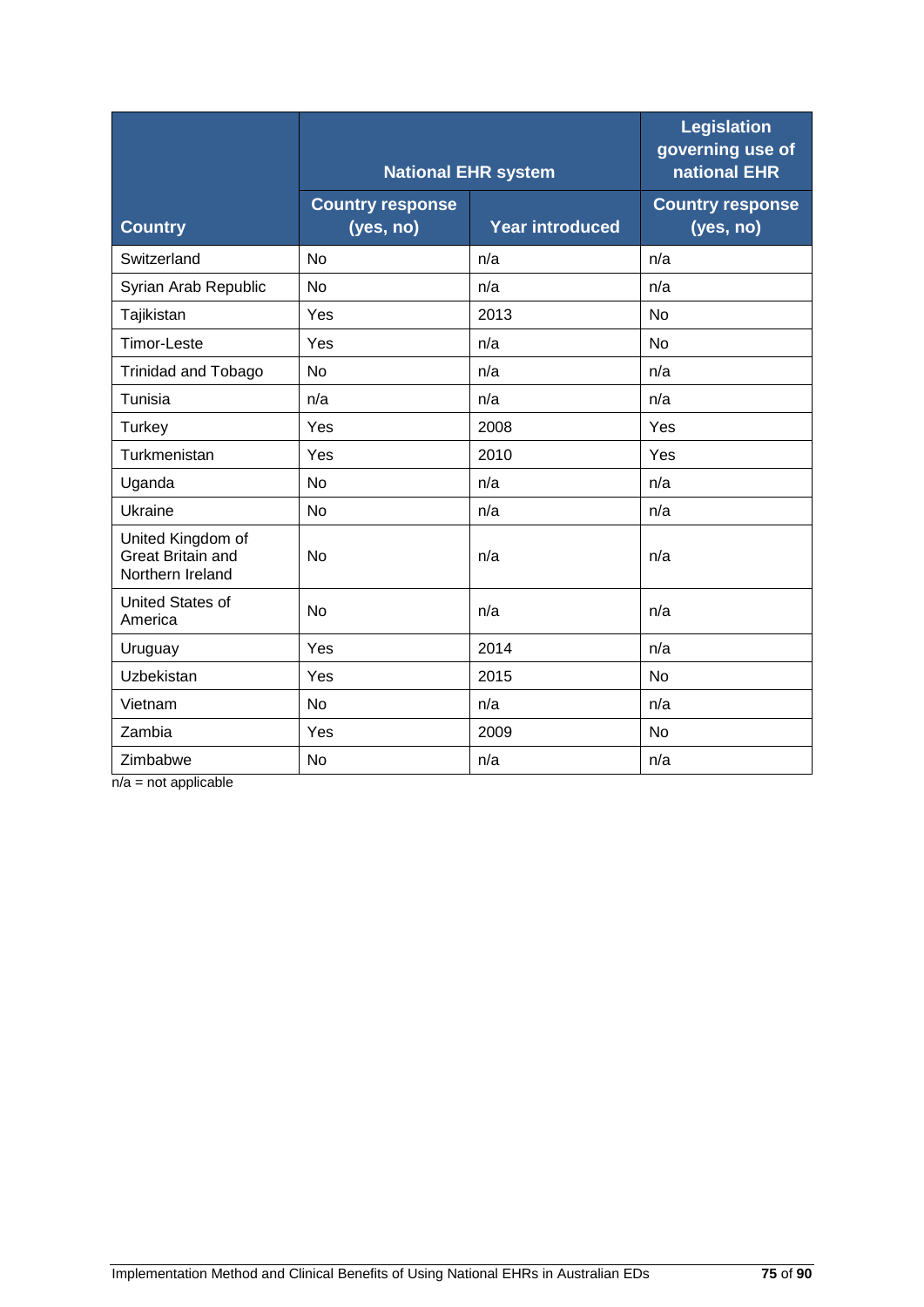|                |                                                      |                                                                                   | <b>Country</b>                                                             |                                                                                                                                          |                                                                                                                      |                                                                                                                                                                                                                                                                                   |                                                                                                                                                                                                 |                                                                                                    |  |
|----------------|------------------------------------------------------|-----------------------------------------------------------------------------------|----------------------------------------------------------------------------|------------------------------------------------------------------------------------------------------------------------------------------|----------------------------------------------------------------------------------------------------------------------|-----------------------------------------------------------------------------------------------------------------------------------------------------------------------------------------------------------------------------------------------------------------------------------|-------------------------------------------------------------------------------------------------------------------------------------------------------------------------------------------------|----------------------------------------------------------------------------------------------------|--|
| <b>Process</b> | <b>Feature</b>                                       | <b>Australia</b>                                                                  | <b>Austria</b>                                                             | <b>Denmark</b>                                                                                                                           | <b>England</b>                                                                                                       | <b>Northern</b><br><b>Ireland</b>                                                                                                                                                                                                                                                 | <b>Scotland</b>                                                                                                                                                                                 | <b>Wales</b>                                                                                       |  |
| General        | <b>EHR</b> name: date<br>introduced; main<br>website | • My Health<br>Record<br>• 2012                                                   | $\bullet$ ELGA<br>(Elektronische<br>Gesundheitsakte)<br>• 2015             | • Sundhedsjournalen<br>(National Health<br>Record) 2014                                                                                  | • Summary Care<br>Record 2008                                                                                        | • Emergency<br>Care Summary<br>$(ECS) - 2008$<br>This is the GP<br>summary.<br>• Northern Ireland<br><b>Electronic Care</b><br>Record (NIECR)<br>$-2013$ This is<br>the broader<br>record / system<br>providing<br>access to data<br>from a range of<br>$sources - see$<br>below. | • Emergency<br>Care Summary<br>(ECS) -2006<br>(no public<br>access to main<br>site)<br>$\bullet$ Key<br>Information<br>Summary<br>(KIS) -2013<br>• Palliative Care<br>Summary<br>$(PCS) - 2009$ | • Welsh GP<br>Record<br>(2016)<br>(formerly the<br>Individual<br>Health<br>$Record -$<br>2005      |  |
|                | Coverage<br>(population with<br>record)              | • Approximately<br>21% of total<br>population is<br>registered (as<br>of 14/9/17) | • Data not<br>available                                                    | • 67% of individual<br>healthcare<br>providers use<br>sundhed.dk portal<br>through which the<br>National Health<br>Record is<br>accessed | • 96% of people<br>registered with<br>a GP have a<br><b>Summary Care</b><br>Record (55<br>million records)<br>(2016) | 99% of 1.8<br>million<br>population                                                                                                                                                                                                                                               | $\cdot$ ECS - 99.9%<br>of people<br>registered with<br>a GP have an<br>ESC (5.1<br>million).<br>• $KIS - 2-3%$<br>have a KIS<br>(generally for<br>complex,<br>chronically ill)                  | • 65% of 3<br>million                                                                              |  |
|                | Accessible in ED /<br>urgent care<br>settings        | • Pilot only                                                                      | • Public hospital<br>roll out in 2015<br>(roll out in ED not<br>specified) | • Public hospital roll<br>out (from 2013)<br>(roll out in ED not<br>specified)                                                           | • Progressively<br>from 2008                                                                                         | • 2008                                                                                                                                                                                                                                                                            | • 2006                                                                                                                                                                                          | • National<br>agreement for<br>introduction to<br>ED from 2009<br>(Individual<br>Health<br>Record) |  |
| Governance     | Overseeing<br>agencies                               | • Australian<br><b>Digital Health</b><br>Agency                                   | • ELGA GmbH                                                                | • National eHealth<br>Authority (NSI)<br>• Regional eHealth<br>Organisation (RSI)                                                        | • Managed by<br>Data<br>Coordination<br><b>Board</b>                                                                 | • eHealth and<br>Social Care<br>Board                                                                                                                                                                                                                                             | $\bullet$ eHealth<br><b>Division NHS</b><br>Scotland<br>• Information<br>Sharing Board                                                                                                          | • NHS Wales<br><b>Informatics</b><br>Service<br>• Wales<br><b>Information</b>                      |  |

## **Appendix 4: National EHR system features by jurisdiction**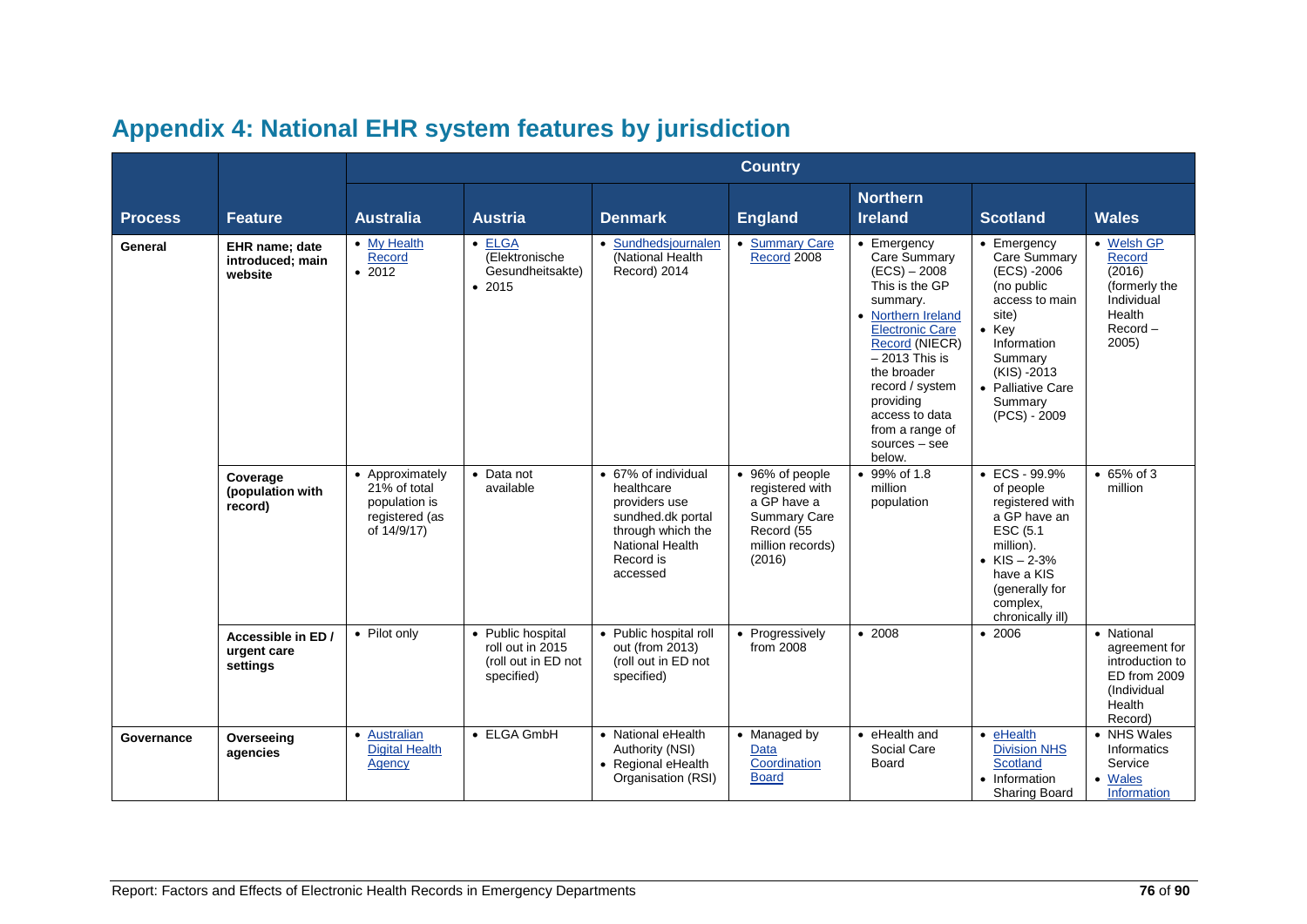|                |                                                      |                                                                                         |                                                                                                              |                                                                                                                                     | <b>Country</b>                                                                                                                                                                                                                                                                                                                                                         |                                                                                                  |                                                                                                                                                                                                                                                                                                                                                                                                                    |                                                                                                                                           |
|----------------|------------------------------------------------------|-----------------------------------------------------------------------------------------|--------------------------------------------------------------------------------------------------------------|-------------------------------------------------------------------------------------------------------------------------------------|------------------------------------------------------------------------------------------------------------------------------------------------------------------------------------------------------------------------------------------------------------------------------------------------------------------------------------------------------------------------|--------------------------------------------------------------------------------------------------|--------------------------------------------------------------------------------------------------------------------------------------------------------------------------------------------------------------------------------------------------------------------------------------------------------------------------------------------------------------------------------------------------------------------|-------------------------------------------------------------------------------------------------------------------------------------------|
| <b>Process</b> | <b>Feature</b>                                       | <b>Australia</b>                                                                        | <b>Austria</b>                                                                                               | <b>Denmark</b>                                                                                                                      | <b>England</b>                                                                                                                                                                                                                                                                                                                                                         | <b>Northern</b><br><b>Ireland</b>                                                                | <b>Scotland</b>                                                                                                                                                                                                                                                                                                                                                                                                    | <b>Wales</b>                                                                                                                              |
|                |                                                      |                                                                                         |                                                                                                              |                                                                                                                                     | • Implemented by<br><b>NHS Digital</b><br>(previously the<br>Health and<br>Social Care<br>Information<br>Centre)                                                                                                                                                                                                                                                       |                                                                                                  |                                                                                                                                                                                                                                                                                                                                                                                                                    | Governance<br><b>Board</b>                                                                                                                |
|                | <b>National eHealth</b><br>and related<br>strategies | • National Digital<br><b>Health Strategy</b><br>(2017)                                  | • Austrian eHealth<br>Strategy 2005<br>(PDF 1MB)<br>• Austria ICT<br>strategy (2015-<br>2018) (in<br>German) | <b>Strategy for Digital</b><br>Welfare 2013-2020<br>(PDF 2.2MB)<br>• Denmark<br>eGovernment<br><b>Digital Strategy</b><br>2016-2020 | <b>Five Year</b><br>$\bullet$<br><b>Forward View</b><br>$(2014)$ and<br>update<br>• Personalised<br><b>Health and Care</b><br>2020<br>(PDF 2.2MB)<br>• Information and<br>technology for<br>better care: Our<br>strategy for<br>2015-2020<br>(PDF 445KB)<br>• Digital Strategy:<br>Leading the<br><b>Culture Change</b><br>in Health and<br>Care (2012)<br>(PDF 296KB) | eHealth and<br>$\bullet$<br><b>Care Strategy</b><br>2016                                         | • National<br>eHealth<br>Strategy 2014-<br>2017<br>(PDF 689KB)<br>(and<br>supporting<br>eHealth<br>Finance and<br>eHealth<br>Technical<br>Strategies)<br>• Digital Health<br>and Social<br><b>Care Strategy</b><br>2017-2022 is<br>currently under<br>development<br>• Health and<br><b>Social Care</b><br><b>Information</b><br>Sharing $- A$<br><b>Strategic</b><br><b>Framework</b><br>2014-2020<br>(PDF 550KB) | • Informed<br><b>Health and</b><br>$Care - A$<br><b>Digital Health</b><br>and Social<br>Care Strategy<br>for Wales<br>2015<br>(PDF 847KB) |
|                | <b>Legislation and</b><br>data protection            | <b>Specific EHR</b><br>legislation:                                                     | <b>Specific EHR</b><br>legislation (in                                                                       | <b>Specific EHR</b><br>legislation:                                                                                                 | <b>Specific EHR</b><br>legislation:                                                                                                                                                                                                                                                                                                                                    | <b>Specific EHR</b><br>legislation:                                                              | <b>Specific EHR</b><br>legislation:                                                                                                                                                                                                                                                                                                                                                                                | <b>Specific EHR</b><br>legislation:                                                                                                       |
|                | protocols*<br>*not an exhaustive<br>list             | • My Health<br><b>Records Act</b><br>2012<br>• My Health<br><b>Records Rule</b><br>2016 | German):<br>• ELGA Act 2013<br>(PDF 282KB)<br><b>Other legislations</b><br>(in German)                       | • None<br><b>Other legislations</b><br>• Act on Processing<br>of Personal Data<br>2000                                              | • None<br>Other legislation:<br>• Data Protection<br>Act 1998                                                                                                                                                                                                                                                                                                          | • None<br>Other legislation:<br>• Data Protection<br>Act 1998<br>• Overview of<br>governance and | • None<br>Other<br>legislation:<br>$\bullet$ Data<br><b>Protection Act</b><br>1998                                                                                                                                                                                                                                                                                                                                 | • None<br>Other<br>legislation:<br>$\bullet$ Data<br><b>Protection Act</b><br>1998                                                        |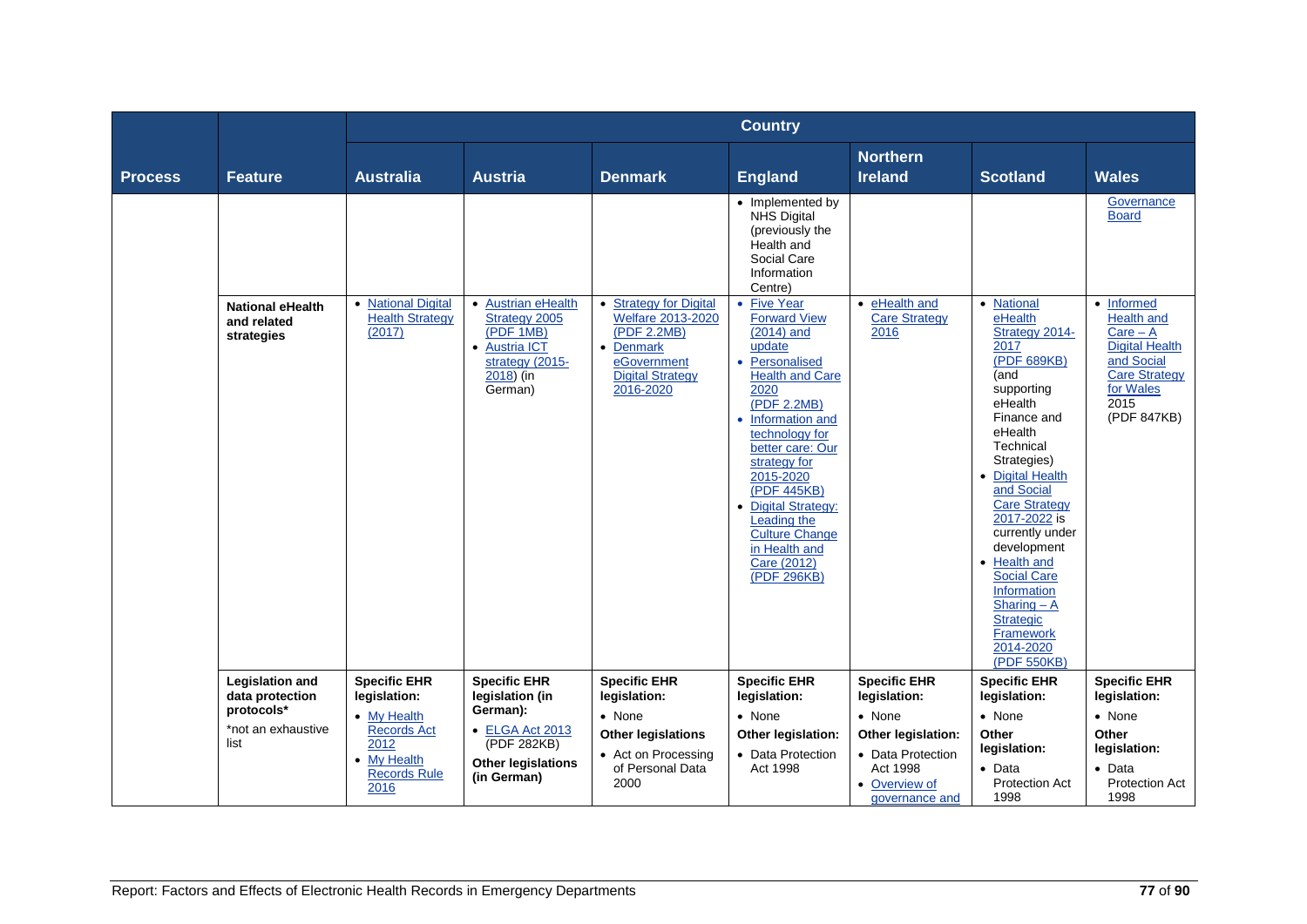|                |                                     |                                                                                                                                                                                                                                                           |                                                                                                                                                                                                                                                                                    |                                                                                                                                                                                                                                                                                                                         | <b>Country</b>                                                                                                                                                                                           |                                                                                                                                                                                                                                                                                |                                                                                                                                                                                                                                                          |                                                                                                                                                                                                                                   |
|----------------|-------------------------------------|-----------------------------------------------------------------------------------------------------------------------------------------------------------------------------------------------------------------------------------------------------------|------------------------------------------------------------------------------------------------------------------------------------------------------------------------------------------------------------------------------------------------------------------------------------|-------------------------------------------------------------------------------------------------------------------------------------------------------------------------------------------------------------------------------------------------------------------------------------------------------------------------|----------------------------------------------------------------------------------------------------------------------------------------------------------------------------------------------------------|--------------------------------------------------------------------------------------------------------------------------------------------------------------------------------------------------------------------------------------------------------------------------------|----------------------------------------------------------------------------------------------------------------------------------------------------------------------------------------------------------------------------------------------------------|-----------------------------------------------------------------------------------------------------------------------------------------------------------------------------------------------------------------------------------|
| <b>Process</b> | <b>Feature</b>                      | <b>Australia</b>                                                                                                                                                                                                                                          | <b>Austria</b>                                                                                                                                                                                                                                                                     | <b>Denmark</b>                                                                                                                                                                                                                                                                                                          | <b>England</b>                                                                                                                                                                                           | <b>Northern</b><br><b>Ireland</b>                                                                                                                                                                                                                                              | <b>Scotland</b>                                                                                                                                                                                                                                          | <b>Wales</b>                                                                                                                                                                                                                      |
|                |                                     | • My Health<br><b>Records</b><br>Regulation<br>2012<br>Other<br>legislation:<br>• Privacy Act<br>1988<br>• Healthcare<br><b>Identifiers Act</b><br>2010<br>• Healthcare<br><b>Identifiers</b><br><b>Regulations</b><br>2010                               | • Data Protection<br><b>Act (DSG 2000)</b><br>(PDF 100KB)<br>• eGovernment Act<br>(PDF 659KB)<br>• Overview of<br>governance and<br>law in Austria<br>(PDF 705KB)                                                                                                                  | • Overview of<br>governance and<br>law in Denmark<br>(PDF 701KB)                                                                                                                                                                                                                                                        | • Caldicott<br><b>Principles (PDF</b><br>777KB)<br>• Overview of<br>governance and<br>law in UK (PDF<br>1.1MB                                                                                            | law in UK (PDF<br>1.1MB                                                                                                                                                                                                                                                        | • Public Records<br>Act (Scotland)<br>2011<br>• Overview of<br>governance<br>and law in UK<br>(PDF 1.1MB)<br>Other protocols:<br>• Data Sharing<br>Code of<br><b>Practice (PDF</b><br>841KB)<br>• Caldicott<br><b>Principles</b><br>(PDF 777KB)          | • Freedom of<br>Information<br>Act<br>Other<br>protocols:<br>• Caldicott<br>Report<br>• Wales Accord<br>on Sharing of<br>Personal<br><b>Information</b><br>(WASPI)<br>• Overview of<br>qovernance<br>and law in UK<br>(PDF 1.1MB) |
|                | <b>Unique patient</b><br>identifier | • Individual<br><b>Healthcare</b><br><b>Identifier (IHI)</b><br>• Everyone with<br>a Medicare or<br>Department of<br>Veterans'<br>Affairs (DVA)<br>card has an IHI                                                                                        | • Citizen e-card or<br>mobile phone<br>signature based<br>on their social<br>security number                                                                                                                                                                                       | • Unique personal<br>identifier (CPR);<br>digital signature<br>NEM-ID                                                                                                                                                                                                                                                   | • NHS number                                                                                                                                                                                             | • Health and Care<br>Number                                                                                                                                                                                                                                                    | Community<br>$\bullet$<br><b>Health Index</b><br>(CGI)<br>• Each citizen<br>can only be<br>registered with<br>one GP<br>practice                                                                                                                         | • NHS number                                                                                                                                                                                                                      |
| System         | <b>Structure</b>                    | <b>Centralised and</b><br>decentralised<br>model<br>• Health records<br>are either<br>uploaded into<br>the National<br>Repositories<br>Service (NRS)<br>or obtained<br>from<br>participating<br>repositories<br>(such as DHS<br>operated<br>repositories, | <b>Centralised and</b><br>decentralised<br>repositories<br>• ELGA contains a<br>collection of links<br>to data stored in<br>decentralised<br>repositories<br>• Medication data<br>are stored in<br>encrypted form in<br>a central<br>repository.<br>• Access to health<br>data and | <b>Centralised</b><br>repository<br>• The National<br><b>Health Record is</b><br>stored centrally<br>and accessed via<br>the Sundhed.dk<br>portal<br>• The information is<br>collected from<br>hospitals in all five<br>Danish regions, as<br>well as from GPs<br>and other private<br>practice healthcare<br>provider. | <b>Centralised and</b><br>decentralised<br>model<br>• The Summary<br>Care Record is<br>stored on the<br>Spine and<br>accessible via<br>the Spine portal<br>which also<br>hosts other<br>shared services. | <b>Centralised and</b><br>decentralised<br>model<br>• The Emergency<br>Care Summary<br>is available as<br>part of the<br><b>NIECR</b><br>accessible via<br>the HSC secure<br>network. NIECR<br>also collects and<br>links to<br>information from<br>other sources<br>including | <b>Centralised</b><br>rand<br>decentralised<br>model<br>• ECS and KIS<br>are available<br>on the central<br>repository<br>(ECS Store).<br>accessible via<br>local clinical<br>portals in NHS<br>regions<br>through which<br>clinicians<br>access a range | <b>Centralised</b><br>repository<br>• WGPR is<br>available on<br>the Welsh<br>Care Records<br>Service.                                                                                                                            |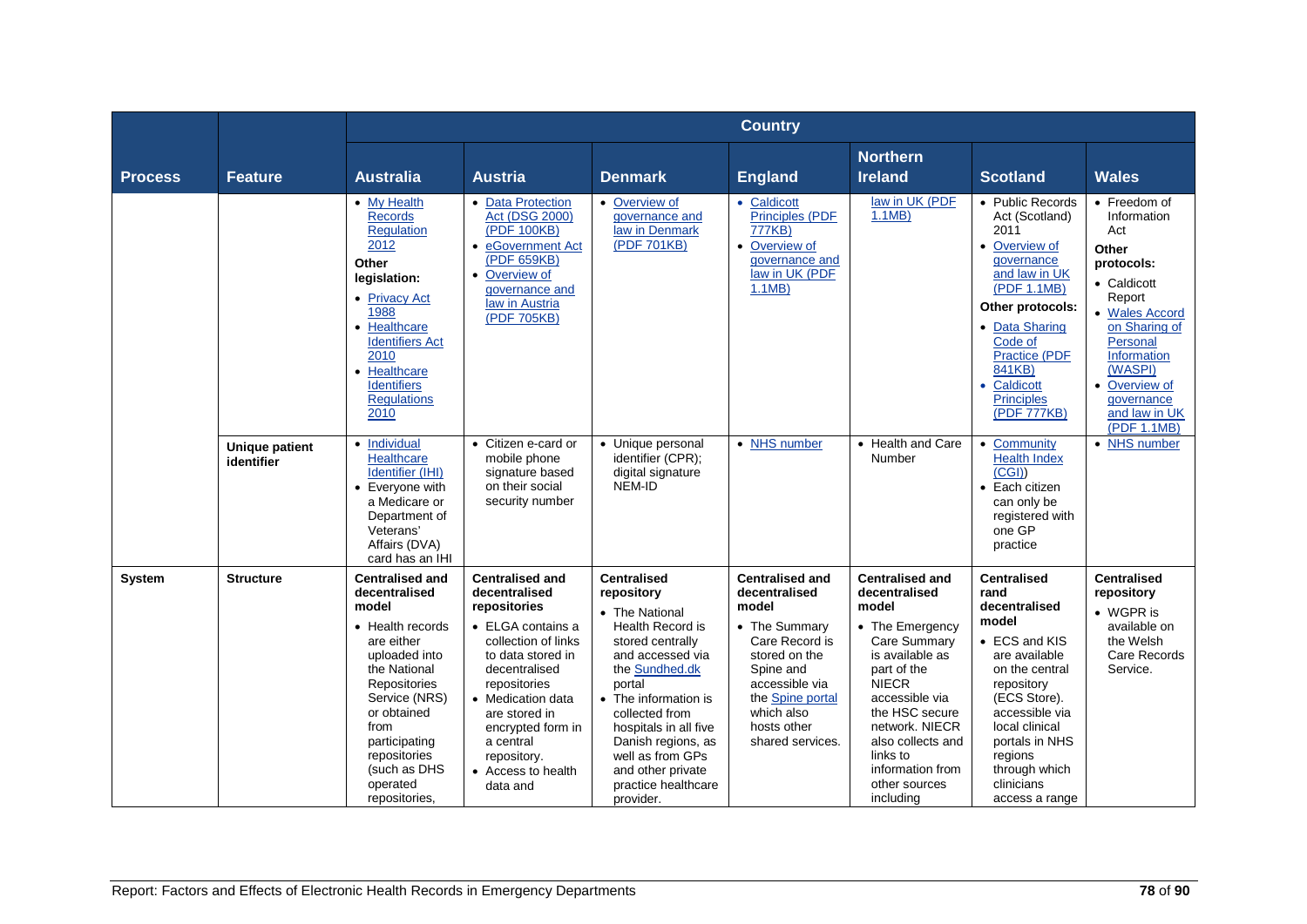|                |                             |                                                                                                                                                                                                                                                                                                                                                               |                                                                                                                                                                                                                                                                                                                                         |                                                                                                                                                                                                                                                                                                                                                                | <b>Country</b>                                                                                                                                                                                                                                                                                 |                                                                                                                                                                                                                                                                                                                                                                                   |                                                                                                                                                                                                                                                                                                                                                                        |                                               |
|----------------|-----------------------------|---------------------------------------------------------------------------------------------------------------------------------------------------------------------------------------------------------------------------------------------------------------------------------------------------------------------------------------------------------------|-----------------------------------------------------------------------------------------------------------------------------------------------------------------------------------------------------------------------------------------------------------------------------------------------------------------------------------------|----------------------------------------------------------------------------------------------------------------------------------------------------------------------------------------------------------------------------------------------------------------------------------------------------------------------------------------------------------------|------------------------------------------------------------------------------------------------------------------------------------------------------------------------------------------------------------------------------------------------------------------------------------------------|-----------------------------------------------------------------------------------------------------------------------------------------------------------------------------------------------------------------------------------------------------------------------------------------------------------------------------------------------------------------------------------|------------------------------------------------------------------------------------------------------------------------------------------------------------------------------------------------------------------------------------------------------------------------------------------------------------------------------------------------------------------------|-----------------------------------------------|
| <b>Process</b> | <b>Feature</b>              | <b>Australia</b>                                                                                                                                                                                                                                                                                                                                              | <b>Austria</b>                                                                                                                                                                                                                                                                                                                          | <b>Denmark</b>                                                                                                                                                                                                                                                                                                                                                 | <b>England</b>                                                                                                                                                                                                                                                                                 | <b>Northern</b><br><b>Ireland</b>                                                                                                                                                                                                                                                                                                                                                 | <b>Scotland</b>                                                                                                                                                                                                                                                                                                                                                        | <b>Wales</b>                                  |
|                |                             | diagnostic<br>service<br>providers.<br>public health<br>systems).<br>• Access is via<br>the Provider<br>Portal for<br>healthcare<br>professionals<br>and via the<br>MyGov website<br>for patients.<br>• Some individual<br>states have<br>local portals<br>through which<br>the My Health<br>Record is<br>accessed.                                           | medication is via<br>the ELGA Portal.                                                                                                                                                                                                                                                                                                   |                                                                                                                                                                                                                                                                                                                                                                |                                                                                                                                                                                                                                                                                                | hospital records,<br>imaging, and<br>pathology.                                                                                                                                                                                                                                                                                                                                   | of other local<br>and linked<br>data.                                                                                                                                                                                                                                                                                                                                  |                                               |
|                | Data source and<br>updating | • Data is sourced<br>from authorised<br>healthcare<br>provider<br>systems<br>(mainly primary<br>care) which are<br>uploaded to the<br>NRS and<br>participating<br>repositories.<br>• Data is also<br>sourced from<br>patients' own<br>documents and<br>notes uploaded<br>to My Health<br>Record.<br>• Authorised<br>healthcare<br>providers can<br>enter data | • Most data<br>(except for<br>medication data)<br>are sourced from<br>hospitals, GP/<br>specialist<br>repositories and<br>displayed as links<br>on the ELGA<br>portal.<br>• Medication data<br>is sourced from a<br>central<br>repository.<br>• Only ELGA<br>healthcare<br>providers can<br>create, host,<br>access and<br>update data. | • Data is sourced<br>from local<br>hospital and<br><b>GP/specialist</b><br><b>EHR systems and</b><br>transferred to the<br>central repository.<br>• Only authorised<br>healthcare<br>professionals can<br>create, host and<br>access data.<br>• Existing data can<br>only be updated or<br>edited by the<br>healthcare provider<br>who registered the<br>data. | • GP records are<br>the source of<br>data for the<br>SCR.<br>• Data is<br>automatically<br>'pulled' from the<br>record when it is<br>updated.<br>• Data can only<br>be updated at<br>the GP practice.<br>• Patients and<br>other health<br>providers<br>cannot add to or<br>change the<br>SCR. | • GP records are<br>the source of<br>data for the<br>Emergency<br>Care Summary.<br>• The timing of<br>information<br>extraction form<br>GP records was<br>not available.<br>• Other data is<br>drawn from<br>hospital records.<br>imaging, and<br>pathology, as<br>described<br>above.<br>• Information can<br>also be<br>recorded directly<br>on the system<br>(limited details) | • GP records<br>are the source<br>of data for the<br>ECS and KIS.<br>• Data is 'pulled'<br>from the record<br>twice daily.<br>• Data can only<br>be updated at<br>the GP<br>practice.<br>• There are local<br>exceptions<br>where, for<br>example other<br>health<br>professionals<br>can create or<br>update the KIS<br>without having<br>access to the<br>GP system. | • GP records<br>are the<br>source of<br>data. |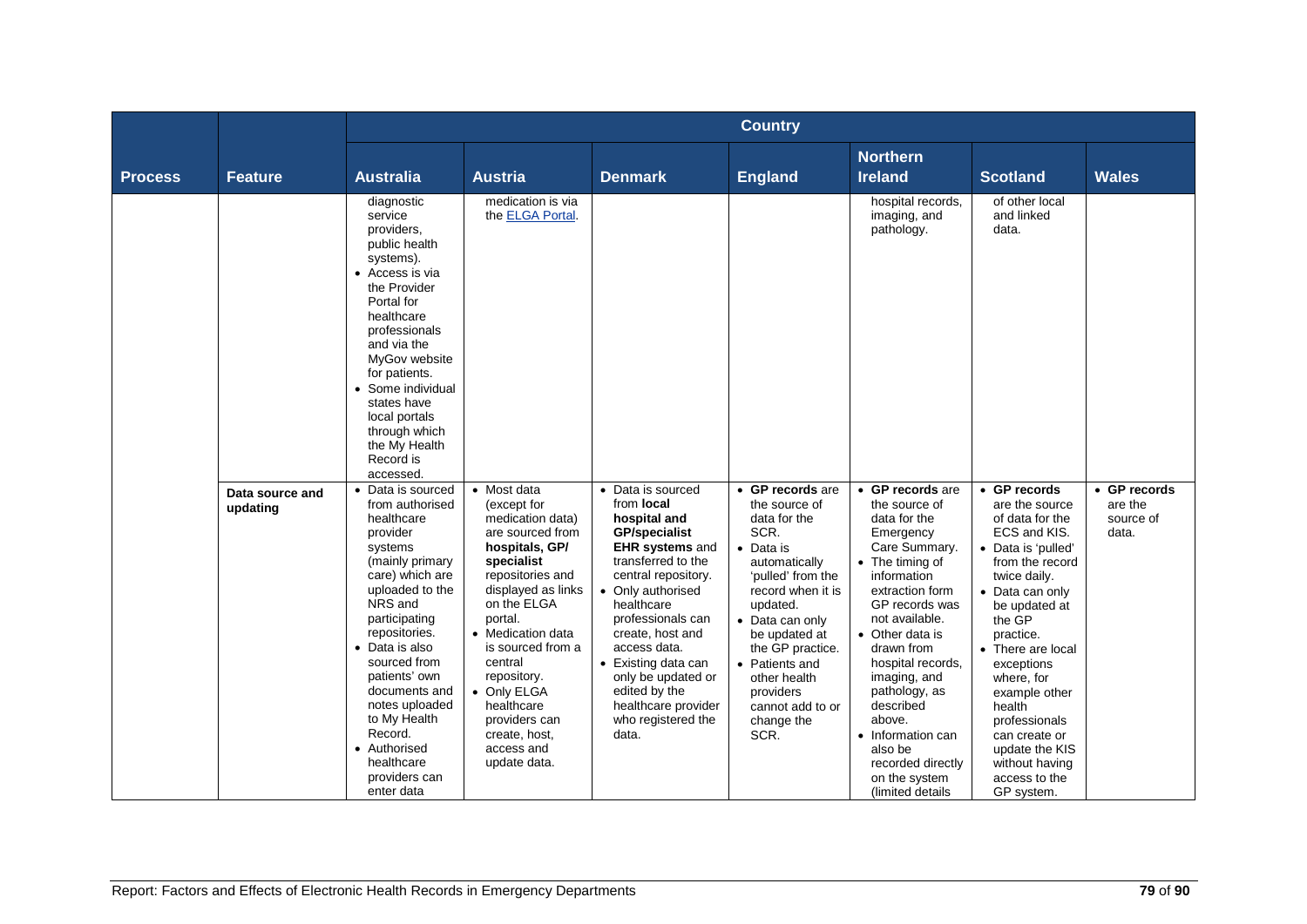|                |                         |                                                                                                                                                                                                                                                                                                                                                                                                         |                                                                                                                                                                                                                                                                                                                                                                                        |                                                                                                                                                                                                                                                                                                                                                                                                                                         | <b>Country</b>                                                                                                                                                                                                                                                                                                                                                             |                                                                                                                                                                                                                                                                                                                                                                                     |                                                                                                                                                                                                                                                                                                                                                                                    |                                                                                                                                                                                                                                                                                                                                            |
|----------------|-------------------------|---------------------------------------------------------------------------------------------------------------------------------------------------------------------------------------------------------------------------------------------------------------------------------------------------------------------------------------------------------------------------------------------------------|----------------------------------------------------------------------------------------------------------------------------------------------------------------------------------------------------------------------------------------------------------------------------------------------------------------------------------------------------------------------------------------|-----------------------------------------------------------------------------------------------------------------------------------------------------------------------------------------------------------------------------------------------------------------------------------------------------------------------------------------------------------------------------------------------------------------------------------------|----------------------------------------------------------------------------------------------------------------------------------------------------------------------------------------------------------------------------------------------------------------------------------------------------------------------------------------------------------------------------|-------------------------------------------------------------------------------------------------------------------------------------------------------------------------------------------------------------------------------------------------------------------------------------------------------------------------------------------------------------------------------------|------------------------------------------------------------------------------------------------------------------------------------------------------------------------------------------------------------------------------------------------------------------------------------------------------------------------------------------------------------------------------------|--------------------------------------------------------------------------------------------------------------------------------------------------------------------------------------------------------------------------------------------------------------------------------------------------------------------------------------------|
| <b>Process</b> | <b>Feature</b>          | <b>Australia</b>                                                                                                                                                                                                                                                                                                                                                                                        | <b>Austria</b>                                                                                                                                                                                                                                                                                                                                                                         | <b>Denmark</b>                                                                                                                                                                                                                                                                                                                                                                                                                          | <b>England</b>                                                                                                                                                                                                                                                                                                                                                             | <b>Northern</b><br><b>Ireland</b>                                                                                                                                                                                                                                                                                                                                                   | <b>Scotland</b>                                                                                                                                                                                                                                                                                                                                                                    | <b>Wales</b>                                                                                                                                                                                                                                                                                                                               |
|                |                         | using<br>Conformant<br>Clinical<br>Software.                                                                                                                                                                                                                                                                                                                                                            |                                                                                                                                                                                                                                                                                                                                                                                        |                                                                                                                                                                                                                                                                                                                                                                                                                                         |                                                                                                                                                                                                                                                                                                                                                                            | available about<br>how this occurs)<br>• Only authorised<br>healthcare<br>professionals<br>can create, host<br>and access<br>data.<br>Patients cannot<br>$\bullet$<br>directly access<br>or change the<br>data.                                                                                                                                                                     |                                                                                                                                                                                                                                                                                                                                                                                    |                                                                                                                                                                                                                                                                                                                                            |
| Content        | <b>Scope</b>            | • Health                                                                                                                                                                                                                                                                                                                                                                                                | • Health<br>• Social care                                                                                                                                                                                                                                                                                                                                                              | • Health                                                                                                                                                                                                                                                                                                                                                                                                                                | • Health<br>• Social care (in<br>expanded<br>record)                                                                                                                                                                                                                                                                                                                       | • Health                                                                                                                                                                                                                                                                                                                                                                            | $\bullet$ ECS - Health<br>$\bullet$ KIS - Health<br>and social care                                                                                                                                                                                                                                                                                                                | • Health                                                                                                                                                                                                                                                                                                                                   |
|                | <b>Specific content</b> | <b>My Health</b><br><b>Record contains</b><br><b>Clinical</b><br>documents -<br>added by<br>healthcare<br>providers:<br>• Shared Health<br>Summary<br>(created by the<br>patient's<br>'nominated<br>healthcare<br>$provider$ ) –<br>medical<br>history, current<br>medications.<br>allergies,<br>adverse<br>reactions.<br><i>immunisations)</i><br>Event<br>Summaries-<br>created by<br>other providers | <b>ELGA currently</b><br>contains:<br>• Laboratory data<br>Radiology data<br>$\bullet$<br>Medications<br>• Medical and<br>nursing<br>discharge letters<br>from public<br>hospitals<br><b>Planned content</b><br>includes:<br>• Patient summary<br>- overview of<br>key health data<br>(from primary<br>care)<br>• Vaccination and<br>immunisation<br>status<br>• Outpatient<br>reports | <b>National Health</b><br><b>Record contains:</b><br>• Laboratory data<br>• Imaging<br>Medications<br>Allergies<br>• Vaccination<br>records<br>• Hospital notes<br>and treatments -<br>care summaries<br>from hospitals<br>• GP and other<br>healthcare<br>specialists - an<br>overview of<br>services received<br>over time<br>Referrals – from<br>$\bullet$<br>healthcare<br>professionals<br>Contact details of<br>primary physician | <b>Summary Care</b><br><b>Record core</b><br>information:<br>Demographics<br>$\bullet$<br><b>Medications</b><br>Adverse<br>reaction<br>• Allergies<br><b>Expanded</b><br>information (with<br>patient consent):<br>• Past and<br>present<br>medical history<br>• Reason for<br>medication<br>• Anticipatory<br>care<br>information e.g.<br>care of long<br>term conditions | <b>Emergency Care</b><br><b>Summary Record</b><br>contains<br>Demographics<br>(name, DOB,<br>gender,<br>contact<br>details)<br>Medication<br>$\bullet$<br>prescribed by<br>GP<br>Allergies<br>$\bullet$<br><b>NIECR</b> contains<br>Emergency<br>$\bullet$<br>Care<br>Summary<br>Laboratory<br>results<br>Imaging<br>$\bullet$<br>results<br>Investigation<br>$\bullet$<br>requests | <b>ECS contains:</b><br>• Demographics<br>(name, DOB,<br>CHI number.<br>GP surgery<br>• Medication<br>prescribed by<br>GP<br>• Adverse<br>reactions and<br>allergies to<br>medicines<br><b>KIS contains:</b><br>• Past medical<br>history (High-<br>priority read<br>codes are<br>automatically<br>included)<br><b>Baseline</b><br>$\bullet$<br>functional and<br>clinical status, | <b>Welsh GP</b><br>Record<br>contains:<br>• Demographic<br>• Current<br>medication<br>and<br>medication<br>prescribed in<br>the last two<br>years<br>• Allergies or<br>any adverse<br>reactions<br>• Current<br>problems or<br>diagnosis<br>• Results of<br>tests in the<br>previous<br>year, for<br>example,<br>blood tests<br>and x-rays |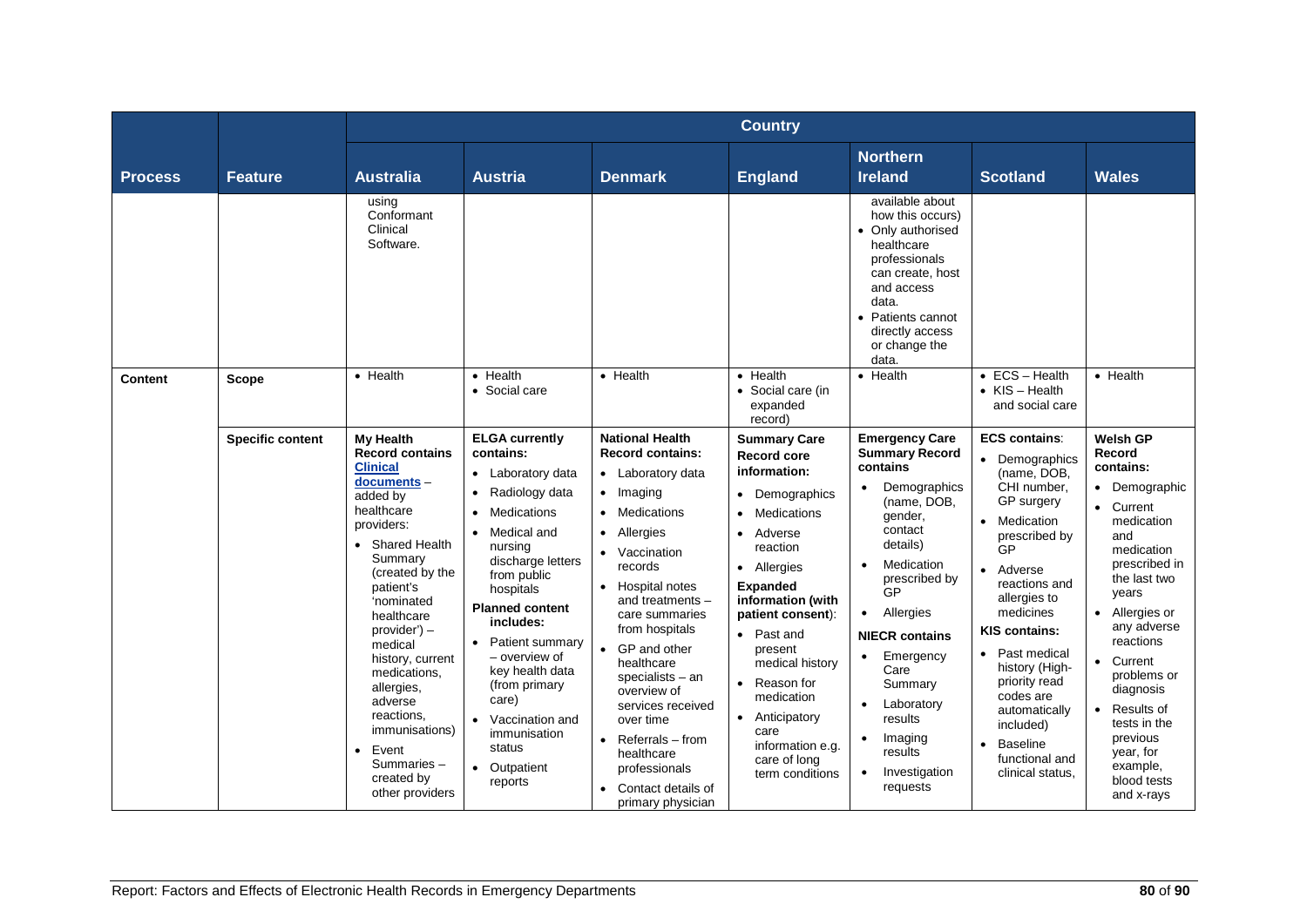|                |                |                                                                                                                                                                                                                                                                                                                                                                                                                                                                                                                                                                                                                | <b>Country</b>                                                                                                                   |                                   |                                                                                                                                                                                                                                                                                                               |                                                                                 |                                                                                                                                                                                                                                                                                                                                                                                                                                                                                                     |              |  |
|----------------|----------------|----------------------------------------------------------------------------------------------------------------------------------------------------------------------------------------------------------------------------------------------------------------------------------------------------------------------------------------------------------------------------------------------------------------------------------------------------------------------------------------------------------------------------------------------------------------------------------------------------------------|----------------------------------------------------------------------------------------------------------------------------------|-----------------------------------|---------------------------------------------------------------------------------------------------------------------------------------------------------------------------------------------------------------------------------------------------------------------------------------------------------------|---------------------------------------------------------------------------------|-----------------------------------------------------------------------------------------------------------------------------------------------------------------------------------------------------------------------------------------------------------------------------------------------------------------------------------------------------------------------------------------------------------------------------------------------------------------------------------------------------|--------------|--|
| <b>Process</b> | <b>Feature</b> | <b>Australia</b>                                                                                                                                                                                                                                                                                                                                                                                                                                                                                                                                                                                               | <b>Austria</b>                                                                                                                   | <b>Denmark</b>                    | <b>England</b>                                                                                                                                                                                                                                                                                                | <b>Northern</b><br><b>Ireland</b>                                               | <b>Scotland</b>                                                                                                                                                                                                                                                                                                                                                                                                                                                                                     | <b>Wales</b> |  |
|                |                | (e.g.<br>pharmacists,<br>emergency<br>department)<br>• Hospital<br>discharge<br>summaries<br>Pathology and<br>$\bullet$<br>diagnostic<br>imaging<br>reports<br>Prescribed<br>$\bullet$<br>and dispensed<br>medication<br>Specialist and<br>referral<br>documents<br><b>Medicare, PBS</b><br>and PRBS<br>information<br>Organ donor<br>decisions<br><b>Immunisations</b><br><b>Personal health</b><br>notes written by<br>individual or an<br>authorised<br>representative:<br>• Contact<br>numbers and<br>emergency<br>contact details<br>• Current<br>medications<br>• Allergy<br>information<br>and previous | • Pathology report<br>• Imaging<br>• Mother-child<br>pass<br>• Wills<br>• Precautionary<br>powers<br>• Legal medical<br>register | and other health<br>professionals | • Communication<br>preferences<br>• End of life care<br>Immunisations<br>$\bullet$<br><b>Exclusions:</b><br>Sensitive<br>information like<br>fertility treatments,<br>sexually<br>transmitted<br>infections,<br>pregnancy<br>terminations and<br>aender<br>reassignment are<br>not automatically<br>included. | Appointments<br>$\bullet$<br>Encounter<br>$\bullet$<br>and discharge<br>letters | including<br>capacity<br>• Triggers for<br>deterioration<br>• Current care<br>needs and<br>arrangements<br>• Emergency<br>contacts and<br>next of kin<br>details<br>• How far to<br>escalate care<br>Preferred<br>$\bullet$<br>place of care,<br>and final care.<br>other specific<br>patient/carer<br>wishes<br>Palliative care<br>$\bullet$<br>information<br>• Legal issues<br>such as power<br>of attorney<br>• DNACPR<br>status<br>• Special alerts<br>- for example<br>around staff<br>safety |              |  |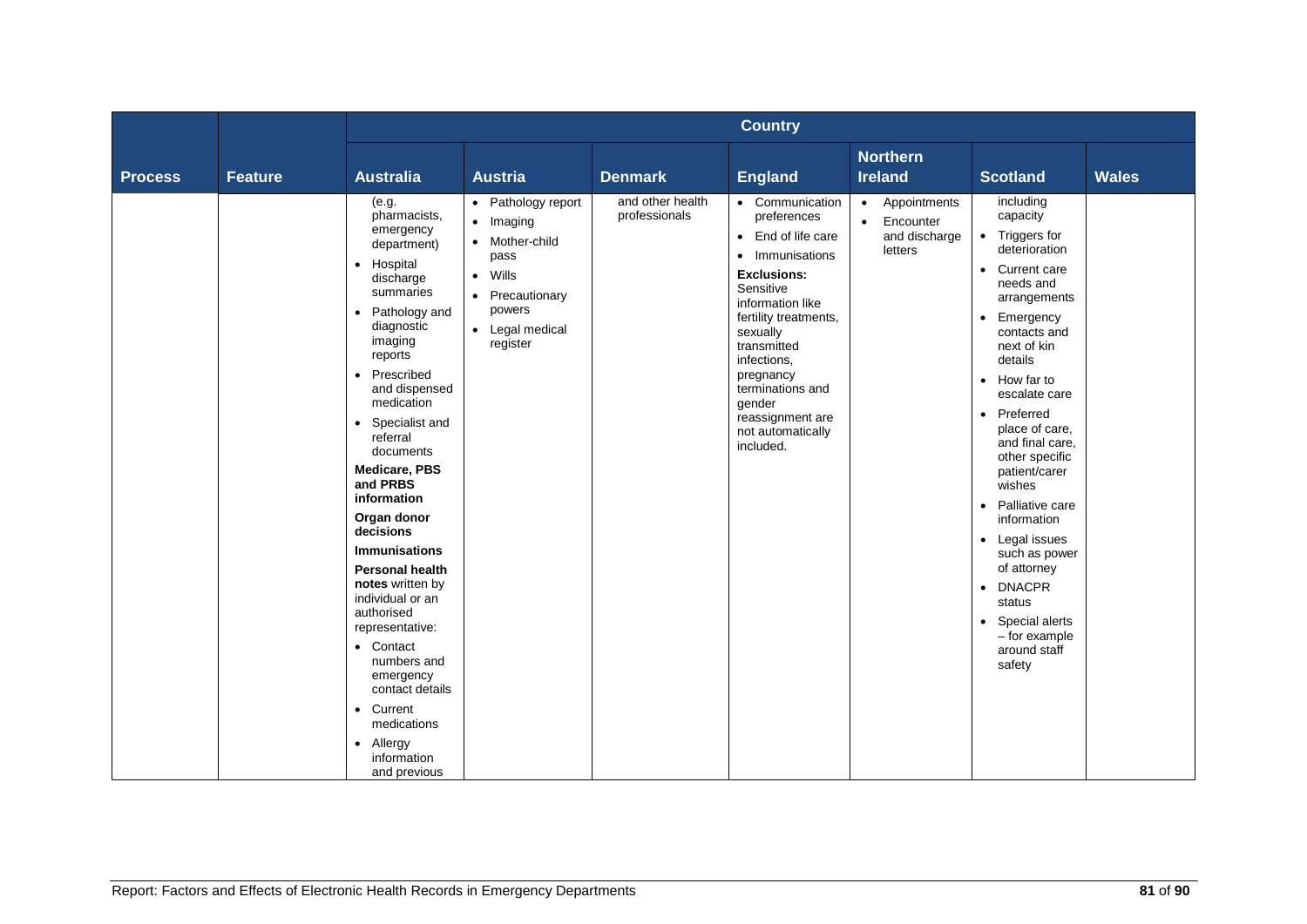|                                |                |                                                                                                                                                                                                                                                                                                                                                                                                                                                                         |                                                                                                                                                                                                                                                                                                                                                                                                                                                                                                                               |                                                                                                                                                                                                                                                                                                                                                                                                                                                                                                                                                                  | <b>Country</b>                                                                                                                                                                                                                                                                                                                                                                                                                                                                                                      |                                                                                                                                                                                                                                                                                                                                                                                                |                                                                                                                                                                                                                                                                                                                                                                                                                                                                            |                                                                                                                                                                                                                                                         |
|--------------------------------|----------------|-------------------------------------------------------------------------------------------------------------------------------------------------------------------------------------------------------------------------------------------------------------------------------------------------------------------------------------------------------------------------------------------------------------------------------------------------------------------------|-------------------------------------------------------------------------------------------------------------------------------------------------------------------------------------------------------------------------------------------------------------------------------------------------------------------------------------------------------------------------------------------------------------------------------------------------------------------------------------------------------------------------------|------------------------------------------------------------------------------------------------------------------------------------------------------------------------------------------------------------------------------------------------------------------------------------------------------------------------------------------------------------------------------------------------------------------------------------------------------------------------------------------------------------------------------------------------------------------|---------------------------------------------------------------------------------------------------------------------------------------------------------------------------------------------------------------------------------------------------------------------------------------------------------------------------------------------------------------------------------------------------------------------------------------------------------------------------------------------------------------------|------------------------------------------------------------------------------------------------------------------------------------------------------------------------------------------------------------------------------------------------------------------------------------------------------------------------------------------------------------------------------------------------|----------------------------------------------------------------------------------------------------------------------------------------------------------------------------------------------------------------------------------------------------------------------------------------------------------------------------------------------------------------------------------------------------------------------------------------------------------------------------|---------------------------------------------------------------------------------------------------------------------------------------------------------------------------------------------------------------------------------------------------------|
| <b>Process</b>                 | <b>Feature</b> | <b>Australia</b>                                                                                                                                                                                                                                                                                                                                                                                                                                                        | <b>Austria</b>                                                                                                                                                                                                                                                                                                                                                                                                                                                                                                                | <b>Denmark</b>                                                                                                                                                                                                                                                                                                                                                                                                                                                                                                                                                   | <b>England</b>                                                                                                                                                                                                                                                                                                                                                                                                                                                                                                      | <b>Northern</b><br><b>Ireland</b>                                                                                                                                                                                                                                                                                                                                                              | <b>Scotland</b>                                                                                                                                                                                                                                                                                                                                                                                                                                                            | <b>Wales</b>                                                                                                                                                                                                                                            |
| Client / patient               | Participation  | adverse<br>reactions<br>• Indigenous<br>status<br>• Veteran or<br><b>ADF</b> status<br>• Advance care<br>planning<br>documents<br><b>Record creation</b>                                                                                                                                                                                                                                                                                                                | <b>Record creation</b>                                                                                                                                                                                                                                                                                                                                                                                                                                                                                                        | <b>Record creation</b>                                                                                                                                                                                                                                                                                                                                                                                                                                                                                                                                           | <b>Record creation</b>                                                                                                                                                                                                                                                                                                                                                                                                                                                                                              | <b>Record creation</b>                                                                                                                                                                                                                                                                                                                                                                         | <b>ECS Record</b>                                                                                                                                                                                                                                                                                                                                                                                                                                                          | Record                                                                                                                                                                                                                                                  |
| participation &<br>permissions | model          | • Presently<br>voluntary 'opt-<br>in' system for<br>creating the<br>record.<br>• The automatic<br>creation of My<br><b>Health Record</b><br>(opt out<br>model) for<br>every<br>Australian will<br>begin from mid-<br>2018.<br><b>Ongoing access</b><br>Patients can:<br>$\bullet$ Hide any<br>clinical data or<br>Medicare<br>documents<br>and restore<br>hidden<br>documents.<br>Once hidden,<br>this<br>information is<br>not accessible.<br>even in an<br>emergency. | • Patients may opt<br>out of ELGA<br>totally. Patients<br>can choose to<br>opt-in at any<br>time.<br>• Patients can also<br>opt out for certain<br>components of<br>the system (e.g.<br>e-medication, e-<br>reports)<br>(situational opt-<br>out)<br>• Patients who<br>have fully opted<br>out and opted in<br>again will start<br>with a blank<br>ELGA record:<br>data previously<br>saved in the<br>system is<br>deleted.<br><b>Ongoing access</b><br>Patients can:<br>• Choose to opt-<br>out of specific<br>encounters or | • Authorised<br>healthcare<br>professional are<br>under legal<br>obligation to keep<br>and update health<br>records. Patient<br>consent is not<br>required to create<br>the record: not<br>allowed to refuse<br>creation of health<br>data.<br><b>Ongoing access</b><br>• Generally, patients'<br>consent to<br>treatment also<br>implies consent for<br>healthcare<br>providers to access<br>data necessary for<br>treatment.<br>• Patients have<br>limited abilities to<br>refuse access to<br>health data in<br>certain<br>circumstances<br>(details unclear) | • Patient may opt<br>out of having a<br>record created<br>by GP.<br>• Patient can<br>choose to opt<br>out at any time<br>(by advising<br>their GP).<br>• Patient can also<br>provide consent<br>to enable more<br>extensive<br>information to<br>be included in<br>the record (as<br>above).<br><b>Ongoing access</b><br>• Each clinician<br>must obtain<br>consent from<br>the patient to<br>access the<br>record for each<br>episode of care.<br>• Exception is<br>when the<br>patient unable<br>to consent in an | • Patient may opt<br>out of having a<br>record created<br>by their GP.<br>• Patient advises<br>GP if they do<br>not wish for<br>ECR to be made<br>available<br>through NIECR.<br><b>Ongoing access</b><br>• Each clinician<br>must obtain<br>consent from<br>the patient to<br>access the<br>record for each<br>episode of care.<br>• Consent in an<br>emergency<br>situation is not<br>clear. | creation<br>• Patient may<br>opt out of<br>having a<br>record created<br>by their GP.<br>• Patient can<br>choose to opt<br>out at any<br>time. When<br>this happens,<br>all data<br>includina<br>historic data is<br>removed from<br>ECS Store.<br><b>Ongoing access</b><br>• Each clinician<br>must obtain<br>consent from<br>the patient to<br>access the<br>ECS record for<br>each episode<br>of care.<br>• Exception is<br>when the<br>patient unable<br>to consent in | creation<br>• Patient may<br>opt out of<br>having a<br>record<br>created by<br>their GP.<br>• Patient can<br>choose to opt<br>out at any<br>time.<br>Ongoing<br>access<br>• Patient<br>consent<br>required<br>every time the<br>records are<br>accessed |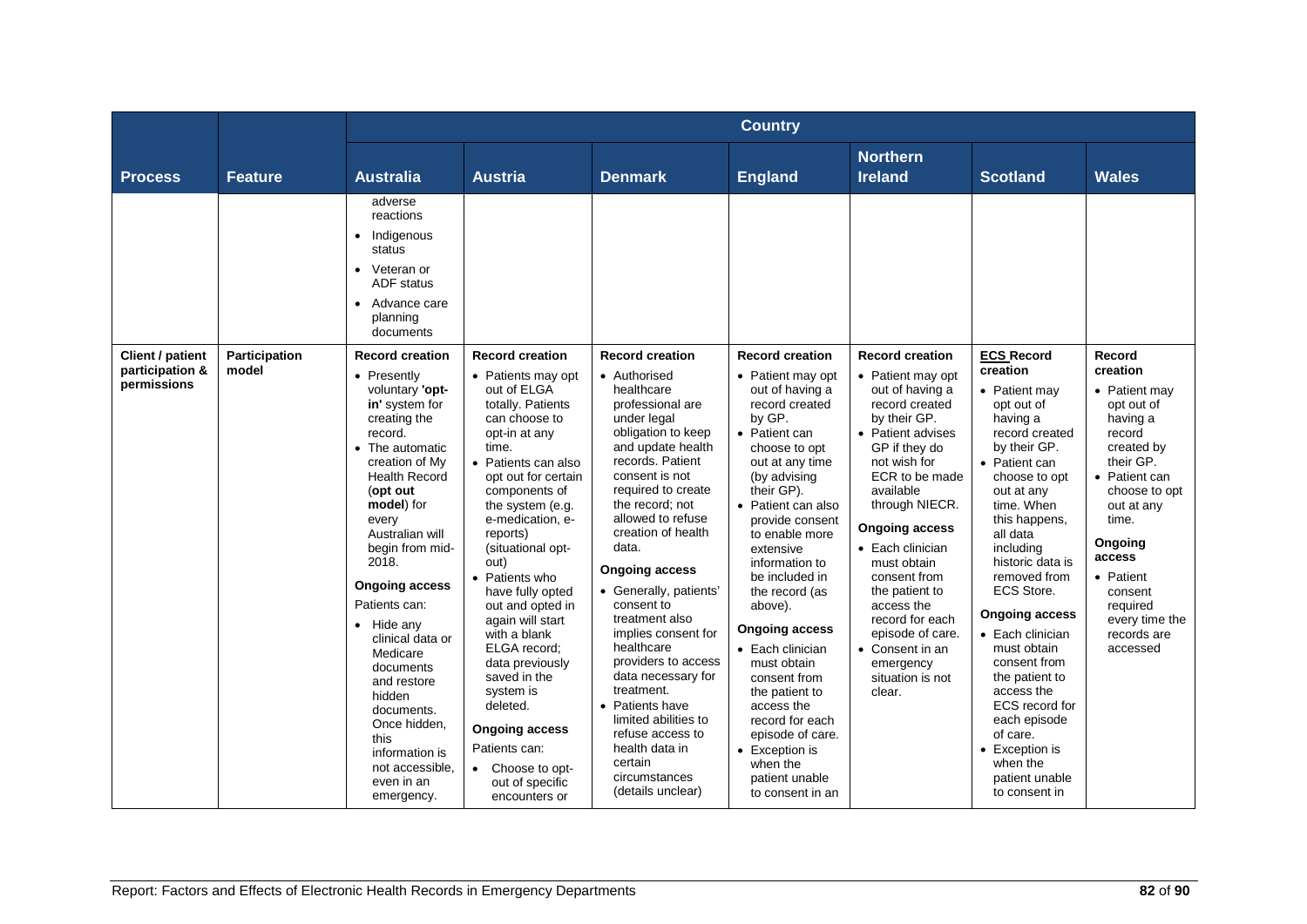|                |                |                                                                                                                                                                                                                                                                                                                                                                           |                                                                                                                                                                                                                                                                                                                                                                                                                                                                                                                                                                                                                                                                                         |                                                                                                  | <b>Country</b>          |                                   |                                                                                                                                                                                                                         |              |
|----------------|----------------|---------------------------------------------------------------------------------------------------------------------------------------------------------------------------------------------------------------------------------------------------------------------------------------------------------------------------------------------------------------------------|-----------------------------------------------------------------------------------------------------------------------------------------------------------------------------------------------------------------------------------------------------------------------------------------------------------------------------------------------------------------------------------------------------------------------------------------------------------------------------------------------------------------------------------------------------------------------------------------------------------------------------------------------------------------------------------------|--------------------------------------------------------------------------------------------------|-------------------------|-----------------------------------|-------------------------------------------------------------------------------------------------------------------------------------------------------------------------------------------------------------------------|--------------|
| <b>Process</b> | <b>Feature</b> | <b>Australia</b>                                                                                                                                                                                                                                                                                                                                                          | <b>Austria</b>                                                                                                                                                                                                                                                                                                                                                                                                                                                                                                                                                                                                                                                                          | <b>Denmark</b>                                                                                   | <b>England</b>          | <b>Northern</b><br><b>Ireland</b> | <b>Scotland</b>                                                                                                                                                                                                         | <b>Wales</b> |
|                |                | • Control who<br>accesses their<br>information<br>• Prevent other<br>healthcare<br>providers from<br>accessing<br>record unless in<br>an emergency<br>• Flag specific<br>documents as<br>'limited access',<br>and control who<br>can view these<br>documents<br>Emergency<br>access is granted<br>without patients'<br>consent if<br>deemed<br>necessary for<br>treatment | during a<br>specified<br>timeframe<br>(exception is<br>when the patient<br>unable to<br>consent in an<br>emergency<br>situation).<br>Delete links to<br>$\bullet$<br>health data<br>Prevent access<br>$\bullet$<br>by a particular<br>healthcare<br>provider or<br>institute to a<br>particular piece<br>or all of their<br>data<br>Control duration<br>$\bullet$<br>of access.<br>• For highly-<br>sensitive<br>encounters such<br>as HIV<br>infections,<br>psychiatric<br>treatment,<br>genetic<br>examinations,<br>and abortions,<br>the healthcare<br>provider is<br>obliged to inform<br>the patient<br>actively about<br>their rights to<br>request a<br>situational opt-<br>out. | <b>Emergency access</b><br>is however always<br>granted if deemed<br>necessary for<br>treatment. | emergency<br>situation. |                                   | an emergency<br>situation.<br><b>KIS Record</b><br>creation<br>• Patients opt in<br>to the creation<br>of a KIS record<br><b>Ongoing access</b><br>• Consent for<br>viewing in<br>secondary<br>care is not<br>required. |              |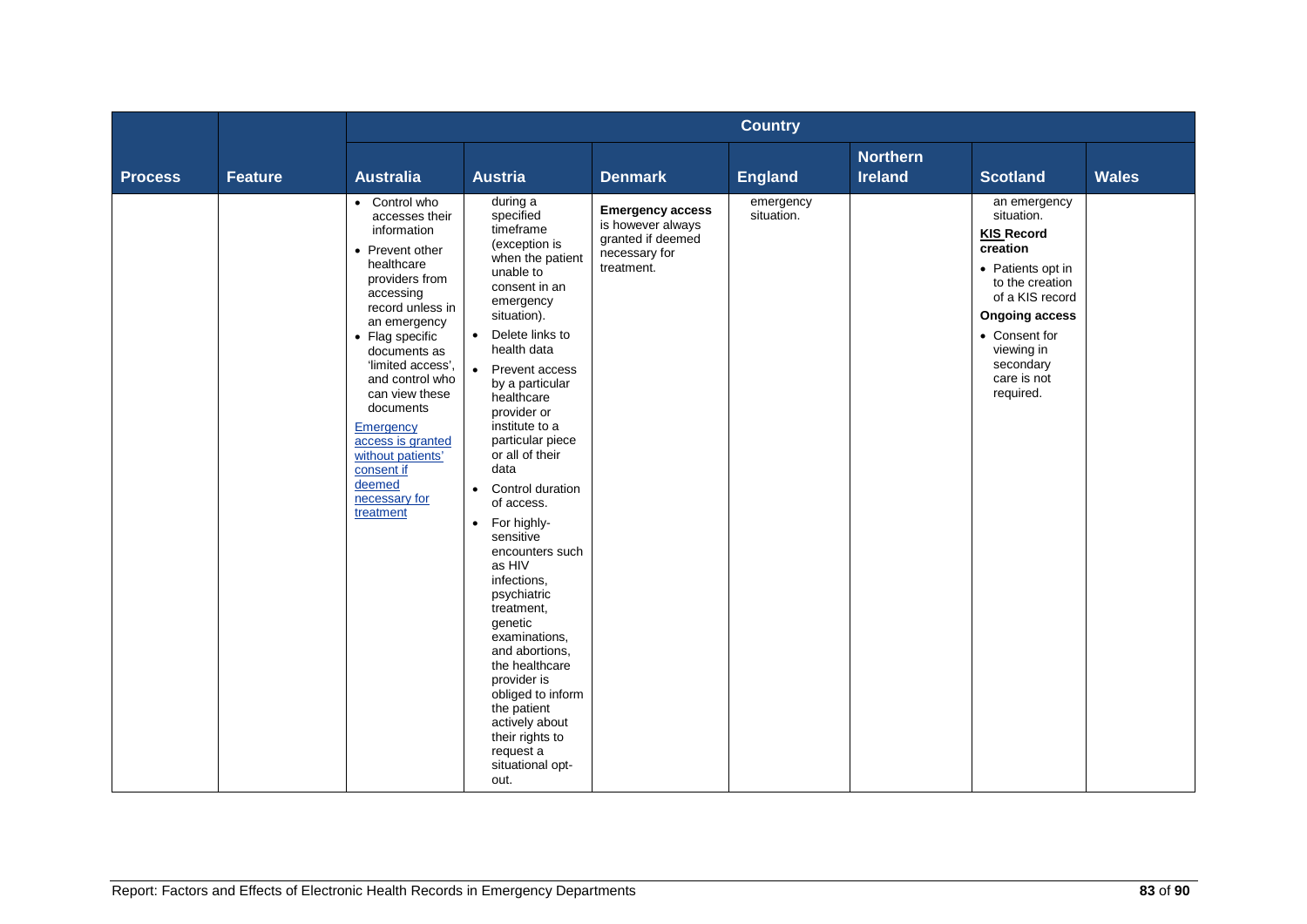|                                                          |                                                      | <b>Country</b>                                                                                                                                                                                                                               |                                                                                                                                                                                                                                                                                                                                                                                                                                     |                                                                                                                                                                                                                                                                                                                                                                                                                                        |                                                                                                                                                                                                 |                                                                                                                                                                                                                                                                  |                                                                                                                                                                                                                                                 |                                                                                                                                                                                                                         |
|----------------------------------------------------------|------------------------------------------------------|----------------------------------------------------------------------------------------------------------------------------------------------------------------------------------------------------------------------------------------------|-------------------------------------------------------------------------------------------------------------------------------------------------------------------------------------------------------------------------------------------------------------------------------------------------------------------------------------------------------------------------------------------------------------------------------------|----------------------------------------------------------------------------------------------------------------------------------------------------------------------------------------------------------------------------------------------------------------------------------------------------------------------------------------------------------------------------------------------------------------------------------------|-------------------------------------------------------------------------------------------------------------------------------------------------------------------------------------------------|------------------------------------------------------------------------------------------------------------------------------------------------------------------------------------------------------------------------------------------------------------------|-------------------------------------------------------------------------------------------------------------------------------------------------------------------------------------------------------------------------------------------------|-------------------------------------------------------------------------------------------------------------------------------------------------------------------------------------------------------------------------|
| <b>Process</b>                                           | <b>Feature</b>                                       | <b>Australia</b>                                                                                                                                                                                                                             | <b>Austria</b>                                                                                                                                                                                                                                                                                                                                                                                                                      | <b>Denmark</b>                                                                                                                                                                                                                                                                                                                                                                                                                         | <b>England</b>                                                                                                                                                                                  | <b>Northern</b><br><b>Ireland</b>                                                                                                                                                                                                                                | <b>Scotland</b>                                                                                                                                                                                                                                 | <b>Wales</b>                                                                                                                                                                                                            |
|                                                          | <b>Patient access</b><br>and contribution<br>to data | • Patients can<br>access via<br>myGov<br>account.<br>• They can<br>control health<br>provider access<br>to the record as<br>described<br>above.<br>$\bullet$ They can<br>contribute<br>content as<br>described<br>above.                     | • Patients can<br>access, view and<br>download<br>records once<br>they have<br>electronically<br>identified<br>themselves by a<br>mobile phone<br>signature or the<br>citizen card/e-<br>card.<br>• Patients can<br>delete links to<br>health data and<br>can prevent<br>access by a<br>particular<br>healthcare<br>provider or<br>institute as<br>described above.<br>• Patients cannot<br>change or<br>contribute to the<br>data. | • Patients can<br>access and view<br>records via<br>sundhed.dk portal<br>using their NEM-ID<br>login.<br>• Patient access to<br>data is delayed (up<br>to two weeks for<br>hospital records;<br>up to 45 days for<br>GP/specialist<br>consultations) to<br>prevent<br>coincidental<br>access before<br>communication of<br>health status by<br>the health<br>professional.<br>• Patients cannot<br>contribute directly<br>to the data. | • Patient cannot<br>directly access<br>the record but<br>can request a<br>copy from the<br>GP.<br>• They can<br>request a<br>change to the<br>information if<br>they think it is<br>incorrect.  | • Patient cannot<br>directly access<br>the ECR but can<br>request a copy<br>from the GP.<br>• Request to the<br>GP or Health<br>Trust can be<br>made to see the<br>NIECR. The<br>hospital or<br>surgery has 40<br>days to respond<br>to a request in<br>writing. | • Patient<br>cannot<br>directly<br>access the<br>record but can<br>request a copy<br>from the GP.<br>• They can<br>request a<br>change to the<br>information if<br>they think it is<br>incorrect.                                               | • Patient<br>access to<br>WGPR is<br>intended to<br>be available<br>in 2017.                                                                                                                                            |
| Access by<br>health<br>providers &<br>data<br>protection | <b>Health</b><br>professional<br>authorisation       | • Access only by<br>healthcare<br>providers<br>registered with<br>the HI Service<br>(Healthcare<br>Provider<br>Identifier).<br><b>AHPRA</b><br>registered<br>health<br>professionals<br>are<br>automatically<br>registered. and<br>allocated | • Access only by<br>authorised<br>healthcare<br>providers<br>involved directly<br>in patient care<br>and treatment.<br>• Authorised<br>providers are<br>registered with<br>ELGA, called<br><b>ELGA</b> healthcare<br>providers (ELGA-<br>GDA).                                                                                                                                                                                      | • Access only by<br>authorised<br>healthcare<br>providers involved<br>directly in patient<br>care and<br>treatment.<br>• Level of access<br>restricted<br>depending on role<br>(Role Based<br>Access Control).                                                                                                                                                                                                                         | • Access only by<br>authorised<br>health service<br>staff.<br>• Access<br>restricted<br>depending on<br>role e.g. clinical<br>versus non-<br>clinical (Role<br><b>Based Access</b><br>Control). | • Access only by<br>authorised HSC<br>staff involved in<br>provision of<br>care.<br>• Detail of<br>authorisation<br>process not<br>available.                                                                                                                    | • Available only<br>to those<br>involved<br>directly in care.<br>• ECS was<br>initially<br>restricted to<br>authorised<br>health service<br>providers in<br>out of hours<br>medical<br>centres, NHS<br>24, hospital<br>emergency<br>departments | • Hospital<br>doctors and<br>nurses<br>directly<br>involved in<br>care.<br>• Doctors and<br>nurses<br>working in the<br>GP out of<br>hours service<br>and directly<br>involved in<br>care.<br>• Hospital<br>pharmacists |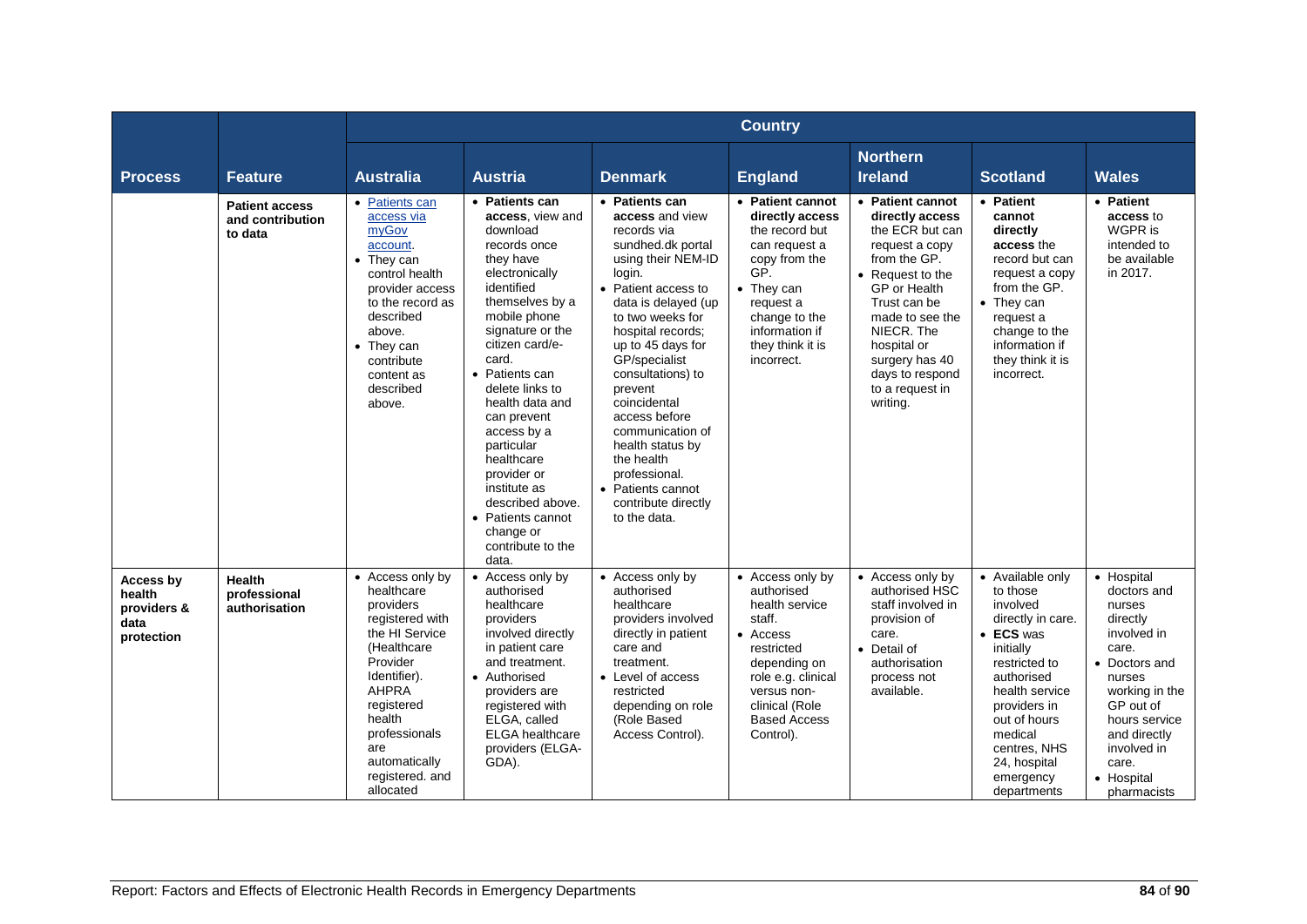|                |                                        |                                                                                                                                                                                                                                                                                                                                                             |                                                                                                                                                                                                                                                                |                                                                                | <b>Country</b>                                     |                                                                                |                                                                                                                                                                                                                                                                                                |                                                                                                                                                                                                                                                                                                                   |  |  |
|----------------|----------------------------------------|-------------------------------------------------------------------------------------------------------------------------------------------------------------------------------------------------------------------------------------------------------------------------------------------------------------------------------------------------------------|----------------------------------------------------------------------------------------------------------------------------------------------------------------------------------------------------------------------------------------------------------------|--------------------------------------------------------------------------------|----------------------------------------------------|--------------------------------------------------------------------------------|------------------------------------------------------------------------------------------------------------------------------------------------------------------------------------------------------------------------------------------------------------------------------------------------|-------------------------------------------------------------------------------------------------------------------------------------------------------------------------------------------------------------------------------------------------------------------------------------------------------------------|--|--|
| <b>Process</b> | <b>Feature</b>                         | <b>Australia</b>                                                                                                                                                                                                                                                                                                                                            | <b>Austria</b>                                                                                                                                                                                                                                                 | <b>Denmark</b>                                                                 | <b>England</b>                                     | <b>Northern</b><br><b>Ireland</b>                                              | <b>Scotland</b>                                                                                                                                                                                                                                                                                | <b>Wales</b>                                                                                                                                                                                                                                                                                                      |  |  |
|                |                                        | Healthcare<br>Provider<br>Identifier for<br>Individuals<br>(HPI-I). Other<br>providers<br>required to<br>apply for an<br>HPI-I.<br>• Only healthcare<br>providers<br>involved in the<br>patient's care<br>can access a<br>patient's My<br>Health Record.<br>• The My Health<br>Record<br>healthcare<br>provider<br>individual's<br>registration<br>process. |                                                                                                                                                                                                                                                                |                                                                                |                                                    |                                                                                | but since<br>expanded to<br>ambulance,<br>hospital<br>pharmacists,<br>hospices and<br>secondary<br>care users.<br>• Security<br>protocol<br>requires that<br>users only<br>access<br>information<br>relevant to<br>their role but<br>this is not<br>enforced by<br>the system.                 | and<br>pharmacy<br>technicians<br>directly<br>involved in<br>care.<br>$\bullet$ In the future<br>community-<br>based<br>pharmacists,<br>emergency<br>services first<br>responder<br>and advanced<br>paramedics<br>directly<br>involved in<br>person's care,<br>will also have<br>access to<br>Welsh GP<br>Record. |  |  |
|                | <b>Health service</b><br>authorisation | • Access only by<br>healthcare<br>providers<br>registered with<br>the HI Service.<br><b>My Health</b><br>$\bullet$<br>Record<br>healthcare<br>provider<br>organisation's<br>registration<br>process                                                                                                                                                         | • Access only by<br>authorised<br>healthcare<br>services involved<br>directly in patient<br>care and<br>treatment.<br>• Authorised<br>institutions /<br>providers are<br>registered with<br>ELGA, called<br><b>ELGA</b> healthcare<br>providers (ELGA-<br>GDA) | • Separate<br>authorisation<br>process for health<br>services not<br>specified | • Access only by<br>authorised<br>health services. | • Separate<br>authorisation<br>process for<br>health services<br>not specified | • Access only by<br>authorised<br>health<br>services.<br>• Initially<br>restricted to<br>out of hours<br>medical<br>centres, NHS<br>24, hospital<br>emergency<br>departments<br>but expanding,<br>as above.<br>• As above,<br>users can<br>access using a<br>facility within<br>that patient's | • Separate<br>authorisation<br>process for<br>health<br>services not<br>specified                                                                                                                                                                                                                                 |  |  |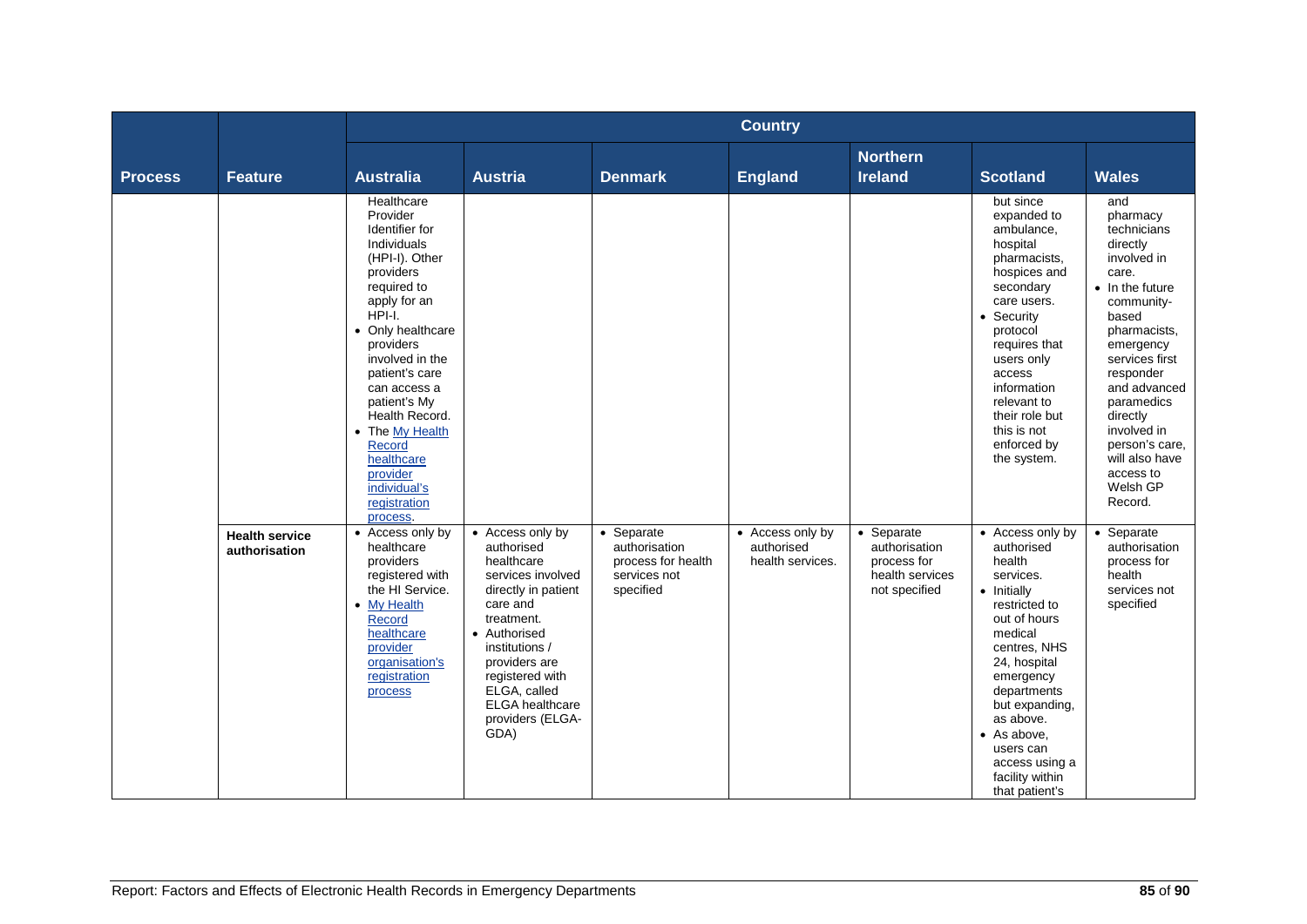|                |                       | <b>Country</b>                                                                                                                                                                                                                                                                                                                                                                                                                                               |                                                                                                                                                                                                                                                                                                                                                                                                                                                     |                                                                                                                                                                                                                                                                                                                                                                                                                                  |                                                                                 |                                                                                                                                                                                                                                                            |                                                                                                                                                                                                                                                                                                                                                                                                                                                               |                                                   |
|----------------|-----------------------|--------------------------------------------------------------------------------------------------------------------------------------------------------------------------------------------------------------------------------------------------------------------------------------------------------------------------------------------------------------------------------------------------------------------------------------------------------------|-----------------------------------------------------------------------------------------------------------------------------------------------------------------------------------------------------------------------------------------------------------------------------------------------------------------------------------------------------------------------------------------------------------------------------------------------------|----------------------------------------------------------------------------------------------------------------------------------------------------------------------------------------------------------------------------------------------------------------------------------------------------------------------------------------------------------------------------------------------------------------------------------|---------------------------------------------------------------------------------|------------------------------------------------------------------------------------------------------------------------------------------------------------------------------------------------------------------------------------------------------------|---------------------------------------------------------------------------------------------------------------------------------------------------------------------------------------------------------------------------------------------------------------------------------------------------------------------------------------------------------------------------------------------------------------------------------------------------------------|---------------------------------------------------|
| <b>Process</b> | <b>Feature</b>        | <b>Australia</b>                                                                                                                                                                                                                                                                                                                                                                                                                                             | <b>Austria</b>                                                                                                                                                                                                                                                                                                                                                                                                                                      | <b>Denmark</b>                                                                                                                                                                                                                                                                                                                                                                                                                   | <b>England</b>                                                                  | <b>Northern</b><br><b>Ireland</b>                                                                                                                                                                                                                          | <b>Scotland</b>                                                                                                                                                                                                                                                                                                                                                                                                                                               | <b>Wales</b>                                      |
|                | <b>Access process</b> | • A National<br>Authentication<br>Service for<br>Health (NASH)<br>Public Key<br>Infrastructure<br>(PKI) Certificate<br>is a digital<br>certificate that<br>authenticates<br>an individual<br>provider or<br>organisation<br>whenever they<br>access the My<br><b>Health Record</b><br>system<br>• Healthcare<br>providers have<br>two methods to<br>access My<br>Health Record:<br>via conformant<br>clinical software<br>which connects<br>to and interacts | • Access by<br>healthcare<br>providers is<br>through the<br><b>ELGA</b> portal.<br>• Validation and<br>proof of<br>treatment<br>relationship is<br>required (e.g. by<br>scanning the<br>patient's citizen<br>card/e-card).<br>• Default duration<br>of $access = 28$<br>days after proof<br>of treatment (e.g.<br>inserting of ecard<br>and healthcare<br>provider card in<br>the office);<br>pharmacies can<br>only access<br>ELGA for 2<br>hours. | • Access by<br>healthcare<br>providers is<br>through the<br>Sundhed.dk<br>portal.<br>• Patients' consent<br>to treatment also<br>implies consent for<br>healthcare<br>providers to access<br>data necessary for<br>treatment.<br>• There are different<br>rules for<br>identification and<br>authentication<br>which are<br>dependent on<br>regional EHR<br>systems (controlled<br>via local data<br>controller in<br>accordance | • Access is via<br>the Spine portal<br>using a NHS<br>smartcard and<br>passcode | • Access via<br>secure HSC<br>network portal.<br>• Patient consent<br>required every<br>time the records<br>are accessed<br>• Regular audits<br>are made of<br>who has<br>accessed the<br>record (no<br>technical data<br>about how this<br>is conducted). | record in their<br>own clinical<br>system or<br>portal. Boards<br>will register all<br>users and<br>have<br>processes in<br>place to control<br>role based<br>access, ensure<br>that clinicians<br>access<br>ECS/KIS<br>appropriately<br>and audit<br>users.<br>• Access via<br>local clinical<br>portals in NHS<br>regions.<br>• Can usually be<br>accessed via<br>interface with<br>user's main<br>system so that<br>multiple<br>passwords not<br>required. | • Access<br>requires user<br>name and<br>password |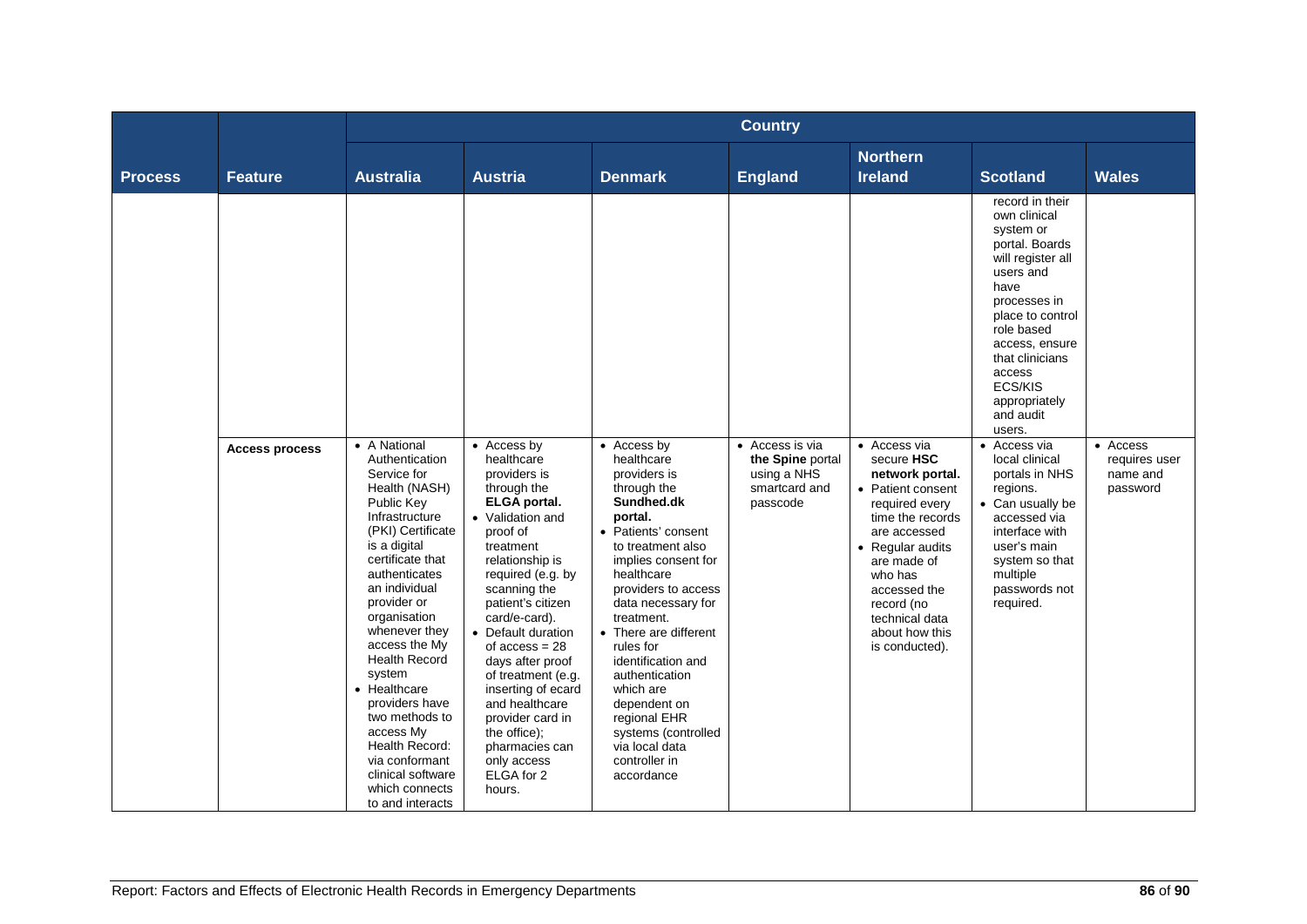|                |                               | <b>Country</b>                                                                                                                                                                                                                                                                                                                                                                                                                                                                                                                                            |                                                                                                          |                                                                                                                                                                                                                              |                                                                                                                                                                                                                                                                                                                                                                                                                                                                                                                                                             |                                                                   |                                                                                                                                                                                                                                                                                                                                                                                                                                                                                      |                                                                                                                                                                                                                                                                                                                                                                                                                                                                                                      |
|----------------|-------------------------------|-----------------------------------------------------------------------------------------------------------------------------------------------------------------------------------------------------------------------------------------------------------------------------------------------------------------------------------------------------------------------------------------------------------------------------------------------------------------------------------------------------------------------------------------------------------|----------------------------------------------------------------------------------------------------------|------------------------------------------------------------------------------------------------------------------------------------------------------------------------------------------------------------------------------|-------------------------------------------------------------------------------------------------------------------------------------------------------------------------------------------------------------------------------------------------------------------------------------------------------------------------------------------------------------------------------------------------------------------------------------------------------------------------------------------------------------------------------------------------------------|-------------------------------------------------------------------|--------------------------------------------------------------------------------------------------------------------------------------------------------------------------------------------------------------------------------------------------------------------------------------------------------------------------------------------------------------------------------------------------------------------------------------------------------------------------------------|------------------------------------------------------------------------------------------------------------------------------------------------------------------------------------------------------------------------------------------------------------------------------------------------------------------------------------------------------------------------------------------------------------------------------------------------------------------------------------------------------|
| <b>Process</b> | <b>Feature</b>                | <b>Australia</b>                                                                                                                                                                                                                                                                                                                                                                                                                                                                                                                                          | <b>Austria</b>                                                                                           | <b>Denmark</b>                                                                                                                                                                                                               | <b>England</b>                                                                                                                                                                                                                                                                                                                                                                                                                                                                                                                                              | <b>Northern</b><br><b>Ireland</b>                                 | <b>Scotland</b>                                                                                                                                                                                                                                                                                                                                                                                                                                                                      | <b>Wales</b>                                                                                                                                                                                                                                                                                                                                                                                                                                                                                         |
|                |                               | with the My<br><b>Health Record</b><br>system; and<br>through the<br>National<br><b>Provider Portal</b><br>(read-only via<br>the internet<br>browser).                                                                                                                                                                                                                                                                                                                                                                                                    |                                                                                                          |                                                                                                                                                                                                                              |                                                                                                                                                                                                                                                                                                                                                                                                                                                                                                                                                             |                                                                   |                                                                                                                                                                                                                                                                                                                                                                                                                                                                                      |                                                                                                                                                                                                                                                                                                                                                                                                                                                                                                      |
|                | Data protection<br>strategies | • System records<br>and reports all<br>instances of<br>data access.<br>This is shown<br>in the<br>healthcare<br>identifier<br>history.<br>• Education and<br>awareness<br>programs which<br>highlight the<br>need for<br>individuals to<br>protect<br>themselves<br>against security<br>threats, hoaxes<br>and scamming<br>activities.<br>• Monitoring<br>access to My<br><b>Health Records</b><br>and the My<br><b>Health Record</b><br>system to<br>quickly detect<br>suspicious or<br>inappropriate<br>behaviour.<br>• Rigorous, on-<br>going security | • System records<br>and reports all<br>instances of data<br>access which is<br>available to<br>patients. | • System records<br>and reports all<br>instances of data<br>access which is<br>available to<br>patients.<br>• Bi-annual audit is<br>conducted where a<br>random sample of<br>log files are<br>checked for<br>irregularities. | • System records<br>and reports all<br>instances of<br>data access.<br>$\bullet$ Each time an<br>SCR is viewed.<br>an alert will be<br>generated on a<br>system<br>database called<br>the alert viewer.<br>Future plans<br>include enabling<br>direct access to<br>such alerts /<br>records by<br>patients.<br>Presently a<br>report can be<br>requested by<br>the patient.<br>• There is<br>auditing of<br>these records to<br>identify<br>breaches.<br>• There is<br>mandatory<br>training for<br>authorised<br>health<br>professionals<br>regarding data | • Data access is<br>audited (no<br>specific details<br>provided). | • The ECS Store<br>keeps an audit<br>trail of all<br>successful and<br>attempted<br>accesses to<br>ECS records.<br>$\bullet$ GPs can<br>access ECS<br>Store and<br>review the<br>audit trail for<br>the records of<br>patients<br>registered with<br>their practice.<br>• Auditing is also<br>conducted by<br>health boards<br>as above.<br>$\bullet$ A record is<br>kept of all<br>access.<br>• GP surgery<br>can check who<br>accesses<br>record<br>• Health Boards<br>also audit. | <b>National</b><br>Intelligent<br>Integrated<br><b>Audit System</b><br>(NIIAS)<br>• NIIAS keeps<br>a log of every<br>access to a<br>patient's<br>medical<br>record and<br>who looked at<br>the record.<br>The system<br>integrates<br>with a wide<br>range of<br>existing<br>electronic<br>health record<br>systems to<br>produce a<br>range of<br>automatically<br>generated<br>reports,<br>instantly<br>highlighting<br>any potential<br>issues if<br>access has<br>not been for<br>the legitimate |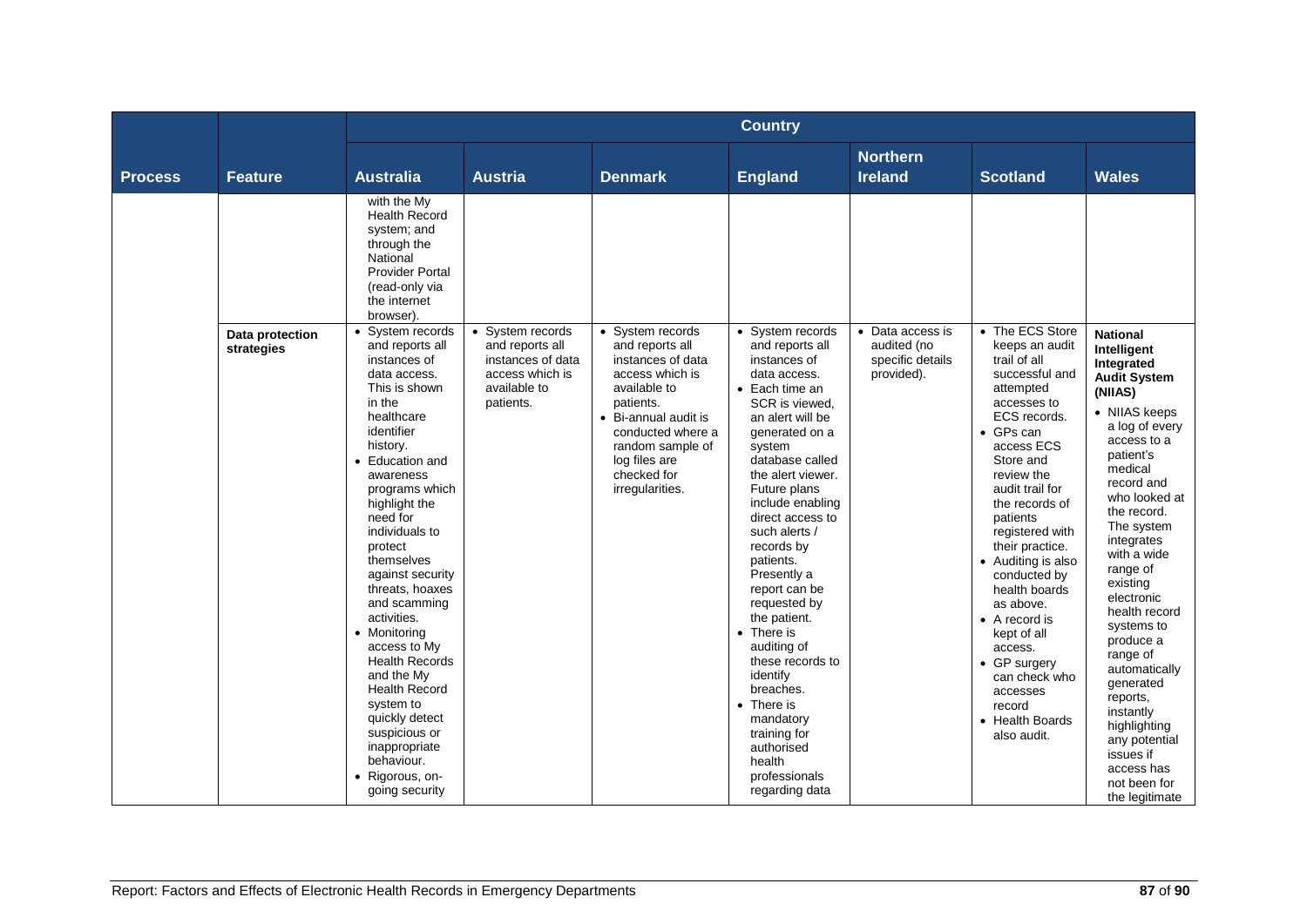|                |                |                                                                                                                                              | <b>Country</b> |                |                                                                                                              |                                   |                 |                         |  |
|----------------|----------------|----------------------------------------------------------------------------------------------------------------------------------------------|----------------|----------------|--------------------------------------------------------------------------------------------------------------|-----------------------------------|-----------------|-------------------------|--|
| <b>Process</b> | <b>Feature</b> | <b>Australia</b>                                                                                                                             | <b>Austria</b> | <b>Denmark</b> | <b>England</b>                                                                                               | <b>Northern</b><br><b>Ireland</b> | <b>Scotland</b> | <b>Wales</b>            |  |
|                |                | testing,<br>including<br>penetration<br>testing.<br>• Australian<br><b>Health Digital</b><br><b>Agency security</b><br>and<br>authentication |                |                | protection<br>responsibilities.<br>• System includes<br>screen<br>reminders<br>regarding data<br>protection. |                                   |                 | care of the<br>patient. |  |